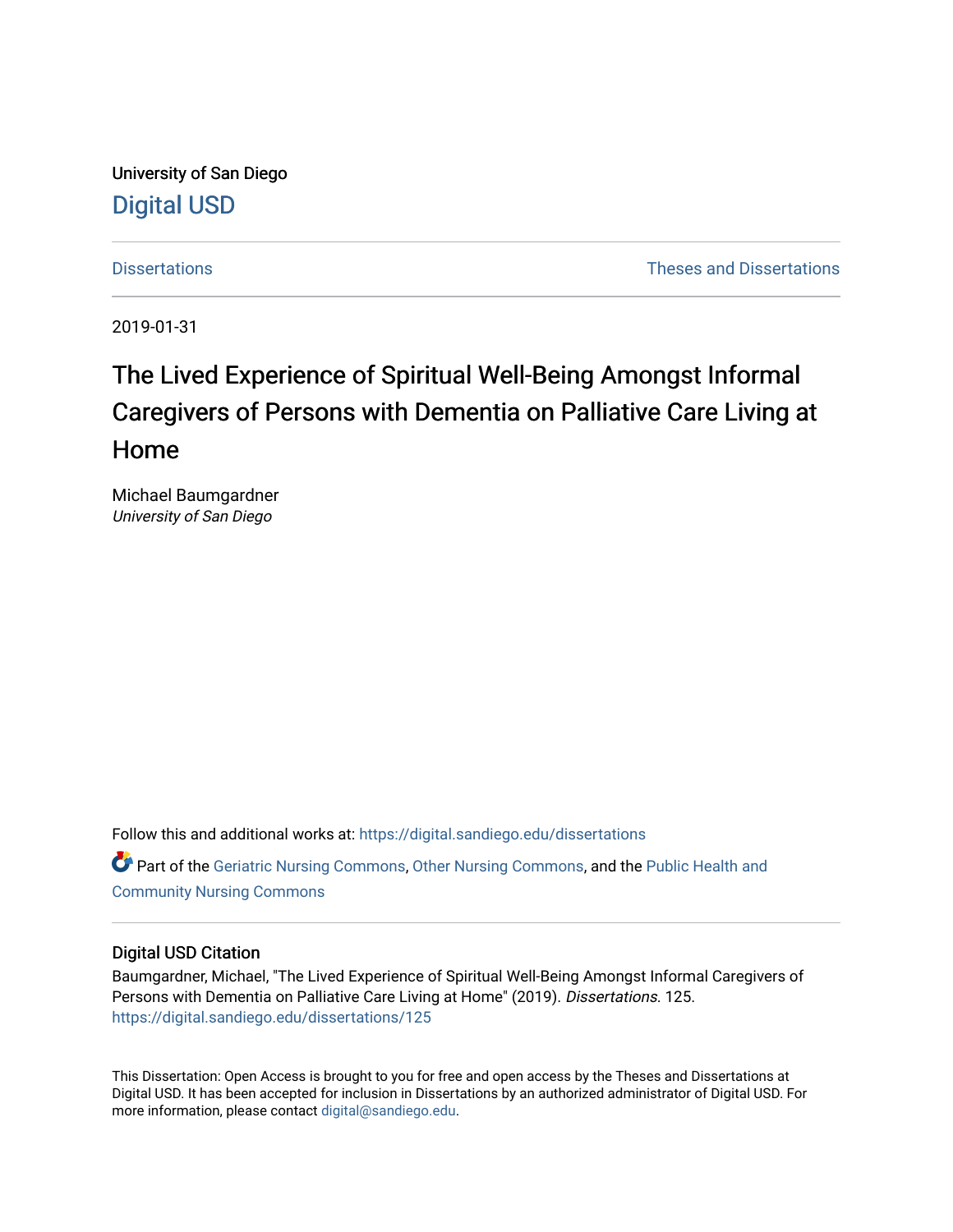# UNIVERSITY OF SAN DIEGO

# Hahn School of Nursing and Health Science

# DOCTOR OF PHILOSOPHY IN NURSING

# THE LIVED EXPERIENCE OF SPIRITUAL WELL-BEING AMONGST INFORMAL CAREGIVERS OF PERSONS WITH DEMENTIA ON PALLIATIVE CARE LIVING AT HOME

by

Michael L. Baumgardner

A dissertation presented to the

# FACULTY OF THE HAHN SCHOOL OF NURSING AND HEALTH SCIENCE

# UNIVERSITY OF SAN DIEGO

In partial fulfillment of the

requirements for the degree

# DOCTOR OF PHILOSOPHY IN NURSING

November 2018

Dissertation Committee

Ann Mayo, DNSc, RN, FAAN

Patricia Roth, EdD, RN

Jane Georges, PhD, RN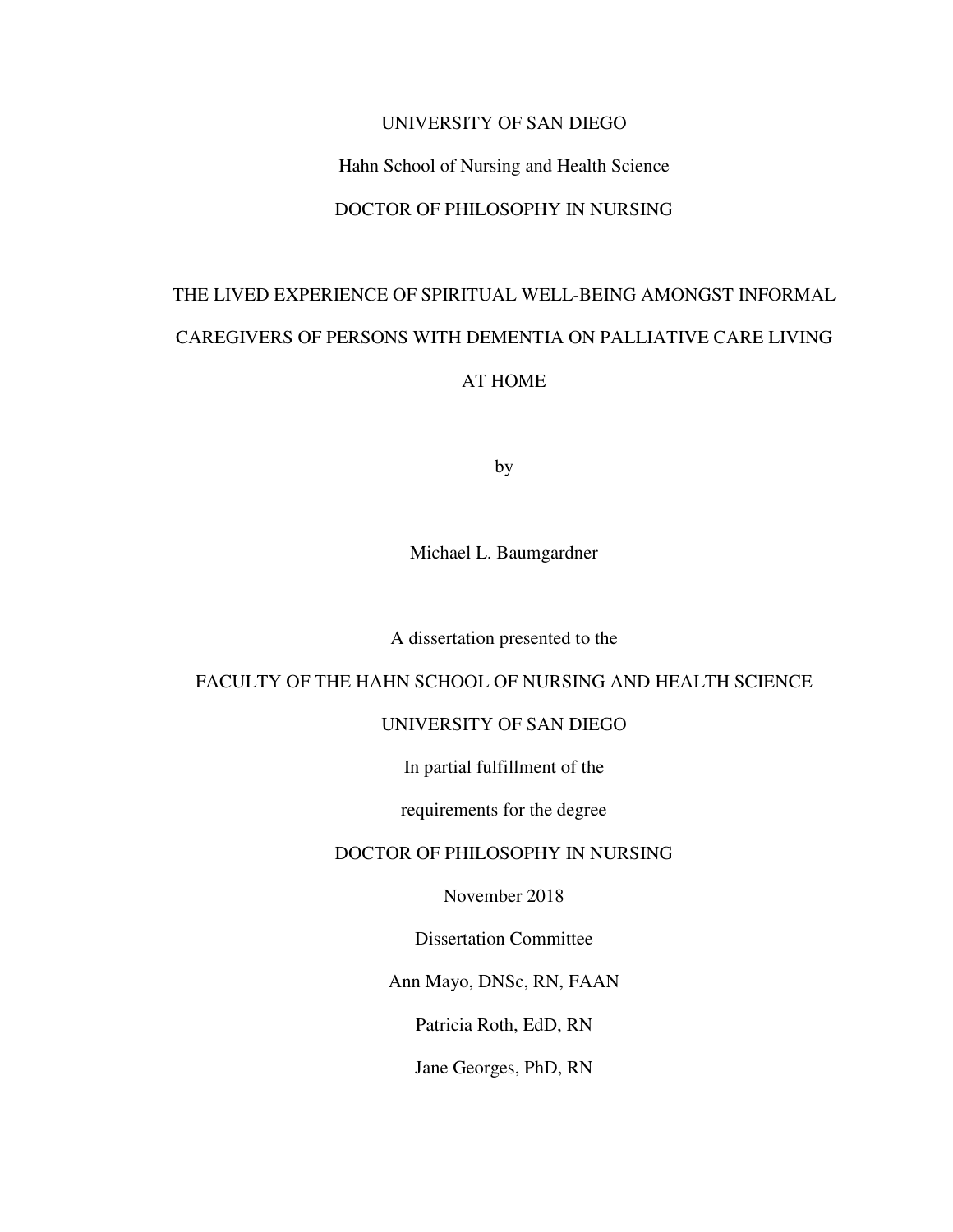# UNIVERSITY OF SAN DIEGO

Hahn School of Nursing and Health Science

# DOCTOR OF PHILOSOPHY IN NURSING

# CANDIDATE'S

NAME: Michael L. Baumgardner

# TITLE OF

DISSERTATION: The Lived Experience of Spiritual Well-Being Amongst Informal Caregivers of Persons with Dementia on Palliative Care Living

DISSERTATION

COMMITTEE:

Ann Mayo, DNSc, RN, FAAN, Chairperson

Patricia Roth, EdD, RN, Committee Member

\_\_\_\_\_\_\_\_\_\_\_\_\_\_\_\_\_\_\_\_\_\_\_\_\_\_\_\_\_\_\_\_\_\_\_\_\_\_\_\_\_\_\_\_\_\_\_

\_\_\_\_\_\_\_\_\_\_\_\_\_\_\_\_\_\_\_\_\_\_\_\_\_\_\_\_\_\_\_\_\_\_\_\_\_\_\_\_\_\_\_\_

Jane Georges, PhD, RN, Committee Member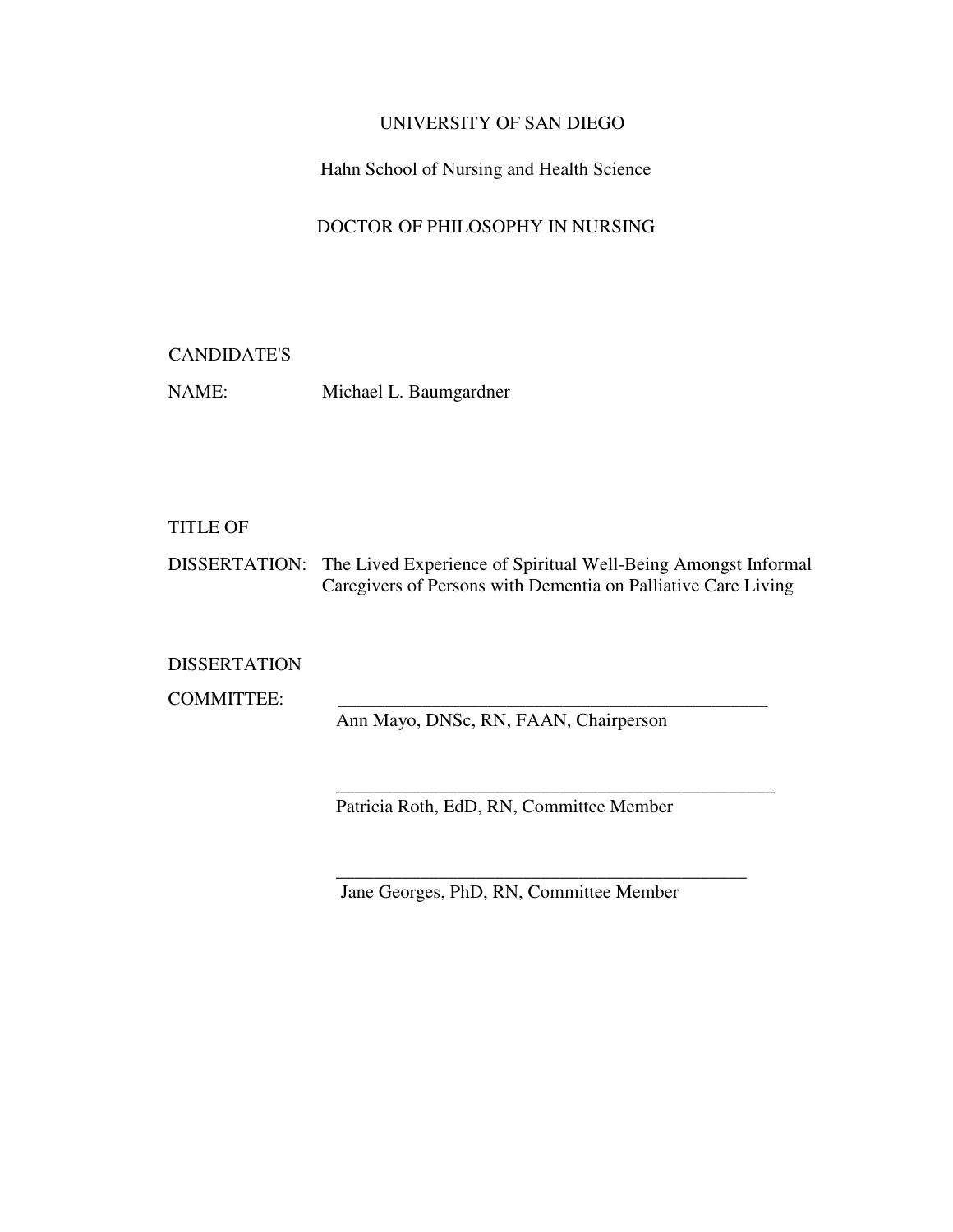## **ABSTRACT**

**Title.** The Lived Experience of Spiritual Well-Being Amongst Informal Caregivers of Persons with Dementia on Palliative Care Living at Home.

**Purpose.** This study explored the lived experience of spiritual well-being amongst informal caregivers of a person with dementia who were living at home and enrolled in palliative care.

**Background.** Patients with dementia comprise the third leading diagnosis in palliative care patients and many receive informal care from family members. Palliative care improves quality of life in patients and their informal caregivers. However, little is known about spiritual well-being in the setting of caregiving of persons with dementia on palliative care. Thus, making the exploration of this phenomenon necessary.

**Methods.** This study, guided by van Manen's (1990) theory of interpretation, recruited 10 caregivers through a large healthcare organization in Southern California. The experience of each caregiver was collected through narrative interviews using openended questions. The transcribed texts were read and analyzed to interpret the meanings and arrive at a comprehensive understanding of spiritual well-being.

**Findings.** Analysis of the participant's experience revealed essential themes that included: Isolated from others; Hardships; Awareness; Being connected to the patient; Presence; Trust; Sacrifice; Belonging; Duty; Freedom; Strength; and Dedication. Upon deeper reflection on these themes a description of spiritual well-being in the context of the study's setting is presented.

**Significance of Study.** Findings from this study suggest that these informal caregivers rely on relationships with self, others, and the Sacred to remain hopeful. An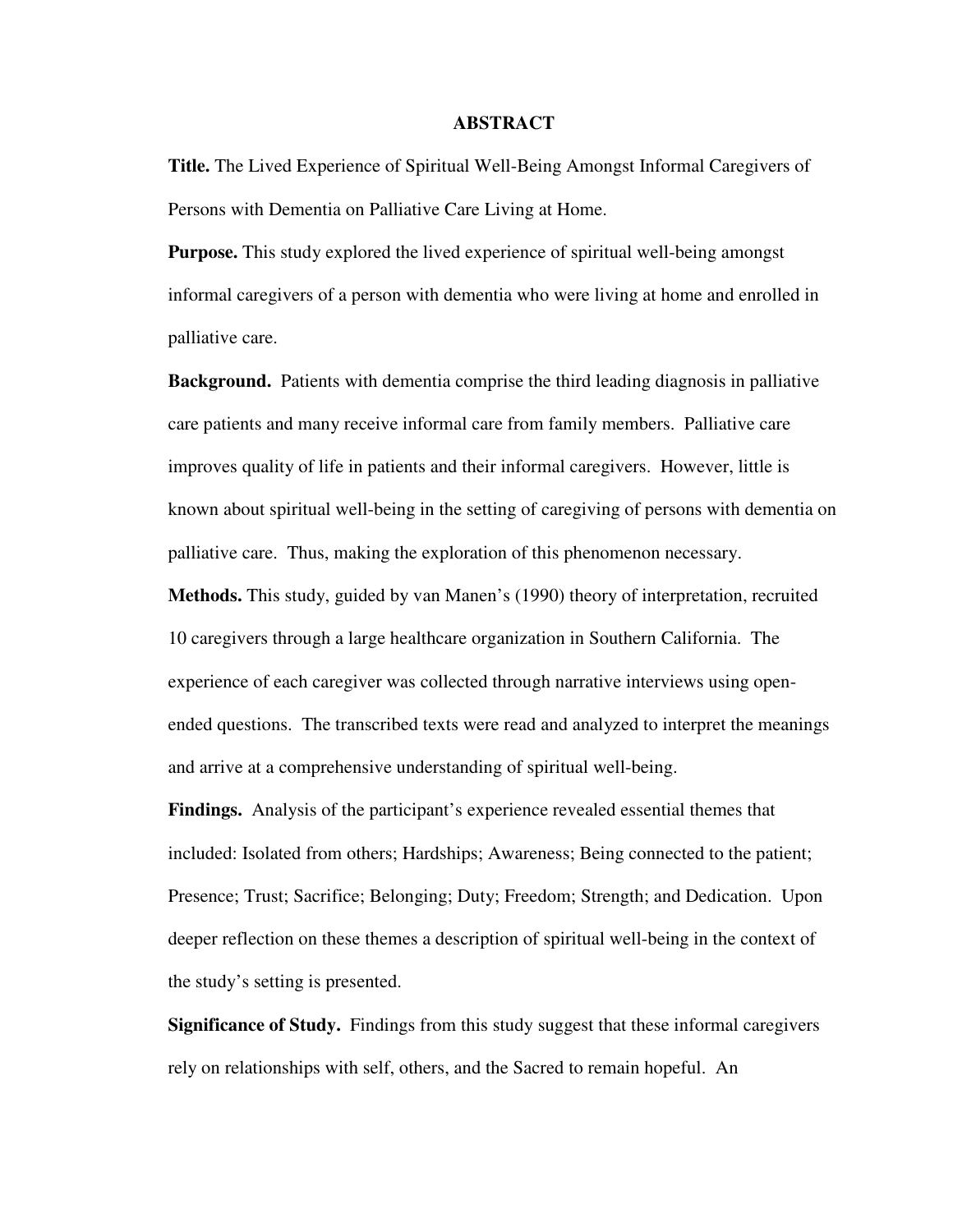understanding of spiritual well-being by palliative care professionals is important to provide appropriate spiritual guidance. Future research is warranted that examines spiritual well-being from the perspective of bereaved caregivers and the effects of alternative care modalities on caregiver overall health.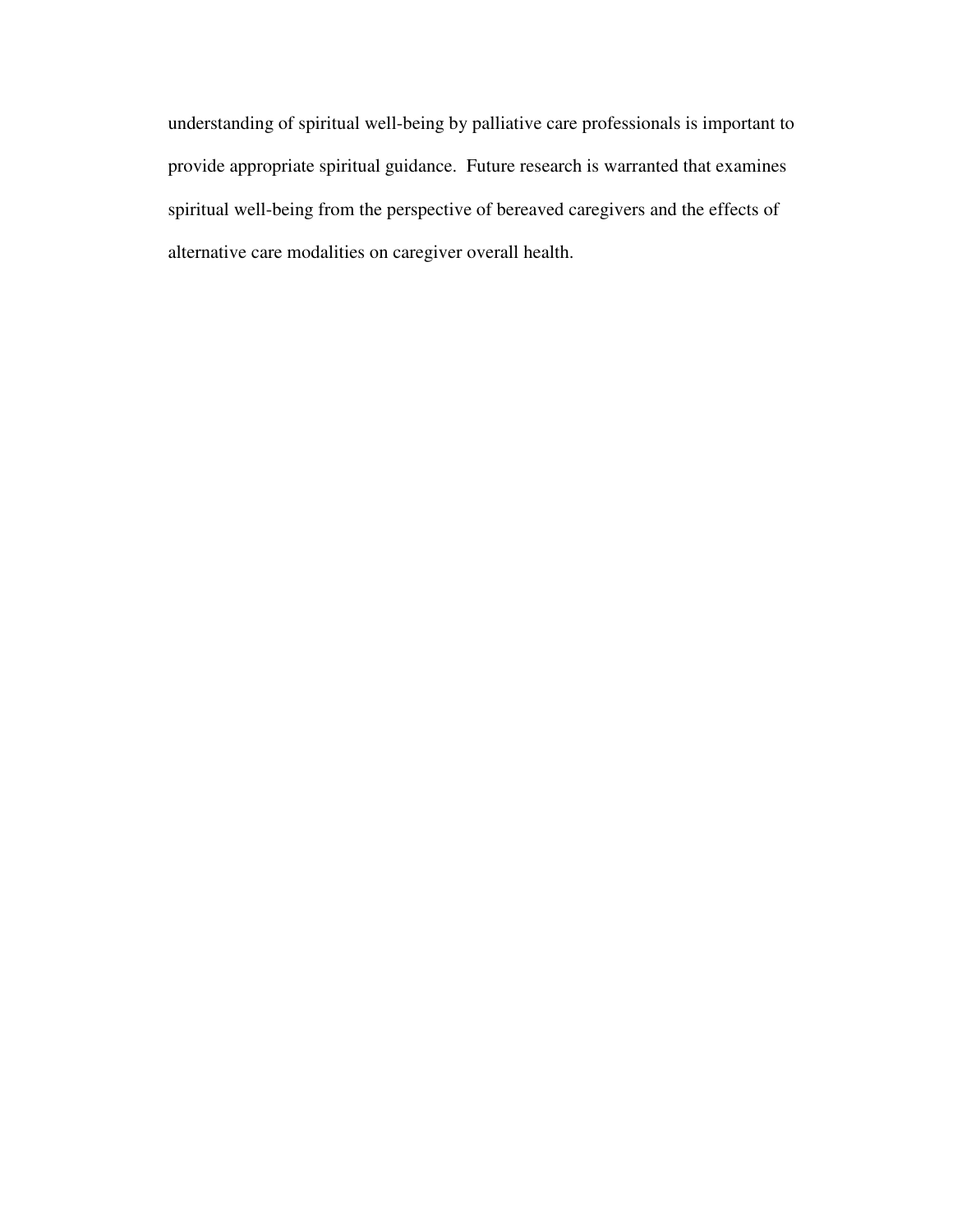© Copyright Michael Baumgardner All Rights Reserved 2018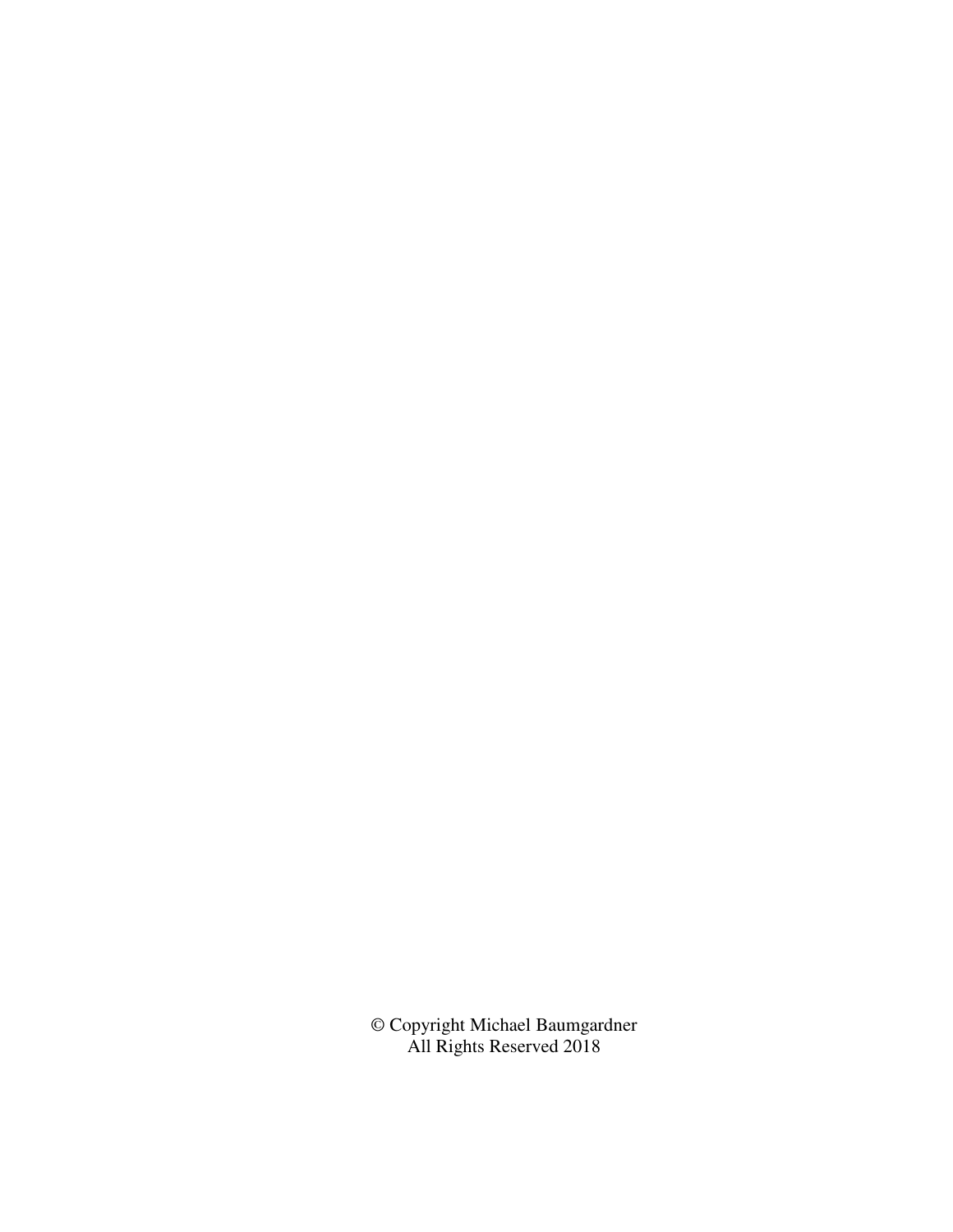# **DEDICATION**

To all who have taught me that it is possible to live until you die.

"You matter because you are you. You matter to the last moment of your life, and we will do all we can, not only to help you die peacefully, but to live until you die." - Dame Cicely Saunders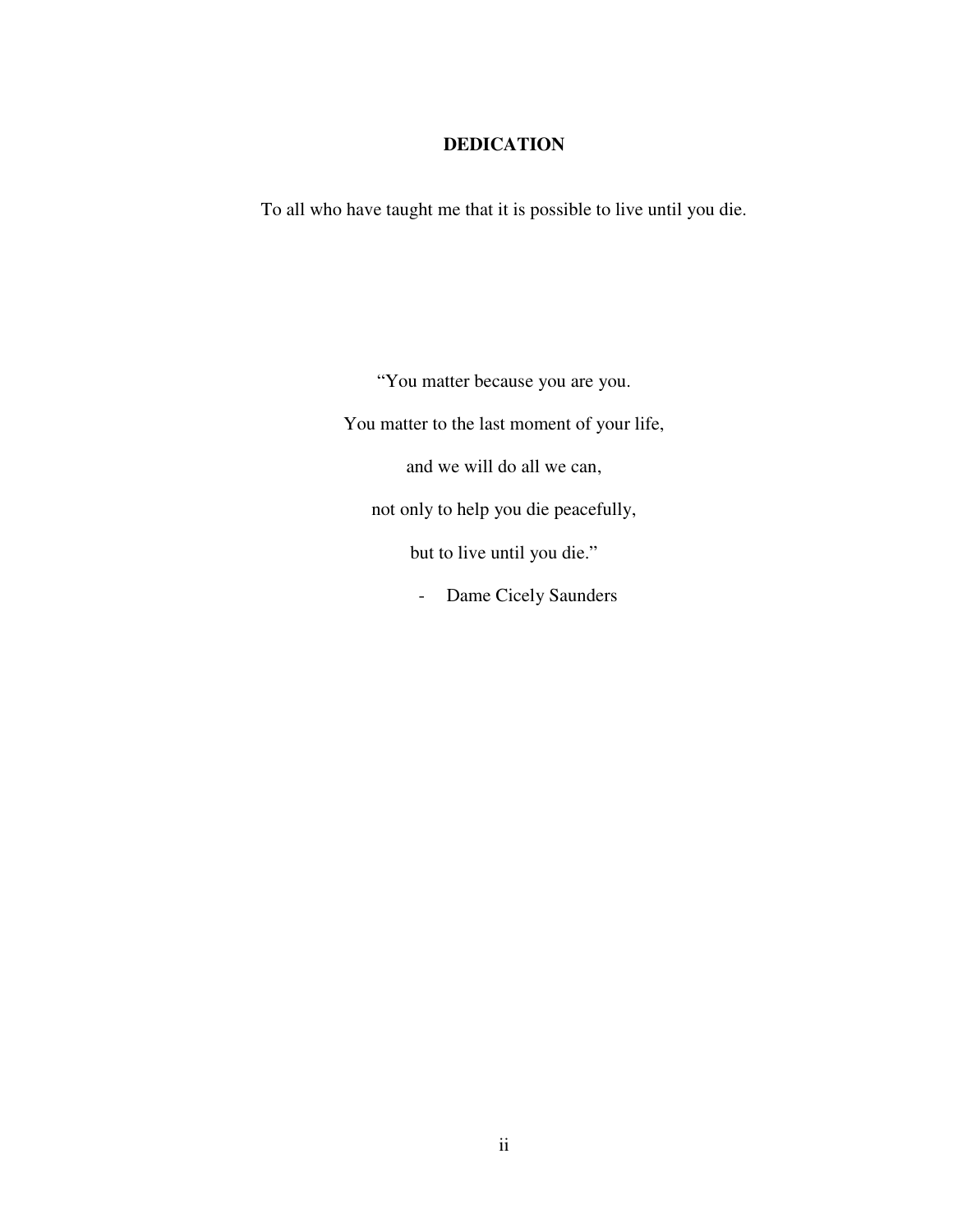### **PREFACE**

"There are no words to say, no words to convey, this feeling I have deep down inside for you." These words were found on an exterior wall to Il Ospedale di Bambino Gesu in Rome, Italy. While the author is unknown the sentiment adequately captures the experience of arriving at the completion of this dissertation. This finished work has been made possible by so many people who have had an influence in my life. In mentioning several of those persons here I know that I will undoubtedly forget a few very important individuals. So, in advance I ask your forgiveness and invite all of you to join in my celebration of your contribution to this moment in my journey.

This work would not have been possible without the guidance of three incredible nurse scientists – Drs. Ann Mayo, DNSc, RN, FAAN; Patricia Roth, EdD, RN; and Dean Jane Georges, PhD, RN; my dissertation chair and committee members respectively. Your kindness, patience, and belief in the importance of this work has been invaluable to my commitment to see it to its fruition.

I am grateful to have made this journey with seventeen wonderful professional nurses. Our sharing Thursdays as a group became the glue to holding my vision of this project together. Each of us finished our individual studies at different times. But, it was the time shared on those Sacred Thursdays that nourished me intellectually and emotionally.

The connecting of spirituality and palliative care in this dissertation was possible because of two intersecting realities in my life. I am most appreciative of the support that I have received from the People of God in the Diocese of San Diego. Their witness to faith in moments of their spiritual journey has truly been inspirational. This appreciation

iii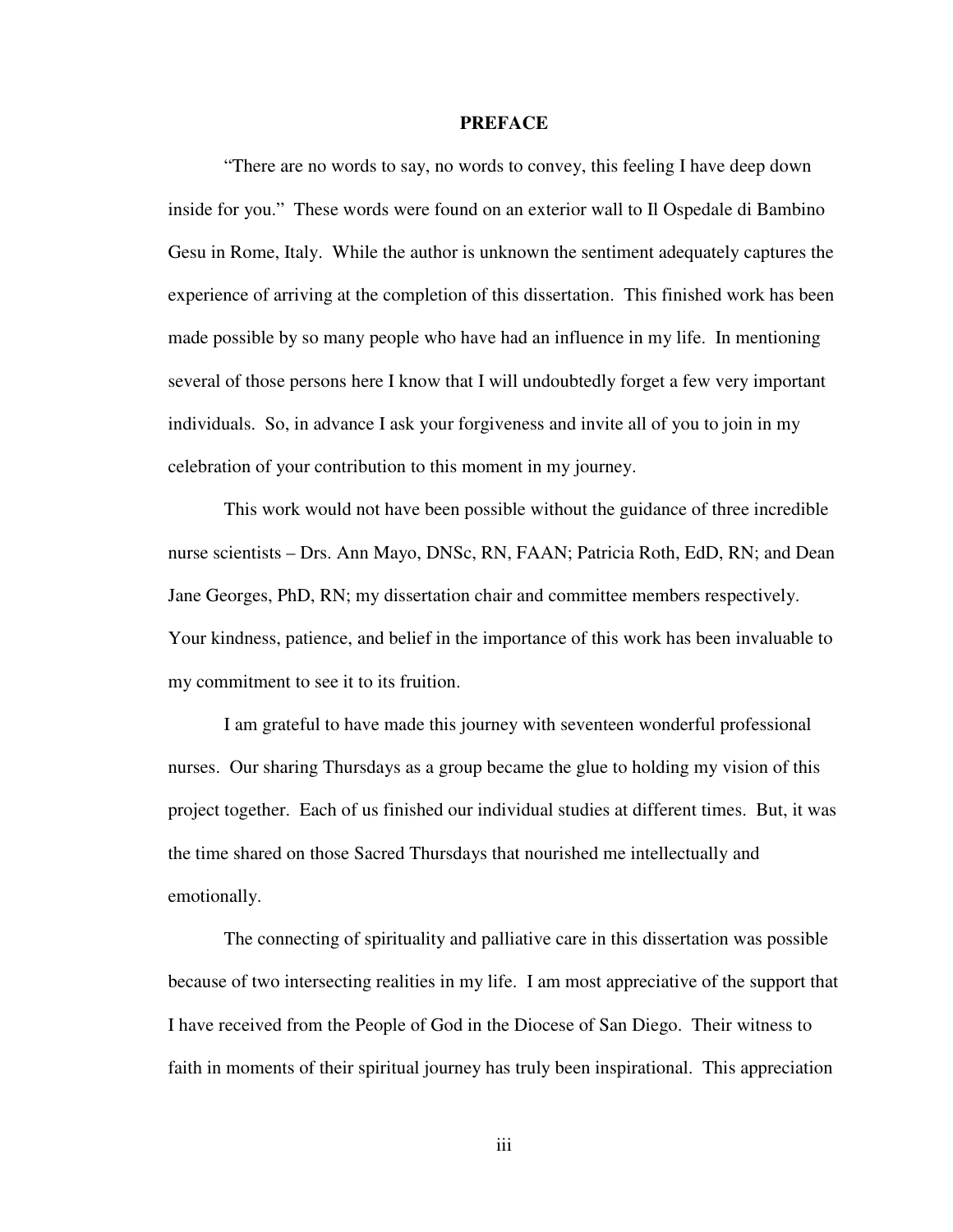is shared also with all who worked with me at San Diego Hospice and the Institute of Palliative Care. I had no idea of the blessing that I would receive from working with each of you during the most Sacred time in the lives of our patients and their families.

I have been extremely fortunate to have the support of both the University of California, San Diego Medical Center and Sharp Healthcare throughout this process. The names of each individual are too many to list here. However, your smiles, curiosity about the study, words of encouragement, and lending a gentle ear to listen to my frustrations and joy have all given me the energy to complete this work.

This research was made possible, in part, because of the financial generosity of others who believe deeply in the importance of developing new nurse scientists. I am grateful for the support of the Jonas Foundation, Elizabeth Mottet Endowment, and the USD Nursing Scholar PhD Award Scholarships. May this study be the beginning of my paying your kindness forward.

 Finally, to my family. Dad, Mom, Raymond, Rob, Matthew, Candice Leigh, and Leo there truly are "no words to convey" what having you on my journey has meant. You have always inspired me to pursue a deeper understanding of my own lived experiences. I hope that I have done the same for you.

iv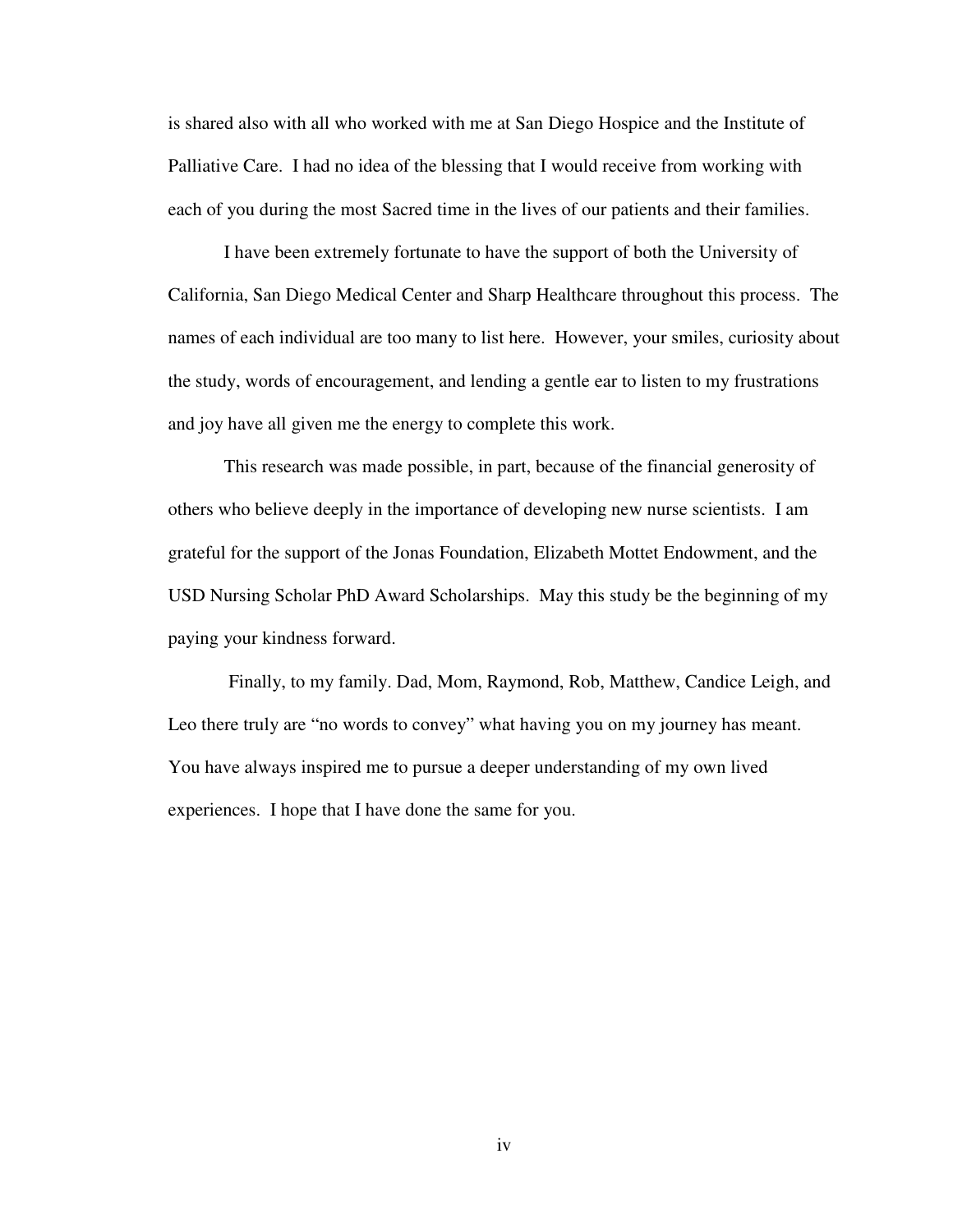# **TABLE OF CONTENTS**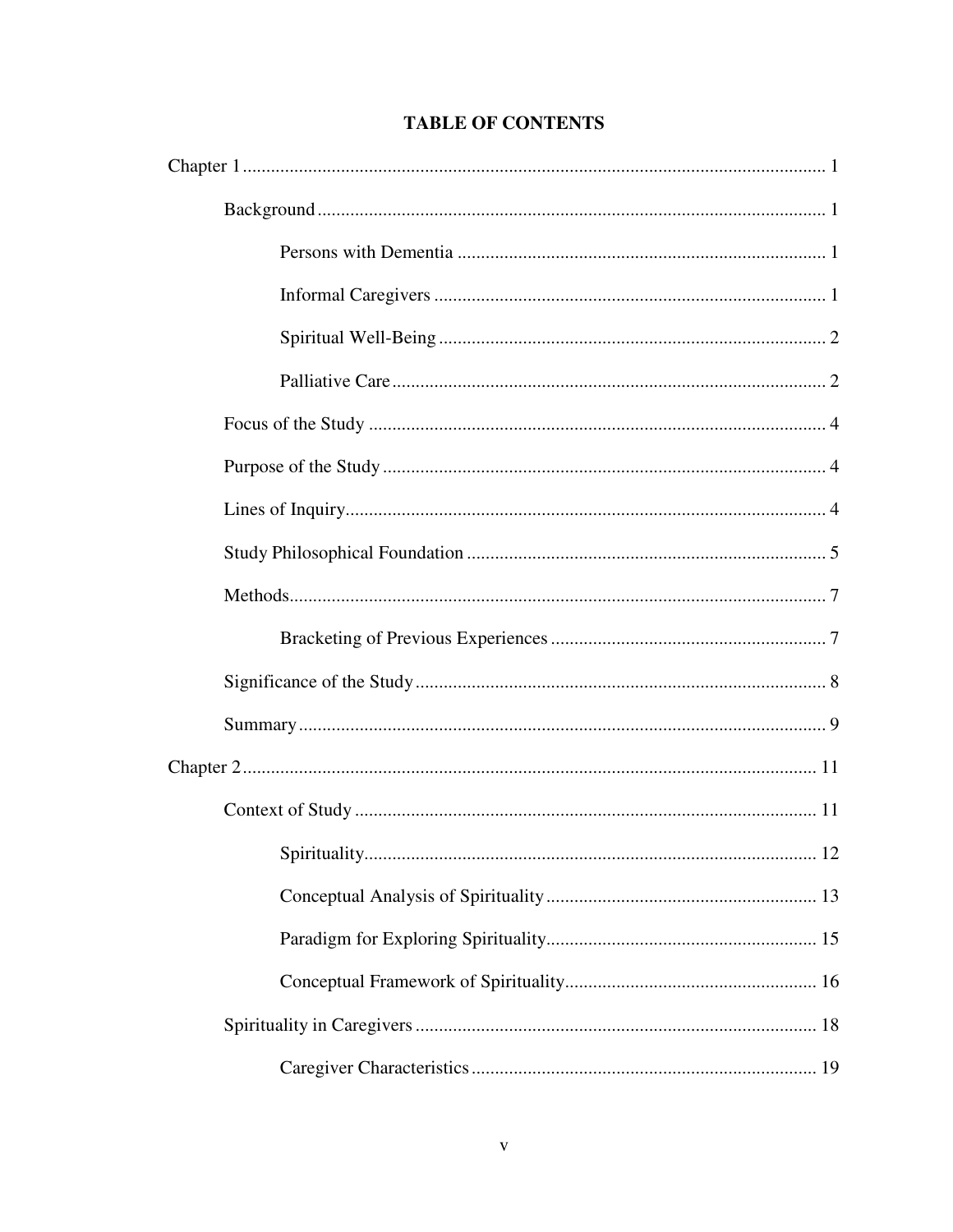| Spiritual Needs of Persons with Cancer Diagnoses at End of Life 31 |  |
|--------------------------------------------------------------------|--|
|                                                                    |  |
|                                                                    |  |
|                                                                    |  |
|                                                                    |  |
|                                                                    |  |
|                                                                    |  |
|                                                                    |  |
|                                                                    |  |
|                                                                    |  |
|                                                                    |  |
|                                                                    |  |
|                                                                    |  |
|                                                                    |  |
|                                                                    |  |
|                                                                    |  |
|                                                                    |  |
|                                                                    |  |
|                                                                    |  |
|                                                                    |  |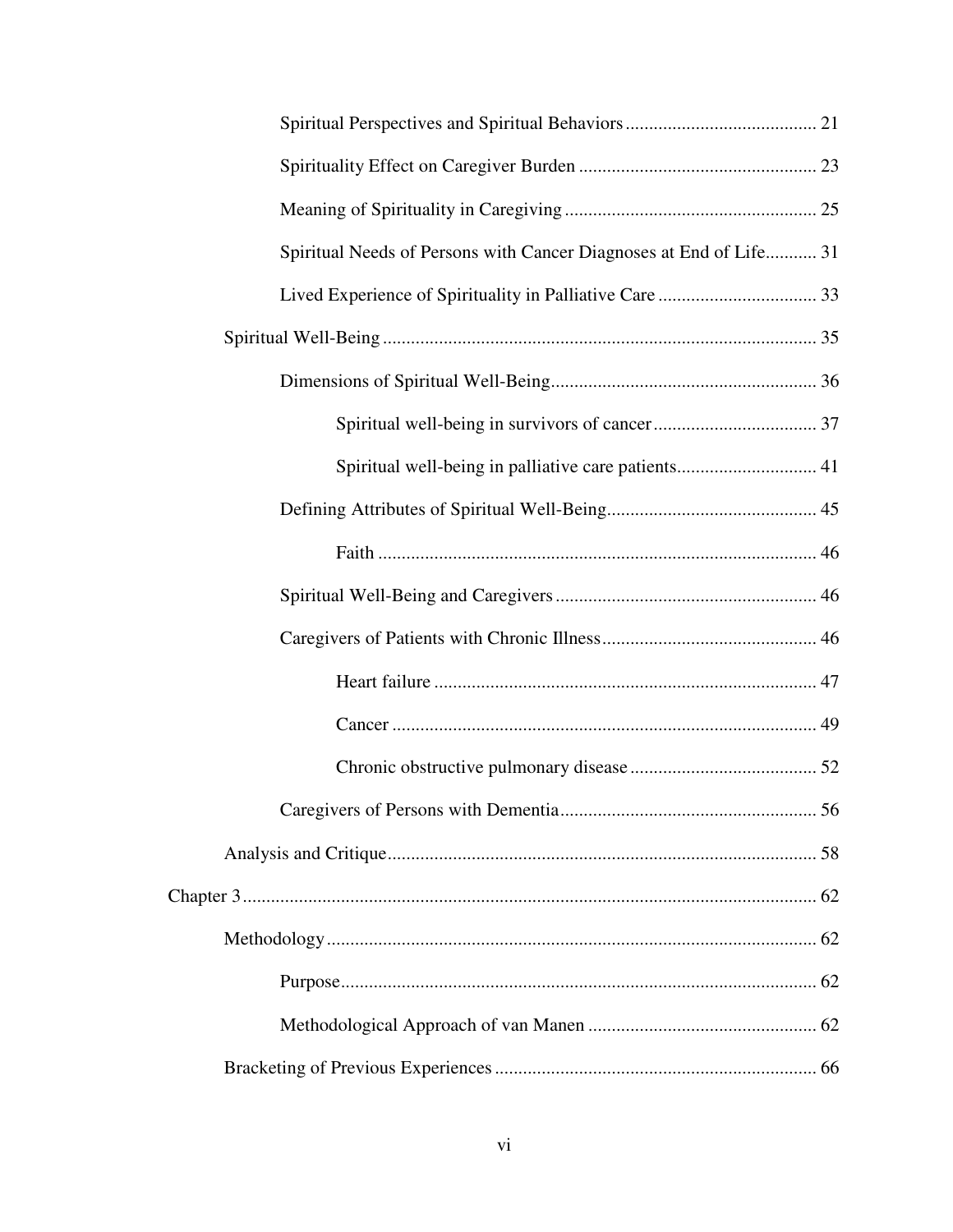| Line of Inquiry #1: Explore the lived experience of informal caregivers of |
|----------------------------------------------------------------------------|
| a person with dementia enrolled in palliative care living at home.  84     |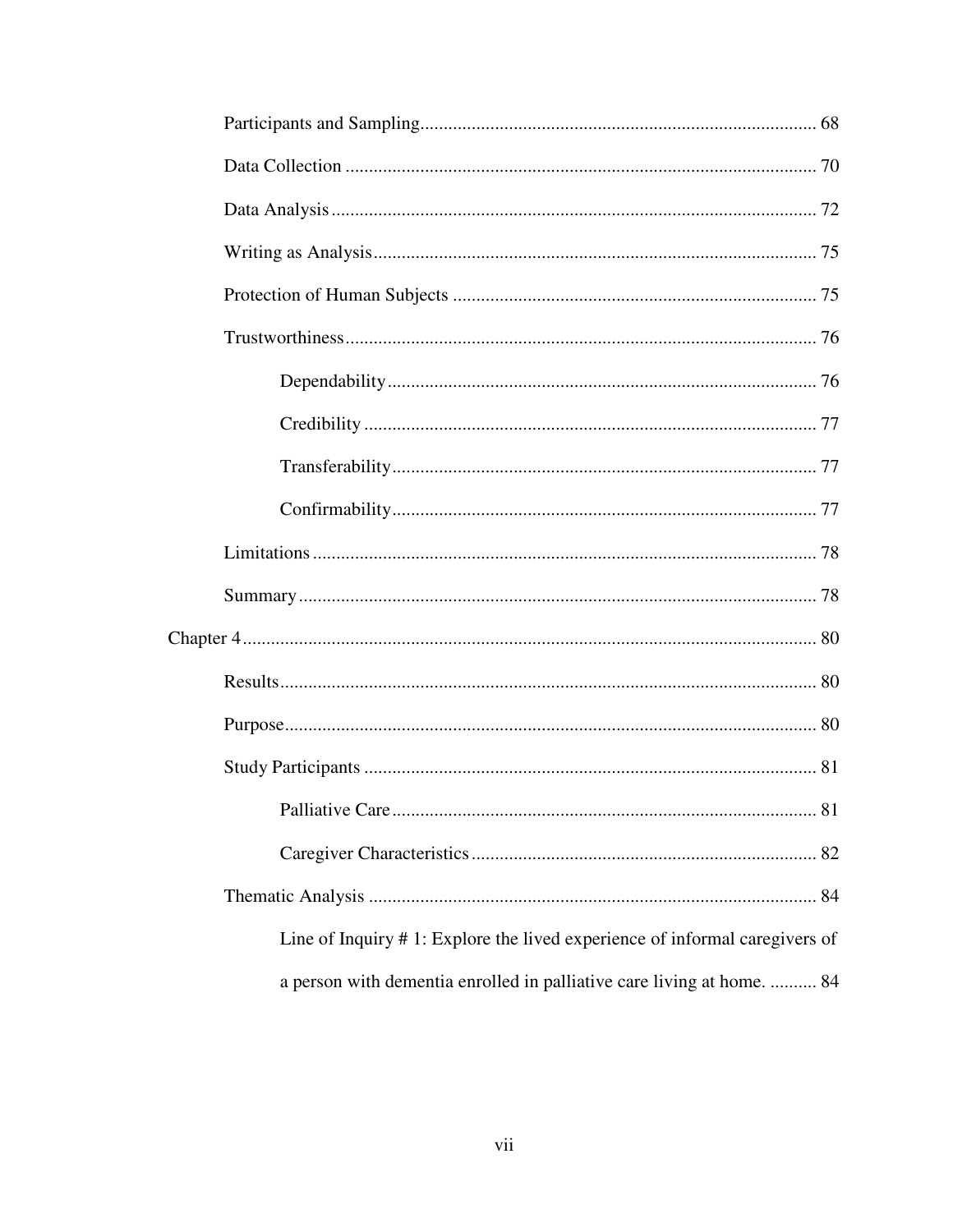| Line of inquiry #2: Identify any spiritual feelings of these caregivers that    |
|---------------------------------------------------------------------------------|
| may be present and explore the meaning of those feelings in the context of      |
|                                                                                 |
| Line of inquiry $# 3$ : Explore, if present, the spiritual meaning of providing |
|                                                                                 |
|                                                                                 |
|                                                                                 |
|                                                                                 |
|                                                                                 |
|                                                                                 |
|                                                                                 |
|                                                                                 |
| Caregivers' Lived Experience of Spiritual Well-Being 123                        |
|                                                                                 |
|                                                                                 |
|                                                                                 |
|                                                                                 |
|                                                                                 |
|                                                                                 |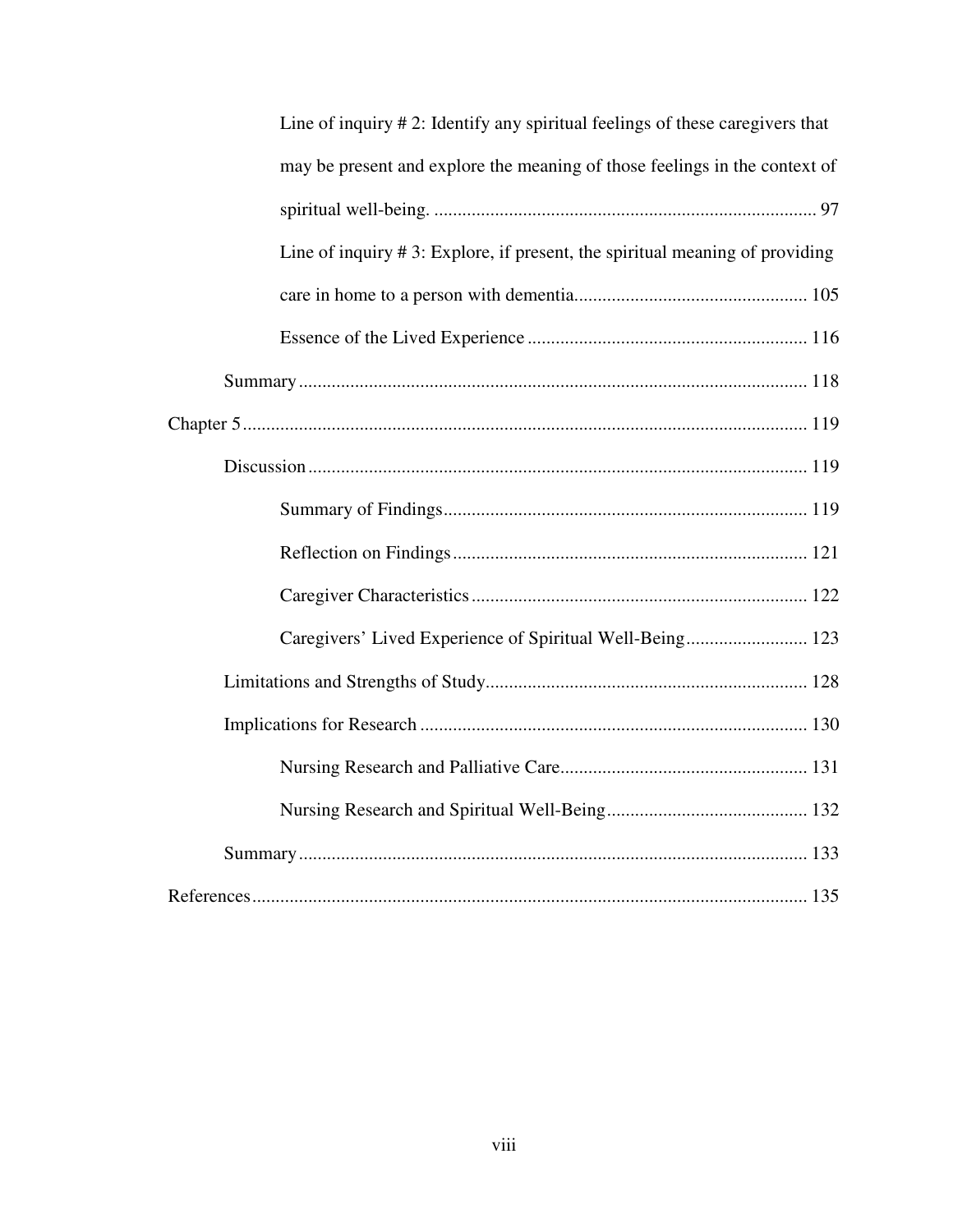# **LIST OF TABLES**

# **LIST OF APPENDICES**

| Appendix A University of San Diego Committee on Protection of Human Subjects 142 |  |
|----------------------------------------------------------------------------------|--|
|                                                                                  |  |
|                                                                                  |  |
|                                                                                  |  |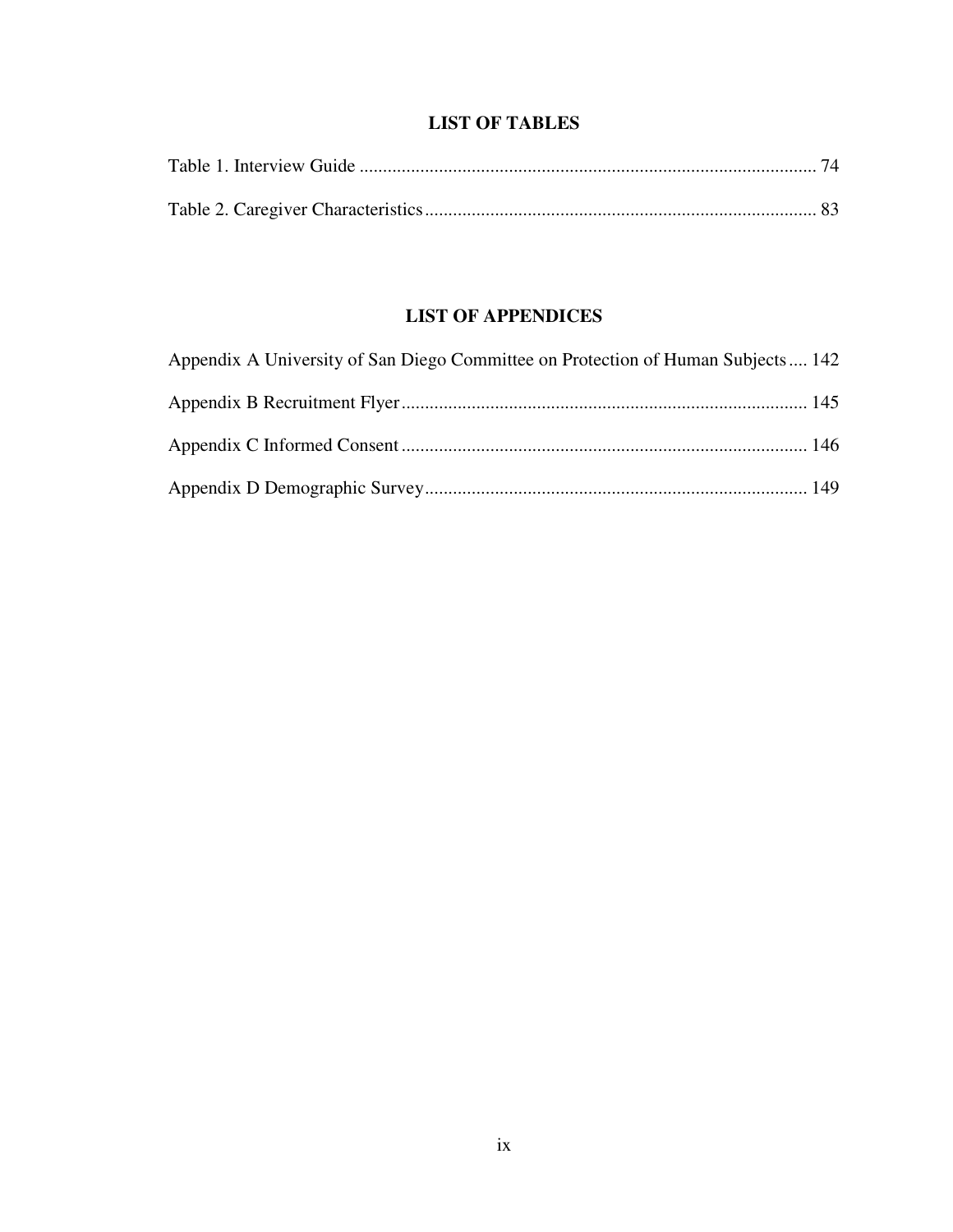#### **Chapter 1**

 This chapter will present an understanding of the need for research that explores the meaning of spiritual well-being amongst informal caregivers of a person with dementia on palliative care living at home. It will begin with an outline of the contextual setting of the phenomenon. The subsequent sections will review the focus of the study, purpose of the study, introduce the lines of inquiry, philosophical foundations, methods, bracketing of previous experiences, and the significance of the study.

### **Background**

### **Persons with Dementia**

Approximately 5.5 million Americans live with Alzheimer's disease and related dementias annually (Alzheimer's Association, 2018). Due to the difficulty in diagnosing Alzheimer's disease and related dementias until later stages in the disease process, this number is believed to be much higher. Alzheimer's disease is only one of the many subtypes of dementia but it accounts for approximately 60% of all cases. In the early stages of the disease, a person with dementia may simply have slower recall of persons, places, or words and have little problem being independent. However, as the disease progresses the individual may begin to struggle in providing appropriate self-care that ultimately results in the need for additional care (Harrison-Dening, 2013).

## **Informal Caregivers**

It is estimated that more than 15 million Americans each year serve as a caregiver to a person with dementia (Caregiver Action Network, 2014). Many of these individuals spend on average \$5,500 annually of their own money in providing this care and often have little understanding of how to perform this role or what to anticipate as the disease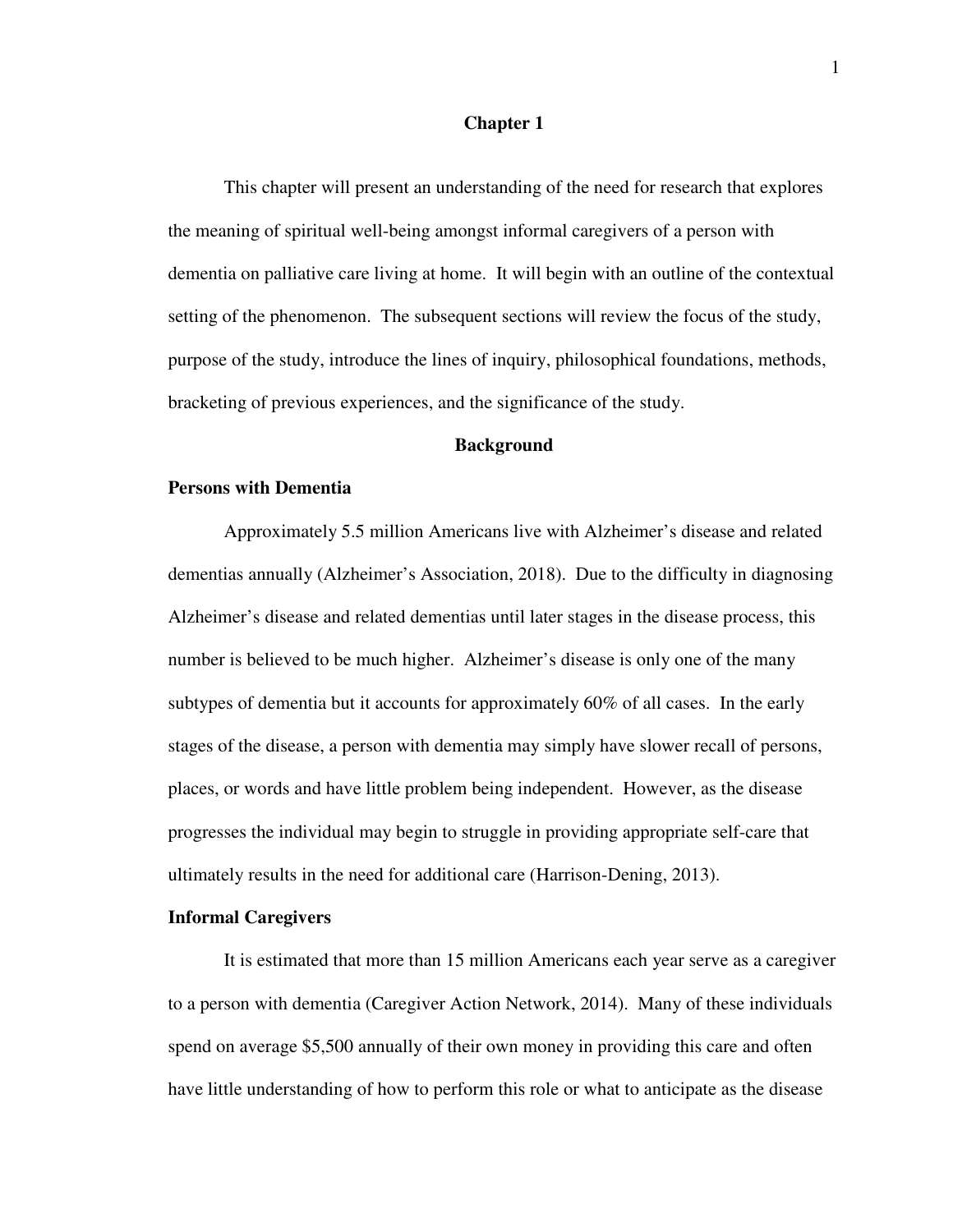progresses to eventual death (Alzheimer's Association, 2018). Research has shown that caregivers of a person with dementia suffer from increased burden, depression, and lower psychological well-being, all worsening without appropriate support as the disease progresses in their loved one. (del-Pino-Casado, Frias-Osuna, & Palomino-Moral, 2011; Gallagher et al., 2011; Papastavrou, Kalokerinou, Papacostas, Tsangari, & Sourtzi, 2007).

# **Spiritual Well-Being**

In many cases, informal caregivers of a person with dementia have nowhere to turn for assistance as they struggle to provide safe care for their loved one. As the demands from the type of care increases, the caregiver may even become isolated from family, friends, social, and spiritual support systems exacerbating the potential effects of stress on the caregiver (Gallart, Cruz, & Zabalegui, 2013). Some evidence suggests that strong, spiritual well-being can protect against the effects of stress in family caregivers although this has not been studied among caregivers of persons with dementia (Salmoirago-Blotcher et al., 2012). The interest in the effect of spirituality on health and well-being is emphasized in holistic models of healthcare like hospice and palliative care.

# **Palliative Care**

The National Hospice and Palliative Care Organization reported in 2017 that 15.2% of its palliative care services were provided to persons with dementia. Alzheimer's disease was the third leading diagnosis of all of its patients. Furthermore, between 2001 and 2007 the number of Medicare decedents who had an Alzheimer's Disease and Related Dementias diagnosis who received palliative care increased from 14.4% to 33.6% (National Hospice and Palliative Care Organization, 2017). These numbers would most probably be higher if health care providers made referrals earlier in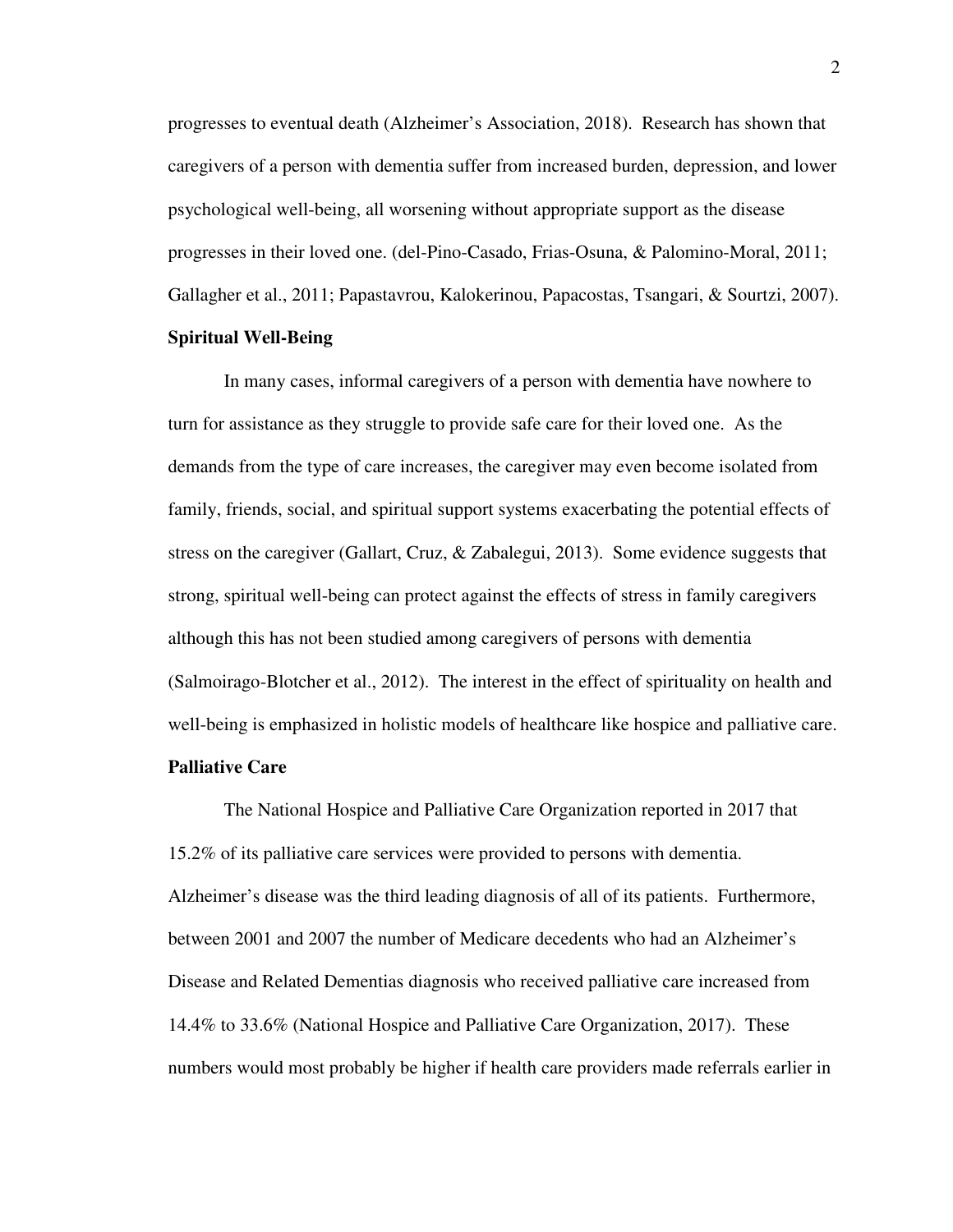the disease trajectory. However, because of the difficulty in diagnosing Alzheimer's Disease and Related Dementias, physicians may be reluctant to have their patients receive a palliative care consult (Afzal, Buhagiar, Flood, & Cosgrave, 2010). As a result, many family members who take on the role of primary caregiver to a loved one diagnosed with Alzheimer's Disease and Related Dementias do so with limited support.

Palliative care is one source of support for individuals with dementia and their family caregivers and is often used interchangeably with hospice care. While it is true that all hospice care includes palliative care, not all palliative care includes hospice care. The role of palliative care is to recognize the symptoms during the progression of these chronic illnesses and begin to address them prior to the need of hospice care (Ferrell, Coyle, & Paice, 2015). If palliative care is offered early enough in the disease trajectory, both patient and caregiver may be able to address how they will approach the disease's effect on their relationship. Palliative care is most effective when it engages the patient, includes the family, promotes interdisciplinary approach, and displays therapeutic communication. When such support is offered, the patient, and family caregiver are more likely to experience increased coping and improved quality of life (Meghani, 2004).

 Previously, the impact of spiritual well-being was not included in a quality of life assessment. However, there has been a growing interest in the effect of spiritual wellbeing on health outcomes. Much of the research on spiritual well-being has been from the perspective of the patient. Recently, this interest has been extended to caregivers of patients with a chronic illness (Burton et al., 2012). While there are instruments available to measure spiritual well-being there is a lack of understanding of the concept in the context of informal caregiving of a person with dementia living at home who are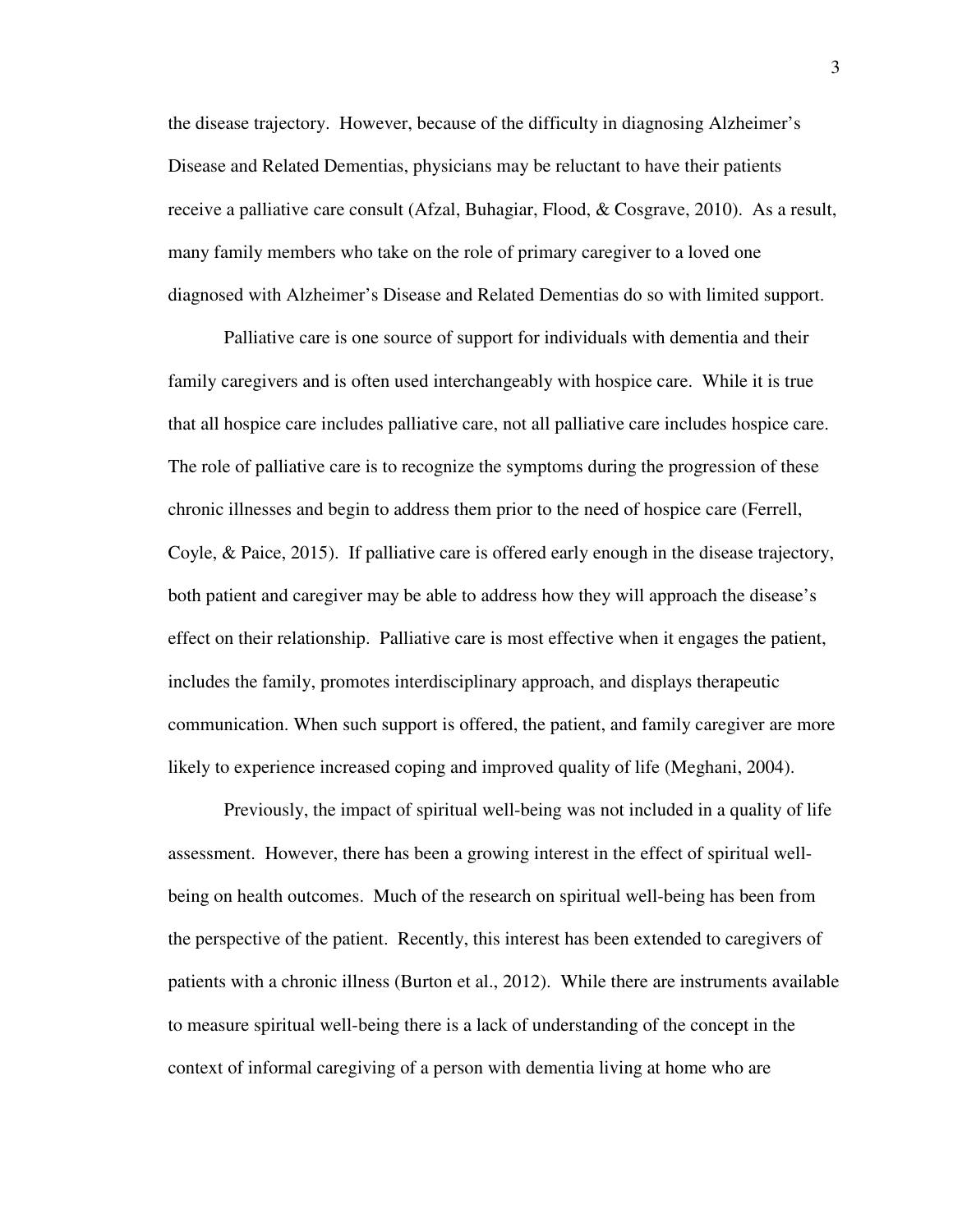receiving palliative care. As such, there is a need to explore the meaning of this phenomenon within this setting.

### **Focus of the Study**

 Alzheimer's disease is a neurodegenerative disease that results in the individual being unable to care for himself or herself at some point in the disease's progression (Harrison-Dening, 2013). In many cases the care that becomes necessary for these individuals is provided by an informal caregiver in the community. The demands that this role places on the caregiver has been noted to increase burden, stress, anxiety, and poor health outcomes (Gallagher et al., 2011). Palliative care emphasizes the physical, emotional, and spiritual support of patient and caregiver as the patient progresses through the disease process. While Alzheimer's Disease and Related Dementias is the third leading diagnosis of patients enrolled in palliative care (Alzheimer's Association, 2018), there is little known about the caregiver's spiritual well-being within this context.

#### **Purpose of the Study**

 The purpose of this study was to explore the lived experience of spiritual wellbeing amongst informal caregivers of a person with dementia enrolled in palliative care and living at home. The analysis of transcribed semi-structured interviews in conjunction with responses to a demographic survey and the field notes of this researcher, provided a more robust understanding of spiritual well-being amongst informal caregivers of persons with dementia on palliative care living at home.

#### **Lines of Inquiry**

 This phenomenological study had three lines of inquiry. The first was to explore the lived experience of informal caregivers of a person with dementia enrolled in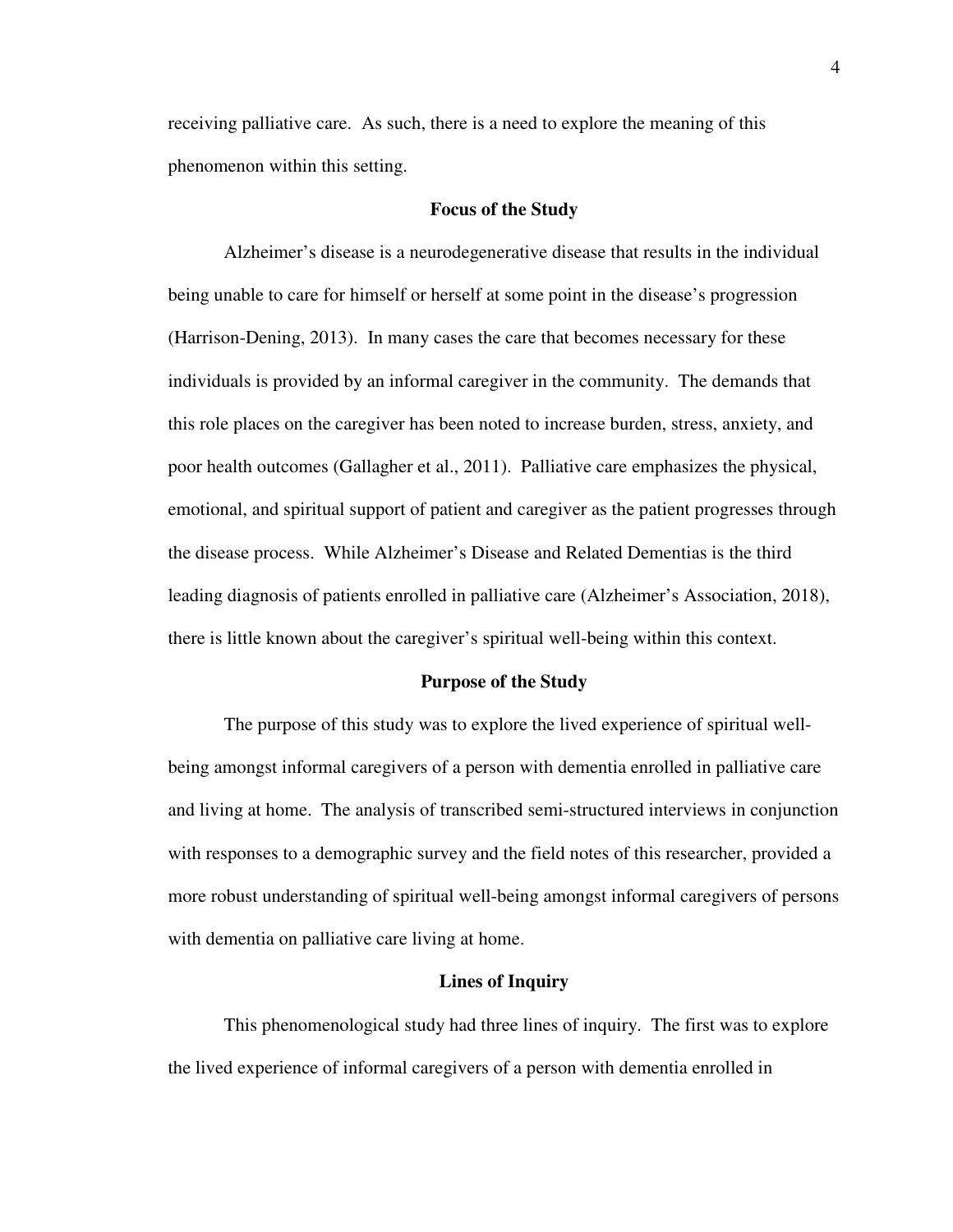palliative care and living at home. A second line of inquiry was to identify any spiritual feelings of these caregivers to a person with dementia that may be present and explore the meaning of those feelings in the context of spiritual well-being. The final line of inquiry was to explore, if present, the spiritual meaning of providing care in-home to a person with dementia.

# **Study Philosophical Foundation**

Phenomenology is the philosophical pursuit of understanding the meaning of concepts, or phenomena, as they are experienced by the human person. It is both a philosophy and a qualitative research method (Tuohy, Cooney, Dowling, Murphy, & Sixsmith, 2013). There were two main schools of thought during the development of phenomenology as a qualitative research method. The first school is known as descriptive phenomenology. This school emphasizes the philosophy of Husserl, who is widely accepted as the founder of phenomenology. The aim within this branch is to arrive at the true essence, or nature, of a phenomenon without reflecting on it by the individual. According to Husserl, this is accomplished by bracketing one's ideas of the phenomenon before undertaking the search to arrive at its purest sense. In this way, assumptions will not influence the interpretation of a phenomenon of interest described by the participant. This ultimately leads to a more precise understanding of the phenomenon (Dowling, 2007).

The second school is known as interpretive phenomenology also referred to as hermeneutics. This approach centers on the philosophical concept of "dasein" (being in the world) introduced by Heidegger. Interpretive phenomenology asserts that preunderstandings are part of who we are as human persons. Heidegger believed that these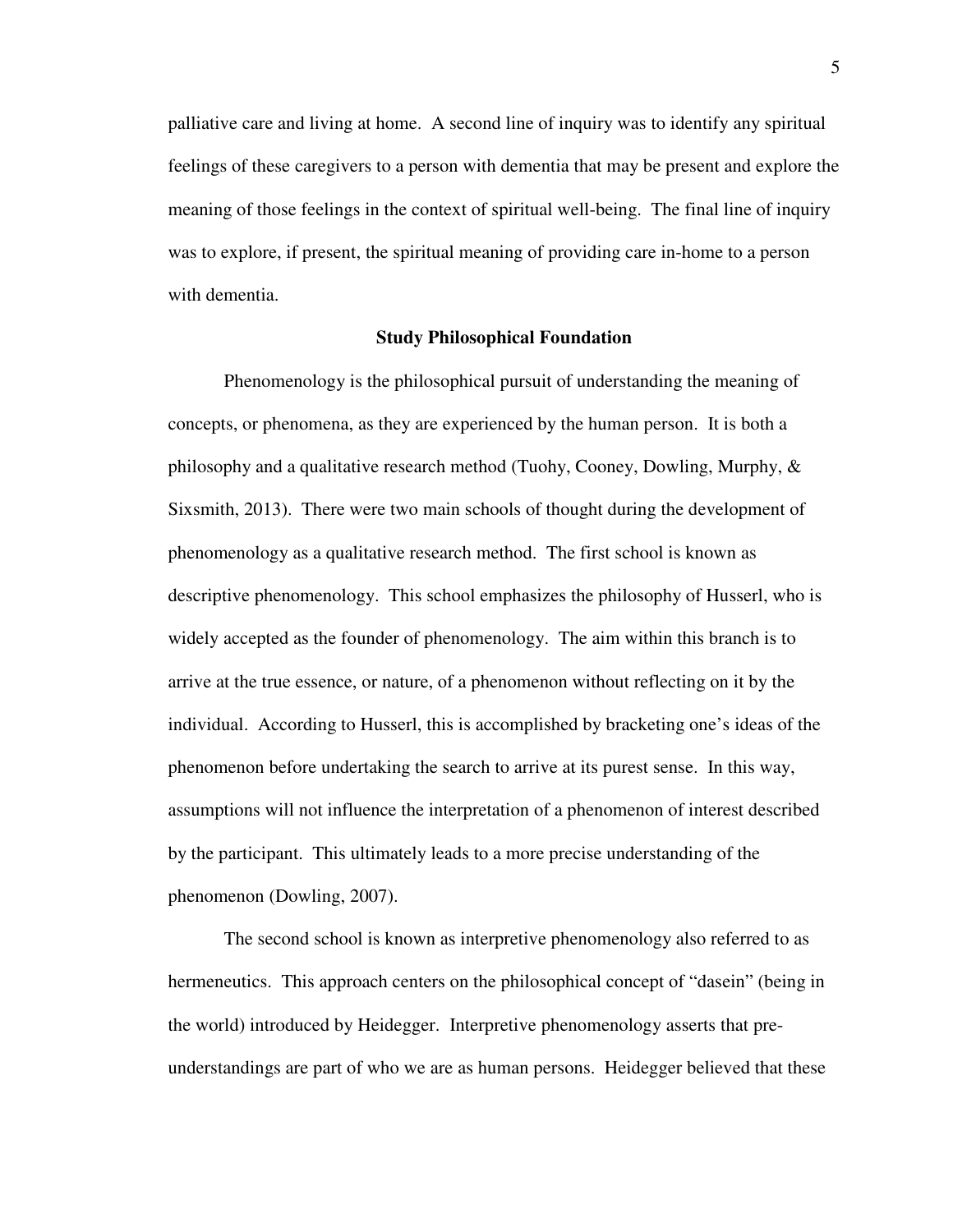pre-understandings were a necessary component of probing into the lived experience of a phenomenon (Tuohy et al., 2013). This awareness of pre-understanding and open questioning of the lived experience, a process known as the hermeneutic circle, eventually leads to a shared understanding to the meaning of a phenomenon (Dowling, 2007).

These two schools of thought understand phenomenology as a philosophical science and not a research method. The philosophy of phenomenology is interested in arriving at meanings of abstract concepts like "meaning" or "being" (Dowling, 2007). The goal in Husserl's approach was to describe the characteristics of a phenomenon and not how a person experiences a phenomenon. However, for Heidegger the aim of phenomenology is to interpret an individual's lived experience of a phenomenon (Tuohy et al, 2013).

In the mid-twentieth century, the social and human sciences started to distance themselves from the natural sciences. As these sciences explored the meaning of lived experiences, the application of phenomenology to its research process became an appropriate decision. However, the critique at the time was that phenomenology was not a research method but a philosophy. The response within the social and human sciences was the development of methodological approaches that were informed by the philosophy of Husserl or Heidegger (Dowling, 2007).

The focus of hermeneutic phenomenological research is to pursue deeper meanings of the lived experiences of a phenomenon (Tuohy et al., 2013). Unlike other sciences that study the physical objects and things found in nature, the object of pursuit in hermeneutic phenomenological research are the emotions, feelings, and consciousness of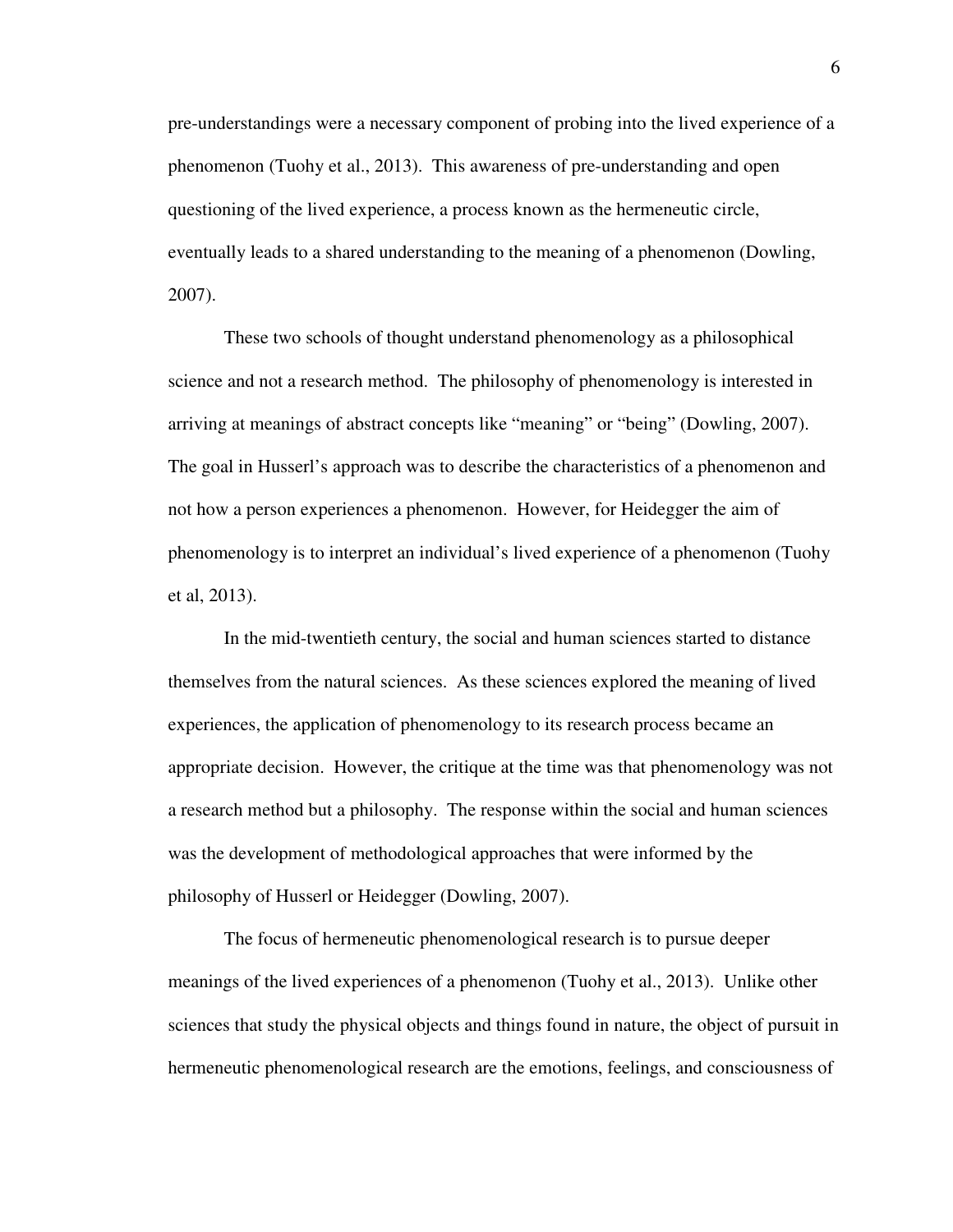persons who are experiencing a particular phenomenon (van Manen, 1990). The result of this search is to arrive at a more robust understanding of the meaning of a phenomenon.

# **Methods**

There was no clear understanding of spiritual well-being in the context of a caregiver of a person with dementia enrolled in palliative care who is living at home. Therefore, a qualitative design based on the philosophy of interpretive phenomenology and analytic approach of van Manen (1990) was selected for this study. The caregiver interviews were audio-recorded and transcribed for analysis according to the steps outlined by van Manen (1990). The methodological approach that he suggests involves an iterative process of moving between six different activities. The initial activities are about becoming committed to the phenomenon so that the researcher remains invested in the quest to discover meaning. The middle activities involve exploring the lived experience of a phenomenon by individual human persons. The final activities are the fruit of phenomenology—the art of writing a representative description of the phenomenon. The success of this endeavor required that the researcher's interest in the phenomenon be acknowledged at the onset of the study to avoid unnecessary influence on the research process.

#### **Bracketing of Previous Experiences**

 Munhall (1994) describes the importance of how the researcher's personal experience contributes to "the pursuit of understanding the meaning of being" in a phenomenological study. In doing this, the researcher acknowledges his or her previous experiences of the phenomenon of interest. This is an essential step for the phenomenological researcher for two reasons. First, it places these previous experiences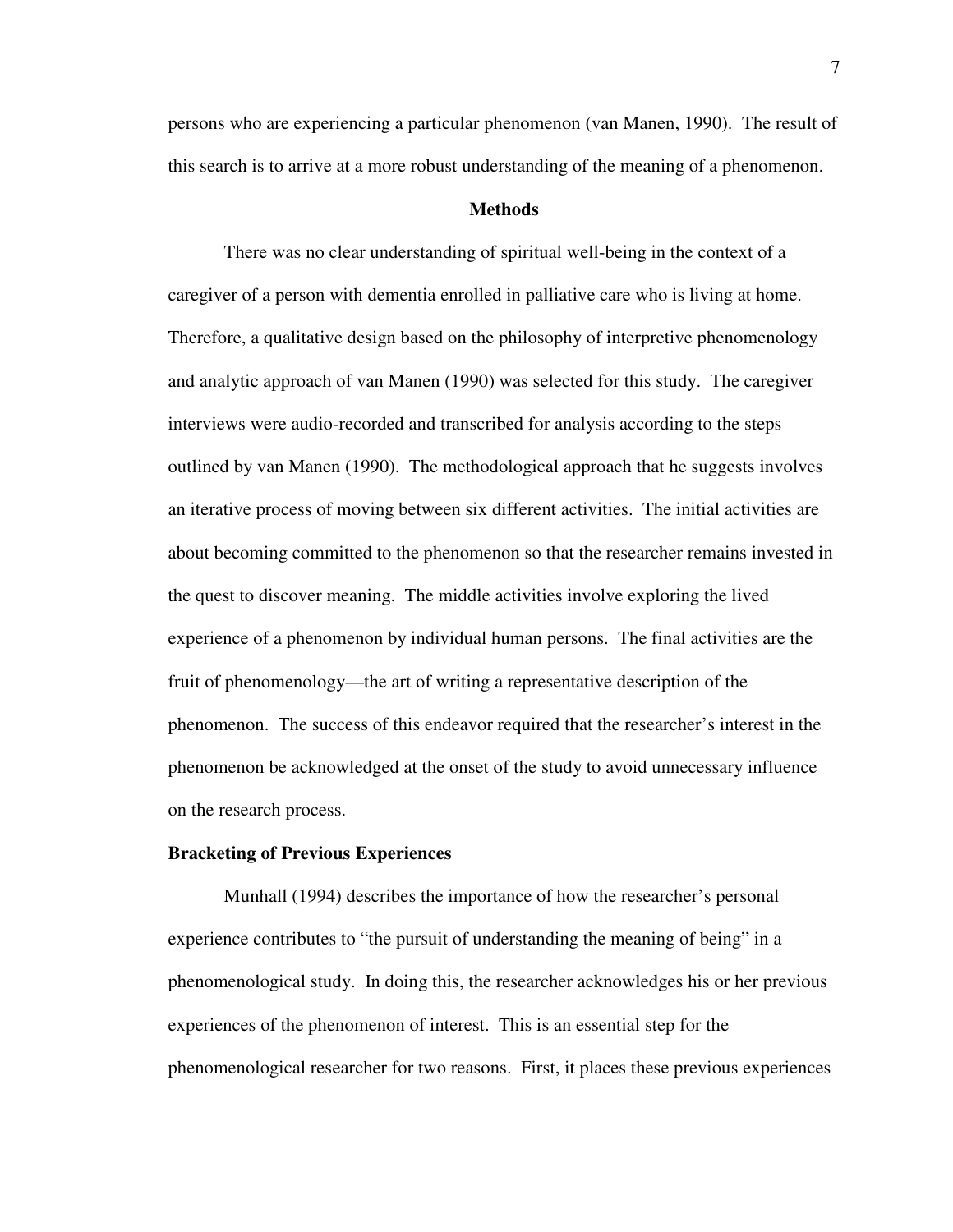in the fore-structure through self-revelation. Second, after recognizing the previous experiences, the researcher can place them to one side and be able to see the phenomenon truly as the participant describes.

This researcher's interest in conducting a phenomenological study on the lived experience of spiritual well-being of caregivers was influenced by both personal and professional experiences. Those experiences have shaped my understanding of the complexity of caregiving and the effects it has on those who are courageous, and able, to take on that role. There are moments of pain, frustration, guilt, and fear associated with this role. But there are also moments of joy, satisfaction, meaning, and fulfilled purposefulness when acting as an informal caregiver to a family member. The details of the researcher's own experiences of caregiving will be presented more fully in the study methodology in chapter 3.

This study explored the meaning of the lived experience of spiritual well-being amongst informal caregivers of a person with dementia enrolled in palliative care and living at home. This required me to put aside my previous experiences through regular review of them with my dissertation committee. In doing so, I was free to encounter this phenomenon within the situated context of the participant. This allowed for a truer representation of the meaning attributed by the caregivers to spiritual well-being.

#### **Significance of the Study**

The impact of caregiving on the health and well-being of a family caregiver of a person with dementia on palliative care living at home is far reaching. The rich descriptions collected from the participants of this study have contributed to an awareness of caregiving within this context. As a result of exploring this phenomenon from the

8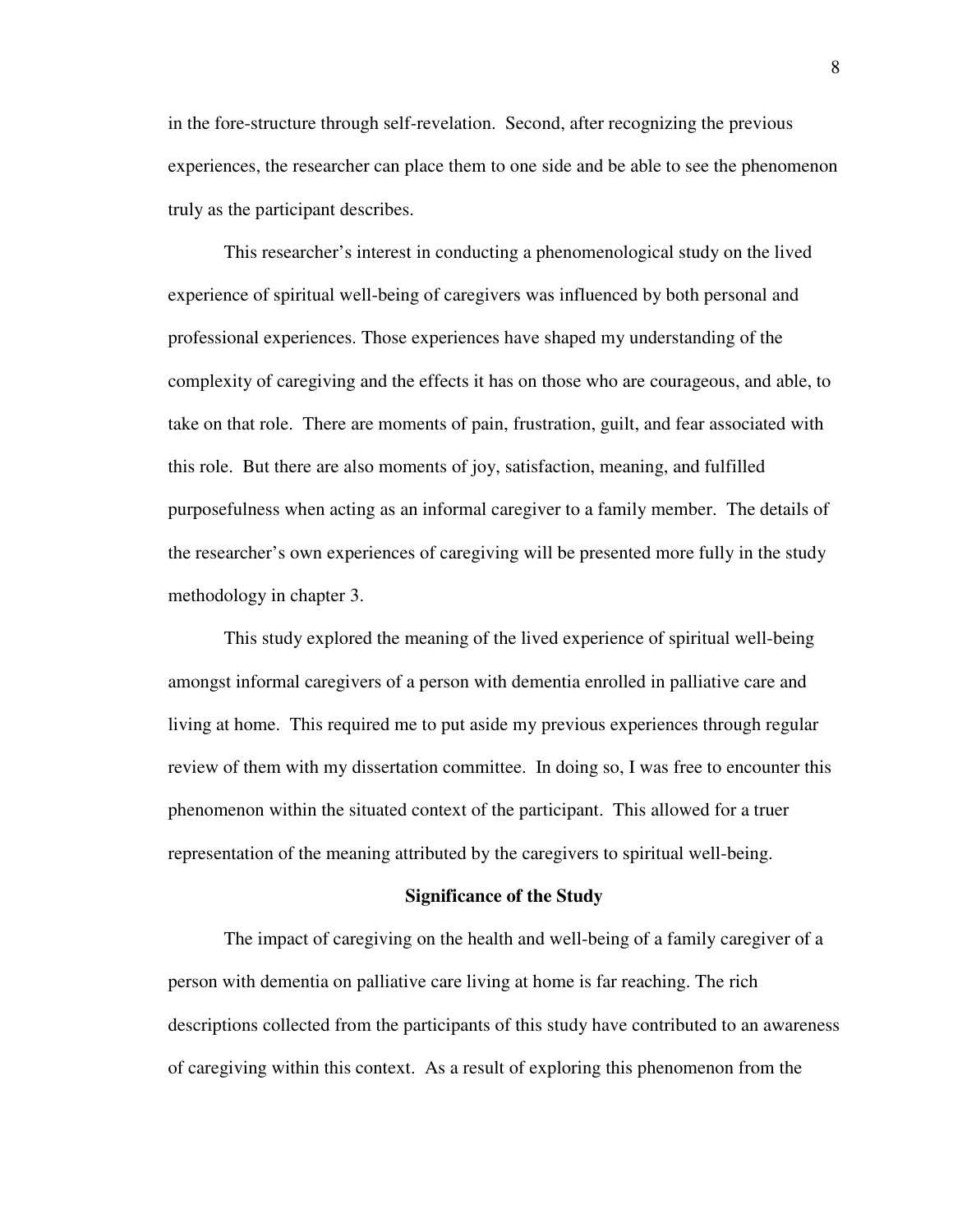perspective of the caregiver, valuable insight was obtained. While not generalizable, their experiences will enhance the healthcare professional's understanding of the importance of relationships to the spiritual well-being amongst family caregivers of a person with dementia.

The description of spiritual well-being that was derived from the lived experiences of these participants may help focus future research involving informal caregivers of a person with dementia. This research needs to begin with exploring how this description compares to other cultural groups and caregiving populations. This would further allow for specific spiritual interventions to be examined that may help increase the family caregiver's spiritual well-being and thereby promote enhanced health of the caregivers.

By improving the health of informal caregivers, patients with dementia may have increased likelihood of living longer in the community. This may bolster their own quality of life, strengthen the relationship bonds with the family caregiver, and provide a reduced cost to the healthcare system. All represent future research opportunities.

#### **Summary**

It is estimated that every 66 seconds another person in America will develop Alzheimer's Disease and Related Dementias (Alzheimer's Association, 2018). This exponential rise in persons living with Alzheimer's Disease and Related Dementias will thrust more family and friends into the position of becoming an informal caregiver. While today there are more than 16 million family members providing care to a loved one with Alzheimer's Disease and Related Dementias, this number will only continue to increase (Alzheimer's Association, 2018). Research involving informal caregivers of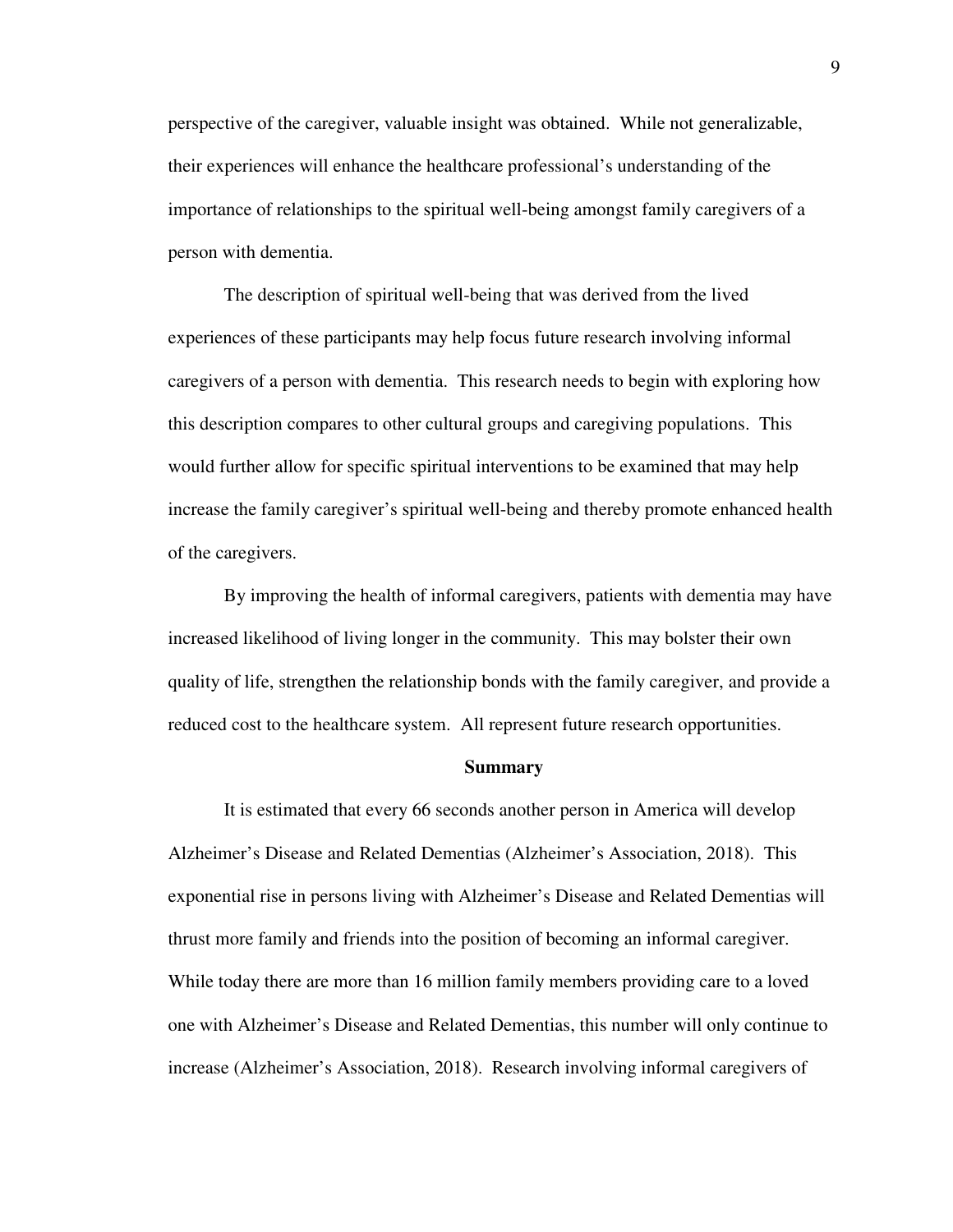patients has shown that when left unsupported, the informal caregiver has poorer health outcomes (Gallagher et al., 2011).

The effect of spirituality and spiritual well-being on health outcomes has been studied in a variety of populations (Adams, Mosher, Cannady, Lucette, & Kim, 2014; Bormann et al., 2009). Yet, much of the research has been done in caregiving populations other than Alzheimer's Disease and Related Dementias. Furthermore, little work has been done to describe the meaning of these concepts amongst caregivers. Thus, this qualitative research has expanded the science by contributing to a more robust description of spiritual well-being in the context of informal caregivers of persons with dementia.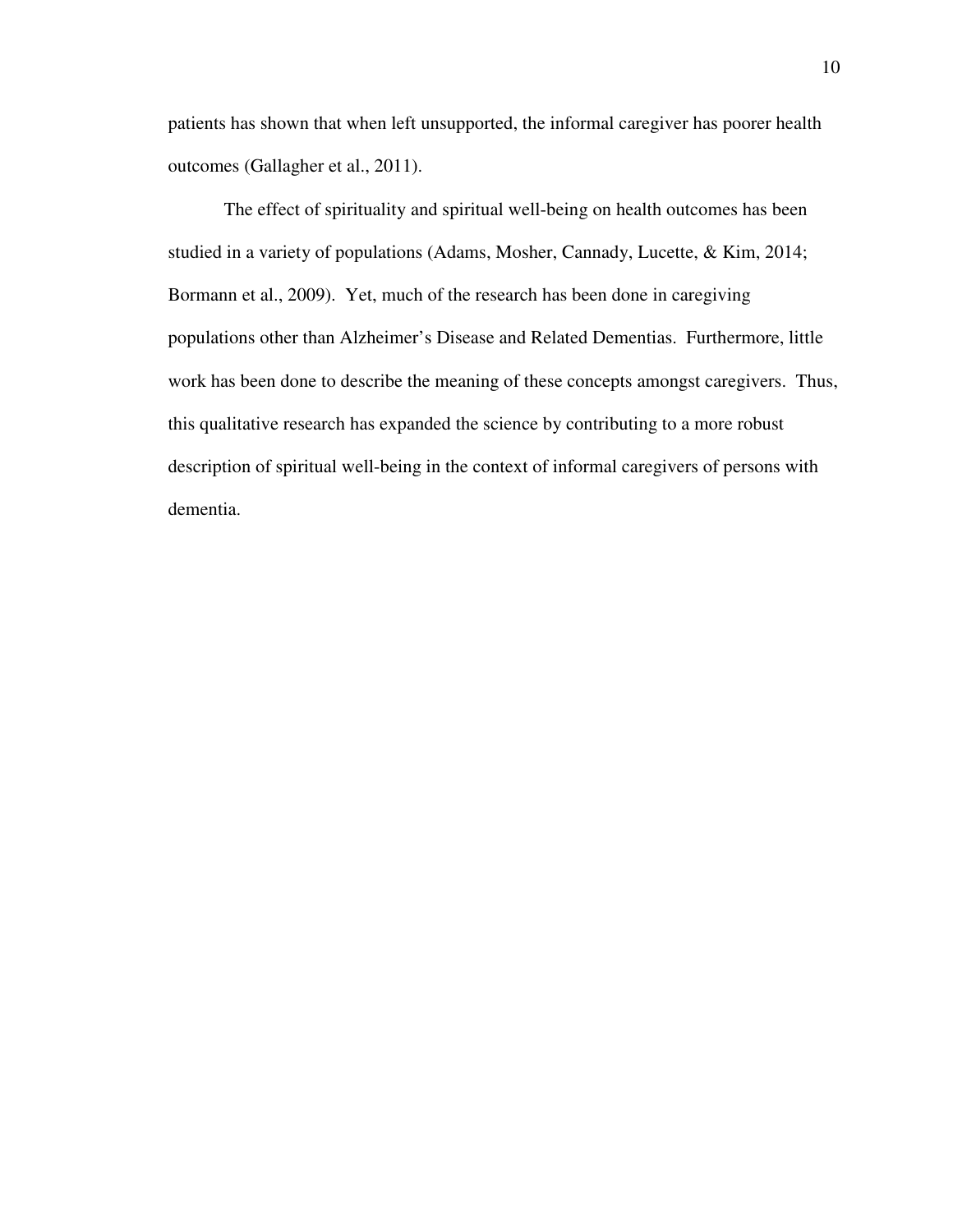## **Chapter 2**

# **Context of Study**

There has been a slow, but gradual, increase in research with an interest in the effect of spirituality on health and well-being. Much of this research, though, has been approached from the perspective of the patient, particularly in patients with life-limiting illnesses (Canada et al., 2013). The advances in medical treatments and therapies have, in part, brought an increase in life expectancy to these patients. One result of living longer with a life-limiting illness is the concern of where, and from whom, these persons will receive care when they are no longer able to care for themselves.

In many cases a family member or close friend will become the primary caregiver. Research indicates family members who assume this new role as informal caregivers often poorly understand what will be required of them, which contributes to their less than optimal health outcomes. This reality has led researchers to begin to explore the effect of spirituality and spiritual well-being on health and well-being in some caregiving populations (Bormann et al., 2009; McClain, Rosenfeld, & Breitbart, 2003; Spurlock, 2005). Despite this growth, though, there remains some confusion on what is meant by the concepts of spirituality and spiritual well-being in some caregiving populations.

 This chapter will explore the meaning of spirituality and spiritual well-being within the context of the population of caregivers to persons with dementia. It will begin with a brief review of these concepts. The results of a comprehensive review of the literature will follow and explores these concepts within the context of caregivers of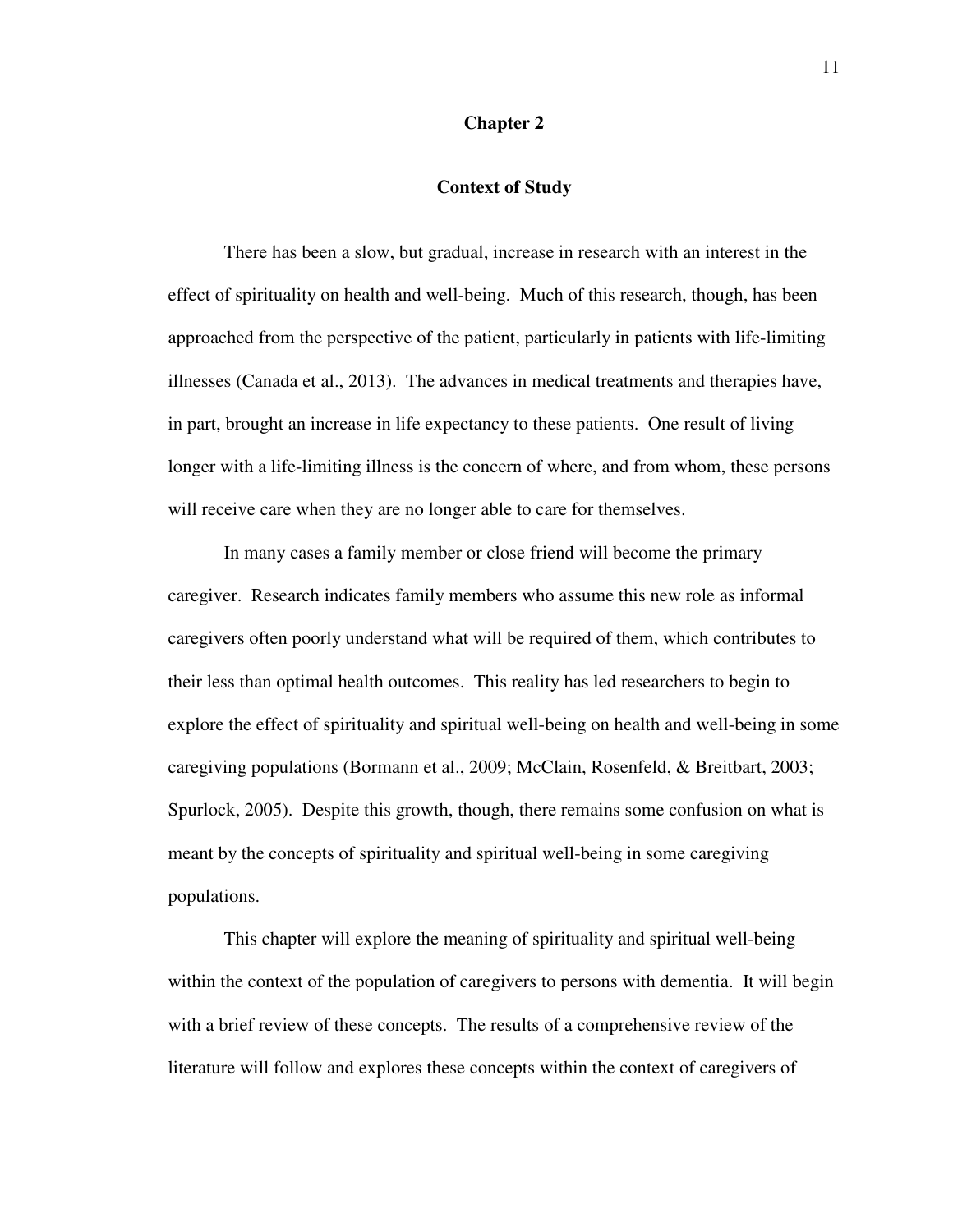persons with dementia. The literature was searched through the databases of CINAHL, PsychINFO, ATLA, and PubMed. The strategy used for this search included the terms "Spirituality" OR "Spiritual well-being" AND "Older adult caregivers" OR "Caregiving" AND "Dementia" OR "Alzheimer". The inclusion criteria for the peer-reviewed journal articles were from studies published between January 1985 to December 2015 that examined spiritual well-being of caregivers of persons with dementia and were written in English.

#### **Spirituality**

 The concept of spirituality and its use in nursing research is relatively recent. Reinert and Koenig (2013) noted that in a review of CINHAL and PubMed the number of published articles related to research on spirituality and nursing has increased dramatically in the last 25 years. Prior to 1990, there were fewer than 10 articles and none had a nurse as the first author. By 2007, there were more than 300 articles written in a four-year period, though only 19 have a nurse listed as the first author. This sudden shift is an indication of the renewed importance of nurses recognizing spirituality in patients' health and well-being. Interestingly, while there has been an increase of published articles on spirituality and nursing, there is no single agreed upon conceptual definition, paradigm, or conceptual framework. However, the current work in these areas is shared with the reader as background information. Lack of consensus reinforces the need for original explorations of personal meanings, not influenced by this work, as is being proposed in this study.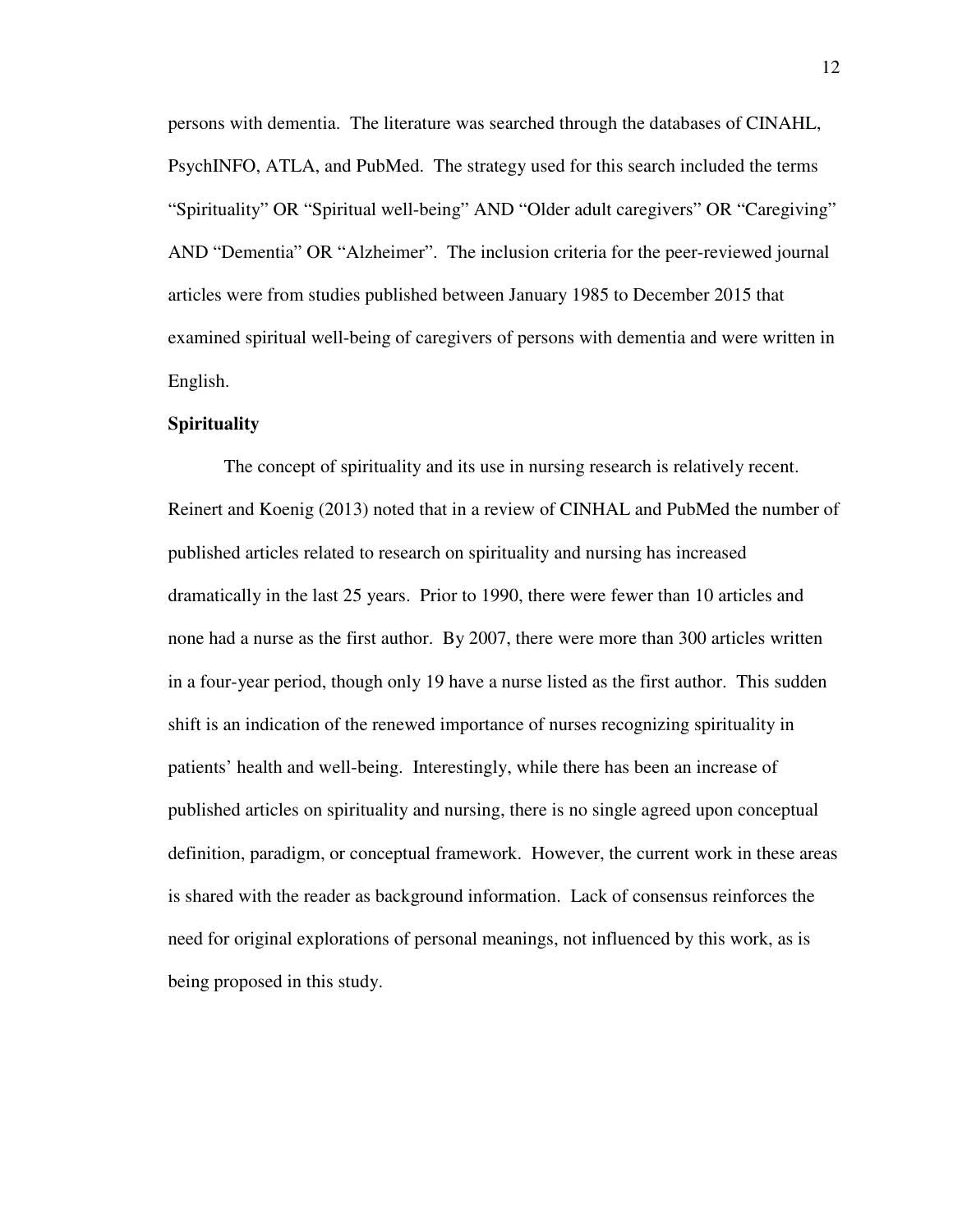### **Conceptual Analysis of Spirituality**

 The care of the whole human person—physical, emotional, social, and spiritual has been a part of nursing for centuries. The effect of any of these on health and wellbeing requires a clear understanding of what is meant by the concept. Early attempts to define the meaning of spirituality did so by making a distinction between it and religion (Burkhardt, 1989). In her concept analysis, Burkhardt notes that spirituality is related, but not identical, to religion. Where the former is understood to be a process of searching for meaning, purpose, and relationship, the latter is a gathering of spiritual experiences into a belief system. In other words, spirituality is understood to be a more global concept that is an essential principle found in every individual, while religion is the specific expression of a collective group's spirituality through common ritual and practices.

 Burkhardt identifies three main defining attributes to spirituality. First is the unfolding of the mystery of life's experiences. Here the individual confronts the challenges of life and through the process of searching, discovers a meaning and purpose in life. Second is the idea of harmonious interconnectedness. This refers to an individual's ability to be in relationship with self, others, and the Sacred that allows the person to arrive at a sense of peace. Finally, it includes an awareness of inner strength. This relates to the individual's recognition of the Sacred dwelling deep within that provides direction to an individual's life path. Burkhardt contends these attributes, in addition to the overlapping concepts of religion and spirituality, suggest the term "spiriting" more accurately captures the idea of "process" that is inherent to the concept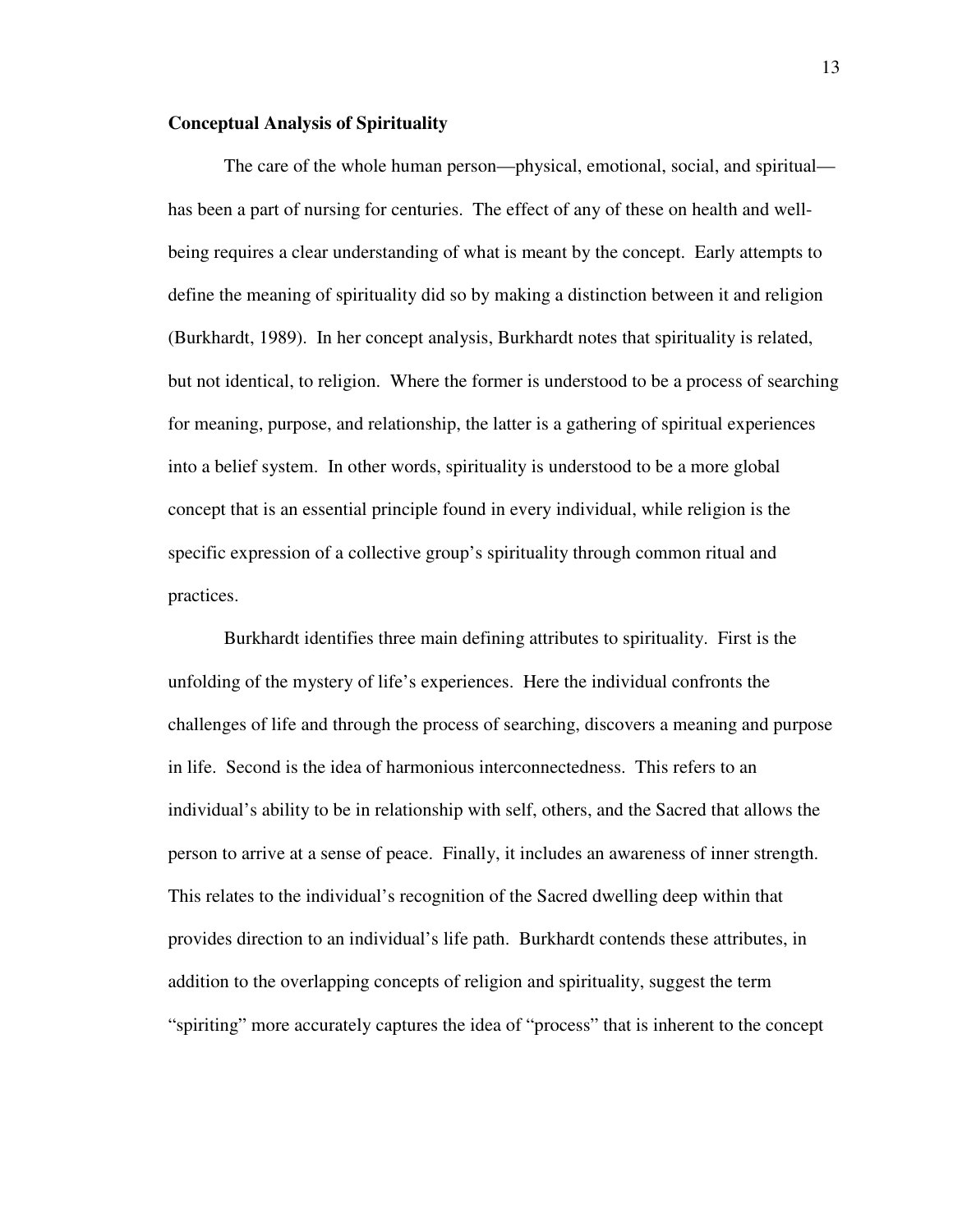of spirituality. The process of spirituality, then, allows the individual to experience, in part, meaning, purpose, and peace in life.

 Tanyi (2002) acknowledges spirituality is an abstract concept that is subjective in nature. She recognizes that interest in the effect of spirituality on health and well-being has grown despite any consensus on its meaning. Her conceptual analysis seeks to enlighten the understanding of spirituality for use in nursing science. Like Burkhardt, Tanyi notes that spirituality and religion are often used interchangeably in literature. She draws a similar conclusion in that the former is an innate characteristic in an individual while the latter relates to a set of prescribed beliefs. The religious person will be guided in part by the shared spirituality of a faith group. In contrast, the nonreligious person will rely on the awareness of a vital principle within themselves to find direction. As such, all persons, both those who subscribe to a specific religion and those who do not, are affected by spirituality.

 In her conceptual analysis of spirituality, Tanyi provides three defining attributes. First is the idea of belief or faith. This may initially appear to suggest that religion is necessary for spirituality to be present. However, while this may mean that a person adheres to a specific religion, it may also be a belief in a self-identified goal or value that motivates the individual with no personal religious significance. Second is having inner strength and peace. It is through a commitment to what a person believes to be true that sustains this internal characteristic. Finally, there must be a connectedness. This characteristic involves connection to the Sacred as well as a connection to others and nature. The former creates a vertical dimension, with the Sacred, while the latter comprises a horizontal dimension, with others, to the concept of spirituality. When both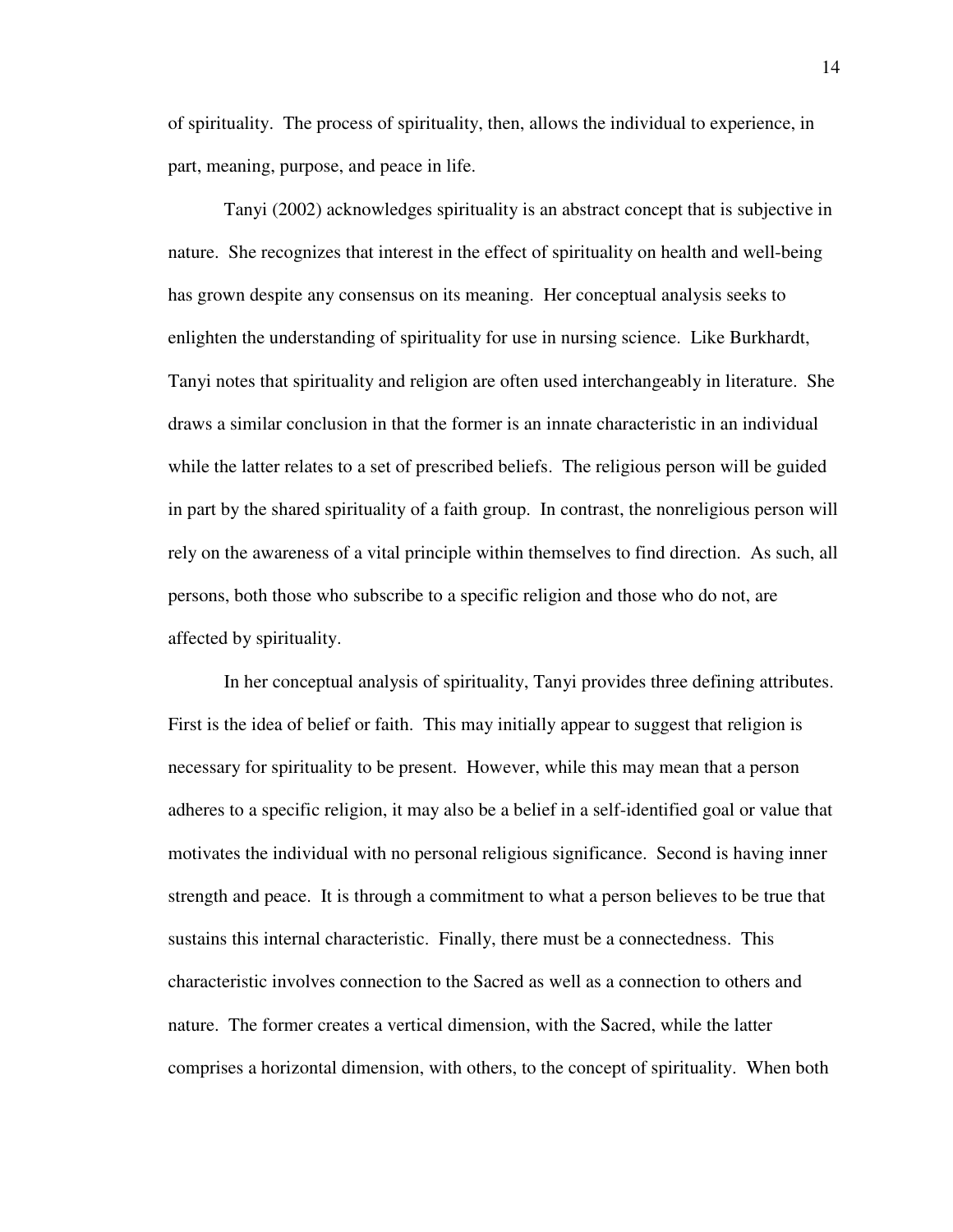dimensions are examined together, spirituality is understood to be a process whereby an individual is searching for meaning, purpose, hope and transcendence in life.

 These conceptual analyses demonstrate the challenges of providing a consistent definition. Burkhardt's presentation of spirituality captures the global dimension of this concept quite well. However, her attempt to introduce a new term–"spiriting"– may be confusing. It does illuminate the understanding that spirituality is a process, which was also emphasized by Tanyi. However, by using a new term, Burkardt has left the reader to wonder, what does "spirituality" mean? In seeking to bring clarity to this concept, Tanyi definition includes having a belief system. While she explains this belief can be rooted in a religious system or personal value, she does not make a clear separation between religion and spirituality. A strength of both conceptual analyses is the shared understanding that spirituality is recognized through a connectedness to self, others, and the Sacred. This linking of the vertical and horizontal dimensions emphasizes the pattern of development, or process, inherent to spirituality. While they both provide an understanding of spirituality, there remains a need for developing a way to examine this concept in nursing science.

## **Paradigm for Exploring Spirituality**

 Reed (1992) noted that the phenomenon of spirituality is pertinent to nursing science but in need of a paradigm to assist in bringing deeper understanding to the concept. Her paradigm attempts to reshape the understanding of the human person from a strictly empirical approach to one that is ontological. She argues there is a need to move away from the mechanistic model that emphasized changes in individuals were nothing more than a biological need to adapt to the stressors in life. This paradigm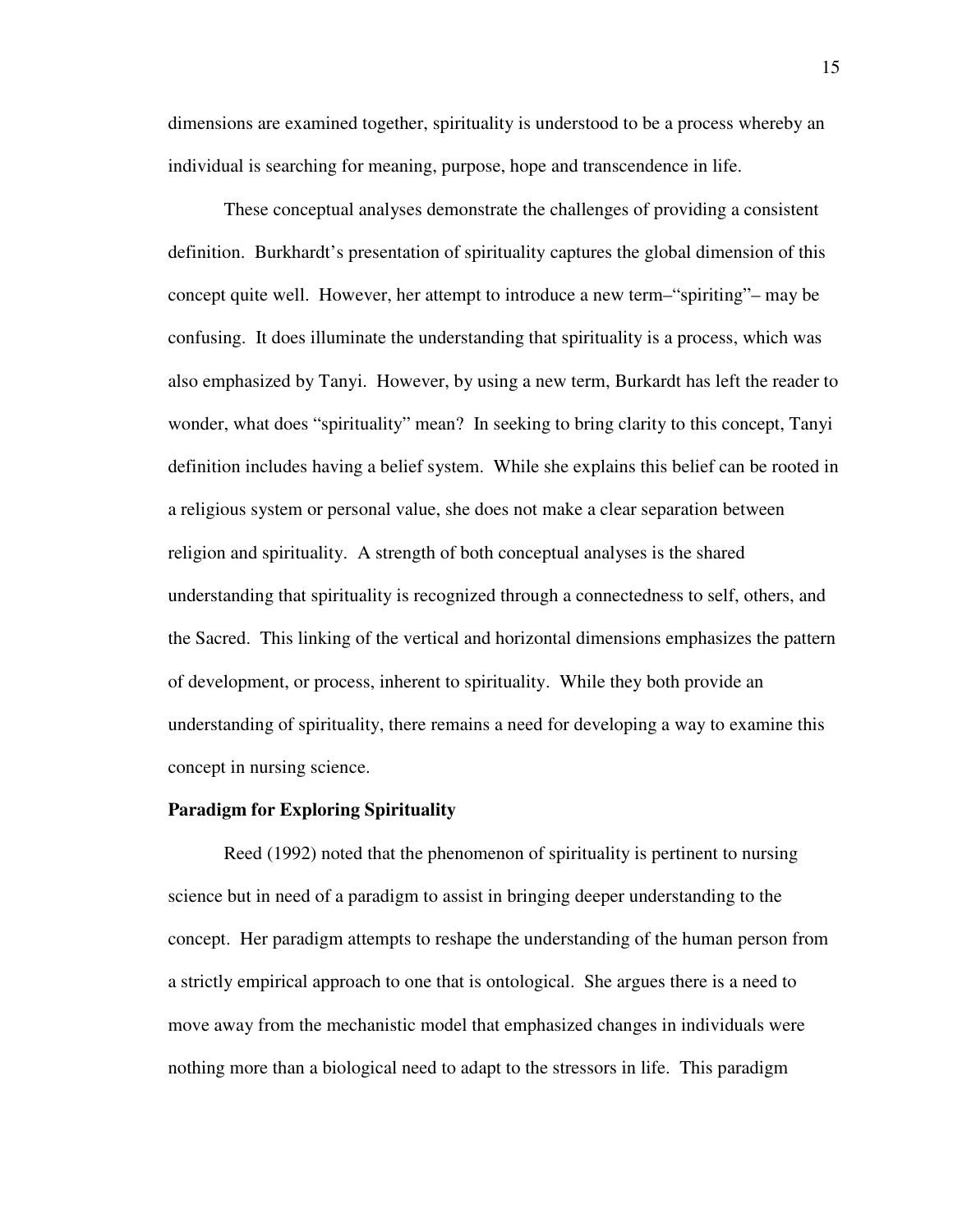presents the physical and spiritual as two distinct components to the human person that function in a way that are unrelated. When viewed as such, the impact of spirituality on health and well-being is minimized. If the innate nature of spirituality is to be studied more fully a new model would be necessary.

 In her paradigm, Reed suggests that the developmental-contextual model by Lerner provides such a context (Reed, 1992). It views change within the human person to be a natural process that results from the capacity of human persons to be transcendent. The challenges that an individual confronts, then, results not in a shift of equilibrium but a creation of energy that leads to the unfolding of the internal mystery of that person. As such, the individual in relationship to self, others, nature, and the Sacred discovers a sense of meaning and purpose in life. Thus, this paradigm recognizes that spirituality is always present, albeit with different levels of awareness, in the human person and is a vital part of the experience of life through intrapersonal, interpersonal, and transpersonal relationships. This understanding of spirituality presented by Reed is an important contribution to how spirituality is experienced in different populations and how it may affect overall well-being.

## **Conceptual Framework of Spirituality**

 The challenge to describe the meaning of spirituality is examined by Lepherd (2015). The very personal nature of spirituality has contributed to this struggle. Yet, if caring is approached from the lens of holistic health, emphasizing physical; psychological; social and spiritual dimensions, then a description of spirituality is necessary. Lepherd presents essential structures of spirituality and uses those components to develop a conceptual framework. The innate nature of spirituality,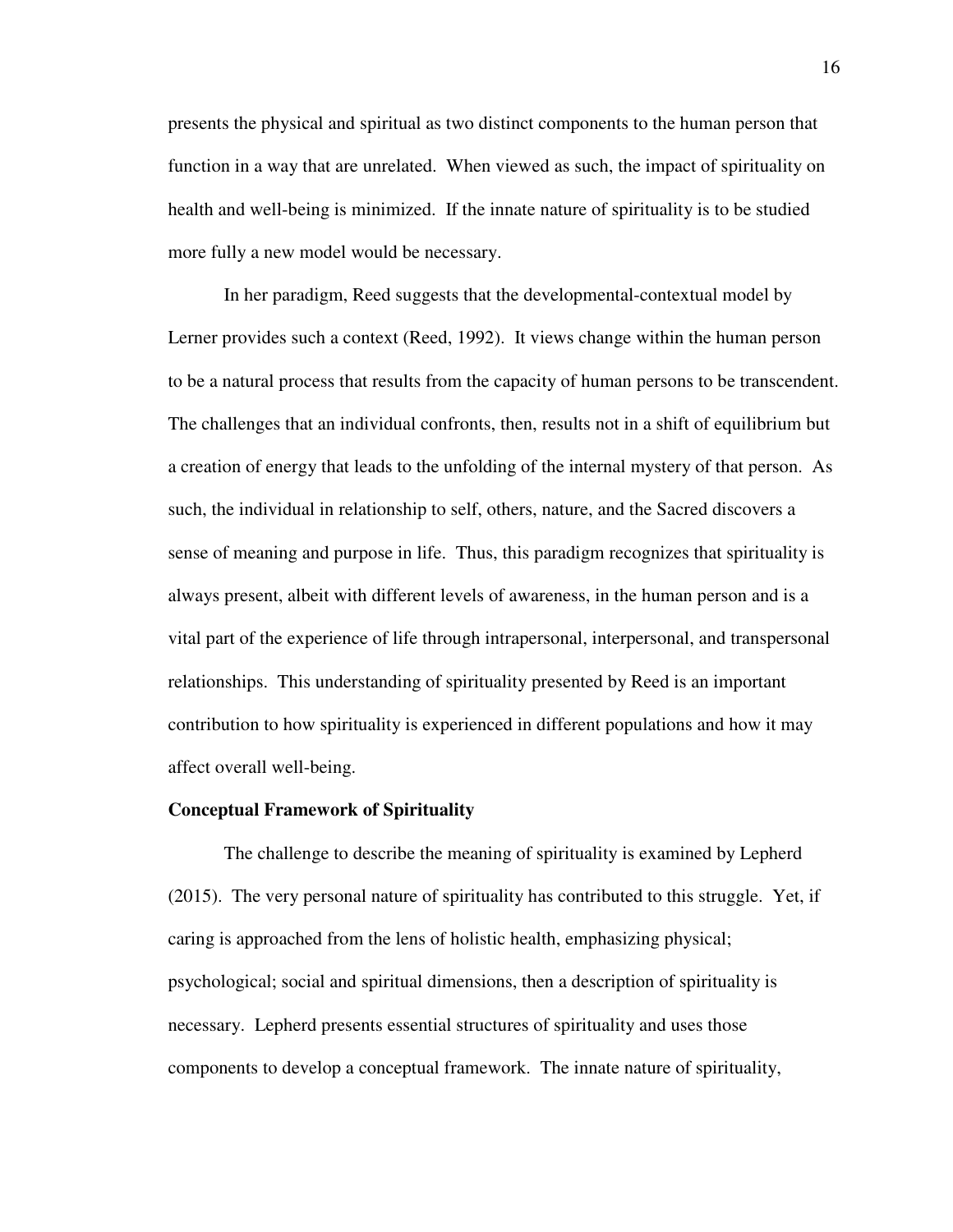allowing the individual to transcend self to discover meaning and purpose, lays at the foundation of this framework.

 There are five dimensions, or essential structures, to spirituality. First is an integrative energy. This force, or power, allows the individual to discover harmony in self while at the same time develop connections with others, nature, and a higher power. Second is the presence of a set of values and beliefs. These inherent elements of spirituality, like hope, trust, and love, all lead to an increase in how the individual discovers meaning in life. Third is the understanding that spirituality is a process and journey. It is something that develops over the span of a life time. How a person understands spirituality is a contributing factor to an individual's life journey. At the same time, how the person experiences life's journey will be important to the individual's understanding of spirituality. Fourth is the capacity for transcendence that results from connectedness. A person's spirituality is rooted in relatedness to self, others, a higher power, and nature, which all contribute to increased self-understanding and the ability to experience improved well-being. Finally, the fifth dimension is existentialism. This embodies the understanding of searching for meaning and purpose in life. Each of these dimensions impact how the individual lives his or her life.

 Lepherd (2015) contends that an individual demonstrates spirituality both internally and externally. In other words, spirituality is both something that is personal and unknown but also public and observable. He suggests three areas for consideration. First, a person has the capacity to meditate. This can be done privately or through participation in a religious ritual. Second is putting specific values into practice. A person can show love, hope, trust, and forgiveness of others by approaching another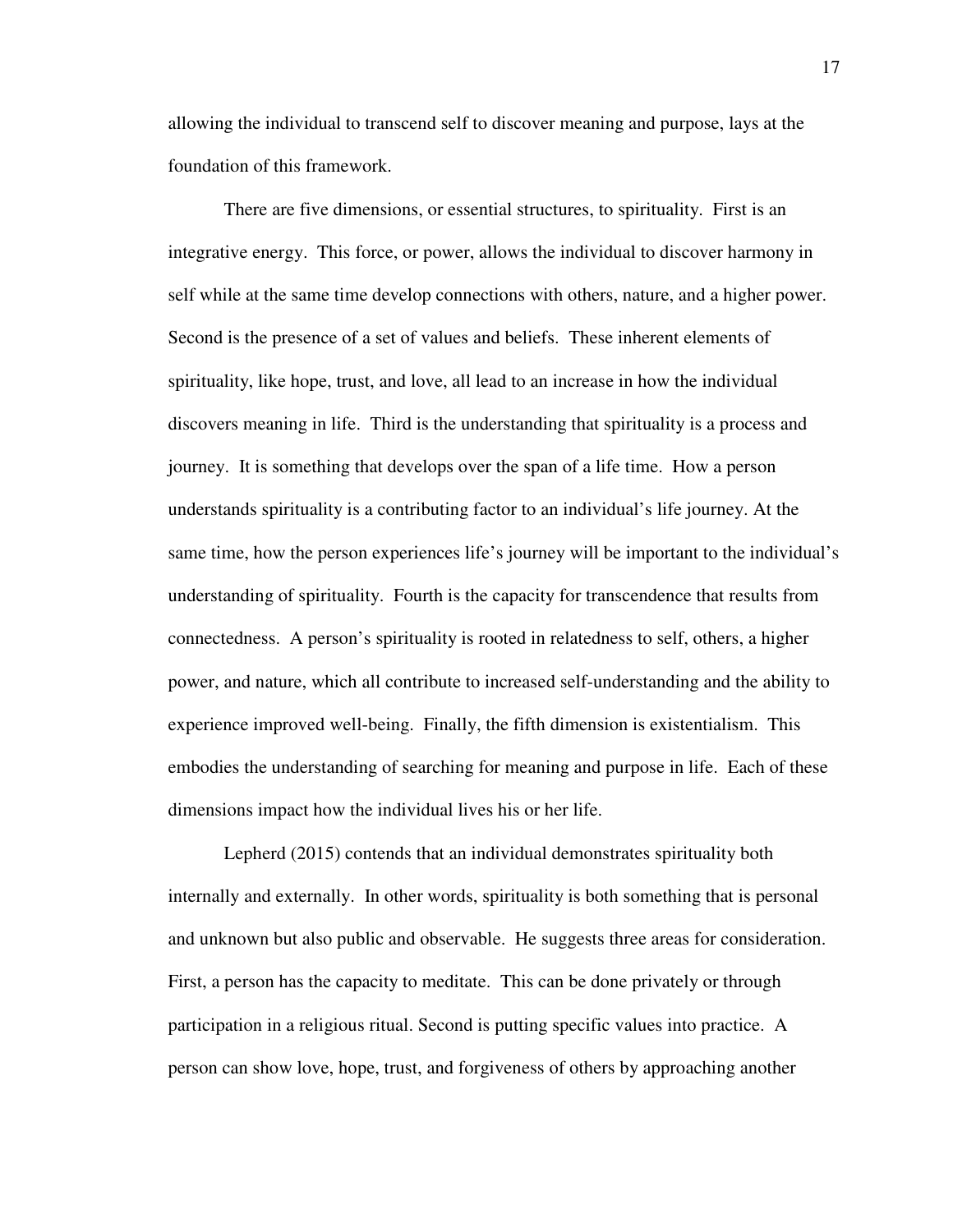person or holding that individual in their personal thoughts. Finally, there is the practice of communal rites found in a specific spirituality. There is significance to engaging in these by oneself and at other times in a group. Demonstrating behaviors associated with spirituality leads to specific outcomes.

 Lepherd (2015) suggests that when an individual expresses spiritual behaviors he or she will experience an increase in peace of mind and self-fulfillment. This results from the harmonious connectedness that a person has with self, others, nature, and a higher power. It has the potential to alleviate suffering and facilitate well-being in an individual as he or she grows in knowledge of the mystery that is within. He notes that just as behaviors of spirituality are both internal and external, so too are outcomes. Thus, it will not always be easy to assess the impact that spirituality has on a person. Yet, it is the capacity for transcendence that makes spirituality unique. For it is through transcendence that the person is able reach the profound meaning of different life experiences.

## **Spirituality in Caregivers**

 The prolific writing on spirituality and nursing has focused in large part on understanding the effect of spirituality on the health and well-being of patients. When diagnosed with a life-limiting illness, a patient does not necessarily have an immediate decline. In many cases an individual will live several years with such an illness and eventually require assistance from a caregiver. Both the declining cognitive and physical function and related increased dependence of a person with dementia has been demonstrated as a predictor in caregiver burden (Gallagher et al., 2011; Papastavrou et al., 2007; Razani et al., 2014). In cultures where religion and spirituality play an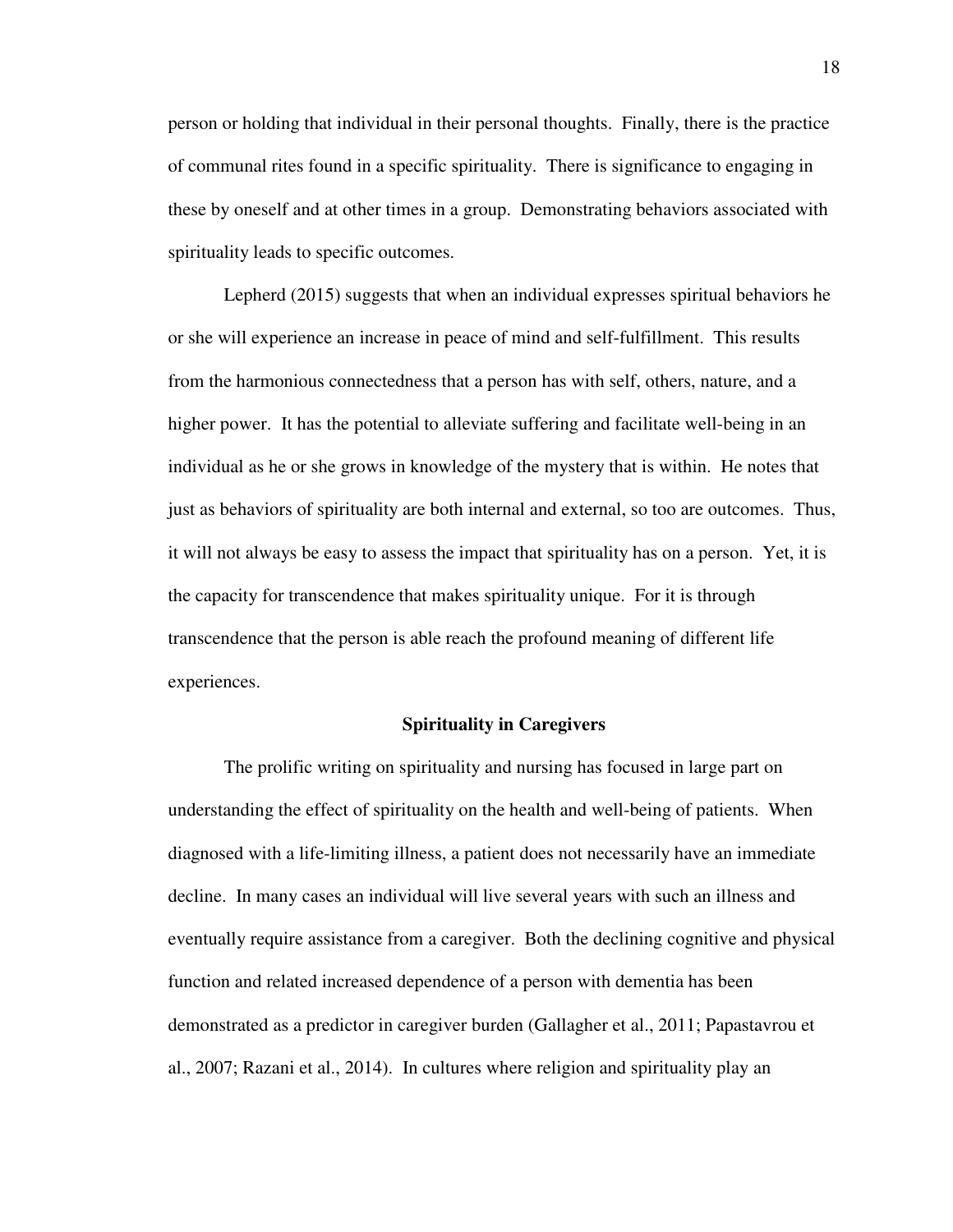important role these have been shown to provide some moderating effect on caregiver burden (Hodge & Sun, 2012; Sun & Hodge, 2014). The distinction between religion and spirituality is something, however, that needs further examination.

Research on the effects of spirituality on the health of the caregiver of a person with dementia is limited in part because the meaning of this concept within this population has not been fully explored. This section of the chapter, therefore, will review what is known about the spirituality of caregivers of a person with dementia. It will begin with a description of specific characteristics of a caregiver for a person with dementia. Then, studies that demonstrate the impact of spirituality on the health of caregivers will be examined. This will be followed by a review of research that has explored how caregivers of a person with dementia assign meaning to spirituality. Finally, based on the limited amount of evidence available, an understanding of spirituality of caregivers of person with dementia at the end of life will be presented.

#### **Caregiver Characteristics**

 An informal caregiver is a person who provides unpaid assistance to a family member or friend living with an acute or chronic disease. This individual will assist with either an activity in daily living (ADL) or with instrumental activities of daily living (IADLs). An ADL is understood to include helping a care recipient with moving from a chair or bed, eating, bathing, or getting dressed; an IADL involves providing transportation, shopping, cooking, or paying bills for the care recipient. The Alzheimer's Association estimates that there are more than 16 million Americans providing this type of informal care to a person with dementia (Alzheimer's Association, 2018).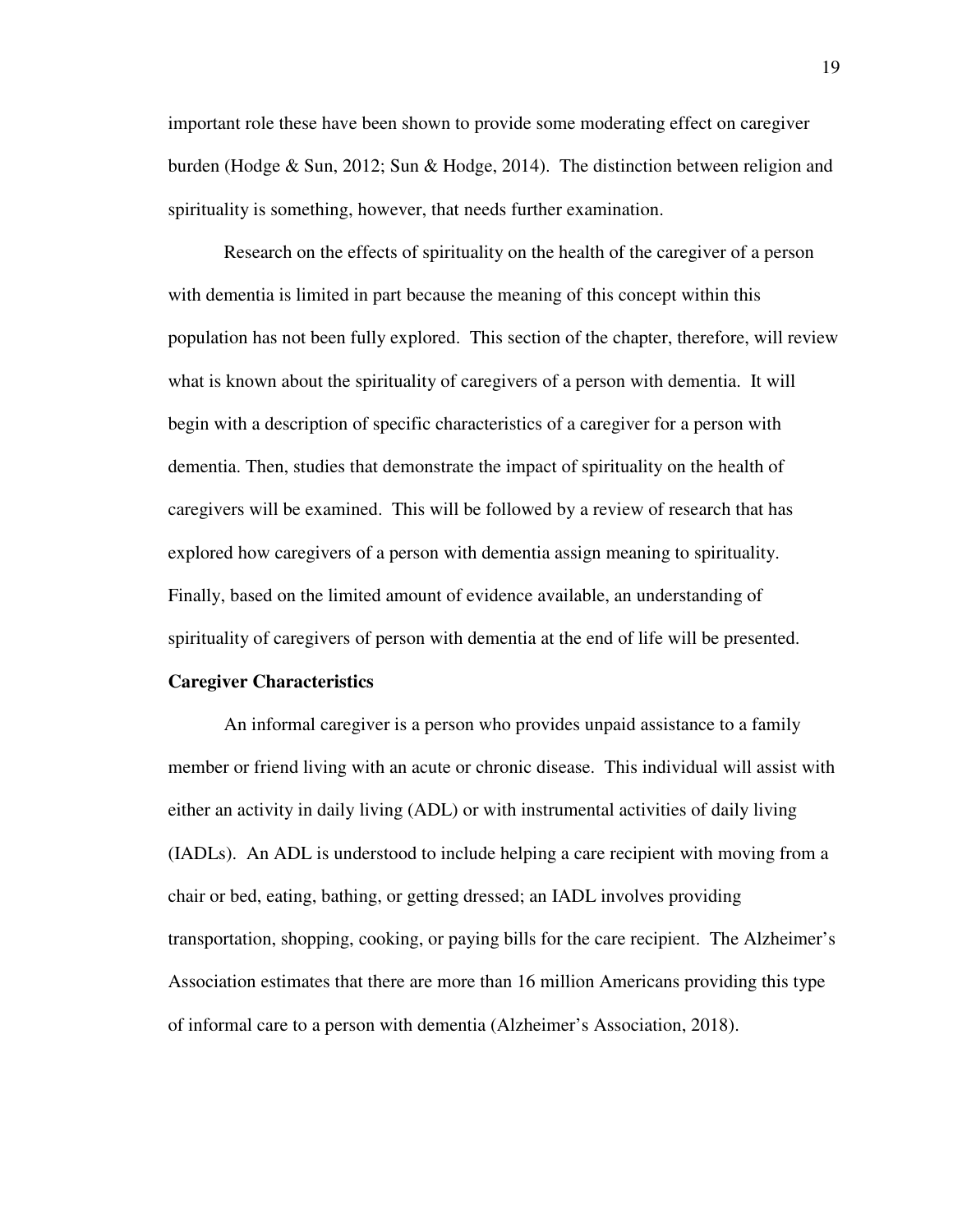It is important to know who is providing this care if its impact on the caregiver is to be understood. The 2018 Alzheimer's Disease Facts and Figures identify key demographics of this population. These caregivers tend to be women (66%), married  $(66\%)$ , white  $(66\%)$ , over the age of 65 (34%), living with the care recipient (66%), and providing on average more than 21 hours of care each week with an approximate annual economic value of over \$221 billion (Alzheimer's Association, 2018). These demographics are similar to those found in most caregiving populations with a few key exceptions (Caregiver Action Network, 2014).

In general, informal caregivers of a person with dementia compared to informal caregivers of other older adults who provide care in the home for more than six years do so at approximately the same rate, 38.5%. However, when the care recipient is in a residential care facility there is a marked difference in the length of time that informal care is being provided between these two groups. When the care recipient is in the residential care facility for six or more years, the rate of providing informal care for a person with dementia is 47.4% versus 29.4% for other older adults. As the duration of care lengthens, the physical and emotional demands on the informal caregiver worsen with caregivers of a person with dementia reporting twice as much physical, emotional, and financial burden compared to caregivers of other older adults. When asked to rate their emotional stress, 59% of informal caregivers of a person with dementia indicated this to be either high or very high and 40% reported suffering from depression (Alzheimer's Association, 2018). Because of the effect of this role on caregivers' health, additional research is needed to explore the meaning of physical, emotional, social, and spiritual aspects of caregiving.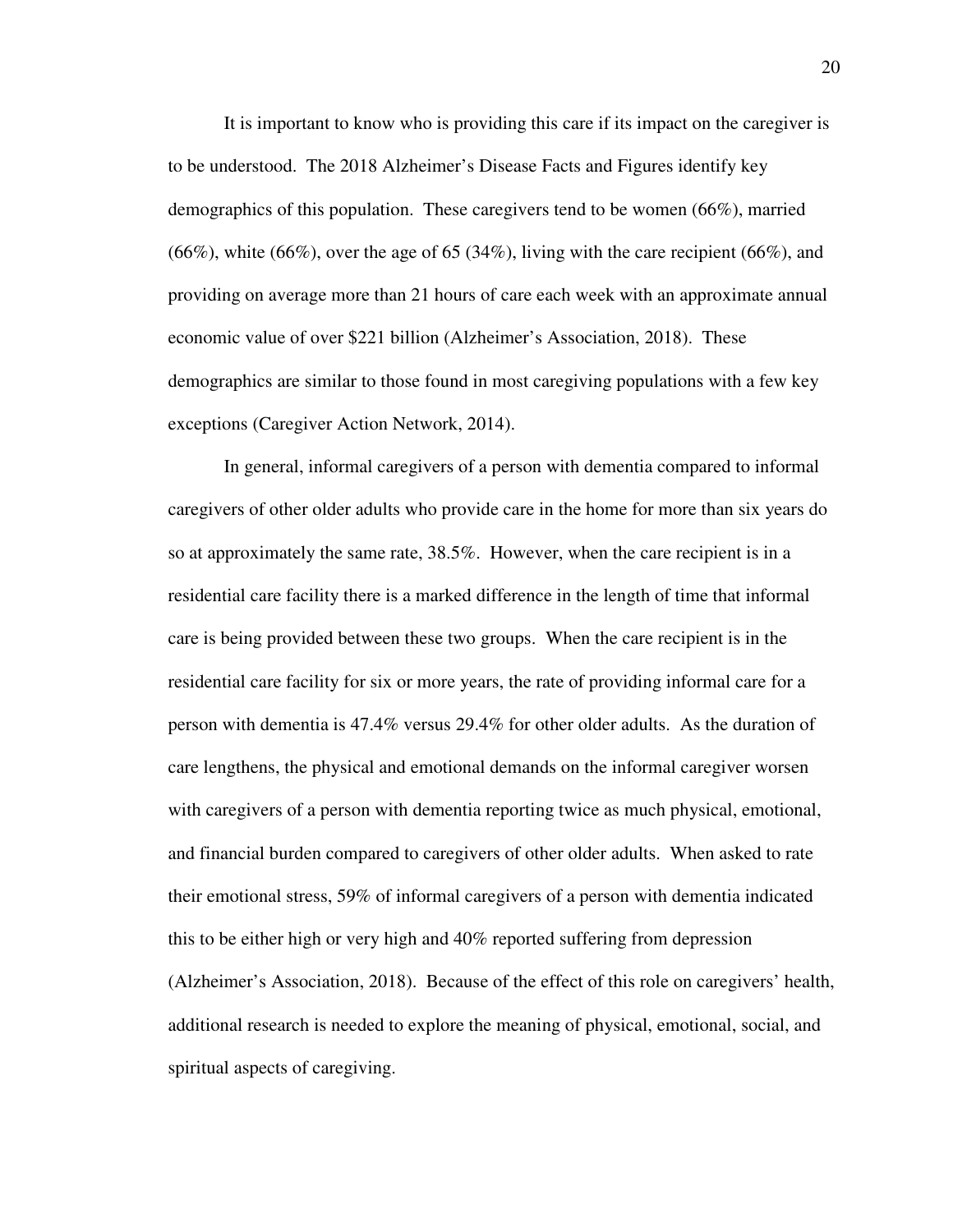#### **Spiritual Perspectives and Spiritual Behaviors**

 The spiritual perspective of 17 spousal caregivers of a person with dementia were compared to those of 23 non-caregiver spouses of healthy patients in a descriptive correlational study (Kaye & Robinson, 1994). This study elaborates on the understanding of spiritual perspective that suggested this to be an internal dimension that conveys an individual's connection to the Sacred through transcendence (Reed, 1992). The embodiment of a spiritual perspective may assist the informal caregiver of a family member with dementia reframe the sense of loss they commonly experience into a positive experience. The study tested the hypotheses that in spousal caregivers of a person with dementia, increased spiritual perspective would be related to increased social support, decreased depression, and a stronger relationship in those variables when compared to non-caregiving spouses.

The convenience sample of all Caucasian women was described as similar in terms of age and education level. Participants self-identified as either Protestant or Catholic. The primary variables used in this study included spiritual perspective, depression, and social support (Kaye & Robinson, 1994).

Multiple instruments were used in this study. The Spiritual Perspective Scale was used to measure spiritual perspectives and spiritual behaviors. This 10-item instrument examines both the spiritual views believed by a person and related spiritual practices. It has been used in both healthy and ill populations with a Cronbach's alpha consistently above 0.90. The Center for Epidemiological Studies Depression Scale (CES-D) was used to measure depression. Participants rate the number of times they feel depressed in the previous week from 0 (rarely) to 3 (all of the time). Total scores range from 0 to 60 with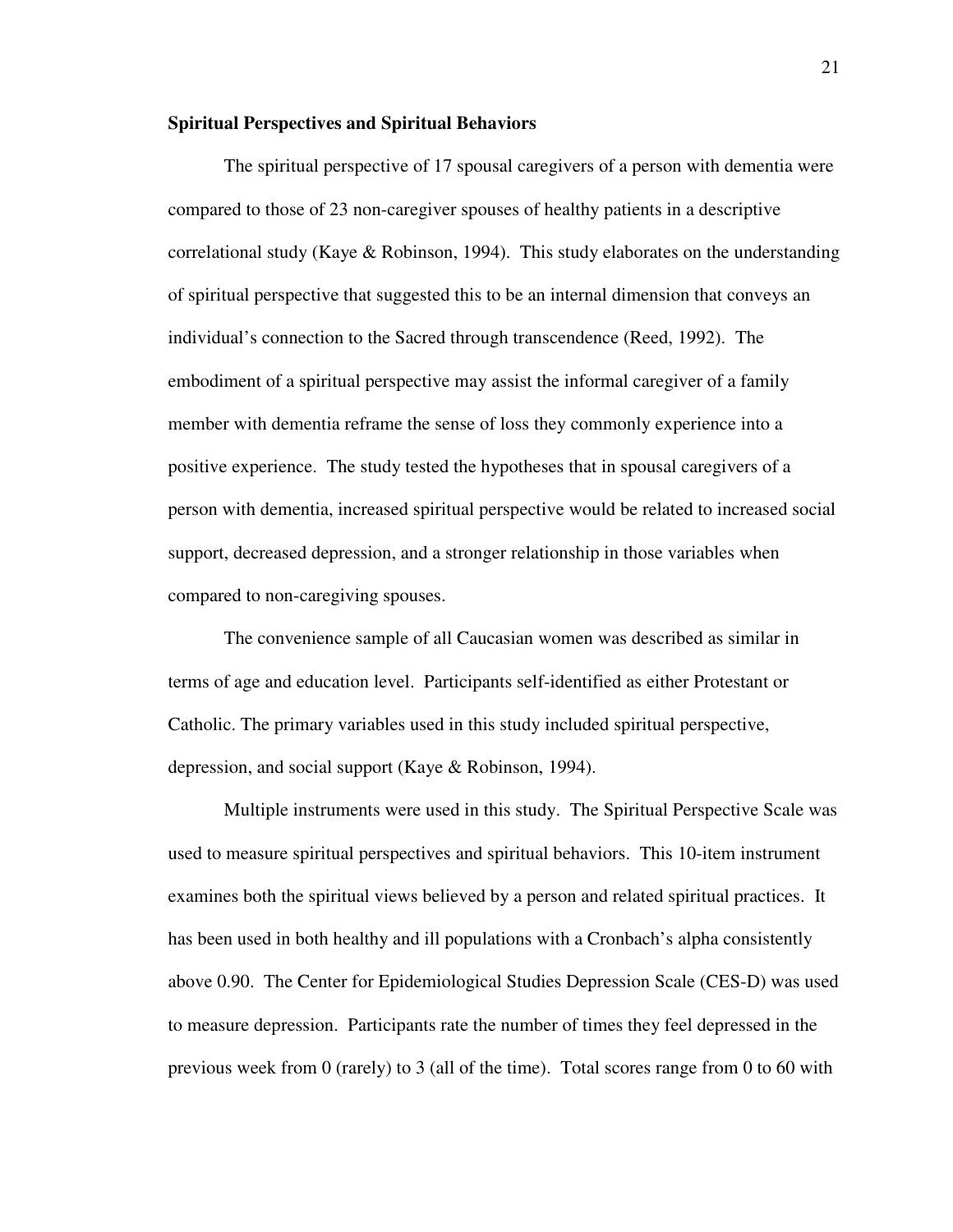higher scores indicating greater levels of depression. It has a strong Cronbach's alpha above 0.90. Finally, three instruments were used to measure different aspects of social support: The Global Satisfaction Scale (GSS), Expressed Support (EXS) and Social Network List (SNL). The GSS, a 9-item instrument, examines the participants' satisfaction with the support received from others on a 7-point scale that ranges from "very dissatisfied" to "very satisfied." The EXS, an 8-item instrument, measures supportive characteristics that participants perceive as available in their relationships on a 4-point scale that ranges from "strongly agree" to "strongly disagree." The SNL reports on the frequency and quality of contact between the participants and individuals who are important to them. Each of these instruments was reported as having been used with caregivers of persons with dementia. However, the only reliability statistic provided was that for the EXS with a Cronbach's alpha of 0.87.

In caregivers of persons with dementia there was a statistically significant inverse relationship between depression and perceived social support (*r*= -0.56, *p*<0.05). The non-caregivers also had a statistically significant inverse relationship; however, it was between depression and expressed support (*r*= -0.46, *p*<0.05), not perceived support. This suggests that depression in both groups is affected by social support. In caregivers, the relationship is noted in the perception of satisfaction with the support received from others. In non-caregivers, this relationship is observed in the availability of support in their relationships.

In care caregivers of persons with dementia, there was also statistically significant correlation between contact with others and use of social support (*r*= 0.54, *p*<0.05) and contact with others and available social support  $(r= 0.55, p<0.05)$ . This suggests that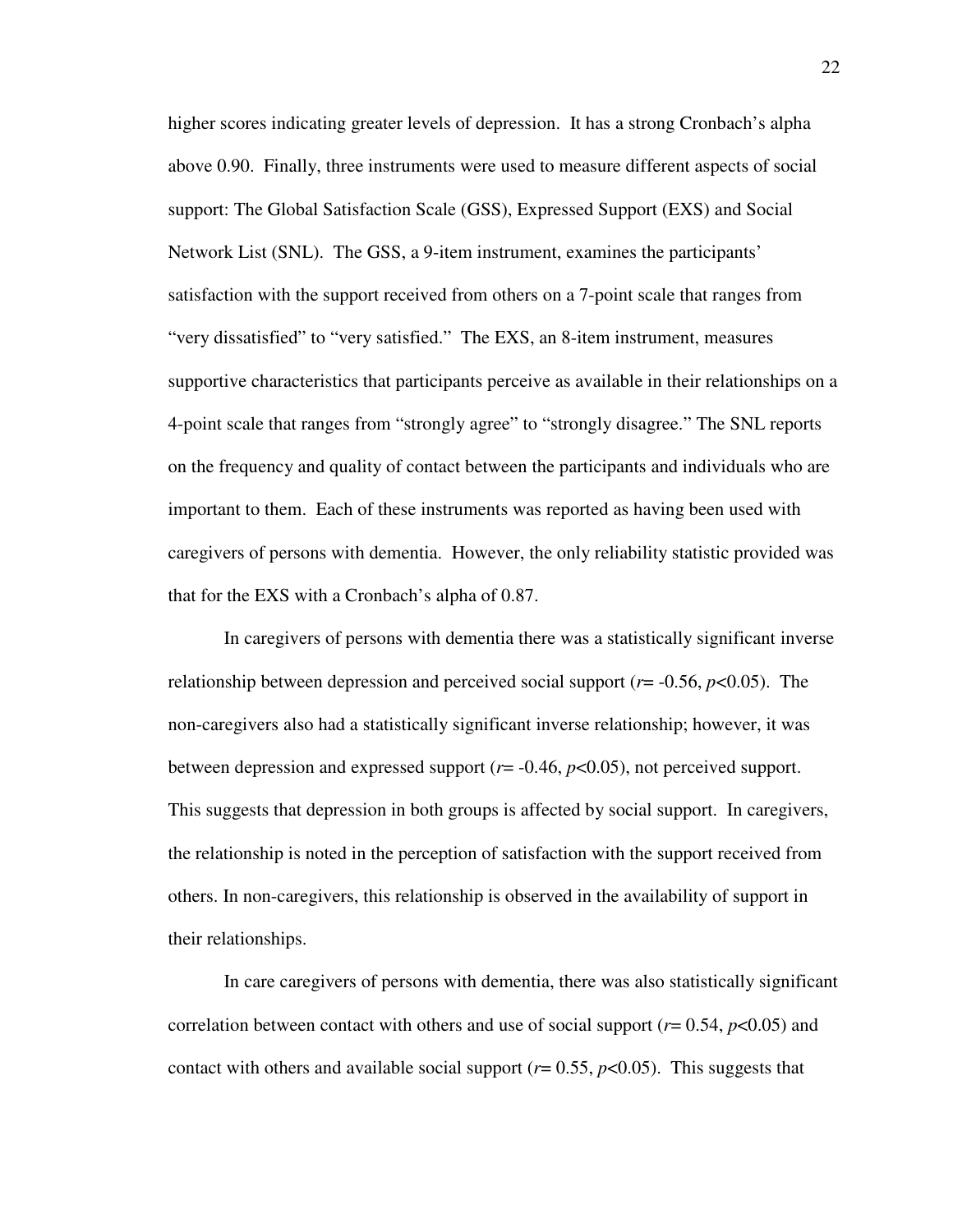when caregivers perceived others as available they were more likely to reach out to them for support. There was only a weak relationship  $(r=0.02, p<0.05)$  between contact with others and available for support in non-caregivers.

There was no statistically significant difference between the two groups on spiritual perspective and satisfaction with available support. In caregivers, the relationship was positive  $(r=0.39)$  but not significant. In non-caregivers, there was also no significant relationship; however, the relationship was negative (*r*= -0.30). These findings do support the hypothesis that caregivers would have higher spiritual perspective compared to the non-caregivers but only in the study sample. These findings are not generalizable due to the lack of significance.

The findings of this published study support the assertion that the association between spiritual perspective, depression, and satisfaction with social support would be stronger in caregivers of persons with dementia than non-caregivers. The impact of spiritual perspective and behaviors on satisfaction with social support and depression amongst caregivers of persons with dementia observed in this study would suggest this population may rely on members of their faith community for support. Additional research is needed to explore these and other positive outcomes that result from reframing the caregiving experience through transcendence. This study was also limited by its small and homogenous sample. Further research is warranted that would expand the findings of this study into other ethnic and religious groups.

## **Spirituality Effect on Caregiver Burden**

Shah, Snow, and Kunik (2002) examined the relationship between spiritual and religious coping styles to caregiver burden and depression in a population of caregivers

23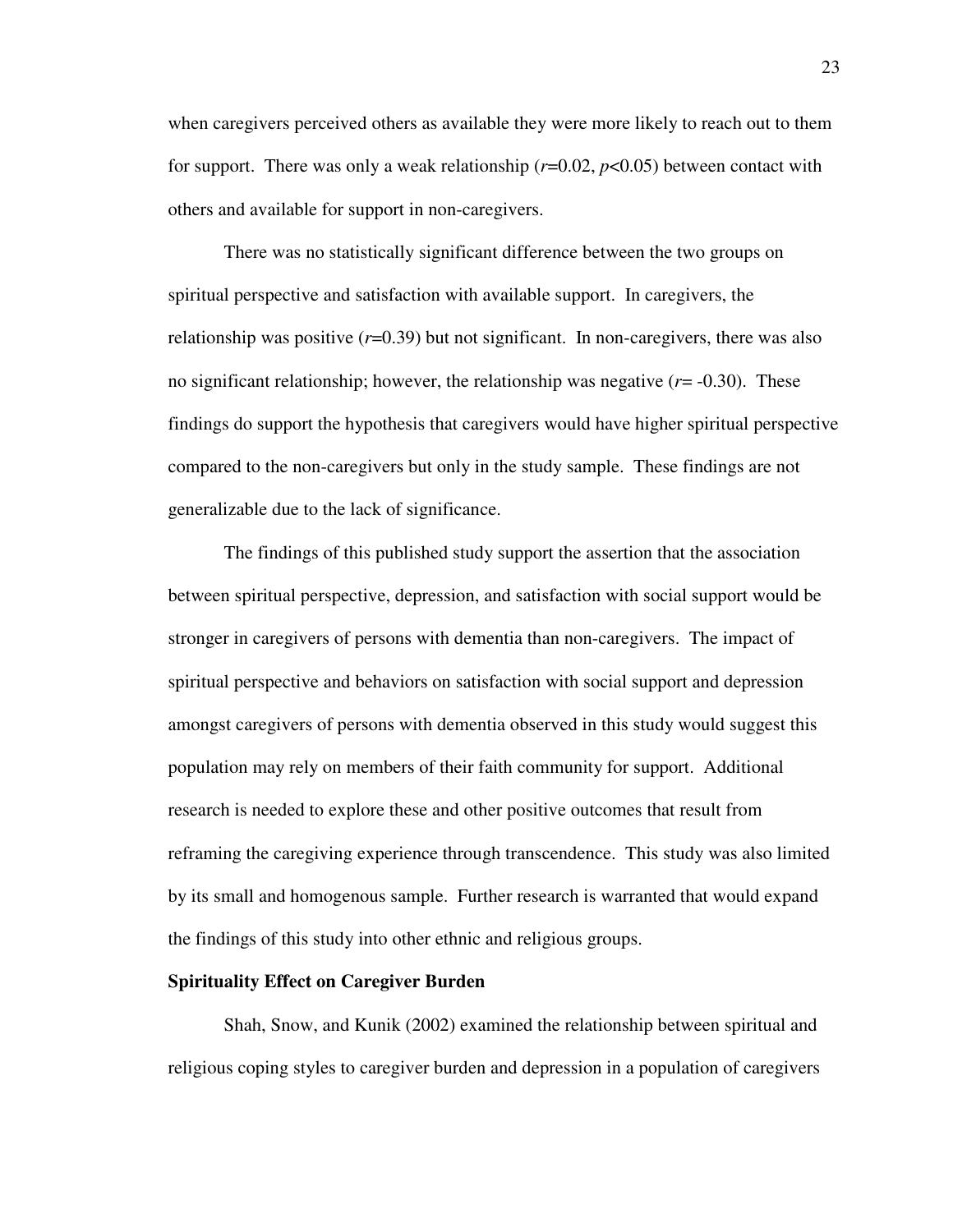of persons with dementia. This study used a cross sectional cohort design of 48 caregivers who attended an Alzheimer's Association support group in the southern United States.

The participant characteristics in this study were comparable to demographics from other studies of caregivers of persons with dementia. The majority were female (74%), married (91.7%), mean age of 64 years, predominant ethnicity was Caucasian  $(93.8\%)$ , and about half  $(52.1\%)$  provided care to a person with dementia in their home.

The Zarit Burden Interview, Geriatric Depression Scale, Duke University Religion Index, and the Religious Coping Activities Scale were the selected instruments and reported to be widely used in caregiving populations. The Duke University Religion Index measured religiousness along three specific dimensions: organizational, nonorganizational, and intrinsic. The Religious Coping Activities Scale examined how often a person relies on religion to respond to stressors in life.

Most caregivers identified themselves as either spiritual or religious (96%), with a specific religious affiliation (92%) where Christianity (81%) was the predominant faith. While there was no significant correlation between the subscales of the Duke University Religion Index to either depression or burden, the intrinsic subscale had the strongest correlation with depression and burden  $(r=0.149$  and 0.100 respectively). A negative but insignificant association (*r*=-0.170) was found between spiritually based coping and depression as a result of caregiving. However, the most significant positive association was between discontent (the measurement of anger toward God or religion due to the stressors involved in caregiving), and both depression and burden (*r*=0.520 and 0.509, *p*<0.001 respectively). Hierarchical regression models revealed that caregiving at home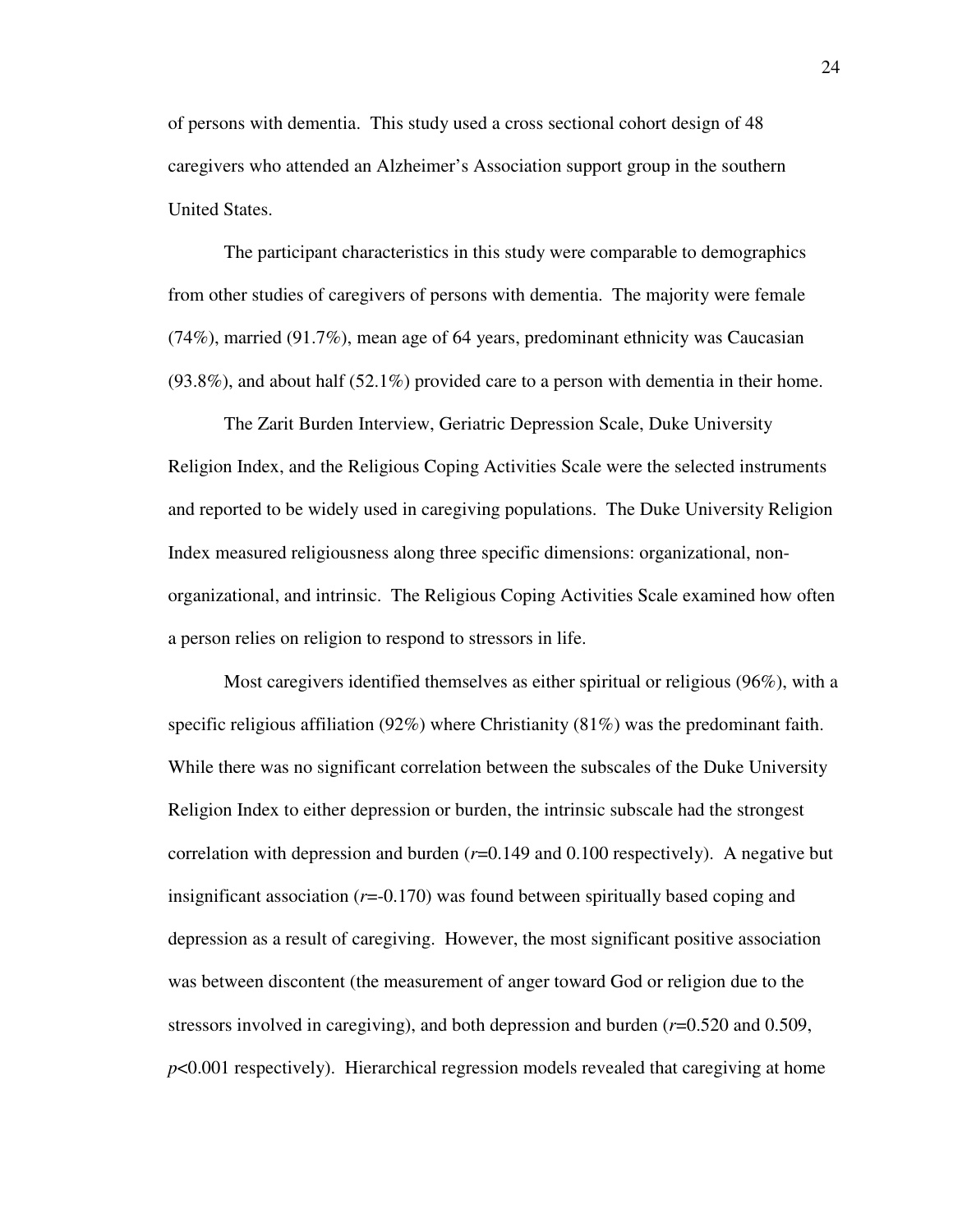versus the patient living in a facility accounted for 13% of variance in depression (*F*=6.93, *p*<0.01) and 18% of variance in burden (*F*=9.85, *p*<0.005). Religious discontent, the only variable that demonstrated significance, explained 24% of variance of depression (*F*=13.09, *p*<0.001) and 22% of variance in burden (*F*=14.82, *p*<0.001).

There was a brief mention of qualitative data at the very end of the study. It was reported that caregivers commented that it was faith in God and prayer that gave them hope. Because of this hopefulness, the caregivers believed it was possible to find an "inner peace" with their role. These are important pieces of qualitative data that were not probed further. Future research should examine meanings that caregivers attribute to spirituality. The demographic survey only asked if the caregivers were spiritual or religious. While these are two distinct but overlapping concepts, it would have strengthened the study method to distinguish one from the other for the participant. A question could have been posed, "Do you consider yourself spiritual?" and "Do you consider yourself religious?" This is especially important given the strong relationship shown between anger with God/religion and caregiver depression and burden. Additional research is needed to explore the distinction between the concepts of spirituality and religion in caregivers.

## **Meaning of Spirituality in Caregiving**

The meaning of caregiving for a person with dementia was explored in a qualitative study (Smith & Harkness, 2002). The purpose of the study was initially to gain a better understanding of caregiver "needs" in the context of being a caregiver for a person with dementia. The authors note that caregiver "needs" can range from physical pain, psychological struggles, social isolation, and altered spiritual awareness. The focus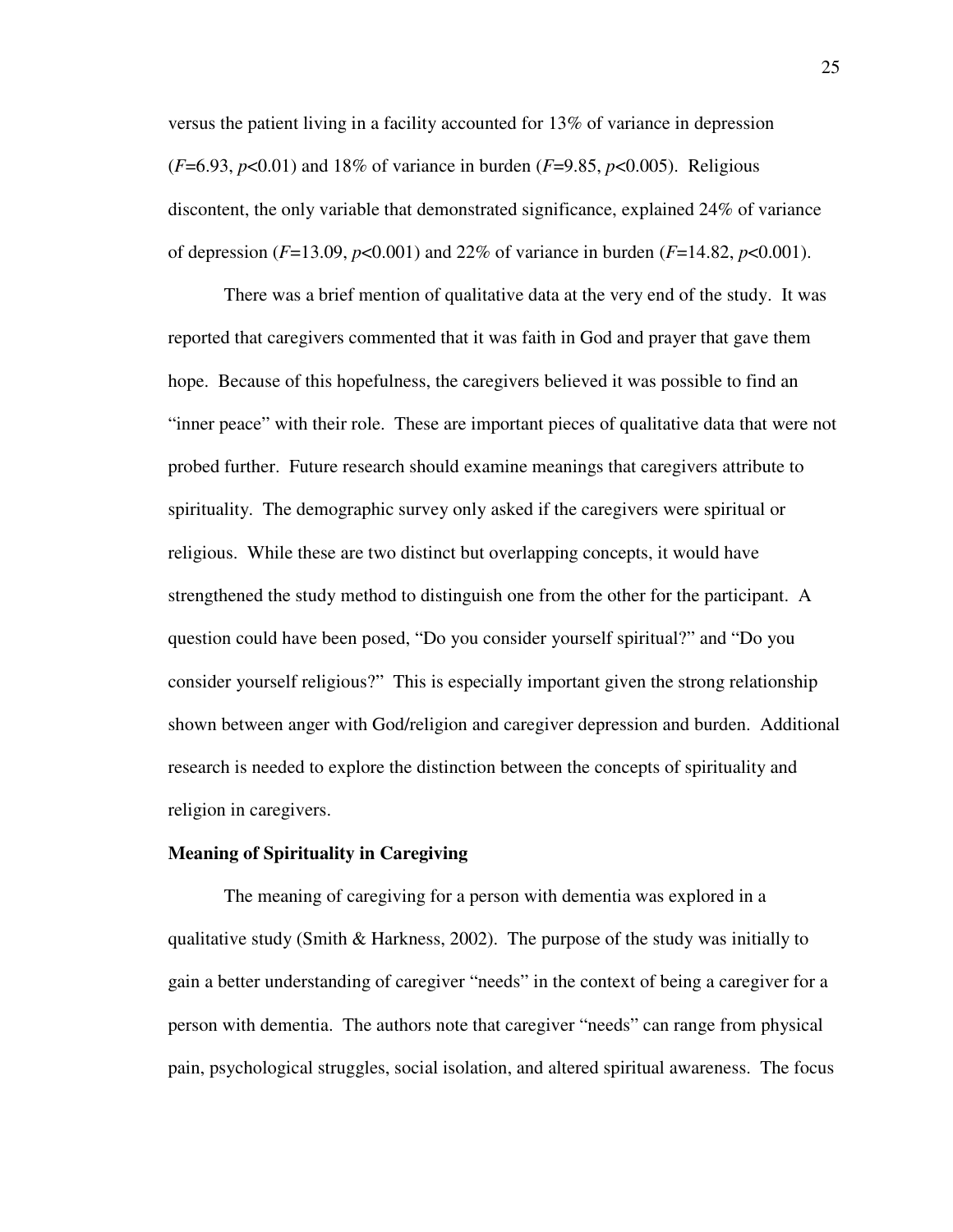of the interview process was to elicit, in general, the meaning of caregiving. However, participant responses consistently addressed the impact of spirituality on their role as caregivers to a person with dementia.

This study enrolled 45 participants who were either actively caring for a person with dementia or had cared for a person with dementia who had recently passed away. Again, this study collected similar demographics to other studies on caregivers of a person with dementia. Most were female over the age of 65 (87%), caregivers tended to be spouses (51%), living with the care recipient (49%), providing more than 16 hours of caregiving daily (33%), and held employment in addition to their caregiving role (40%). The caregivers were asked to rate where they believed the person with dementia was at in his/her disease progression: 10 responded that the care recipient was in early stages, 21 mid stage, 11 late stage, and three care recipients had died at the time of the study.

The researchers followed a semi-structured process that included intensive interviewing to gather descriptive stories from the participants to understand their experience of being a caregiver of a person with dementia. The interview questions were amended after the first interview to include a question related to meaning-making. This additional question allowed for caregivers to recount how their experience of caregiving had been influenced by various sources such as the disease itself, family, friends, and their spiritual connections. The caregivers were interviewed in their homes. Transcriptions of all digital recordings of the interviews were then analyzed and themes generated. These were then further analyzed and categorized into two domains. The first domain included caregiver needs, concerns, and satisfaction. The second domain was meaning-making.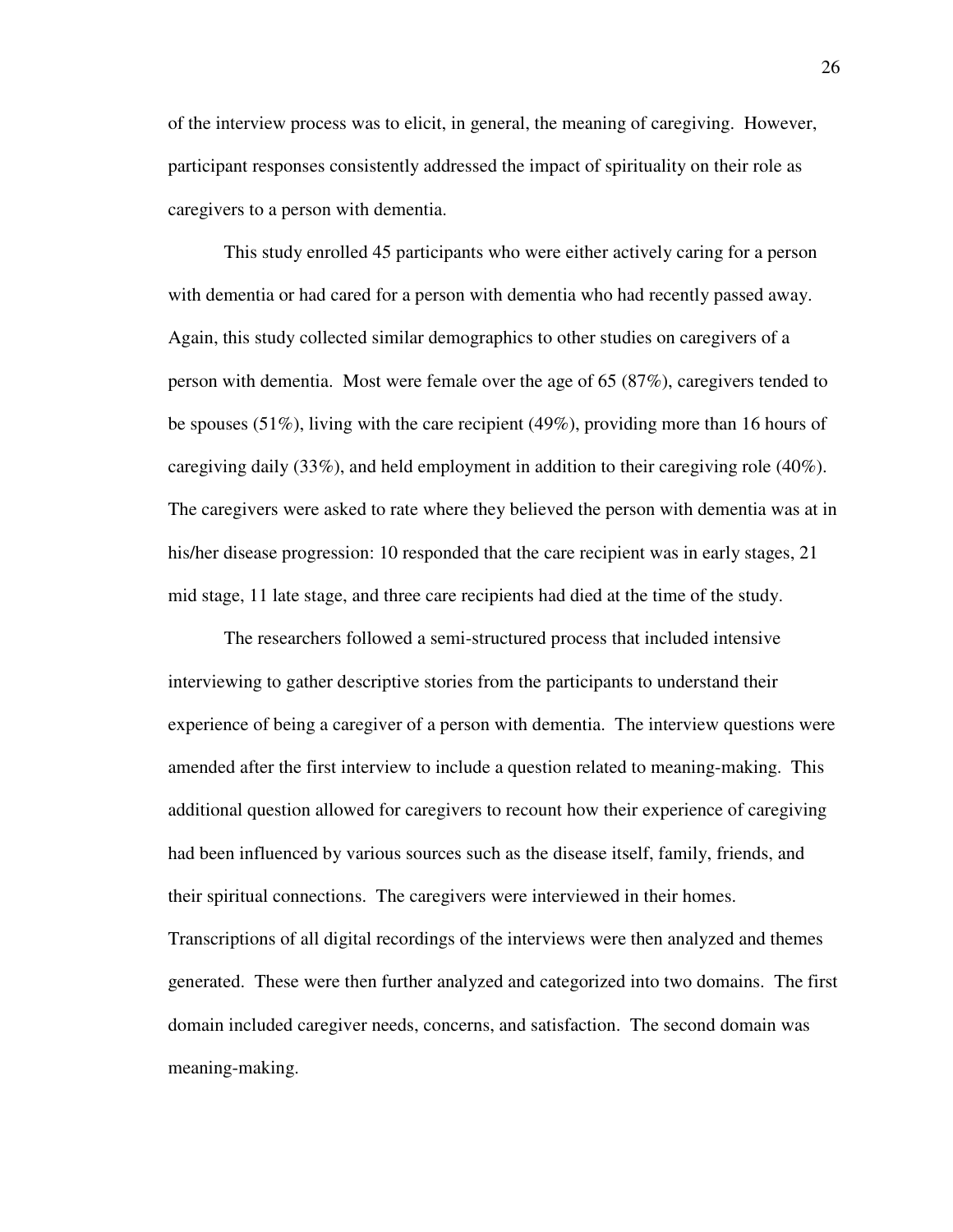In comparing the qualitative data, the study found the themes that emerged from what caregivers repeated most often as it related to their faith communities was either "supportive" or "generally unsupportive." The majority of caregivers (80%) were able to describe a significant event related to their caregiving role that had been impacted by their spirituality or religion. More than half of the caregivers (53%) provided descriptions of their religious affiliation in a positive tone like "friendly." A smaller segment (13%) referred to their faith communities as "phony" and generally unavailable. However, when they responded to how spirituality impacted their role as a caregiver they spoke about their individual relationship with God and the care recipient. They commented that it was "God who I leaned on," "God was teaching me," and "Mom lived a full life." Several of the caregivers shared in-depth accounts of how their faith influenced their experience as a caregiver. One stated, "My faith is what gets me through . . . it is the only thing I can depend on." A few, though, noted their caregiving role was influenced through something spiritual but not religious. For example, a caregiver mentioned that she had been angry initially but over time became more caring, "I have changed and have a new purpose in life."

The findings of this study suggest that the concepts of religion and spirituality, while distinct, both have a powerful influence on the caregiving experience. The caregiver may have a religious affiliation that incorporates specific beliefs. The daily living of these beliefs involves a relationship with the members of a church and with God. In contrast, a caregiver who has a secular spirituality embodies a perspective of life purpose and meaning that is unique to the individual. It may be expressed through relationships with self, others, nature, and the Divine. The statements made by the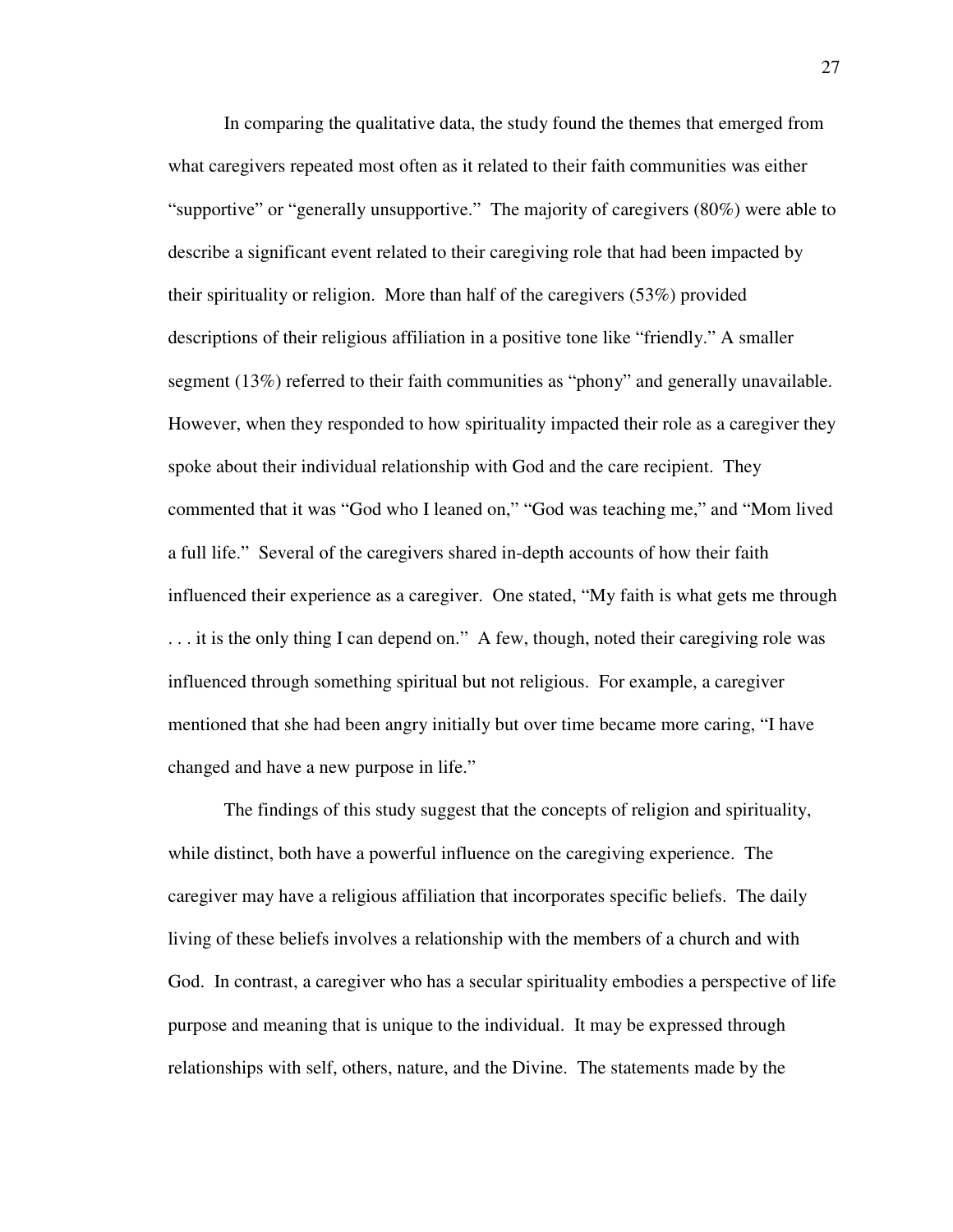caregivers in this study demonstrate that spirituality and religion should be understood as different but with equal ability to allow for the caregiver to make meaning out of the experience.

While this study unexpectedly discovered that caregivers of persons with dementia are affected by religion and spirituality, it was not an a priori study aim to explore the meaning of spirituality in the context of caregiving for a person with dementia. Interestingly, the authors do not report spiritual or religious affiliations, background, or practices of the caregivers. If this had been included, a more robust representation of spirituality in the context of caregiving may have resulted. Therefore, further investigation that examines spirituality in this population is warranted.

 The progressively debilitating nature of dementia can place tremendous demands on a caregiver. A result of the mounting responsibilities due to a care recipient's decline has been an increase in caregiver burden (Perren, Schmid, & Wettstein, 2006). The gradual loss of physical and cognitive abilities in the person with dementia suggests caregiver's stress will only increase. As such, an understanding of how to assist the caregiver in recognizing meaning and purpose in their role was needed. The understanding of how spirituality develops within the context of caring for a person with dementia was the focus of one such qualitative study that utilized a descriptive, naturalistic field study design to investigate the meaning of spirituality in caregivers of persons with dementia (Acton & Miller, 2003).

This study had a total of 9 participants recruited from an Alzheimer's Association caregiver support group and from a subsequent snowballing technique. The participants were on average 59 years old, all were Caucasian, 7 of the caregivers were daughters,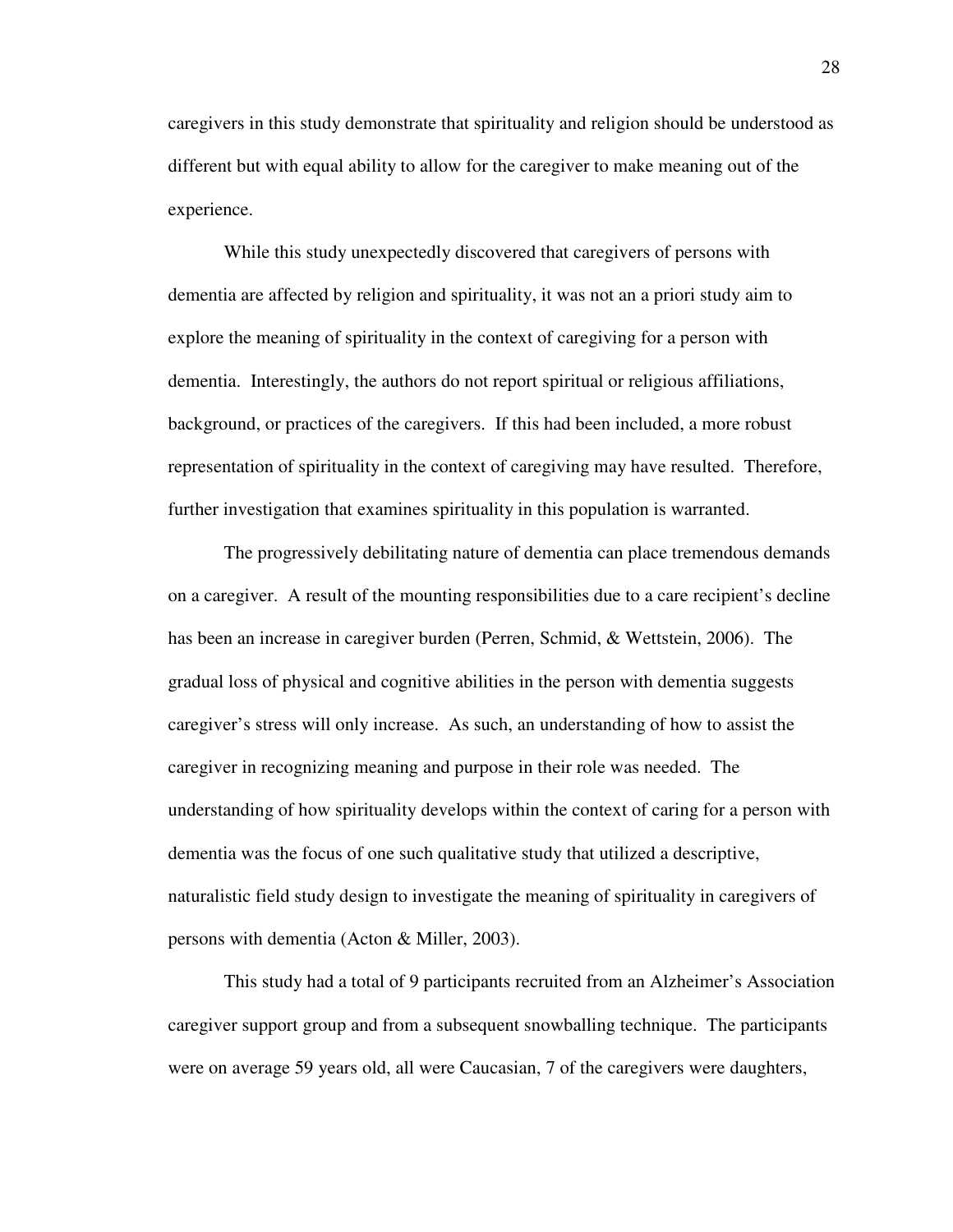33% worked in addition to the caregiving role, and only 22% provided direct care to the person with dementia in their home. Participants in this study all self-identified from a Judeo-Christian faith; there was no description of which faith groups nor the specific religious practices that were a part of their routine.

 The focus of the qualitative interview was to have participants respond to a general question, "How do you understand the word spirit or spirituality?" Additionally, the researchers would use probing questions, "Has there been a change in your spirituality?" The 1-2 hour interviews were transcribed and reviewed by the researchers to identify statements related to spiritual meaning. These were subsequently coded to assist with the goal of presenting main concepts and themes attributed to the meaning of spirituality for these caregivers.

The participants identified four essential elements to spirituality. The first was the understanding of connectedness. It was their relationship with God, others, and self that provided strength in their role as a caregiver. The second was the idea that spirituality is a life-long commitment. The participants noted that spirituality was a process "slowly evolved" that required daily attention. The third was the importance of communication. This involved spending "real time" in dialogue with God and others. The fourth was discovering that the perspective of others was vital. As the caregiving role progressed, the participants realized that they were not engaged in it alone but with God and others. One of the participants best captured these essential elements into her description of spirituality as, "Faith in God, faith in others, and faith in self."

In reviewing these essential elements of spirituality during further data analysis, the researchers found by chance that the caregivers noted specific outcomes of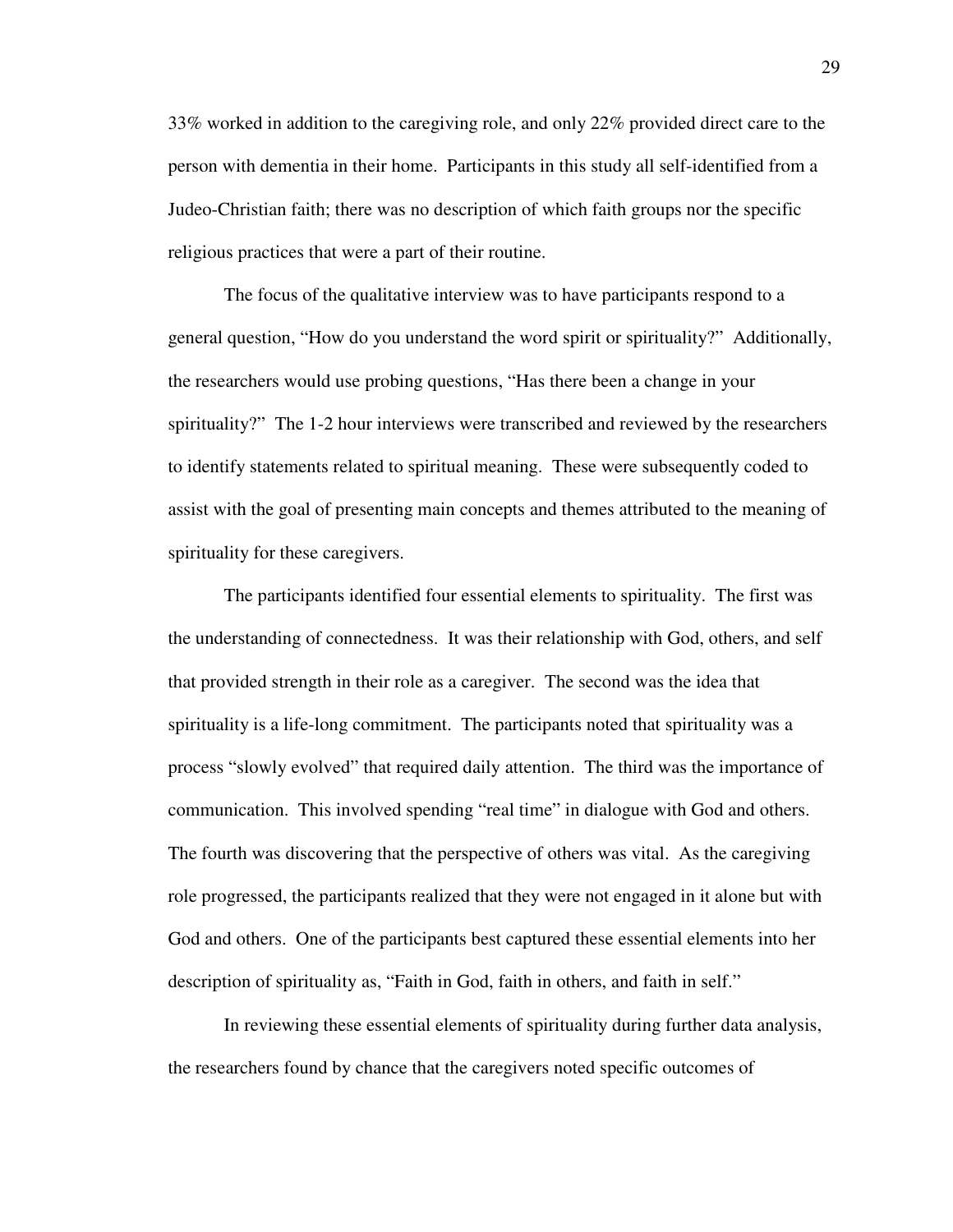spirituality. These outcomes were sustained by both internal resources—a relationship with God and belief in self-worth, and external resources—belonging to a group that is supportive. These serendipitous findings revealed four outcomes of spirituality. The first was comfort. The caregivers believed the comfort that came from spirituality helped reduce their sadness. The second was peace. The presence of worry in caregivers was ameliorated by the sense of peace that resulted in having an awareness of their spirituality. The third was acceptance. The understanding of having a relationship with God and others helped the caregivers accept the importance of their role. The fourth was finding purpose in life. Several of the caregivers noted that they had discovered a unique and special purpose in life being a caregiver. These outcomes were made possible through both a strong internal connection with God and an external connection with others, particularly in the setting of church affiliation.

The findings of this study are consistent with other attempts to describe meaning to the concept of spirituality. The participants described spirituality as an interconnectedness with God, others, and self. There was, however, no presentation of the caregiver's personal faith and religious practices compared to those of the person with dementia. If these were included, the findings may have produced a richer description of both spirituality and its development. Additionally, the opportunity for caregivers in this study to engage in spiritual support activities may have been increased because in most instances the care recipients were not living with them. In future research, a comparison of how spirituality is described between caregivers who provide care in the home versus those who do not would be a significant contribution to the understanding of spirituality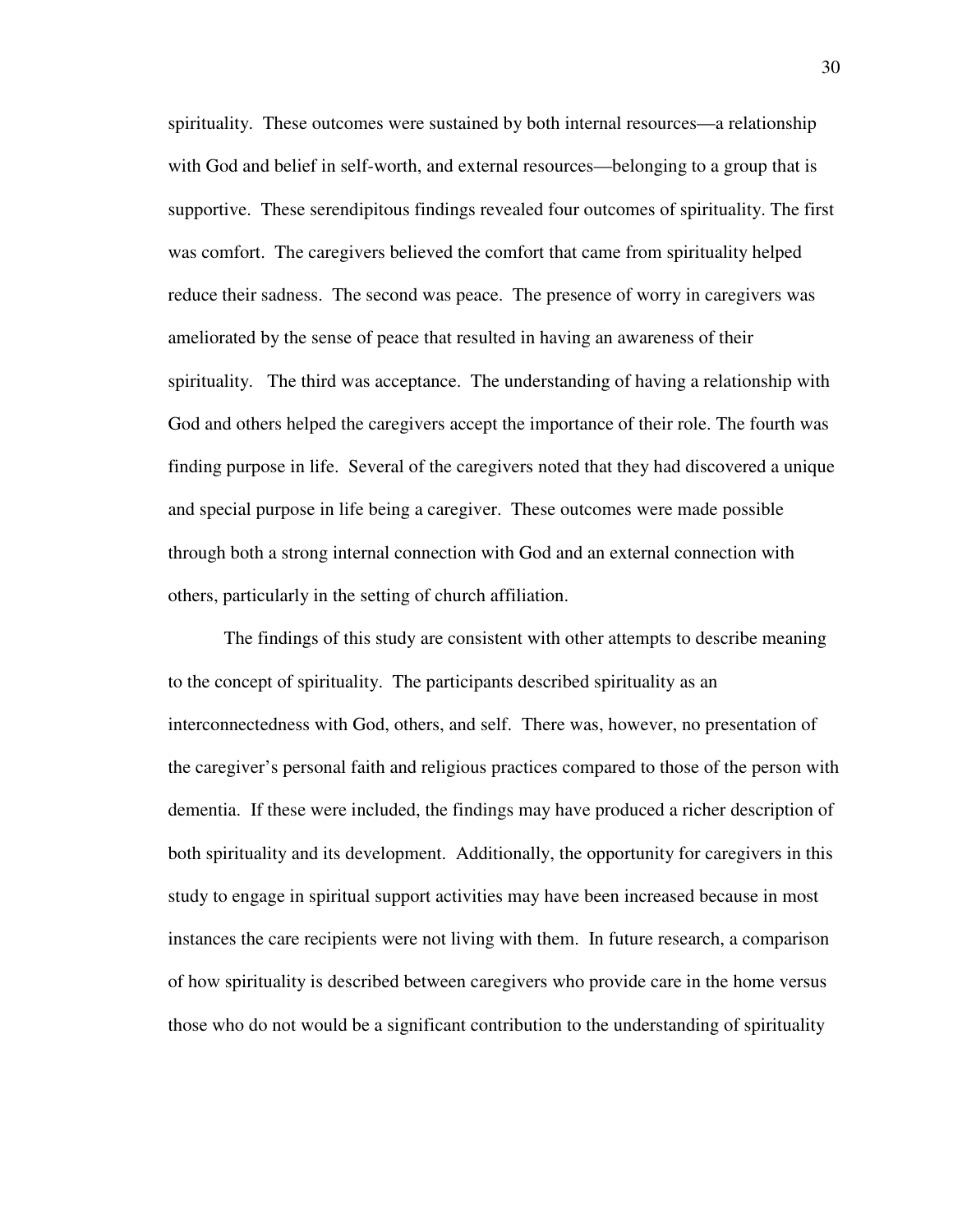in the context of this population. This study would also have been strengthened by including caregivers from across the trajectory of dementia decline.

### **Spiritual Needs of Persons with Cancer Diagnoses at End of Life**

In a study by Taylor (2003), an exploration of specific spiritual needs of the patient and the caregiver was conducted. Taylor acknowledges that previous studies have demonstrated how patients with terminal diagnoses will often turn to their spirituality to address the distress brought on by their illnesses. However, she notes there had been no attempt to identify specific spiritual needs of the patient or caregiver at the end of life.

This was a descriptive, cross-sectional, qualitative study. The semi-structured interview process asked 21 patients with cancer diagnoses and 7 caregivers, "can you tell me about any spiritual needs that you may have had since your cancer diagnosis (or since your loved one received a cancer diagnosis)?" When additional understanding was necessary, the researcher used a probing question like, "Can you tell me more about that?" The interviews were approximately 1-2 hours in length, audio-recorded, and transcribed for analysis.

The researcher used a content analysis approach to reduce the data into a list of spiritual needs. After interviewing 23 respondents, similar needs began to emerge and were then verified by questioning another 5 participants. In most cases, the researcher had to introduce the participants to examples of spiritual needs before they would begin to comment specifically about their own spiritual needs. Additionally, it was noted that while some respondents quickly concluded that they had more spiritual needs after receiving the diagnosis, there were others who said they either had about the same or no new spiritual needs.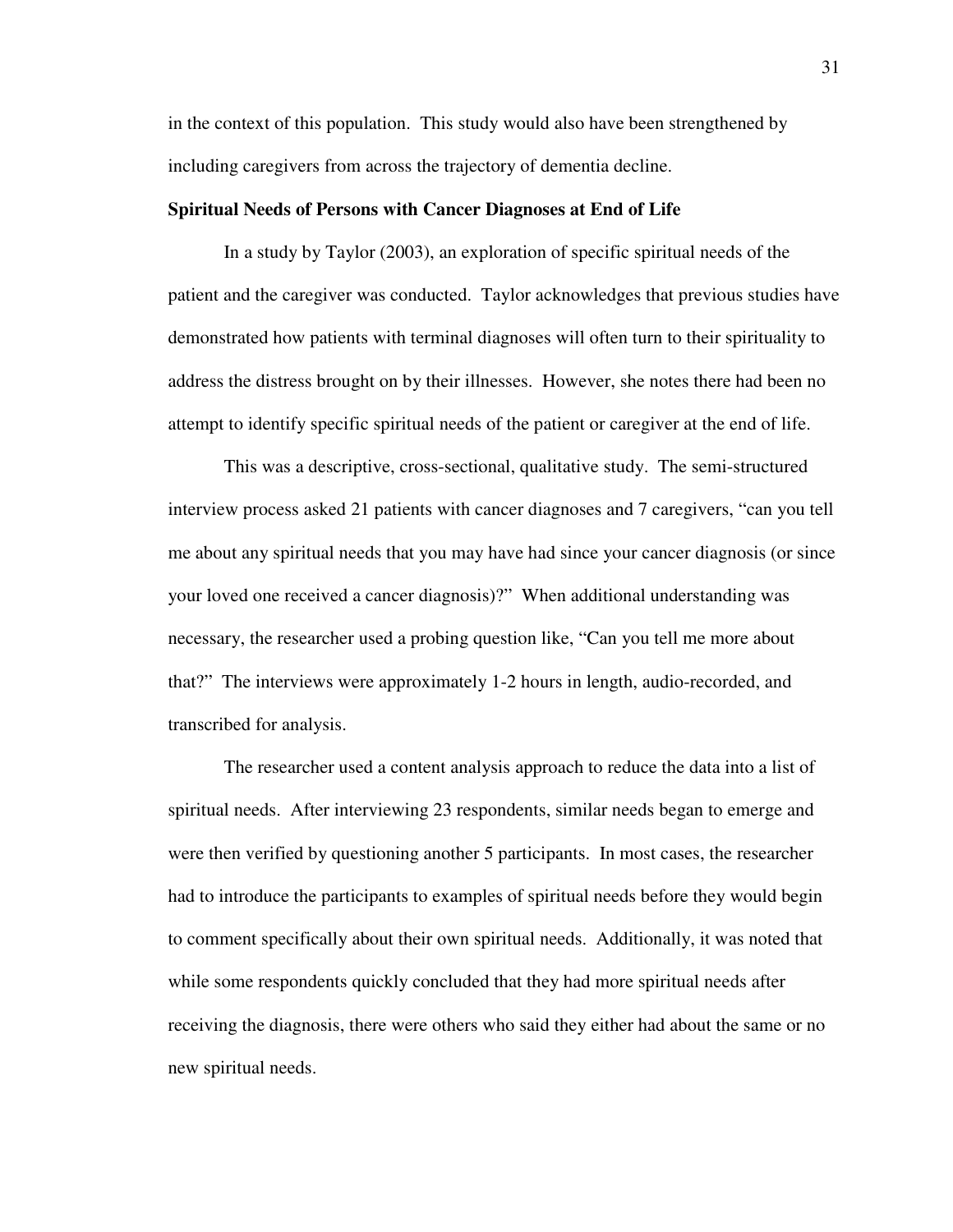The analysis of the interview data revealed seven categories that contained the needs identified by the participants. These categories were summarized as needs with relating to the transcendent; needs for expressing thanks and hope; needs to share and feel love from others; needs to examine a particular belief system; needs of having meaning and purpose in life; needs for expressing specific religious interventions; and needs for making one ready for death. Taylor found these categories were similar when compared between the patient and caregiver. This may be explained by the fact that patients will often look to the caregiver to help address spiritual needs at end of life. For example, in order to avoid missing caregiver-specific distress, it is important to be aware of their spiritual needs during the caring process. Taylor also noted that the concept of *spiritual need* may connote to some that there is something deficient in their spirituality, thereby making participants less willing to respond to questions. She recommends that approaching the concept by inquiring about "spiritual interests" or "matters of the heart," the participant may be more likely to engage in questions and answers.

Because a person's spirituality is very intimate, it should not be surprising that some were reticent to discuss specific spiritual needs. In many cases, it was only after establishing a trusting relationship between the researcher, patient, and caregiver that dialogue ensued. While Taylor's study presents an extensive list of categories of spiritual needs for patients with cancer diagnoses and their caregivers, it did have gaps in knowledge that require further study. First, by Taylor's own admission, the language used to ask questions about spiritual needs may have been too theoretical. This disconnect may have limited the type of spiritual needs identified. Second, the sample size was particularly small with only one third being reported as caregivers. The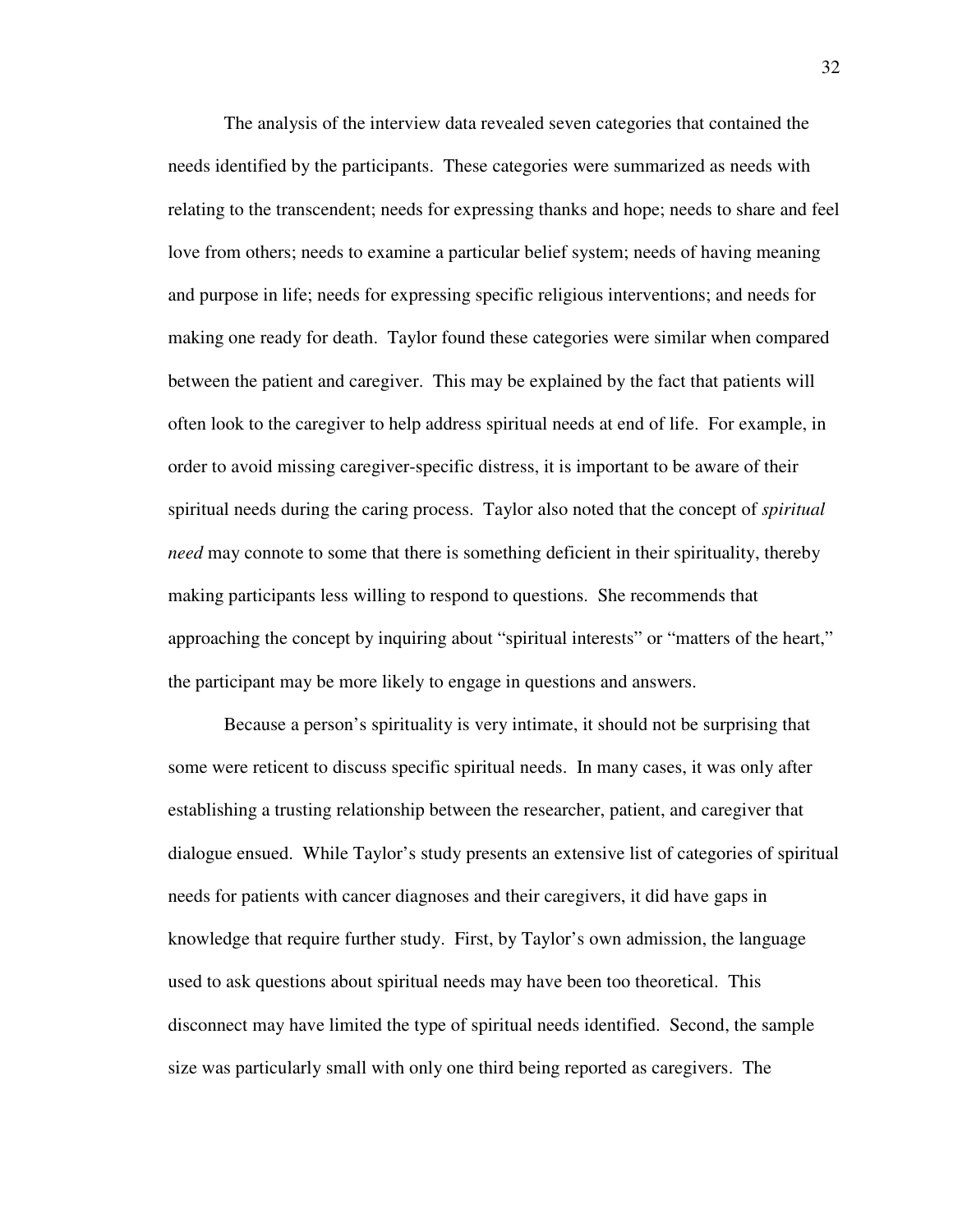conclusion that the spiritual needs identified are similar between patients and their caregivers, then, needs to be explored further before it can be transferable.

### **Lived Experience of Spirituality in Palliative Care**

 The lack of understanding of spirituality in the context of caregiving at the end of life was explored in a phenomenological study (Penman, Oliver, & Harrington, 2009). This study had two main purposes. The first was to elaborate on the meaning of spirituality within the context of palliative care. The second was to understand how a person engages in spiritual matters at the end of life. These goals were most likely to be successful through examining the lived experiences of those going through the process of palliative care.

The participants included four care recipients and 10 caregivers. The majority of the caregivers were female  $(80\%)$  who were over the age of 50 (70%). The participants all identified themselves from a Judeo-Christian faith being either Catholic (64%) or Protestant (36%). The research interview questions focused on soliciting responses to the question, "Tell me about your experience of spirituality."

The interviews lasted approximately 1.5 hours and took place in the homes of the participants. Each of the interviews was digitally recorded and transcribed to be included in data analysis following the method of van Manen (1990). In analyzing the transcribed data, two approaches were used: Holistic, gleaning the meaning from reading the text as a whole, and selective, a repetitive reading of the text to isolate phrases that revealed meaning to the phenomenon. The result of the study analysis revealed seven main themes under the headings of either spirituality or spiritual engagement.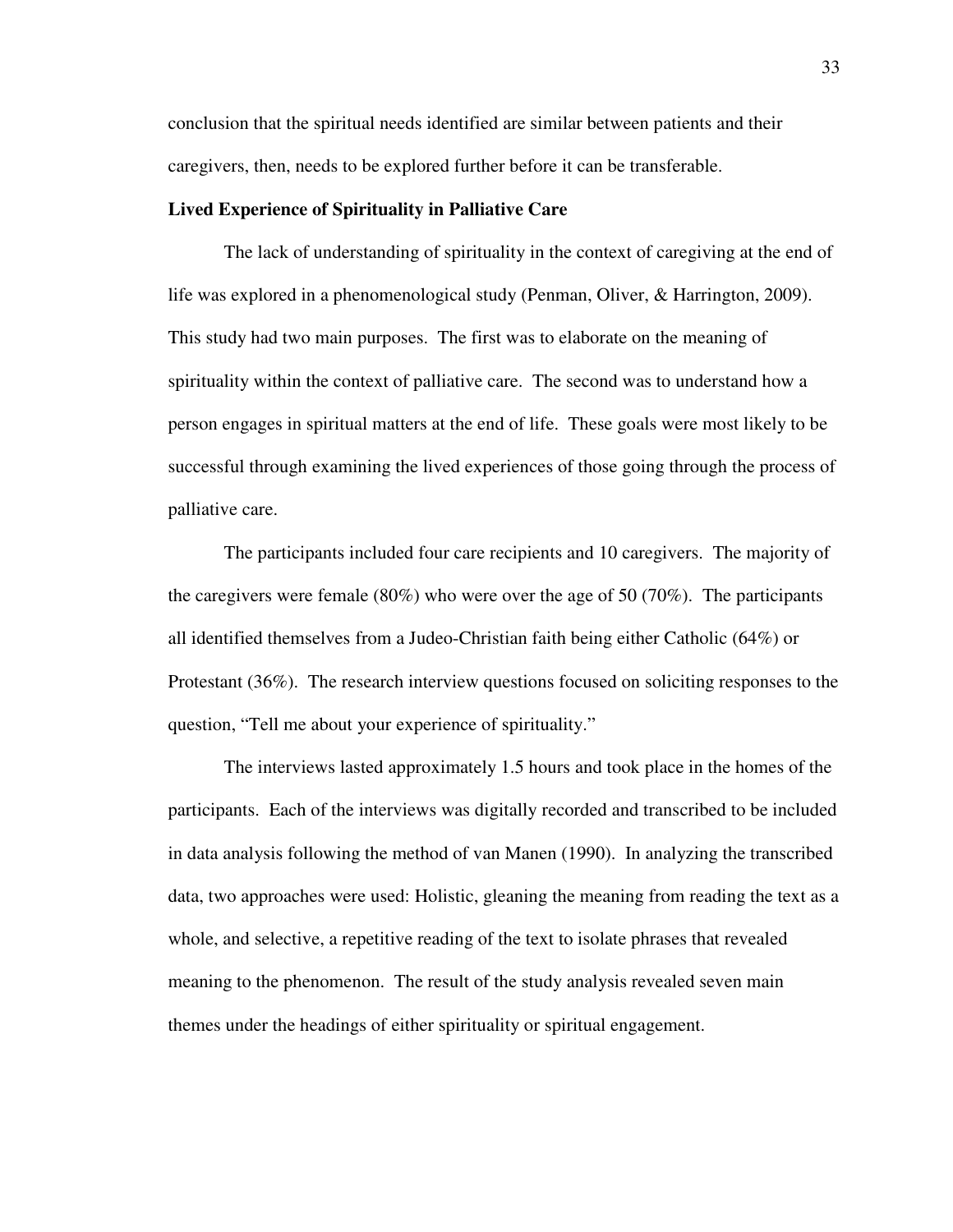The participants' understanding of spirituality was focused on the moment in which they were living. This was evident in the four themes that were attributed to the meaning of spirituality. The first was that spirituality was something that referred to God. In particular, participants mentioned that spirituality was a "belief in a living God" who is invested in their happiness at each stage of life. The second theme described spirituality as coping. The participants believed that spirituality was especially important in moments of crisis, such as a life-limiting illness. They stated that spirituality "helped take the pressure off" and "not feel[ing] so sad and abandoned." A third theme of spirituality was that it embodied religion. It was important to participants to belong to a faith community that gave them a sense of "pride and joy." The fourth theme was that spirituality was associated with relationships. The participants believed that having interpersonal relationships and giving service to others was a part of their spirituality and a "great motivator" in taking on the caregiving role.

 The participants articulated that it was their spirituality that motivated them to be engaged in the activity of caregiving. This became clear as three themes related to spiritual engagement emerged. The first was describing spiritual engagement as "maintaining relationships." The participants appreciated the depth of support received and intimacy displayed during the time of providing care. A second theme was captured in the word "love." It was important to caregivers to understand their role as selfless and dedicated to feeling for others. The final theme of spiritual engagement was the ability to participate in rituals that were specific to the faith of the participants. Prayer was the most common ritual referred to by the participants who described this as "powerful," "uplifting," and "helpful" in their role.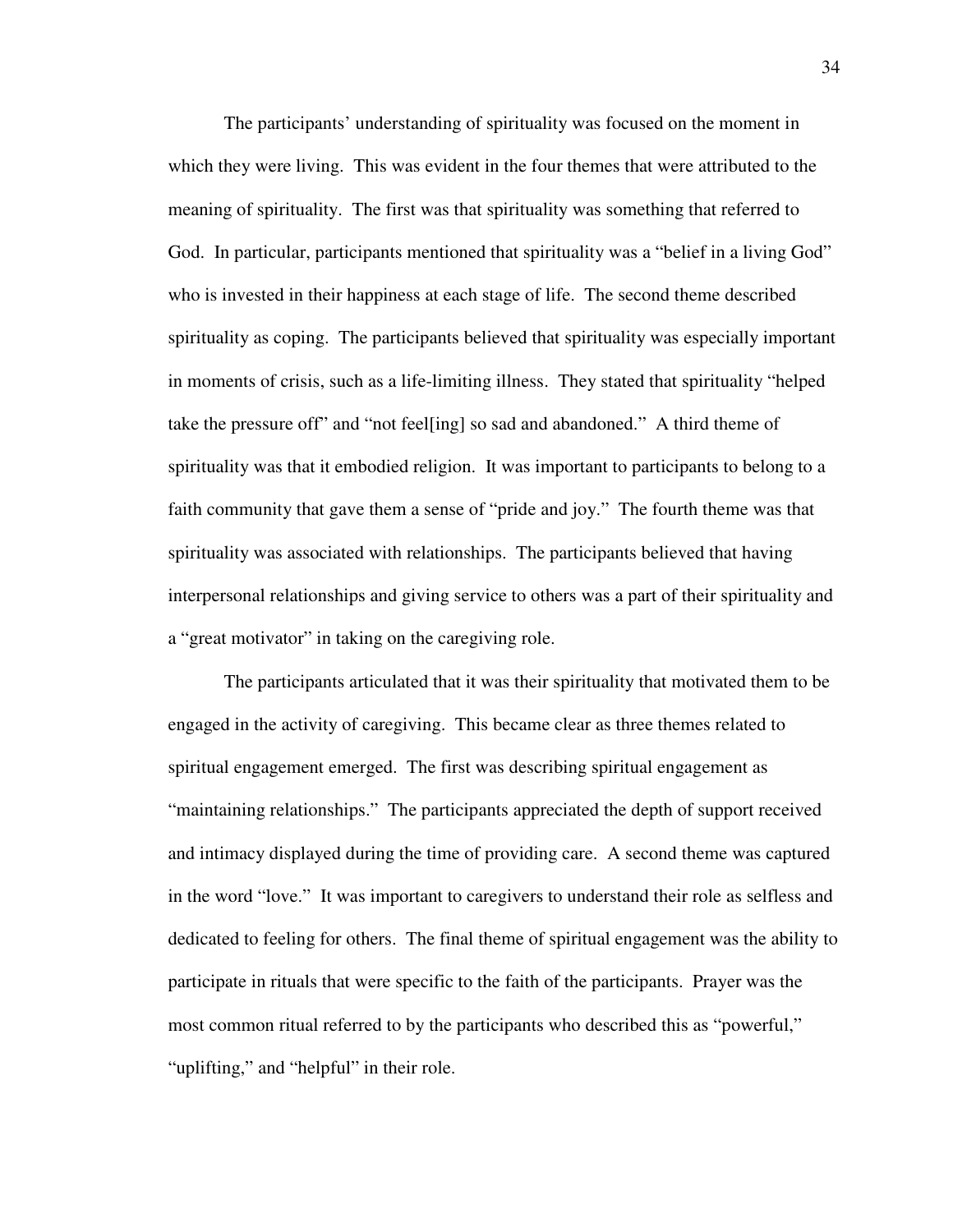In this study, seven principal themes under the headings of spirituality and spiritual engagement emerged. The participants were from countries where religion was an important part in the culture. This may be one explanation for their descriptions of spirituality being filled with references to God and their participation in religion. Many participants had emigrated from countries that also had a rich history of a person's daily life being connected to the activities of their religion. This may explain why they described spiritual engagement with references to the importance of being present to another person.

This study demonstrated the importance the phenomenon of spirituality had in the experience of palliative care recipients and their informal caregivers. However, it appears from the identified themes to represent more the importance of religion than it does spirituality. The focus question asked the participants about spirituality and the responses were more about religion. To strengthen the methodology, a probing question may have identified any nuance between these concepts and strengthened the study. The absence of other expressions of faith, as well as persons who identify as non-religious but spiritual, limit the findings of this study.

#### **Spiritual Well-Being**

There continues to be growing interest in the concept of spiritual well-being and its effect on the health and well-being of the individual. In a similar way to the concepts of spirituality and religion, spiritual well-being can be confused with religious wellbeing. The multidimensional nature of this concept has made its conceptualization challenging (Peterman, Fitchett, Brady, Hernandez, & Cella, 2002). The only known conceptual analysis on spiritual well-being that has been published was in Chinese.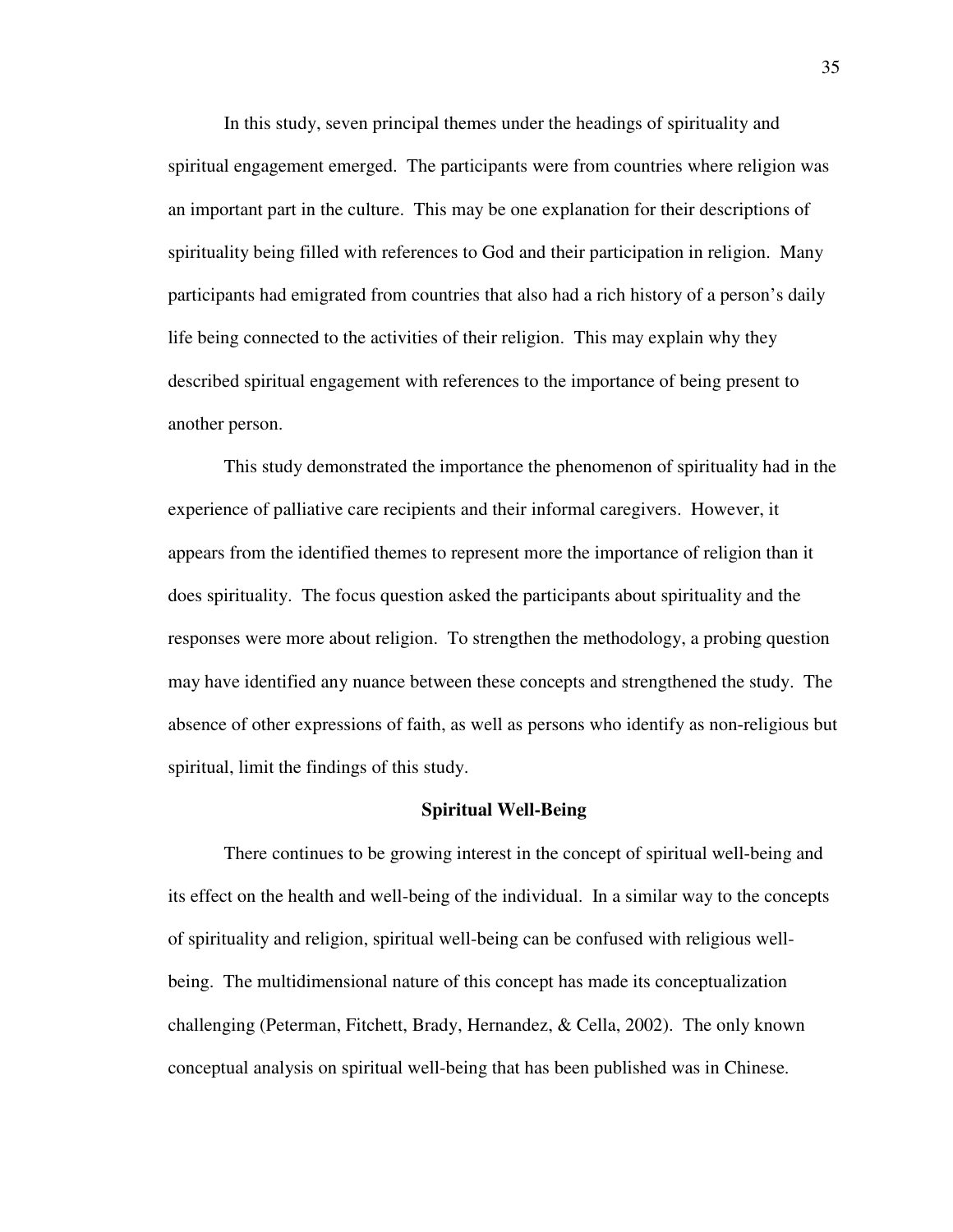Therefore, there remains a gap needing attention to bring clarity to the meaning of spiritual well-being.

This section of the chapter will explore the meaning of spiritual well-being as articulated in previous research. First, the known specific dimensions of spiritual wellbeing will be reviewed. Second, the known defining attributes of spiritual well-being will be discussed. Finally, the effect of spiritual well-being on caregivers of individuals with chronic illnesses will be explored.

#### **Dimensions of Spiritual Well-Being**

The multidimensional nature of this concept is apparent from a review of literature. Spiritual well-being may be the result of different relationships that develop over time. One of these relationships is one that an individual has with self, others, and nature. These relationships are understood as making the horizontal component to spiritual well-being. This dimension is generally referred to in the literature as Existential Well-Being. Another relationship is the one the person has with the Sacred. These relationships are understood as comprising a vertical component to spiritual wellbeing. This dimension is often referred to as Religious Well-Being in the literature (Peterman et al., 2014).

The review of spiritual well-being that follows is an examination of how these dimensions are described within The Functional Assessment of Chronic Illness Therapy – Spiritual Well-Being. This is a commonly used instrument that measures spiritual wellbeing in populations of individuals who are chronically ill. Both studies examine spiritual well-being in patients with cancer. However, the first study examines this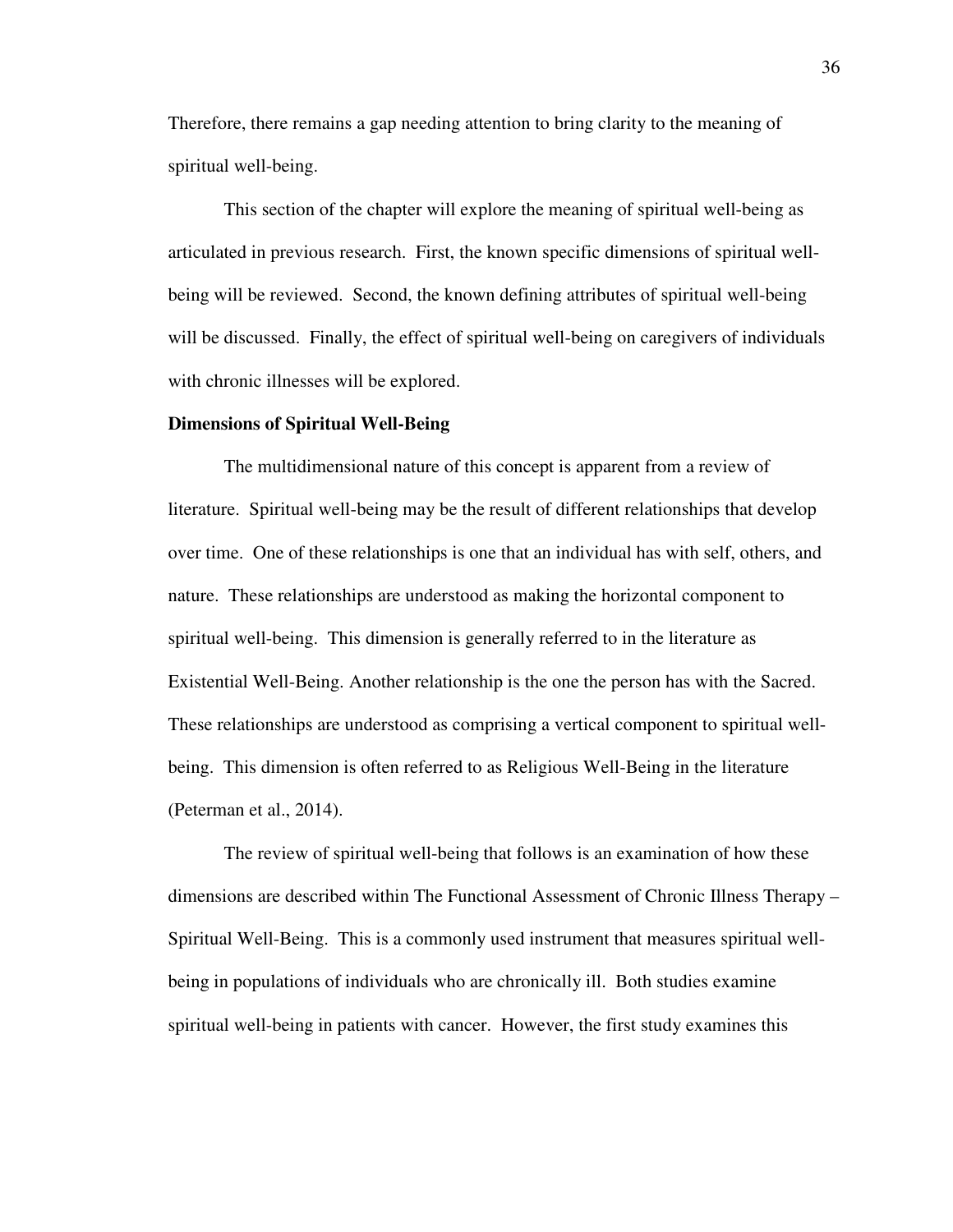concept in long term survivors of cancer, while the second study investigates the effect of palliative care on the spiritual well-being of cancer patients.

**Spiritual well-being in survivors of cancer.** In a study by Edmondson, Park, Blank, Fenster, and Mills (2008), the relationship between religious and existential wellbeing to health-related quality of life (HRQOL) was explored amongst long-term survivors of a cancer diagnosis. Religion and spirituality, as variables that may predict the HRQOL, have been explored in a growing number of studies. However, there remains a debate over what aspects of these concepts may promote higher HRQOL. Further complicating this discussion is the belief that spiritual well-being is an individual state that lies on a continuum comprising religious and existential well-being. This approach will always result in a higher composite score for individuals who have strong religious beliefs compared to those who do not ascribe to a faith practice. The authors contend that any attempt to link the composite score of spiritual well-being to improved HRQOL may be misleading due to the lack of distinction between the dimensions of spiritual well-being.

Edmondson et al. (2008) proposed that by looking at religious well-being and existential well-being separately it can be determined which concept has the most significant effect on HRQOL. Religious well-being measures the level of comfort derived from being in a relationship with the Sacred or higher power in one's life. Existential well-being measures the extent to which an individual has meaning or purpose in life. The participants of this study were from northeastern United States, mostly female (68%), under the age of 55 (*M*=45.3, *SD*=6.5), White (89%), married (70%), college educated (66%), and with the breast as the primary cancer diagnosis site (46%).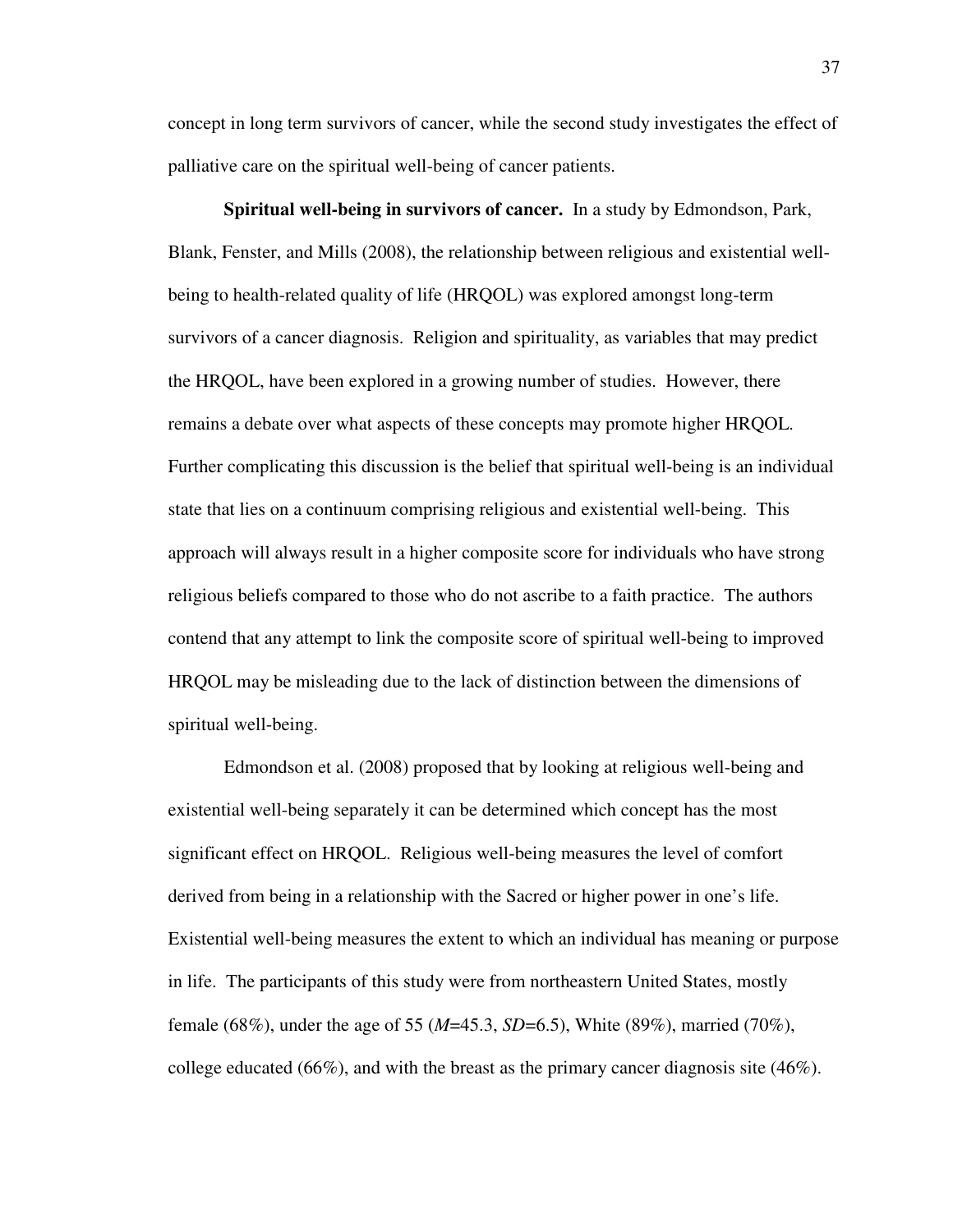The Functional Assessment of Chronic Illness Therapy-Spiritual Well-Being was the instrument selected to measure the components of spiritual well-being in the participants of this study. The two subscales examined a person's understanding of meaning and peace in life and the level of comfort that is derived from an individual's belief. The first subscale is a measurement of existential well-being, while the second measures religious well-being. Each of the 12 items measures how a participant experienced spiritual well-being during the previous week on a scale of 0 (not at all) to 4 (very much). Both have strong Cronbach's alpha that were greater than 0.87 in the study.

The Medical Outcome Survey Short Form-12 was the instrument used to measure HRQOL. This instrument measures how a person's physical and mental health affects the ability to perform daily activities. Despite known psychometrics of this instrument, there was no presentation by the authors of the instrument's reliability or if the instrument produces valid data.

The Interpersonal Support Evaluation List has multiple subscales. For this study, social support was measured using the appraisal, belonging, and tangible support subscales of this instrument. The items of each subscale represent a participant's perception to accessibility of social support rated from 1 (probably false) to 4 (definitely true). The study authors stated the instrument had been used in a variety of populations with high intercorrelations and a high Cronbach's alpha  $(0.87)$ .

The Life Orientation Test-Revised is a 10-item scale that measures optimism and pessimism. A participant rates the degree of agreement to each item from 1 (strongly disagree) to 5 (strongly agree). This instrument has been used in other studies with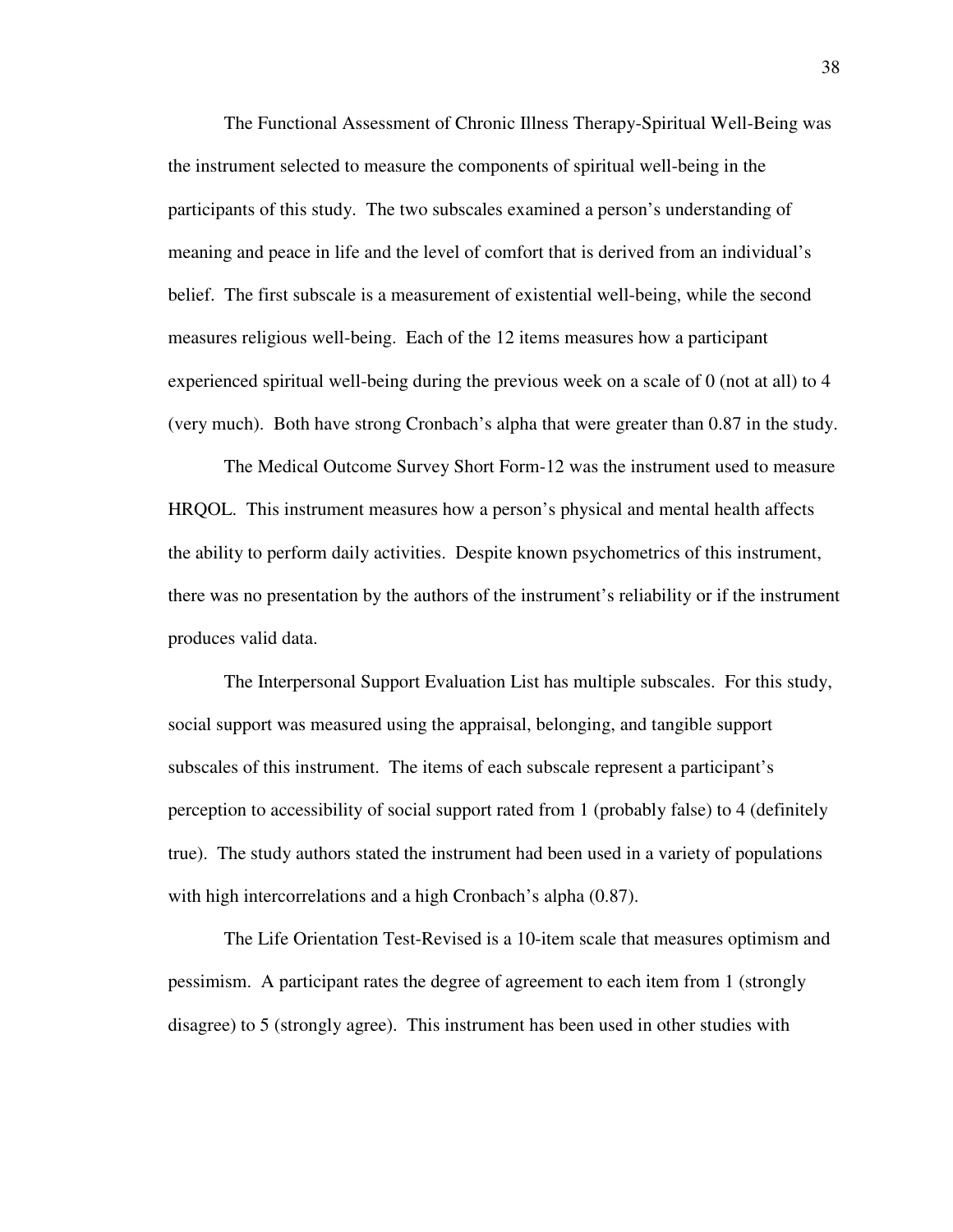similar constructs and study authors reported it had a moderate to high Cronbach's alpha  $(0.84)$ .

Finally, the Brief Multidimensional Measure of Religion/Spirituality was used to measure an individual's religious beliefs and practices. It has two subscales. The first measures a person's private religious practice (prayer or meditation). The frequency of these practices is ranked from 1 (never) to 7 (many times a day). The second measures organized religious commitment (attendance at church or religious community activities). The frequency of attendance is indicated from 1 (never) to 5 (more than once a week). Study authors report this instrument has been used in the general population and subscales have a moderate Cronbach's alpha (0.74 and 0.72, respectively).

 The first aim of the study was to explore the relationship of religious beliefs and practices with spiritual well-being. There was a stronger relationship of these variables with religious well-being compared to a much weaker relationship with existential wellbeing. The relationship between religious well-being and organized religious community activities was moderate  $(r=0.56, p<0.01)$ , and slightly stronger with private religious practices  $(r=0.61, p<0.01)$ . The relationship of existential well-being with these variables was considerably weaker  $(r=0.15, p<0.05; r=0.19, p<0.01$  respectively). This is not surprising given the focus of the instruments' questions being primarily on religion.

 The second aim of the study was to test the hypothesis that existential well-being mediates the effect that religious well-being has on HRQOL. The lack of a significant relationship between religious well-being and HRQOL subscale physical health prevented it from mediation testing. Religious well-being did have a significant but weak relationship with the HRQOL subscale mental health  $(r=0.17, p<0.01)$ . Existential well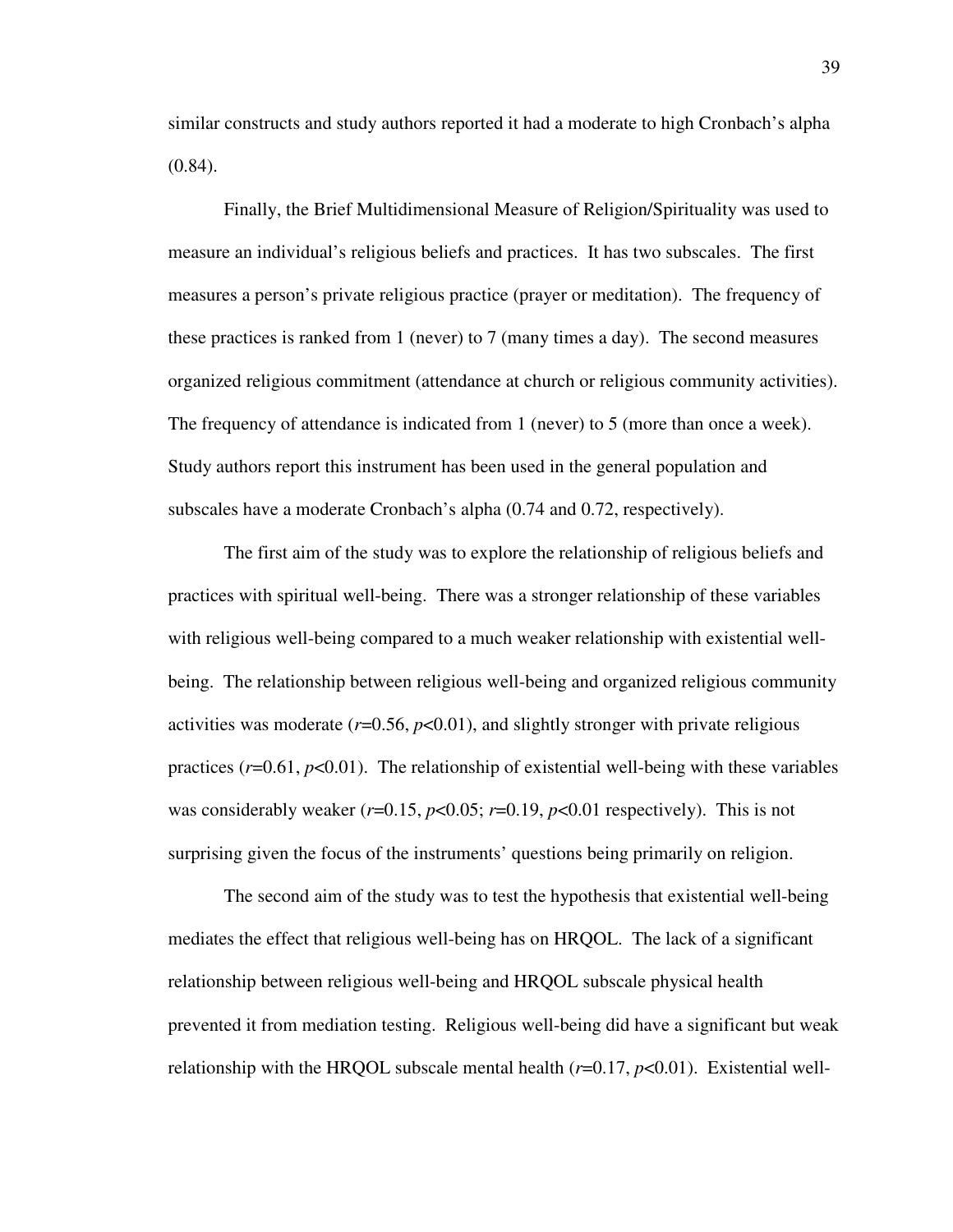being had a significant moderate relationship with both the physical and mental health subscales  $(r=0.26, p<0.01; r=0.59, p<0.01$ , respectively). A hierarchical linear regression model demonstrated that the small effect of religious well-being on mental health (beta=0.19,  $p<0.01$ ) was reversed (beta=  $-0.14$ ,  $p<0.05$ ) when existential well-being was held constant (beta=0.67, *p*<0.001). In this analysis, existential well-being was able to mediate the effect that religious well-being had on the mental health subscale.

 The final aim of the study was to test the hypothesis that existential well-being would explain the variance in physical and mental HRQOL. A hierarchical regression model with the physical component subscale and a second with the mental health subscale as criterion variables was run to analyze the effects of demographics, psychsocial, religious well-being, and existential well-being variables. When the criterion variable was the physical component, the model was significant (*F*=9.47, *p*<0.001) and existential well-being explained the most variance with an adjusted  $R^2$  of 0.03 ( $p$ <0.01). When the criterion variable was the mental health component, the model was again significant  $(F=12.18, p<0.001)$  and existential well-being explained the most variance with an adjusted  $R^2$  of 0.09 ( $p < 0.001$ ).

 This study made important contributions to the understanding of the two components of spiritual well-being. As demonstrated, there was a significant difference between the effect that religious well-being and existential well-being had on HRQOL. However, these findings should be understood cautiously. This study had a very limited population variance explained from the regression model was quite small and could be interpreted to be clinically or practically insignificant. Furthermore, while the authors discuss that religious well-being and existential well-being are two distinct components,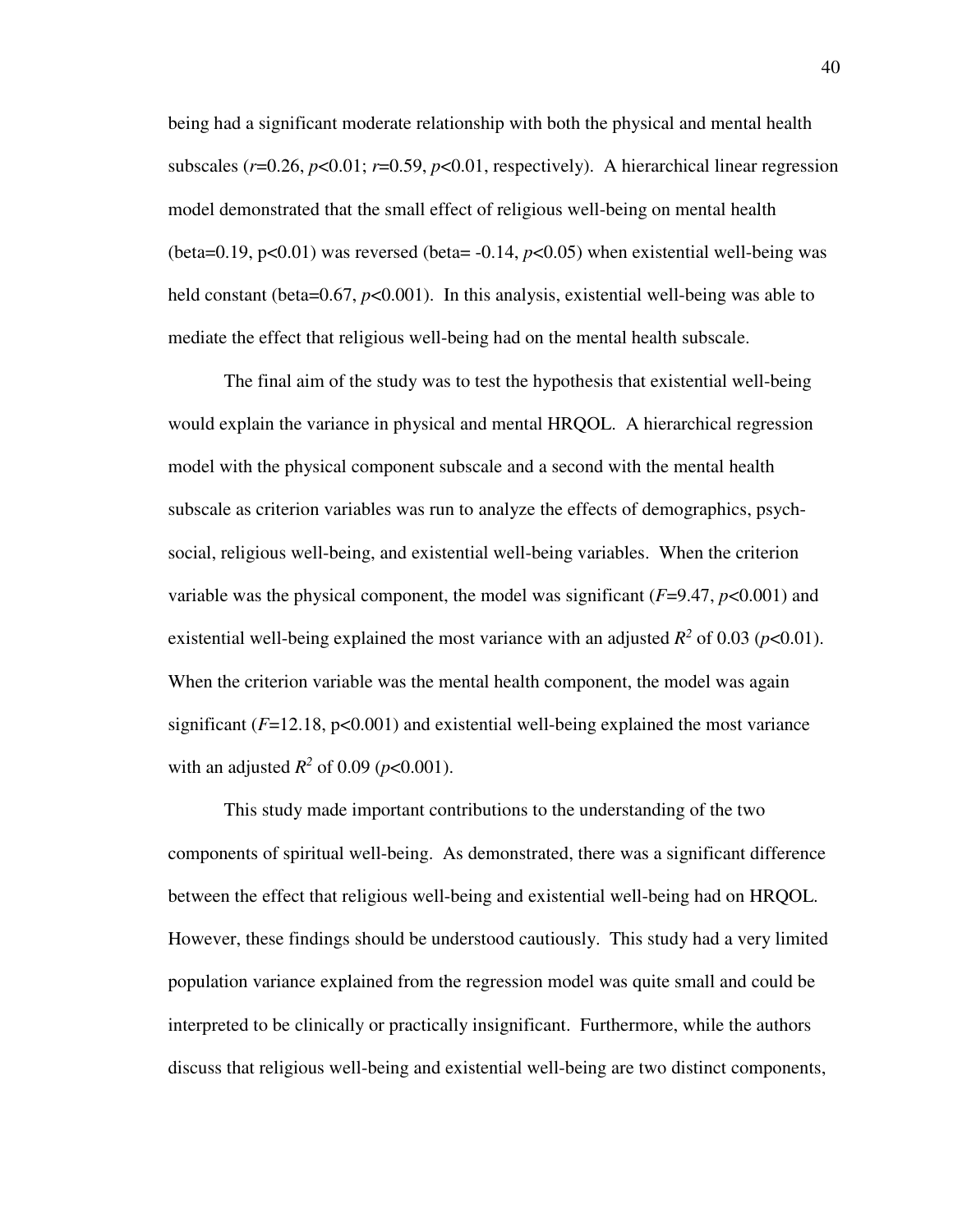they also mention in their discussion that "religion is only one means for establishing existential well-being." This assertion, at the very least, contradicts their conclusion that spiritual well-being has two distinct components: religious well-being and existential well-being. The debate over the meaning of spiritual well-being will continue to benefit from qualitative studies that probe the depth of its meaning in a variety of populations.

**Spiritual well-being in palliative care patients.** In a study of patients with a diagnosis of lung cancer and their family caregivers, Sun et al. (2016) explored the effect of palliative care on spiritual well-being. The investigators acknowledged that spiritual well-being is the least understood and most understudied of the quality of life domains. In part this is due to inadequate definitions of the concept. Yet, patients with advanced cancer continue to raise questions on spiritual needs and desire assistance in seeking meaning and purpose in their life journey. Because the palliative care model recognizes the importance of including a spiritual assessment and because there is also a lack of research on spiritual well-being in patients with lung cancer, these investigators sought to examine the association between the two. The study aims were to analyze spiritual wellbeing of patients with a lung cancer diagnosis and their caregiver, are the spiritual wellbeing outcomes different based on religious affiliation, and were there differences in spiritual well-being in usual care versus intervention?

 This was a prospective, sequential, quasi-experimental study of 475 patient participants and 354 family caregiver participants that used tandem enrollment. This design reduced the risk of contamination of usual care versus intervention. Inclusion criteria were that patients were diagnosed with stage 1-4 non-small cell lung cancer receiving treatment, and the family caregiver was identified by the patient as the primary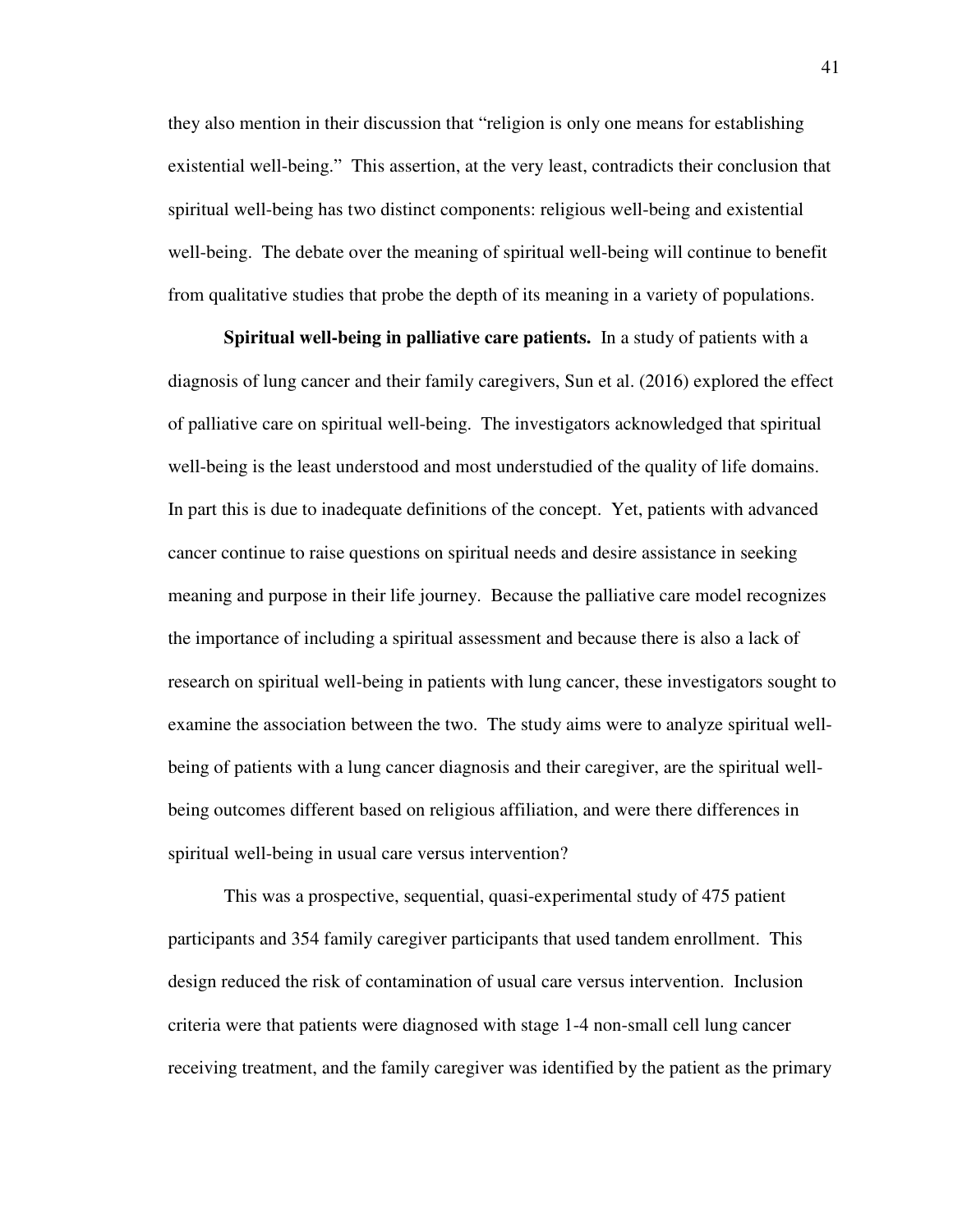caregiver. All participants first enrolled in the care as usual study phase and then enrolled in an intervention group.

There were three processes to the intervention protocol. The first was a full quality of life assessment. This assessment was used to develop an individualized palliative care plan. The second process was regular review at interdisciplinary meetings. This review resulted in recommendations of spiritual support services for both patient and caregiver. The third process was an educational series led by advance practice nurses that focused on spiritual well-being. The patients and caregivers were separated into like groups for the approximately 30-minute session. Both groups selected the topics of most interest. The patients wanted to hear information on hope, inner strength, and uncertainty. The caregivers identified the topics of most interest to be purpose and meaning in life, hope, and redefining self and priorities.

The spiritual well-being of patients was measured using the FACIT-Sp. This instrument has 8 items that measure meaning/peace and 4 items that measure faith. The total score has a range of 0 to 48, with higher scores indicating stronger spiritual wellbeing. It has been utilized in studies enrolling participants with cancer diagnoses. Psychometric testing has resulted in high reliability, alpha coefficients >0.81.

The spiritual well-being of family caregivers was assessed using the City of Hope Family Caregiver Quality of Life instrument. There is a subscale within this instrument that measures spiritual well-being through 7 items that focuses in part on spiritual activities, religious functions, and life's mission or purpose. Each item has a range of 1 to 10, with higher scores indicating worse quality of life. Test-retest reliability with this instrument is high (*r*=0.89).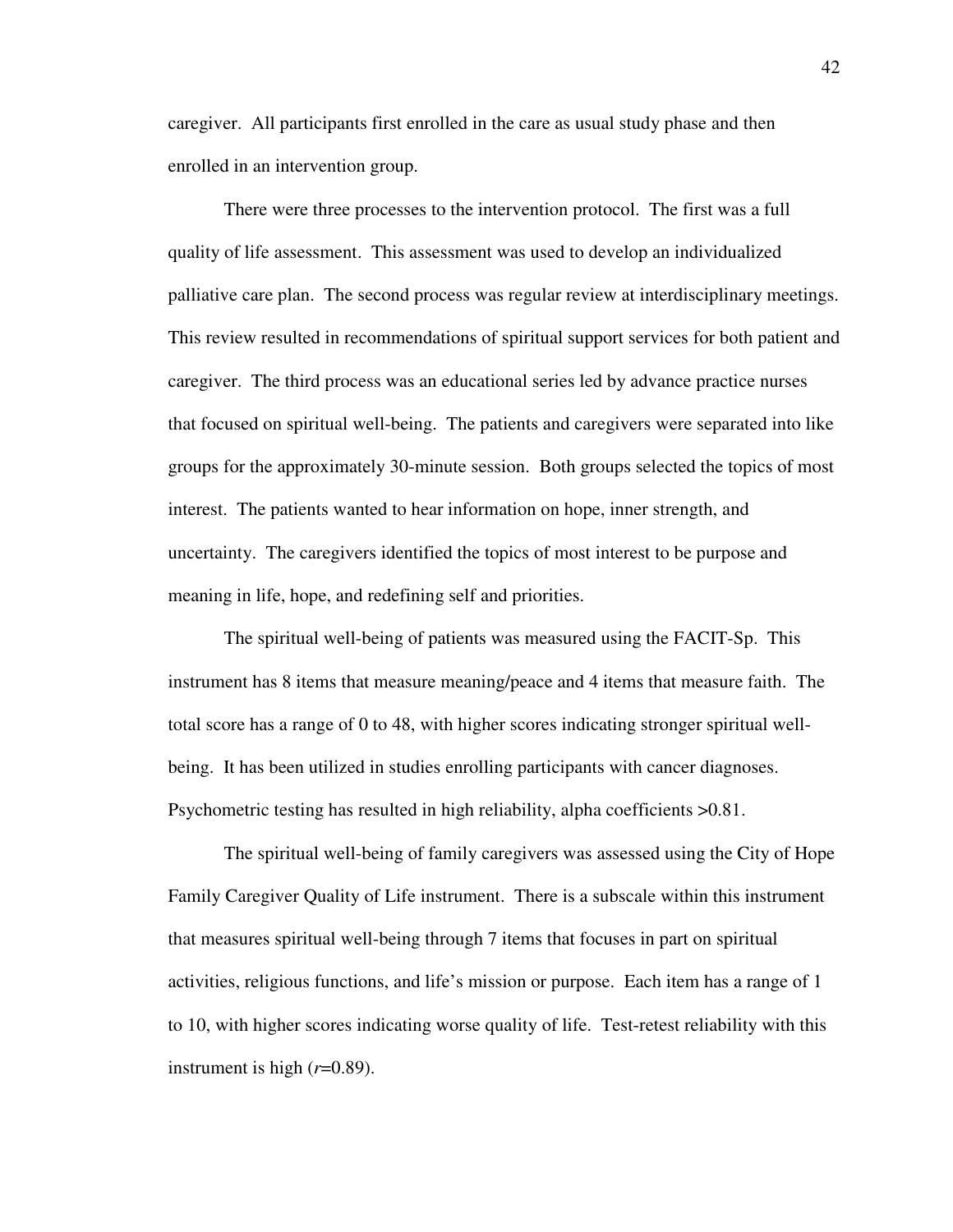The demographic characteristics of the caregivers in this study were consistent with research of other caregiving populations. The majority  $(560\%)$  of the participants were married, college educated, and non-Hispanic White females. Participants were mostly either Protestant (>40%) or Catholic (>20%), with a small representation of other faith denominations.

There was little change in spiritual well-being total and subscale scores for patients and family caregivers when comparing baseline to 12-week post-intervention. However, there were interesting differences when the scoring for each item was reviewed. In the patient group, low scoring items (less than 3) included, "I feel peaceful" (*M*=2.79, *SD*=1.14 at baseline, *M*=2.93, *SD*=1.11 at 12-weeks) and "I feel comfort in my faith or spiritual beliefs" (*M*=2.79, *SD*=1.47 at baseline, *M*=1.47 at 12-weeks). Amongst the caregivers, the low scoring items (less than 5) included feeling uncertain about the future (*M*=3.80, *SD*=3.08 at baseline, *M*=4.02, *SD*=2.85 at 12-weeks) and patient's illness affected life positively (*M*=4.49, *SD*=3.36 at baseline, *M*=4.85, *SD*=3.21 at 12 weeks). The low scores of each supports the conceptualization of spiritual well-being as a multidimensional phenomenon.

A second aim of the study was to compare spiritual well-being subscales between patients and caregivers who reported a religious affiliation to those who had no affiliation. While the researchers indicated in the methods section that they would run a multivariate analysis, they only report descriptive statistics. There was no statistically significant difference found in the meaning/peace outcome between these groups of patients. However, there was a statistically significant difference in the faith outcome between the patients with a religious affiliation compared to those without a religious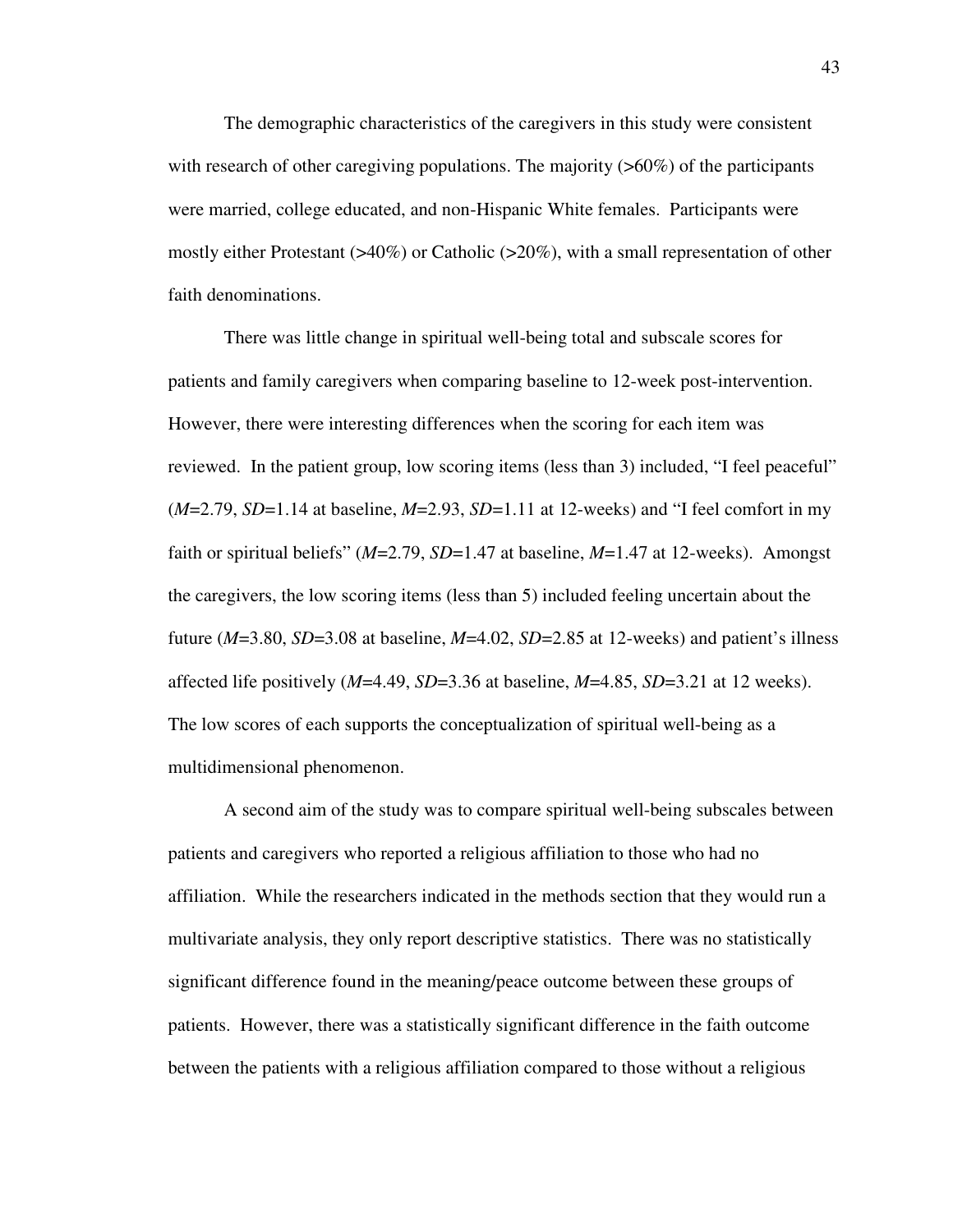affiliation (*M*=12.12, *SD*=4.55 and *M*=6.93, *SD*=5.30, respectively) *p*=0.010. In family caregivers, there was no statistically significant difference in any of the spiritual wellbeing outcomes based on religious affiliation or no religious affiliation. The finding for patients who belonged to a religion having a higher faith subscale is not surprising. The absence of any significance, though, amongst caregivers is acknowledged by the authors to suggest that another scale with higher sensitivity may have been more appropriate.

The final aim explored potential differences between care as usual and the intervention groups. Patients in the intervention group compared to the care as usual group had a statistically significant improvement in the meaning/peace subscale (*M*=24.75, *SD*=6.04 versus *M*=27.28, *SD*=5.42, respectively) *p*<0.001. There was no similar finding in the faith subscale for the patients. The family caregivers who received usual care had an overall spiritual well-being that was statistically significant compared to those who received the intervention (*M*=6.53, *SD* 1.80 versus *M*=6.32, *SD*=1.59, respectively)  $p=0.049$ . The topics included in the intervention all relate to the meaning/peace subscale and thus support the improvement observed.

The focus of this study was to examine the effect of palliative care on spiritual well-being outcomes. The subscales of a spiritual well-being instrument and individual items were used to measure meaning, peace, and faith in patients and family caregivers. This was a strength of this study compared to that of Edmondson et al. (2008) who based their conclusion on total subscale scores and not on the individual items as well. The study's design of comparing a group of patients with a religious affiliation versus a group with no affiliation validated findings from Edmondson et al. (2008) that found religion is not necessary for spiritual benefit. In addition, the importance of a palliative intervention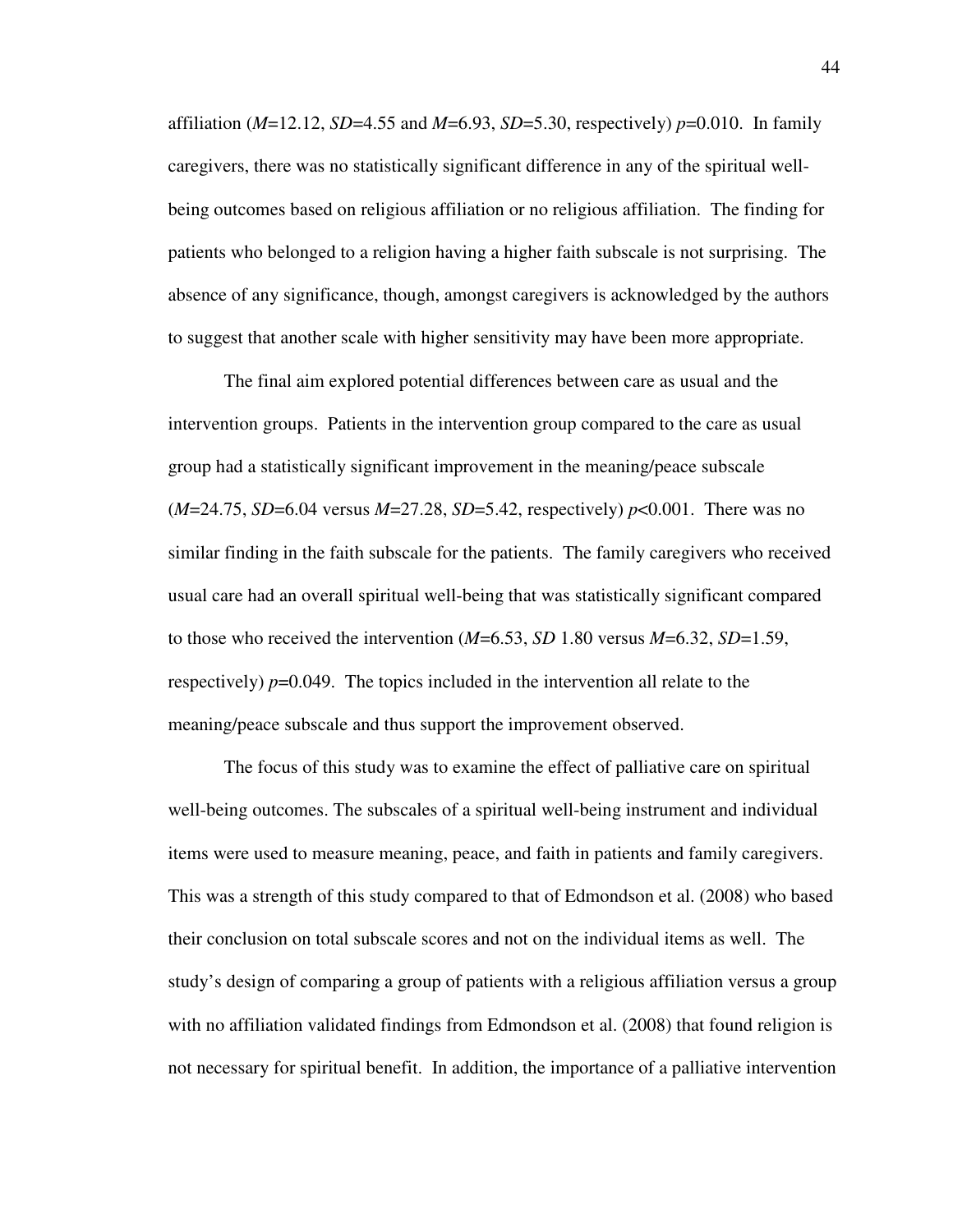is noted by the findings in comparing usual care to intervention. The outcomes with a statistically significant difference found between the groups were in each of the areas that were included in the topics of instruction selected by the participants. This suggests that including topics from the faith subscale in future intervention studies is warranted. This study further elaborates on the depth of the multidimensionality of spiritual well-being and need for ongoing research in additional patient populations.

# **Defining Attributes of Spiritual Well-Being**

The concept of spiritual well-being is generally understood as comprising two intersecting dimensions: religious well-being and existential well-being (Edmondson et al., 2008). Yet, these are merely components to the measurement of spiritual well-being. Walker and Avant (2011) encouraged researchers to clearly identify what attributes are necessary for a concept to be present. In this review of literature, there are three themes that, when present at the same time, represent spiritual well-being.

**Meaning or purpose**. According to Edmondson, et al. (2008), this attribute best represents a person's existential well-being. A meaningful life is one that is understood, by the individual, as productive. When life has meaning, or purpose, an individual is believed to have an understanding that his/her life has a value. As such, one's journey in life can remain focused.

**Peace.** In contrast to meaning/purpose that explored a person's existential wellbeing and life-satisfaction, this attribute assesses life-fulfilment. It is not concerned with the understanding of life having reason but rather, focuses on how the path that an individual is on creates harmony in oneself. The presence of peace is an awareness, then,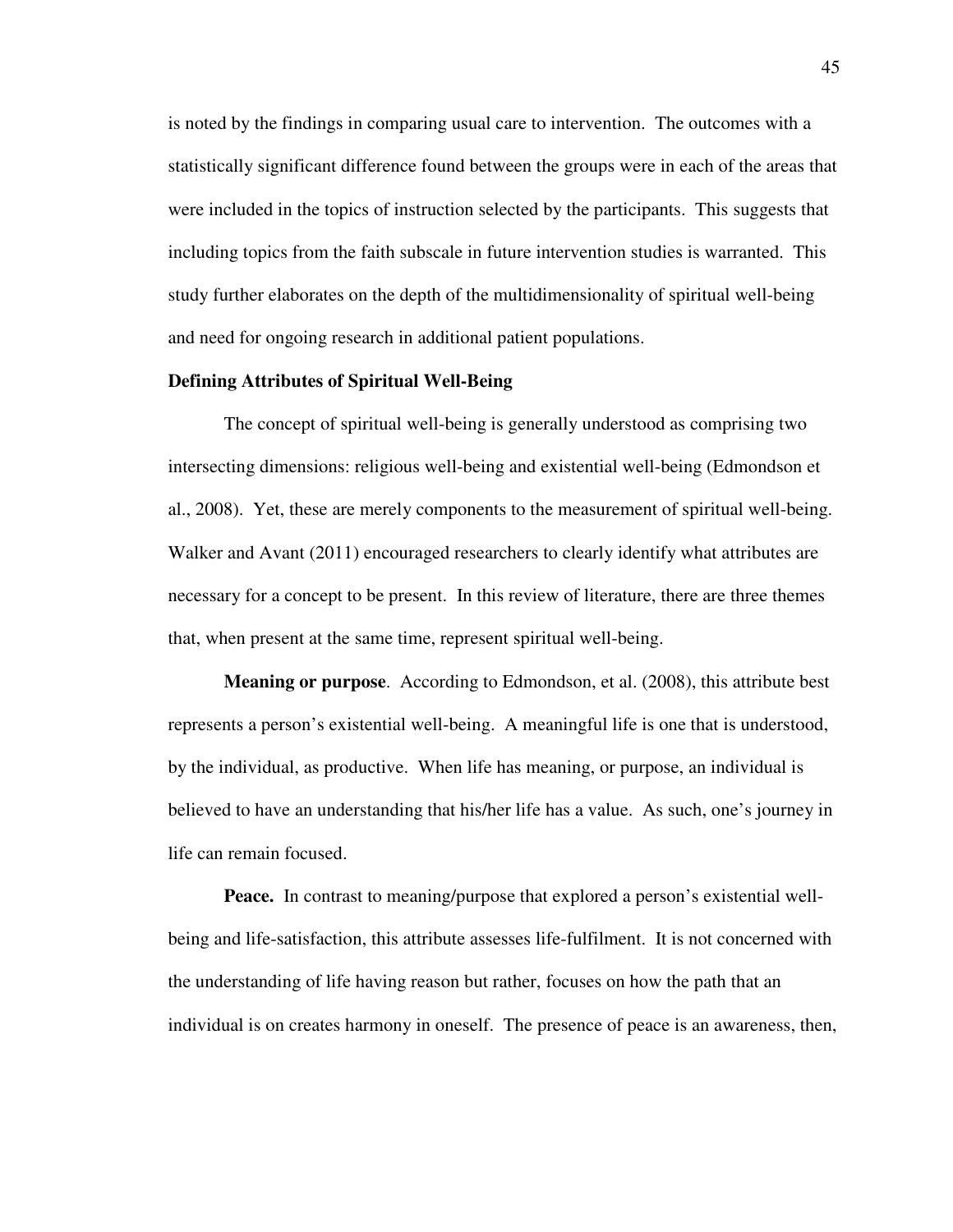that a person can reach within oneself to find comfort (Bai, Lazenby, Sangchoon, Dixon, & McCorkle, 2015).

**Faith.** This attribute represents the connectedness that one has with a higher power or the Sacred, what Edmondson et al. (2008) referred to as religious well-being. By probing this attribute, though, through religious neutral terms that do not address a specific deity, the presence of faith regardless of tradition can be identified (Peterman et al., 2002). It does acknowledge the influence that a belief system may have on a person. This influence can be either positive or negative depending on a doctrinal teaching of a religious group. What this attribute examines is the comfort and strength that an individual acquires from a specific faith tradition that is important to him/her.

# **Spiritual Well-Being and Caregivers**

The focus of measuring spiritual well-being has largely been from the perspective of the patient. When a patient has a prolonged period of illness, a family member may be needed to assist with care. The review of literature that follows examines how spiritual well-being has affected caregivers of patients who have been diagnosed with chronic illnesses that typically span several years.

## **Caregivers of Patients with Chronic Illness**

Patients with chronic illnesses may have a slow deterioration in their health. Initially after receiving the diagnosis, these individuals can provide their own care. Yet, they are often living with a person who may eventually have to assist in their care. These informal caregivers experience the effects this role has on their physical, emotional, and spiritual well-being. The diagnosis of heart failure, cancer, and chronic obstructive pulmonary disease are examples of chronic illnesses that are characterized by a slow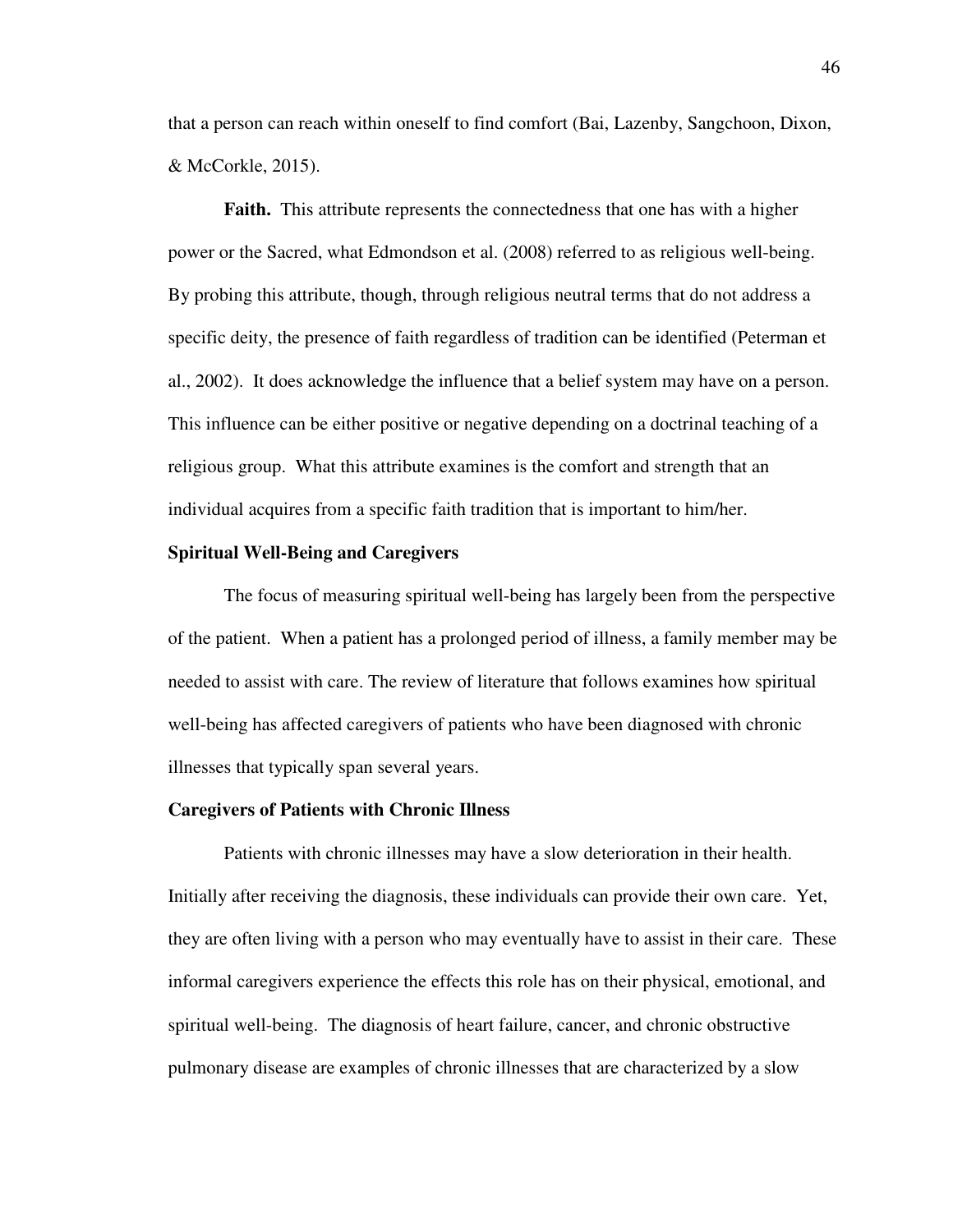decline (Wilkinson & Lynn, 2005). This section will look at studies of informal caregivers of patients with these diagnoses and the effect that the role of caregiving has on their spiritual well-being.

**Heart failure.** The gradual progression of this chronic disease demands that caregivers be available more often to assist with a person's activities of daily living. These physical requirements, combined with the uncertainty of when the next moment of decline will occur, place emotional burden on the caregiver (Yeh & Bull, 2009). The purpose of this study was to describe the meaning of spiritual well-being for caregivers of persons with heart failure and to explore the relationship between coping, spiritual wellbeing, and mental health of caregivers of persons with heart failure.

This was a descriptive correlational design set in the Midwestern United States. The 50 caregivers who participated in the study had similar demographics from other studies involving caregivers. The majority (70%) were women, married (74%), and providing care for at least a year (68%). Their family members were recently hospitalized in one of two hospitals in the acute care setting. The smaller of the two hospitals had a religious affiliation.

A number of instruments were utilized in this study. The JAREL spiritual wellbeing scale was used to measure participants' faith, life responsibility, and life satisfaction. The total score of spiritual well-being with this instrument had a range of 21-126, with higher scores indicating higher spiritual well-being. The instrument has a strong internal consistency (Cronbach's alpha=0.90). The caregiver's coping was measured with the Carers' Assessments of Managing Index. Total scores ranged from 38-152, the higher scores indicating more effective coping. Reliability for this instrument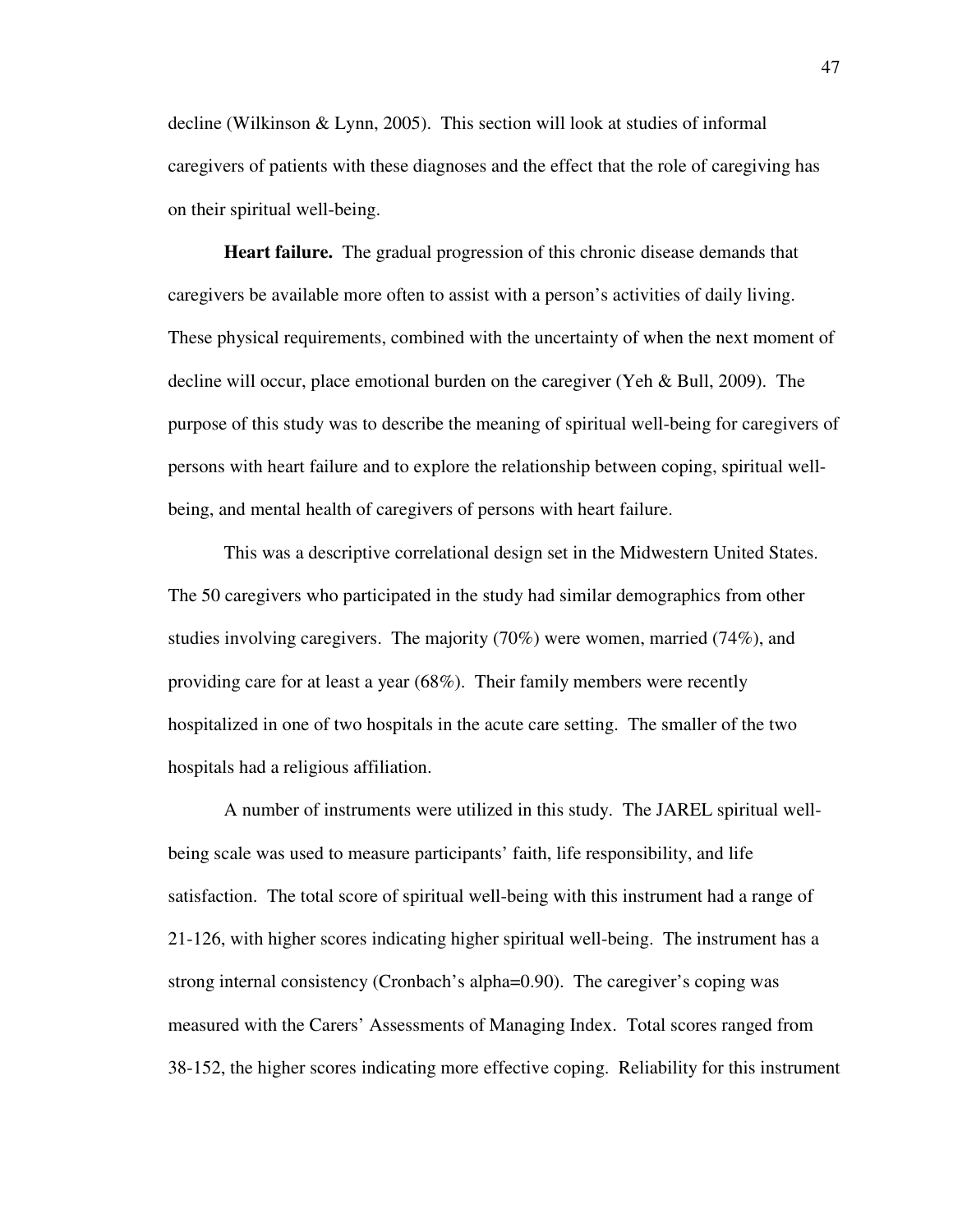was reported as strong with a Cronbach's alpha of 0.86. The Symptom Questionnaire was used to measure the caregiver's mental health. The range for this instrument was 0- 92, with higher scores indicating more negative symptoms and poorer mental health. It was reported to have a strong Cronbach's alpha of 0.96.

The caregivers reported high levels of spiritual well-being (*M*=105.7; *SD*=14.1). This was supported by their strong agreement to several items in the instrument including: "prayer is an important part of my life" (*M*=5.42; *SD*=1.18) and "I find meaning and purpose in my life" (*M*=5.28; *SD*=1.14). The caregivers also reported high levels of coping (*M*=112.4, *SD*=12.3). The caregivers were moderately anxious (*M*=8.5, *SD*=6), with scores below 7 indicating normal anxious characteristics. The scores for depression, somatic, and hostility subscales were all normal.

In a bivariate analysis, spiritual well-being was demonstrated to have a significant inverse relationship with negative mental health  $(r=0.55, p=0.000)$ . The researchers identified that it was primarily the subscales of faith and life satisfaction that produced this relationship. The item addressing life responsibility was not significantly related to negative mental health  $(r=0.28, p=0.051)$ . They contended that additional qualitative work on items within the subscale of life responsibility was needed before more definitive conclusions could be made about its contribution to the caregiving experience. There was also a significant inverse relationship between coping strategies and negative mental health symptoms ( $r=- 0.44$ ,  $p=0.001$ ). The subscales problem solving and coping, and dealing with stress symptoms were the most significant contributors to this correlation.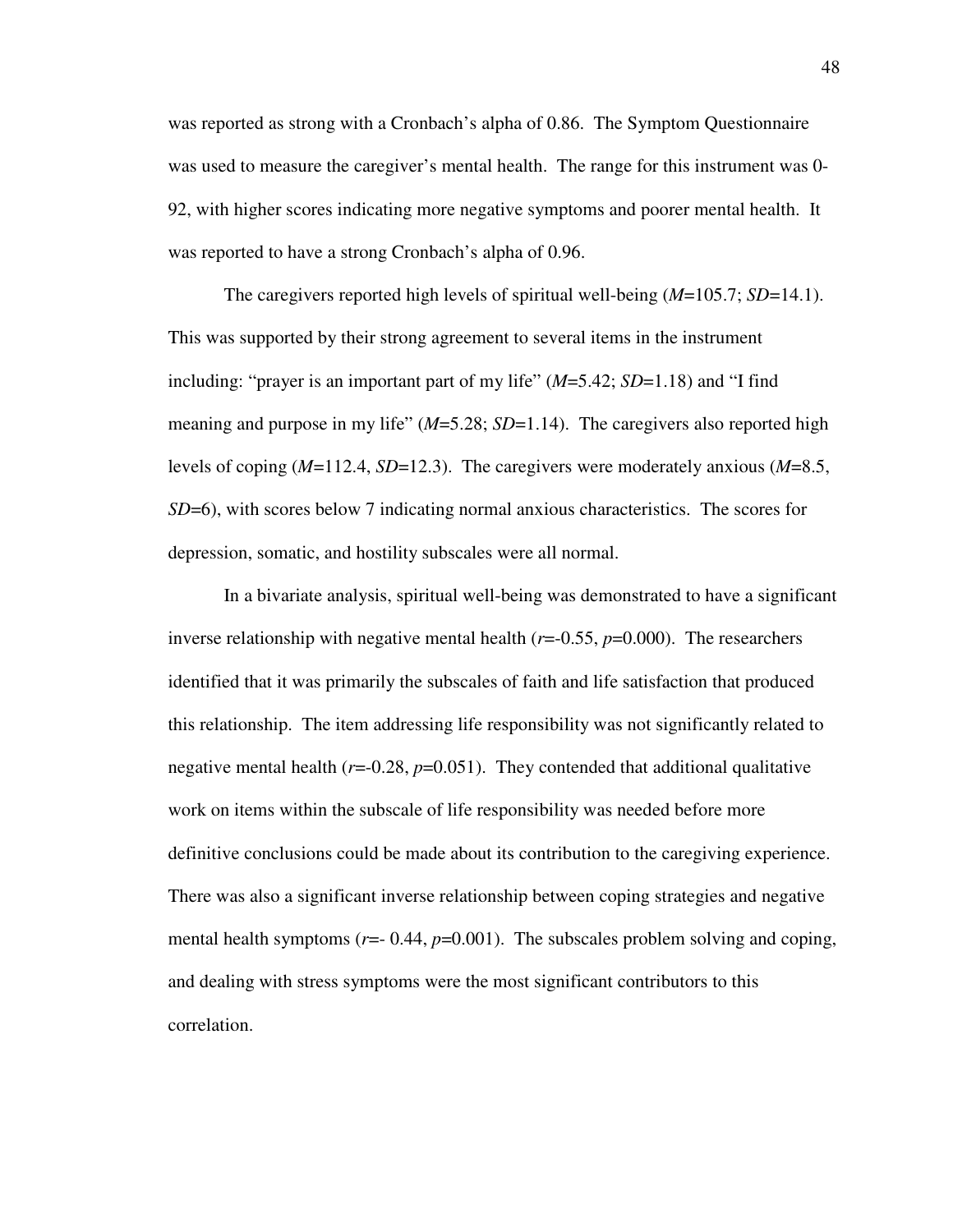The use of the FACIT-Sp, rather than the JAREL spiritual well-being scale may have been a better instrument to use in this study. The FACIT-Sp measures three generally accepted subsets of spiritual well-being: meaning, purpose, and faith. As a reminder, these subsets encompass the understanding that spiritual well-being can be viewed through two dimensions. One is the vertical dimension that explores relationship with a higher power (also commonly referred to as Religious Well-Being). Another is the horizontal dimension that examines the relationship with self, others, and nature (also known as Existential Well-Being). It is a more concise instrument that has been developed for assessment of spiritual well-being in the setting of chronic illnesses so it may prevent respondent fatigue. Additional research is warranted to understand how spiritual well-being is experienced by caregivers of a family member with a chronic illness.

**Cancer.** The sudden diagnosis with a life-threatening illness can be a stressful event that may impact quality of life. When an individual is able to emotionally process such an event, the person is able to reframe its meaning and thereby experience improvements in the quality of life (Lee, 2008). This common construct in meaningmaking theories was used to inform the purpose of this study that explored the relationship between specific caregiving experiences and spiritual well-being in caregivers of patients in the initial phase following a diagnosis of cancer (Adams et al., 2014).

This current study analyzed caregiving experiences (family support, self-esteem, impact on finances, and impact on schedule of personal activities) and each of the subscales of spiritual well-being (meaning, peace, and faith) shortly after the caregiver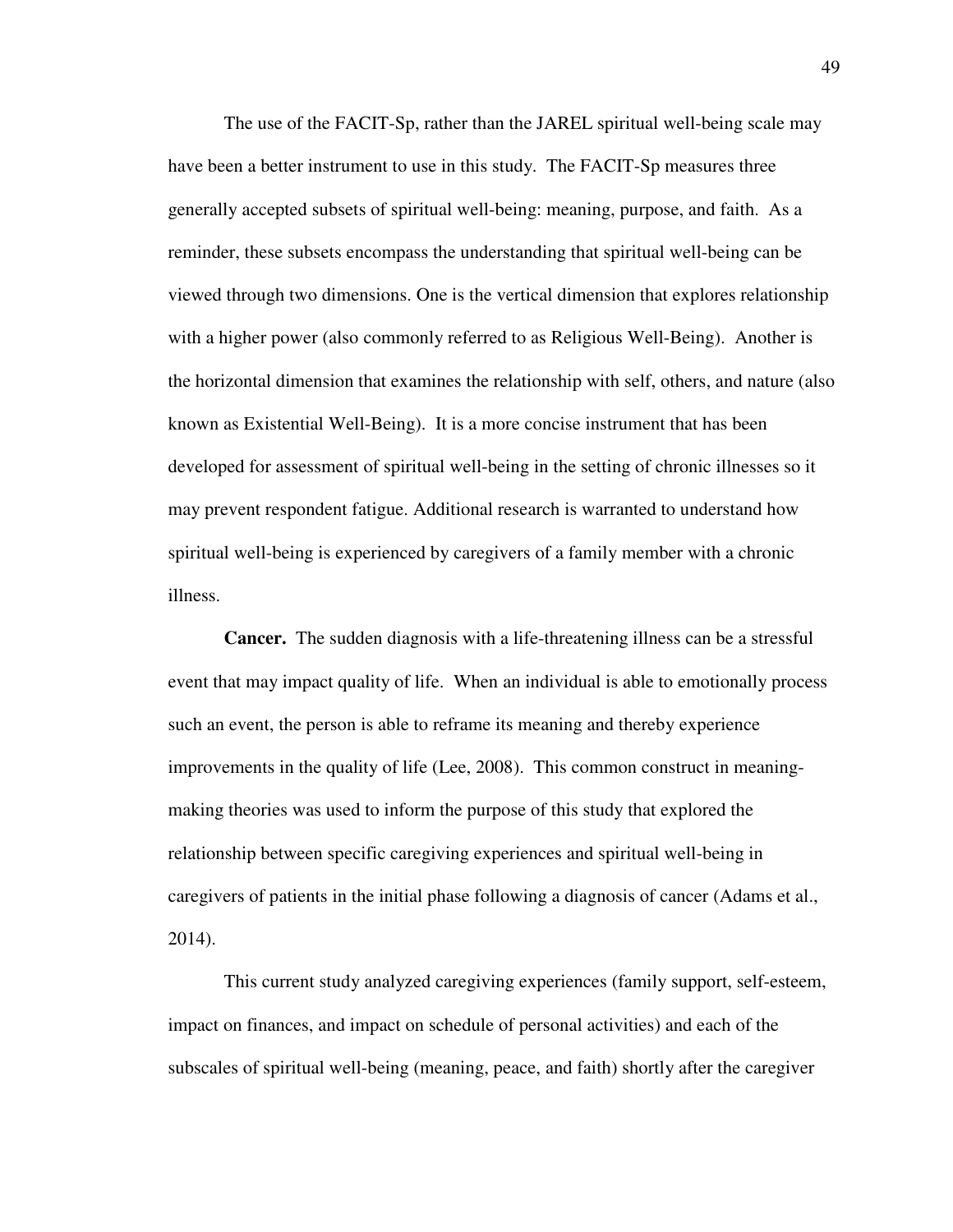became aware the patient was diagnosed with cancer. It is during this initial period that questions around meaning and purpose in life are particularly relevant (Winterling, Wasteson, Glimelius, Sjoden, & Nordin, 2004). Data at the 4-month interval was then analyzed for comparison. This interval was chosen as it was the time when the patient and caregiver were most often discharged from the cancer facility back home. The researchers hypothesized that higher self-esteem would result in improved spiritual wellbeing while lower family support, higher concern of personal finances, and schedules related to personal activities would decrease spiritual well-being in caregivers.

 There were 106 family caregivers of a patient recently diagnosed with cancer originally consented for this study. However, 36 were lost to attrition. The final sample size of 70 caregivers had a mean age of 59 years, mostly women (74%), almost entirely Caucasian (96%), slightly more than half unemployed (51.9%), and equally distributed on education levels. The caregiver resided with the patient during the initial 4 months after the patient was diagnosed with cancer at a cancer center in the northwestern United States.

The Caregiver Reaction Scale measured the perception of the caregiving experience. This is a 20-item instrument with four subscales that measure family support, self-esteem, finances, and schedules. Each item is scored from 1 (strongly disagree) to 5 (strongly agree). Higher scores indicated greater lack of family support, higher self-esteem, greater impact of the caregiving experience on finances and personal schedule. It has been used widely with caregivers in this population for research and has a reported Cronbach's alpha of 0.88.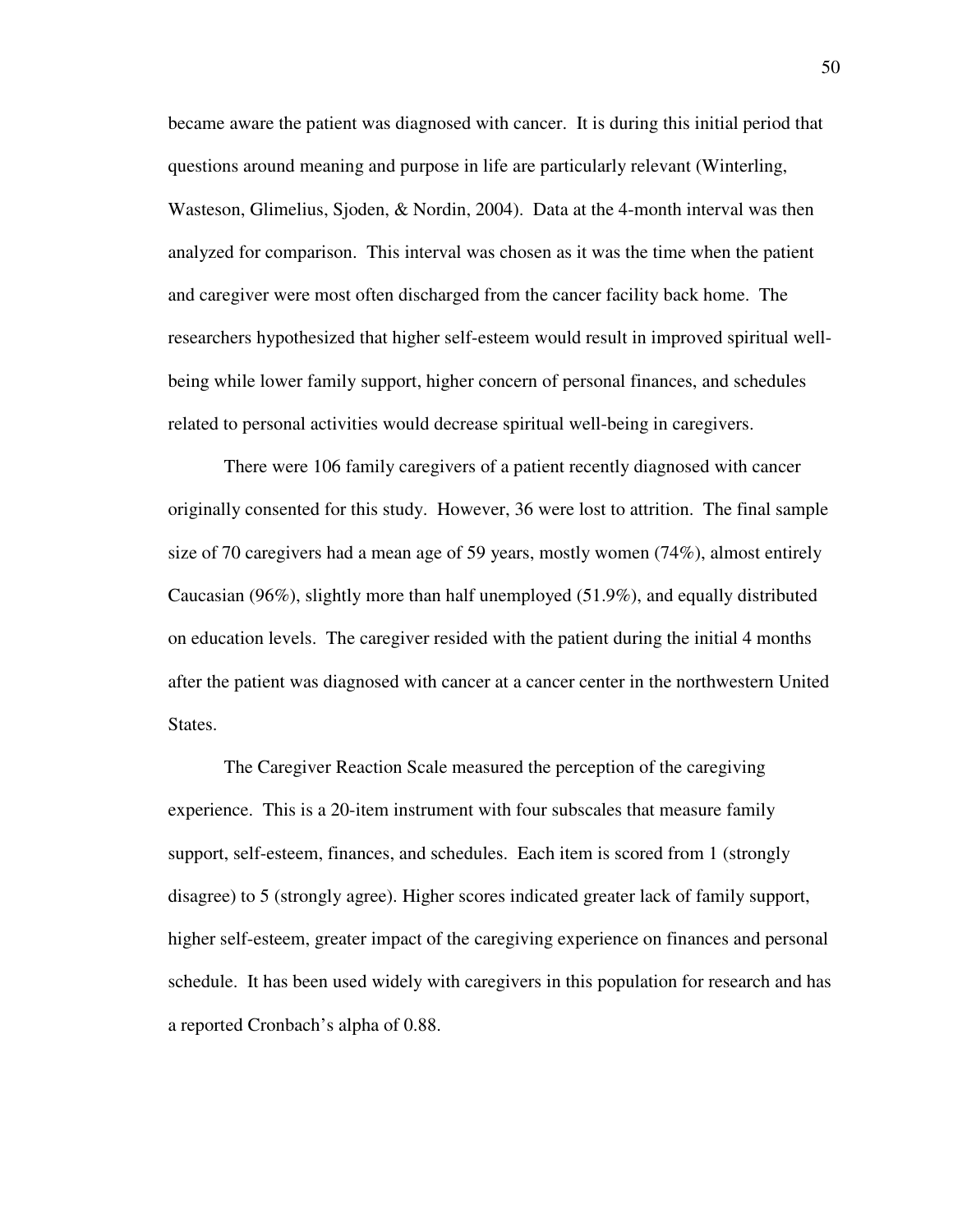The Functional Assessment of Chronic Illness Therapy-Spiritual Well-Being Scale was used to measure meaning, peace, and faith in the caregivers. Each of the 12 items of this scale is rated from 0 (not at all) to 4 (very much). Higher scores indicated greater total spiritual well-being in each of the subscales. This scale has been used extensively in multiple populations and has a strong reliability as indicted by its Cronbach's alpha of 0.88.

 The caregiver experiences (lack of family support, self-esteem, impact on finances, and schedule of personal activities) were all significantly correlated to each other at baseline. Each dimension of spiritual well-being (meaning, peace, and faith) was positively correlated to each other at baseline and at the 4-month interval. However, the only caregiver experience that had a significant relationship with all the components of spiritual well-being at the 4-month follow-up was lack of family support. It was negatively correlated to meaning ( $r = -0.66$ ,  $p < 0.01$ ), peace ( $r = -0.54$ ,  $p < 0.01$ ), and faith  $(r=0.31, p<0.01)$ . Higher levels of self-esteem were correlated with peace  $(r=0.25,$ *p*<0.01), but not meaning or faith. Greater impact of caregiving on finances was negatively correlated with meaning  $(r = -0.25, p < 0.05)$ , but not peace or faith. Greater impact of caregiving on the schedule of personal activities was negatively correlated with meaning ( $r = -0.35$ ,  $p < 0.01$ ) and peace ( $r = -0.40$ ,  $p < 0.01$ ), but not faith.

A hierarchical general linear model predicted domains of spiritual well-being at 4 months. When controlling for age, gender, and education only, lack of family support was significantly related to lower levels of both meaning (*t*= -4.49, *p*<0.001) and peace  $(t= -2.12, p=0.04)$ , but not faith  $(t= -0.20, p=0.85)$ . Overall, the caregiving experiences lack of family support, self-esteem from caregiving, impact on schedule, and impact on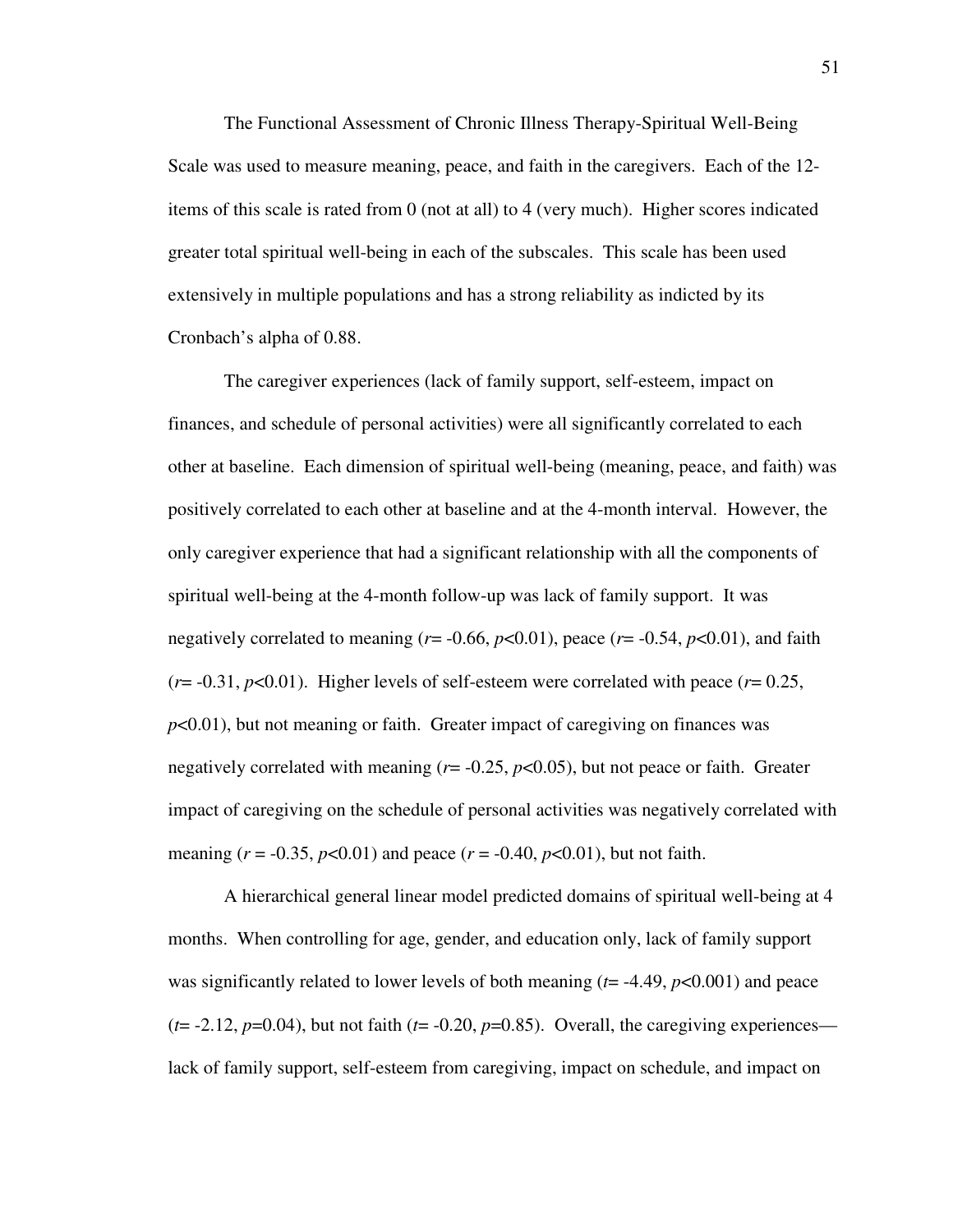finances—accounted for 18% variance in meaning,  $5\%$  variance in peace, and 0.001% variance in faith.

The findings of this study underscore the importance of family support in predicting components of spiritual well-being. The measurement of caregiving experiences was in the initial period after learning that a family member had been diagnosed with cancer. Both the patient and the family caregiver were residing in a cancer facility during this period. This placement may have led to fewer opportunities for the caregiver to process the experience with others of importance in their lives. This was a potential limitation of the study. The caregiving experience in the home during this initial period should be considered in future research to compare to the results of this study. Another weakness of this study was its lack of a more a diverse participant population. Until there is research that includes participants from other socio-economic and faith backgrounds, the conclusions of this study are not generalizable.

**Chronic obstructive pulmonary disease.** In patients diagnosed with a lifelimiting disease, there can be a prolonged period of deterioration that ultimately requires caregiving assistance from a family member (Wilkinson & Lynn, 2005). These informal caregivers over time are at risk for poor health outcomes as a result of the demands that are a part of this responsibility (Rabow, Hauser, & Adams, 2004). In a cross-sectional study by Burton et al. (2012) three caregiving populations—caring for patients with cancer, congestive heart failure (CHF), and chronic obstructive pulmonary disease (COPD)—were examined for predictors of burden and psychosocial-spiritual outcomes: for example coping style, family support, social network, and impact on health. The focus of this study was first, to determine if burden and well-being differed based on diagnosis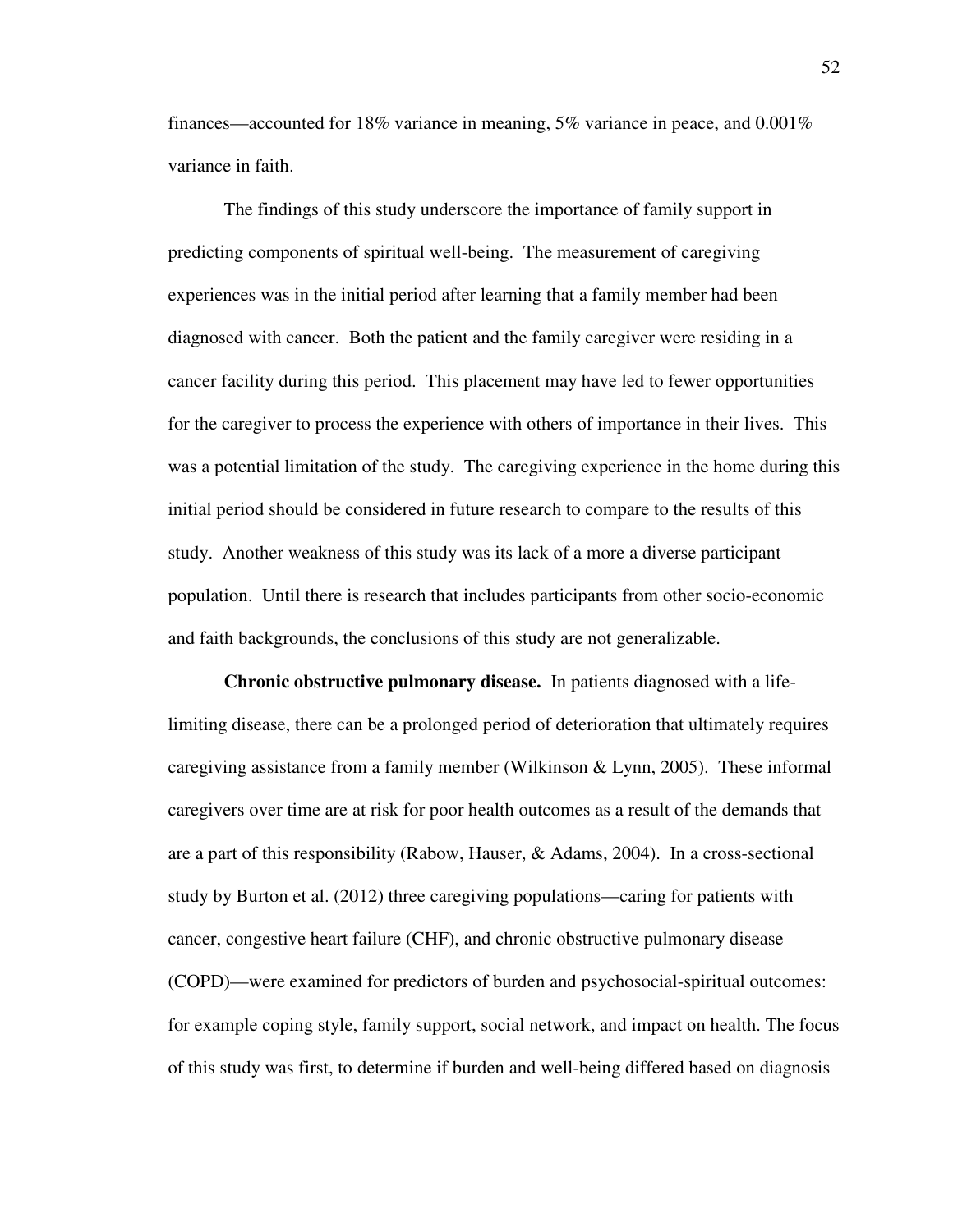and second, to determine whether patient factors or caregiver characteristics have a larger effect on burden and well-being.

The completed study collected specific measures on the patients and caregivers independently. The patients were measured for functional impairment and disease severity. The former was a self-report measure of the extent to which patients required assistance in either basic or advanced self-care tasks. The later was a combination of subjective responses from patients regarding their perception of the level of health and objective self-report of how many days the patient spends either in bed or chair. This measurement allowed researchers to determine progression of disease in patients.

Caregiver data include general demographics, socioeconomic, and social resources. The coping style of caregivers was measured with the Mini-Mental Adjustment to Coping scale. This instrument measures 5 specific coping styles with higher scores indicating more frequent use of that coping style. The subscales have a low to moderate Cronbach's alpha (> 0.48).

Caregiver social resources were measured through a 1-item instrument. It asked the caregiver to respond to his or her desire for help from others in performing caregiving duties. It has five possible responses ranging from "strongly agree" to "strongly disagree." The researcher reports that it has been validated in previous studies, but no psychometric test result is provided.

The Caregiver Reaction Assessment was used to measure caregiver burden. This 24-item instrument includes subscales that measure caregiver esteem, lack of family support, impact on finances, impact on schedule, and impact on health. Higher scores of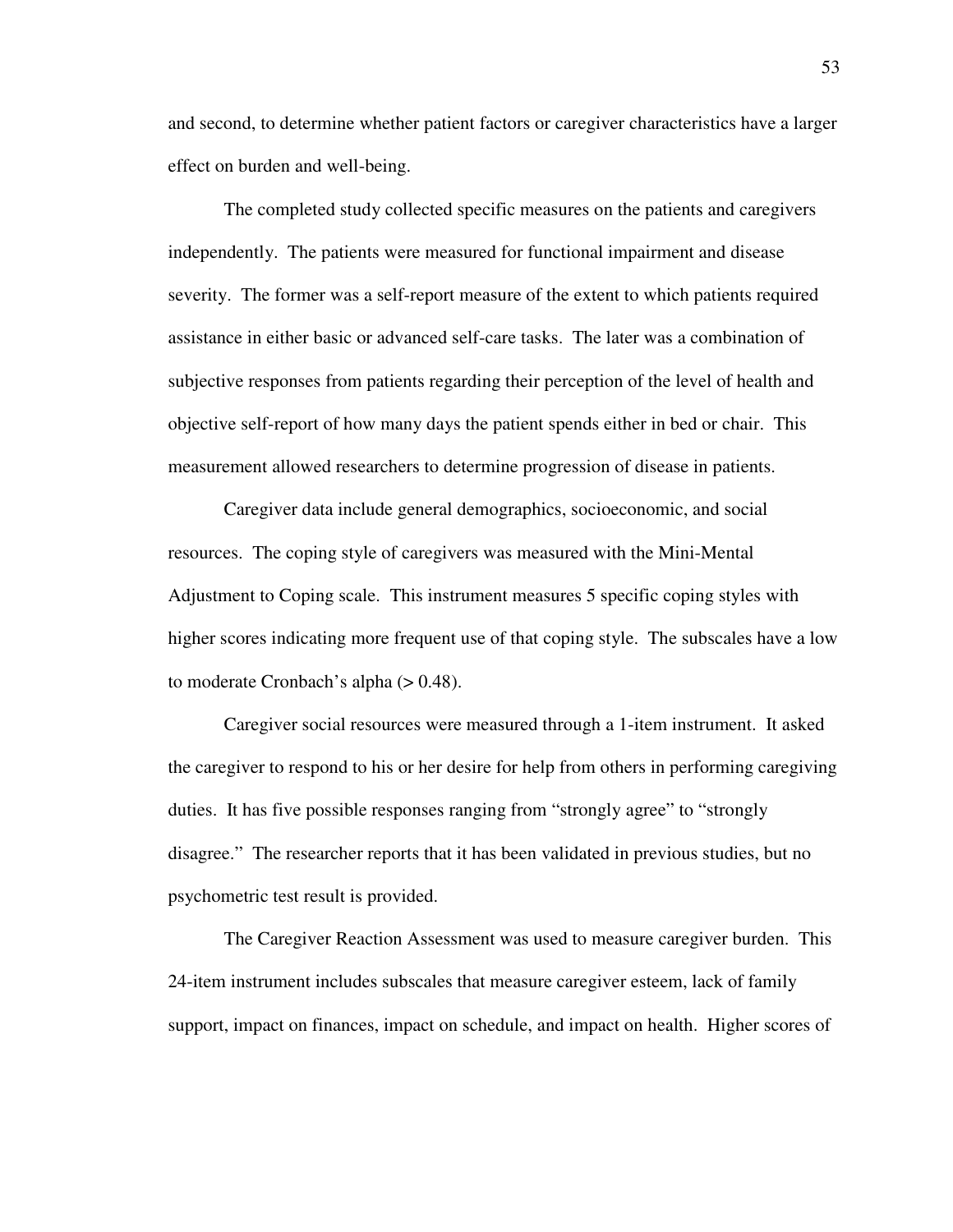the subscales indicate strong agreement that the particular dimension contributes to caregiver burden. The Cronbach's alpha for each subscale was moderate  $(> 0.67)$ .

The Center for Epidemiological Studies Depression Scale was used to measure depression in caregivers (Cronbach's alpha =0.83), the Profile of Mood States anxiety subscale was used to determine presence of anxiety in caregivers (Cronbach's alpha = 0.88), and the Functional Assessment of Chronic Illness Therapy-Spirituality subscale was used to indicate level of spiritual well-being in caregivers (Cronbach's alpha = 0.83). After reverse coding the FACIT-Sp, higher scores for each of these instruments indicated poorer well-being.

There were 139 patient/caregiver dyads involved in the study that were equally distributed amongst the three disease processes. While patients were in advanced stages of their respective diseases—stage IV cancer, New York Heart Association Class III or IV CHF, and COPD presenting with hypercapnia—they were reported as relatively healthy and having low caregiving needs. However, there was a difference in functional level noted based on diagnosis: cancer (11.76%), CHF (34.78%), and COPD (23.81%). In addition, there was a difference observed in disease severity based on diagnosis: cancer (43.14%), CHF (17.39%), and COPD (28.57%).

Caregiver demographics were consistent with other studies: female (81.3%), married (70.5%), Caucasian (70%), working at least part-time (50%), and with a median age of 57 years. The caregivers did report having a large social support network (*M*=13, *SD*=6.89) from whom they could seek help. There was a notable difference in employed caregivers based on patient diagnosis of cancer (37.25%), CHF (47.83%), and COPD (71.43%). A corresponding difference was observed in caregivers' inability to pay bills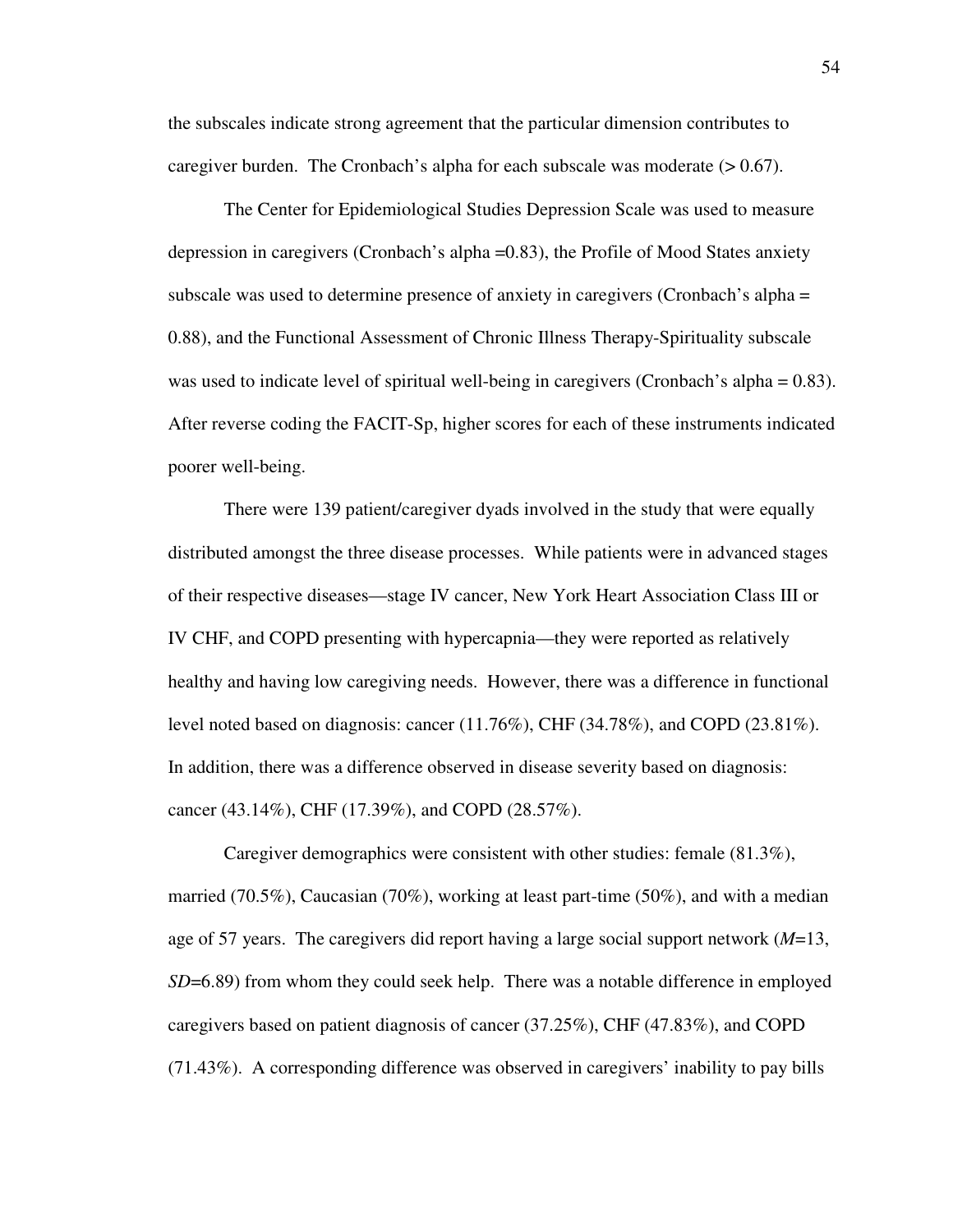based on patient diagnosis of cancer (80.39%), CHF (67.39%), and COPD (26.19%). There was no significant difference, though, based on diagnosis for either caregiver burden or psychosocial/spiritual well-being. The patient/caregiver dyads were part of a longitudinal study; however, the data presented are a cross sectional analysis of baseline assessments.

The odds of having high versus low caregiver burden were examined for possible predictors. Caregivers who indicated that the caregiving role impacted their health were 1.58 times more likely to experience burden (99% CI=1.00, 2.49; *p*<0.01). Additionally, caregivers who reported a lack of family support in their caregiving duties were 1.95 times more likely to experience burden (99% CI=1.95, 3.19; *p*<0.001). The strongest indicator of poor caregiver well-being was an anxious preoccupation coping style. Caregivers who reported this coping style were 1.26 times more likely to be depressed (99% CI=1.06, 1.51; *p*<0.001), 1.38 times more like to be anxious (99% CI=1.14, 1.68;  $p<0.001$ ), and 1.28 times more likely to have low spiritual well-being (99% CI=1.05,  $1.55$ ;  $p<0.01$ ).

These findings suggest that less emotional support and poor coping styles are significant contributors to increased burden and low spiritual well-being in caregivers. There was no evidence to infer that disease severity or a specific disease was a significant contributor to caregiver burden or spiritual well-being. The caregiver characteristics, and not patient factors, were shown to predict the likelihood of increased burden and poorer spiritual well-being. The number of family/friends present (*M*=13, *SD*=6.29), combined with the expressed desire for more help ( $M=2$ ,  $SD=1.19$ ), suggested that caregivers may be in need of a higher quality, or depth, of assistance from their family/friends.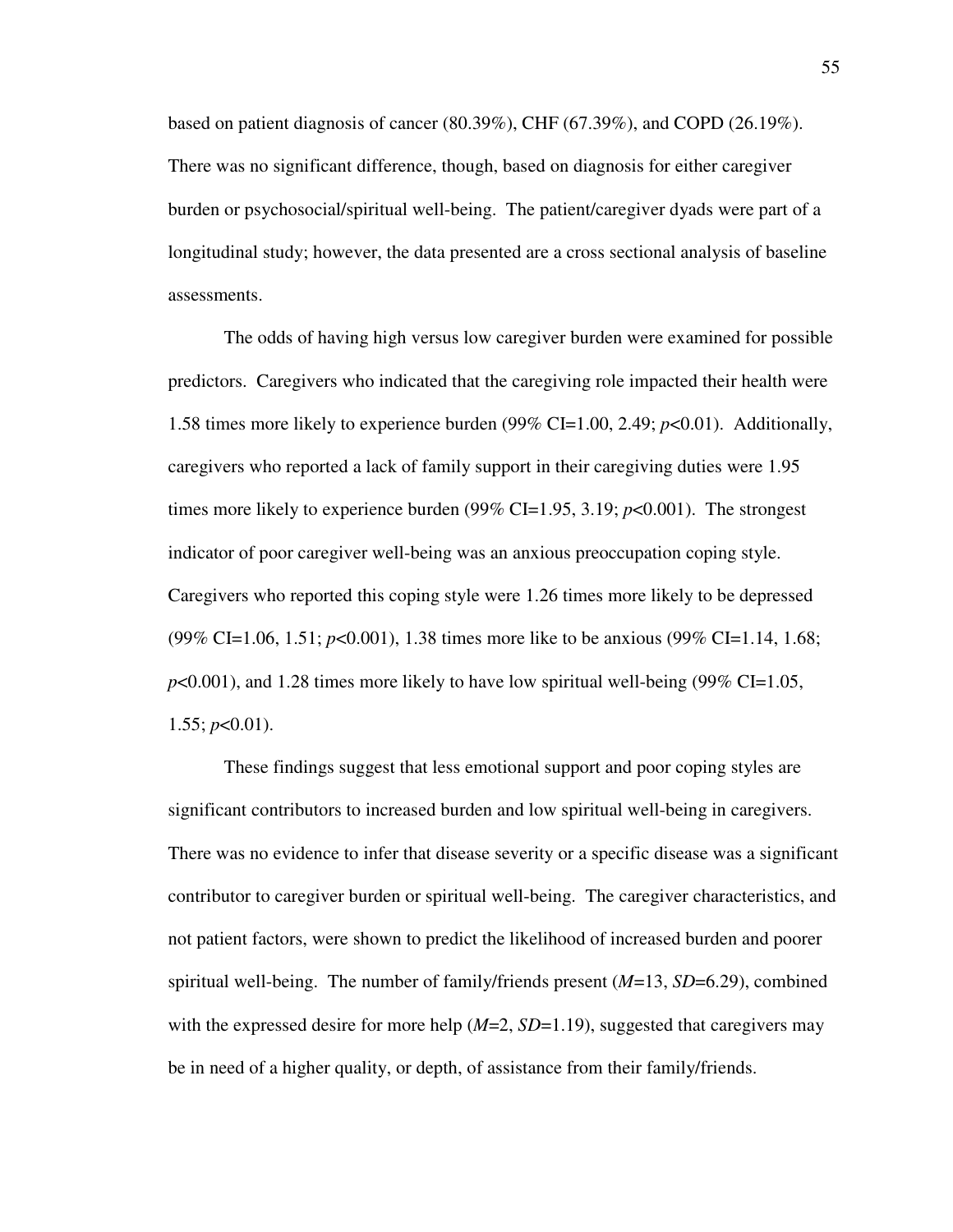Additionally, the significant link between the anxious preoccupation coping style and lower spiritual well-being supports the need for early identification in caregivers who display this coping style. In doing so they could be supported through the trajectory of the disease with positive coping strategies that may lead to decreased burden and improved spiritual well-being.

It is important to note, however, that the findings of this study are from baseline data of patient/caregiver dyads who self-report as being relatively healthy for their specific diagnoses. The assessment of the effect of the prolonged nature of caregiving is lacking, then, as a result of the design of this study. Further research that explores how burden and spiritual well-being changes throughout the trajectory of providing care to a loved one with a chronic illness is needed.

# **Caregivers of Persons with Dementia**

The caregiver of a person with dementia may experience a gradual increase in stress and burden during their family member's decline (Gallagher et al., 2011). As noted in studies reviewed in this section, spiritual well-being has been shown to have an effect on quality of life outcomes in other populations. The relationship between spiritual well-being and caregiver burden, therefore, was examined in a population of caregivers of persons with dementia (Spurlock, 2005). The study's hypothesis was that there would be an inverse relationship between spiritual well-being and caregiver burden.

A cross-sectional correlational research design was used in the study with a convenience sample of 150 participants recruited through a variety of settings that provide care to persons with dementia. The participants were mostly married (72.8%), Protestant (57.1%), women (84.0%), with approximately equal number of African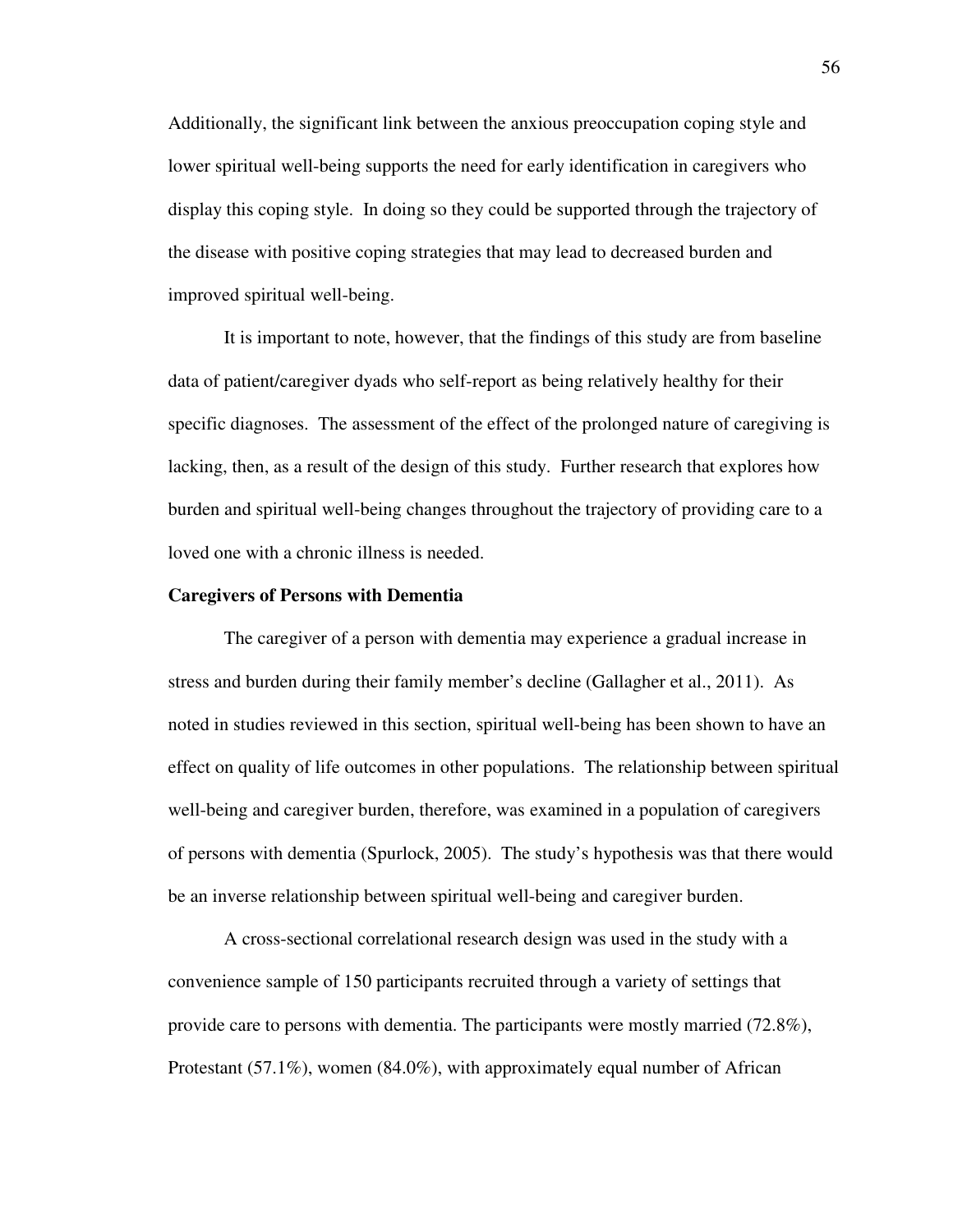Americans and Caucasians, and a mean age of 58.9 years (*SD*=13.73). The age of the caregivers was significantly different for caregivers who were Caucasian compared to African American (*t*=3.695, *p*<0.001). The majority of participants identified daily prayer (73.1%) as a regular spiritual practice and more than half stated they attended weekly religious services as part of their routine.

The Spiritual Well-Being Scale measured caregivers' perceptions of spiritual well-being. It consists of religious well-being and existential well-being subscales. This 20-item Likert scale scored 1 (strongly agree) to 6 (strongly disagree). Each of the subscales has strong reliability, all greater than 0.86. The Burden Interview Scale measured caregiver stress and burden. This scale has been used widely in the population of caregivers of a person with dementia. Participants can select from a range of responses from never to nearly always. The total score for this scale has a range of 0 to 88. It has a strong Cronbach's alpha of 0.91 and a test-retest has resulted in a reliability of 0.71.

The African American caregivers reported a higher level of spiritual well-being (*M*=104.45, *SD*-15.48) compared to Caucasian caregivers (*M*=96.69, *SD*=12.43). The caregiver burden levels were lower for African Americans (*M*=29.46, *SD*=14.40) compared to Caucasian caregivers (*M*=37.99, *SD*, 13.87). For the entire sample, spiritual well-being was demonstrated to have a significant inverse relationship  $(r = -0.493,$ *p*<0.01) with caregiver burden. This suggests that spirituality may be one way to improve coping through stressful periods of caregiving.

The findings of this study do support the presented hypothesis that there would be an inverse relationship between spiritual well-being and caregiver burden in caregivers of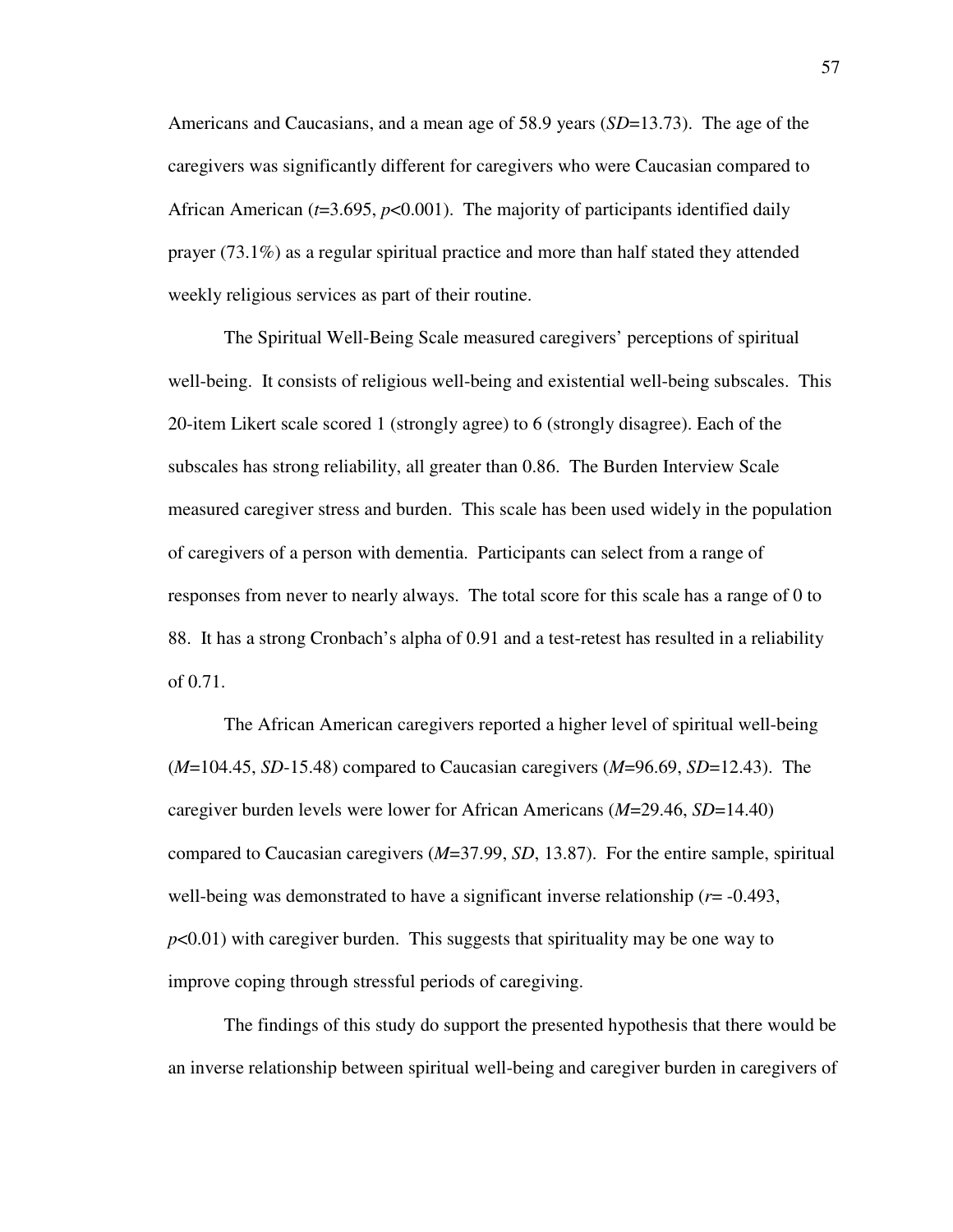a person with dementia. However, the study focused these findings primarily on distinctions of race. This was not clearly discussed in the methods section and may have been an incidental finding on the part of the researcher. Nonetheless, what may have been the study's objective is confusing to the reader. The study presents the findings of how the whole sample practices spirituality. But, if the purpose was to demonstrate the difference in the relationship between spiritual well-being and caregiver burden based on race, then the study could have been strengthened by presenting the spiritual practices of each race. While this is an obvious weakness of the study, the researcher does establish a foundation for future research to be conducted within this population.

#### **Analysis and Critique**

This review describes how the subjective nature of spirituality can make its meaning allusive. Spirituality is a concept that has often been used interchangeably with religion in the literature. While it is true that all religions have a shared spiritual component, not all spiritual persons are connected to a religious institution. As outlined in this chapter, spirituality is understood as an innate characteristic in a person that aides in a person's search for meaning and purpose in life. The individual arrives at this meaning and purpose through a process, or pattern of development, that is inherent to spirituality. A key attribute of spirituality, noted in literature, is the connectedness that exists in an individual with self, others, and the Sacred. This is made possible by the capacity for a person to be transcendent. In moving beyond the boundaries of self, then, the individual strengthens the intrapersonal, interpersonal, and transpersonal relationships in life.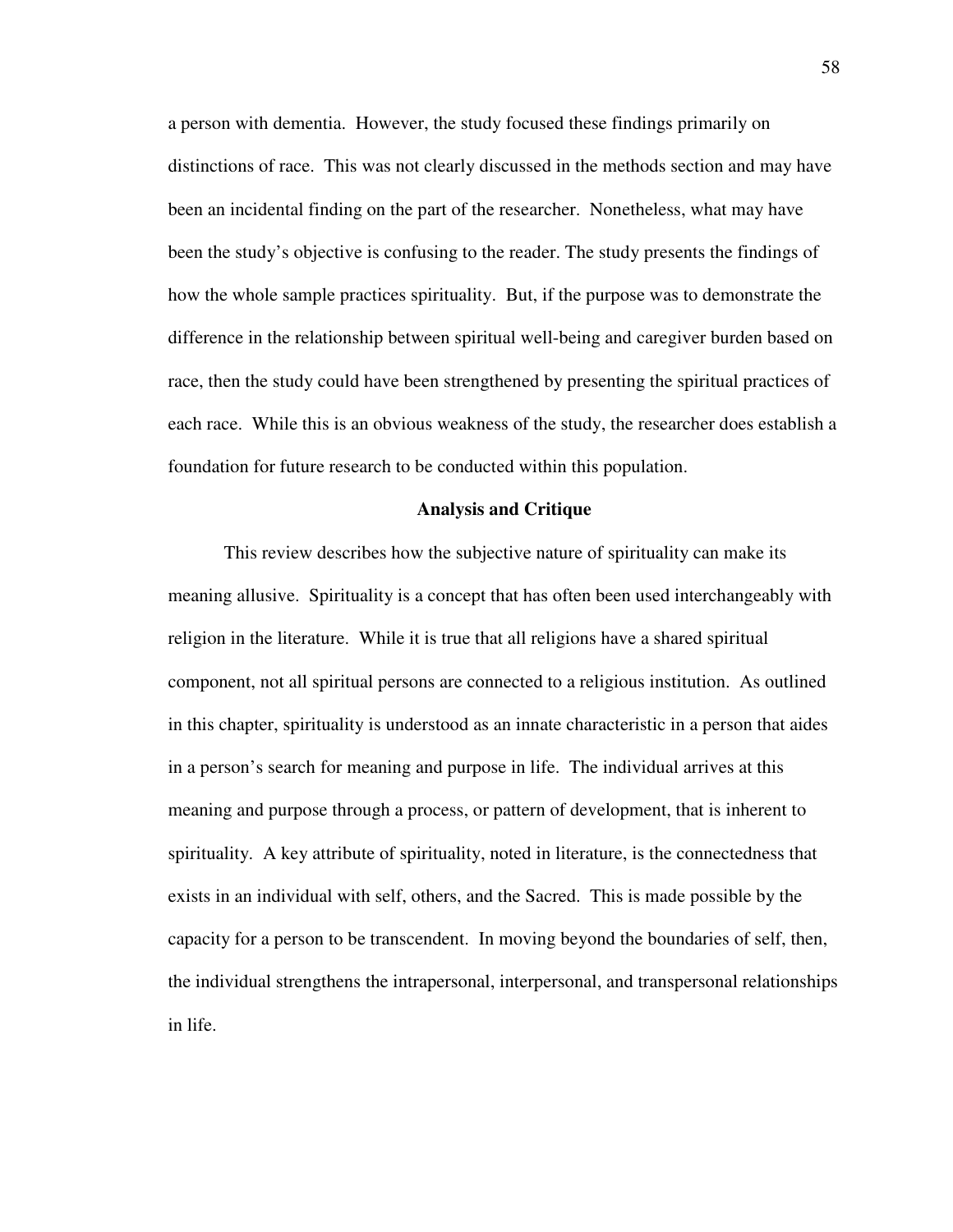There is a clear lack of agreement on the meaning of spirituality in the context of caregiving that requires ongoing investigation. The concept use in literature continues to recognize the similarity between spirituality to religion. Yet, there are growing attempts to tease out the difference in their meanings. The findings that increased social support is negatively associated with depression suggests that connections with others is an important attribute of spirituality. In a similar way, the increased levels of discontent associated with increased caregiver burden may indicate that perceptions of God made by religions have a lasting effect on the caregiver. The descriptions that caregivers provide indicate that spirituality is an awareness of connectedness to self, others, nature, and the Sacred. This is a process of shared dialogue with these connections that lead to comfort, peace, acceptance, and purpose in life.

The challenge of understanding the meaning of spirituality is further complicated by attempts to measure it as a quality of life indicator. Spiritual well-being is a multidimensional concept that is generally understood to have two intersecting dimensions. The first is a vertical dimension that measures a person's connectedness with the Sacred. This dimension is commonly referred to as religious well-being. The second is a horizontal dimension that measures a person's connectedness to others. This dimension is known as existential well-being. An instrument that is commonly used in research involving chronic illness to measure spiritual well-being is the Functional Assessment of Chronic Illness Therapy-Spiritual Well-Being. The extensive use of this instrument in various populations has improved the use of its subscales and their contribution to the meaning of spiritual well-being. As noted in this chapter, this concept has three defining attributes. These are understood to be meaning (purposefulness in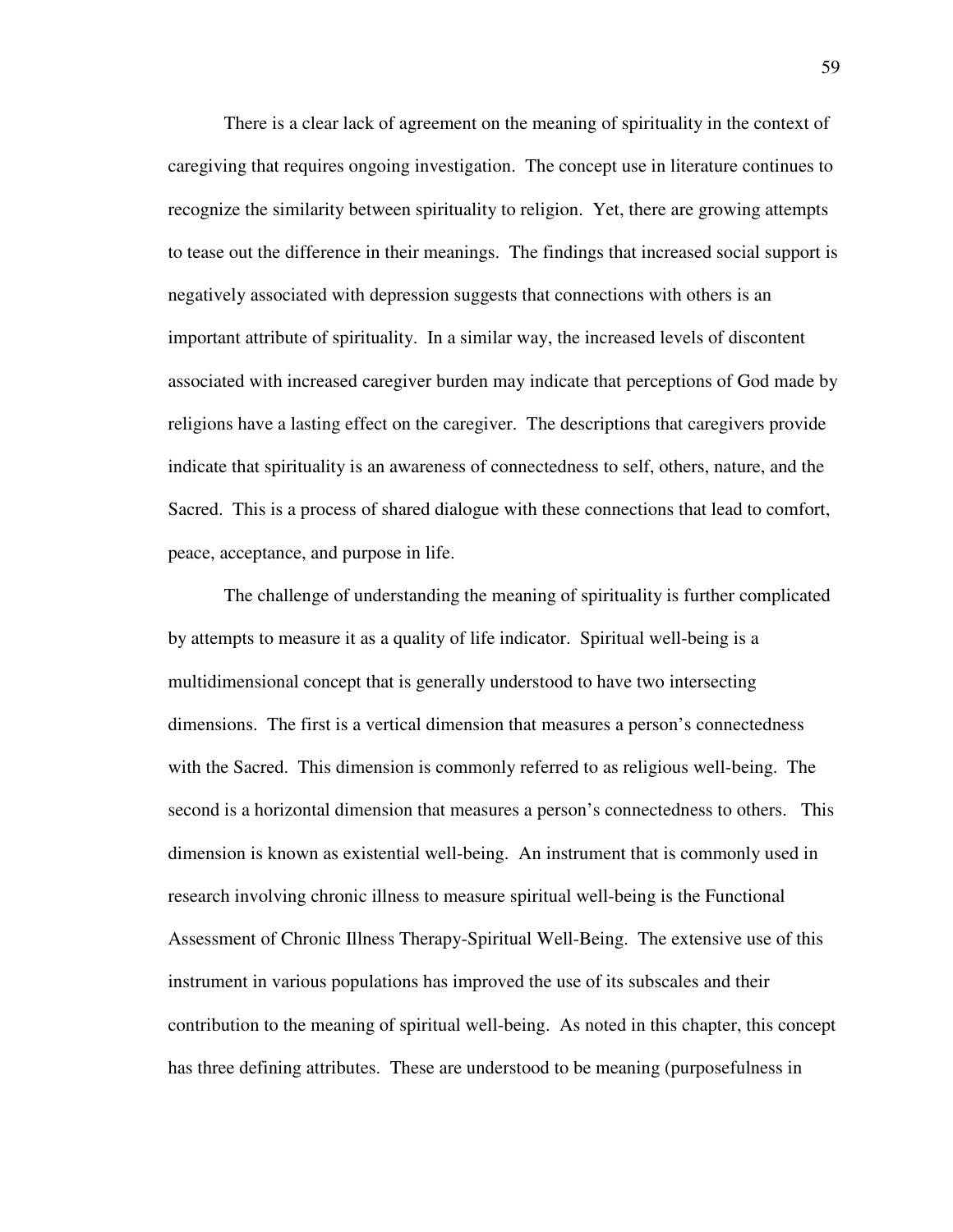life), peace (harmony in life), and faith (connectedness in life). Therefore, these three components together are what contribute to the concept of spiritual well-being.

In studies of caregivers for persons with a chronic illness, it is clear that spiritual well-being plays an important role in the caregiving experience. Caregivers with higher levels of spiritual well-being had lower negative mental health and burden. Additionally, the opportunity to engage others in dialogue about their experience of taking care of a loved one was important to their spiritual well-being. This suggests that caregivers need to have supportive structures in place that promote their relationship with the Sacred and with others. When these mechanisms for creating positive meaning to their experience are available then spiritual well-being is more likely to have a mediating effect on the burden related to caregiving.

The interest in spiritual well-being on health outcomes started largely in patient populations with life-limiting illnesses. The association found between spiritual wellbeing and improved health-related quality of life amongst patients has led to research questions that have explored similar associations in caregivers. However, much of this research has been targeted to caregivers of patients who are diagnosed with cancer, heart failure, or chronic obstructive pulmonary disease. The unique characteristic of gradual cognitive decline of persons with dementia, though, presents challenges for their caregivers not necessarily seen in other populations. This distinction makes understanding the concept of spiritual well-being amongst caregivers of persons with dementia essential. In arriving at a clearly developed meaning of spiritual well-being, its effect on health outcomes in caregivers of persons with dementia can then be explored. There has been no attempt identified in this review of literature that provides such an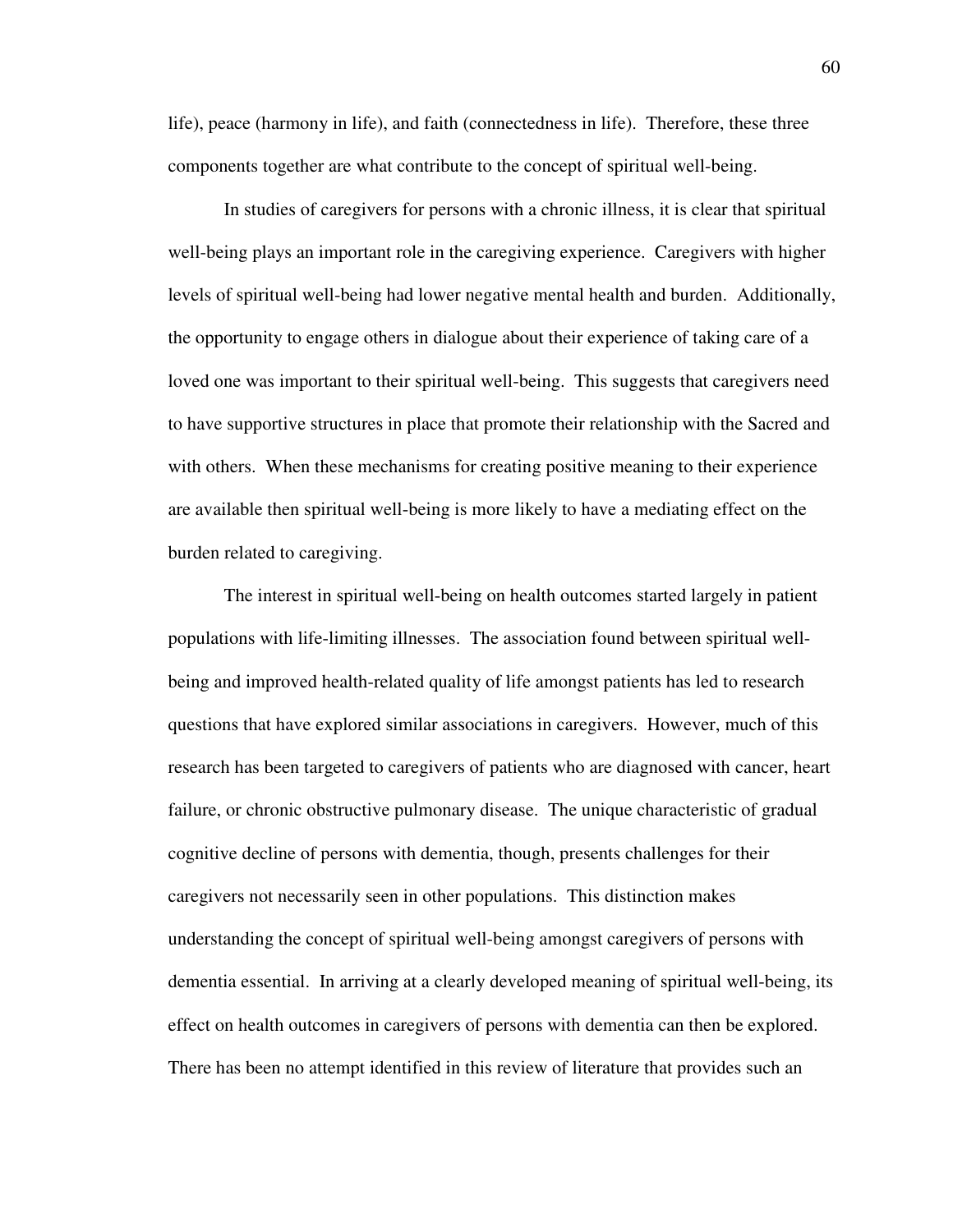understanding. Therefore, the purpose of this study is to explore this gap in knowledge and describe the meaning of spiritual well-being amongst informal caregivers of persons with dementia on palliative care living at home.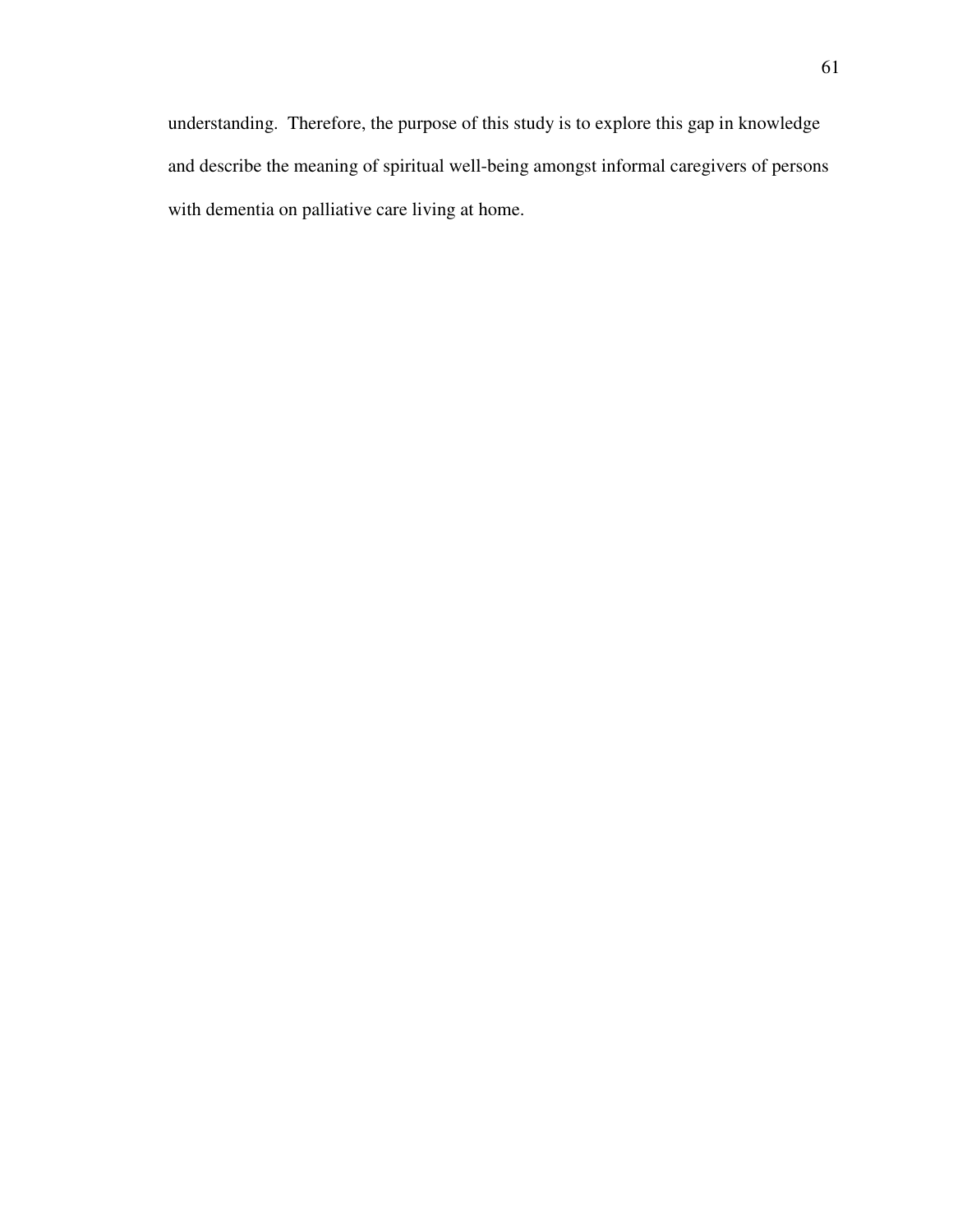# **Chapter 3**

# **Methodology**

 This chapter provides a detailed outline to the design of this study. It will begin with a discussion on the phenomenological approach according to van Manen (1990). In addition, the process for participant recruitment, semi-structured interview guide, data collection, and data analysis are presented.

#### **Purpose**

This study had three principal lines of inquiry. The first was to explore the lived experience of informal caregivers of a person with dementia enrolled in palliative care. A second line of inquiry was to identify any spiritual feelings of these caregivers to a person with dementia that were present and explore the meaning of those feelings in the context of spiritual well-being. The final line of inquiry was to explore, if present, the spiritual meaning of providing care in home to a person with dementia.

#### **Methodological Approach of van Manen**

 The focus of hermeneutic phenomenological research is to pursue deeper meanings of the lived experiences of a particular phenomenon. Unlike other sciences that study the physical objects and things found in nature, the objects of pursuit in hermeneutic phenomenological research are the emotions, feelings, and consciousness of persons who are experiencing a particular phenomenon. Because this approach seeks to discover meaning, the approach adopted must avoid the temptation to enter a study with a fixed methodology. However, the work of other hermeneutic phenomenological researchers does help provide a foundation, or map, that may help guide the researcher to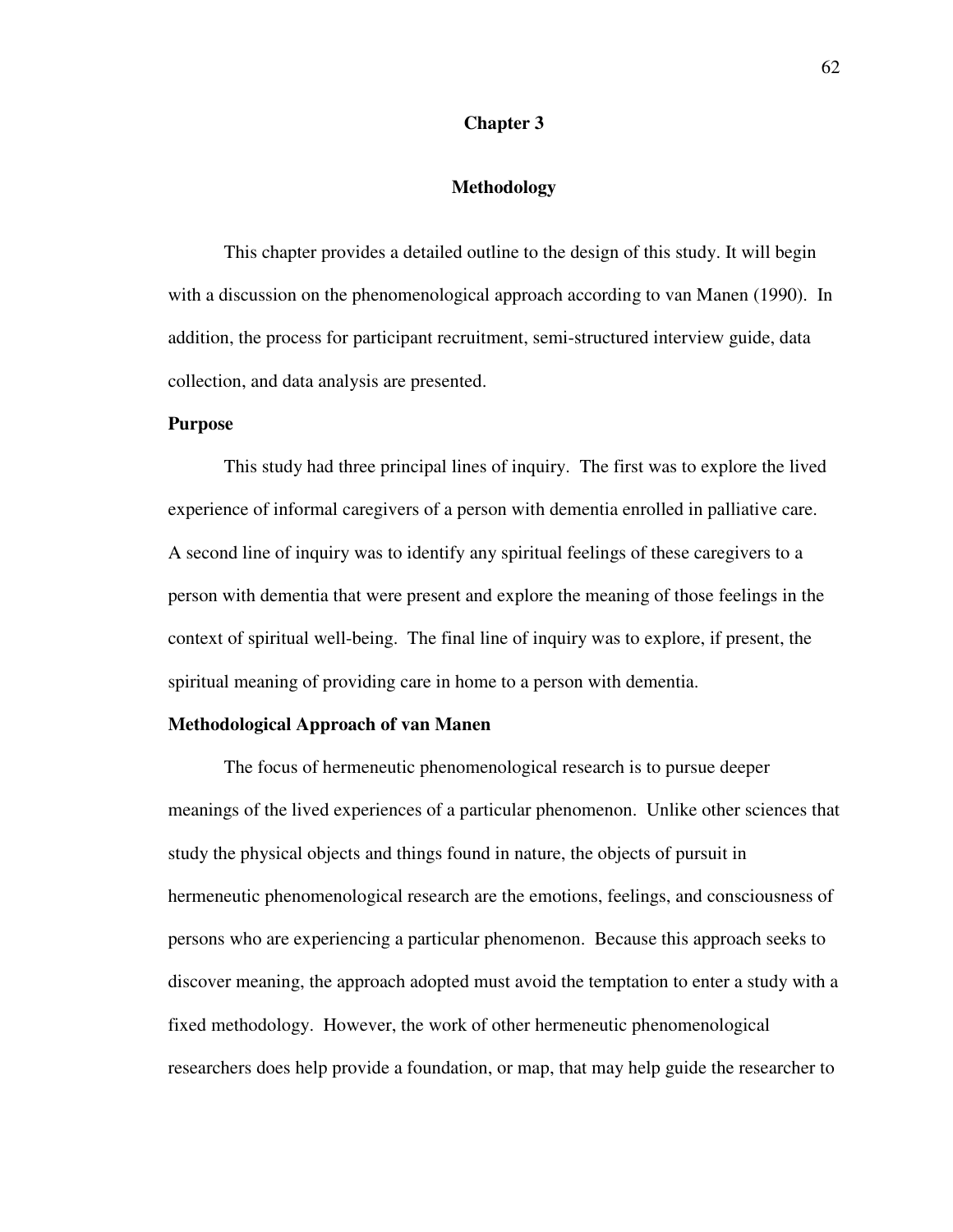a place of reflection. The work of van Manen (1990) has been increasingly used as such a guide for human science researchers. According to van Manen (1990), this involves an iterative process of moving between six different activities, described below, that provide a methodological structure for interpreting lived experiences.

 The first activity is deciding on the phenomenon that the investigator wishes to explore. The work of the hermeneutic phenomenological study is to bring a deeper meaning to a phenomenon of interest through exploring the lived experience of others. In studying the lived experience of a phenomenon, the investigator needs to remain invested in the question of "what is this experience like?" This question, and the answers that are discovered, are what should always animate the being of the investigator. As a result, the reflective writing that flows from the responses to this question will enhance the description of the experience.

 The second activity requires the investigator explore the phenomenon as it is lived by both the investigator and the participants. At the core of a hermeneutic phenomenological study is the goal of arriving at a shared meaning of the phenomenon of interest. This involves a process of gathering examples of lived experiences of the phenomenon that will become the material to be examined. The collection of these experiences may be done through a variety of methods. Regardless of the approach selected, it is essential the investigator remain focused on the central phenomenon to make the connection between the meaning of the phenomenon for one individual and how that meaning may be shared in the human experience of others.

 The third activity involves the investigator becoming engaged through profound reflection in order to grasp what makes the phenomenon of interest have a unique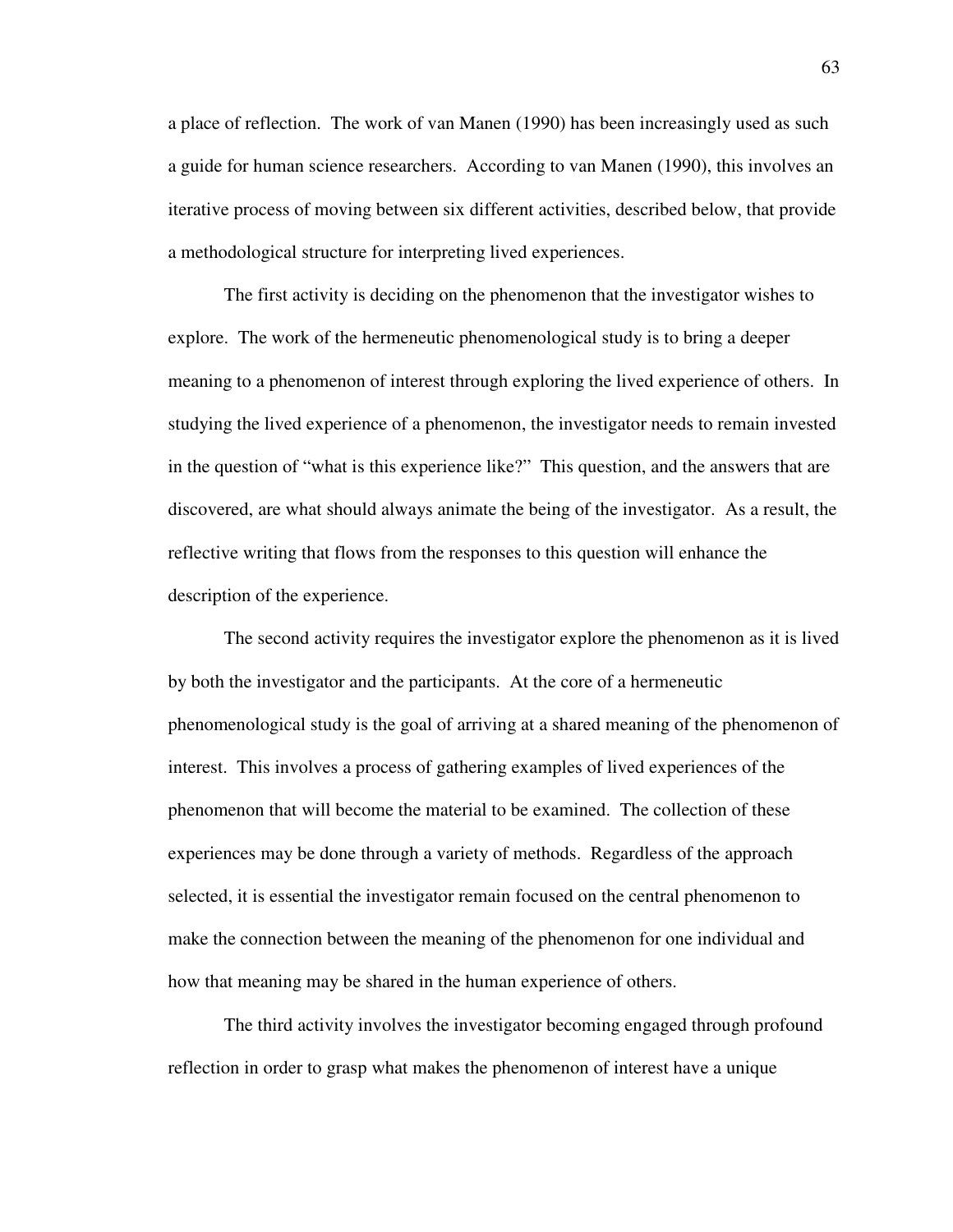significance. This is a process that involves appropriating, clarifying and defining the meaning units of a particular lived experience. In the search for a more robust description of the phenomenon, meaning units provide a structure to the experience. In this activity, the investigator seeks to isolate these meaning units from particular lived experiences that have been collected through the study's methods. This can be done by reading the text as a whole to discover a phrase that best captures the meaning; by engaging in selective reading of the text to identify particular statements that unearth the meaning of the text; or by reading each sentence to find a description of the experience. As these meaning units become identified, the investigator can ask more clarifying questions of the participants to search for a deeper meaning of a phenomenon.

The lived experience and its accompanying structural meaning units compose the larger human life world of phenomenological research. While there are many different life worlds, the basic level found in each is the understanding of human existence. At this most general level, life world can be understood to have four foundational domains lived space, lived body, lived time, and lived human relation—that prove instrumental in phenomenological research. Each person may experience larger life worlds differently, but all will experience them through these existential realities. In light of this, phenomenological investigators use these domains throughout the process of questioning, reflecting, and writing.

 The fourth activity is the process of describing the meaning of a phenomenon that has been spoken by the participants. The investigator can only put into words the descriptions of lived experiences provided by a participant if the investigator has been listening attentively to the participant. The two engage in a dialogue that ultimately leads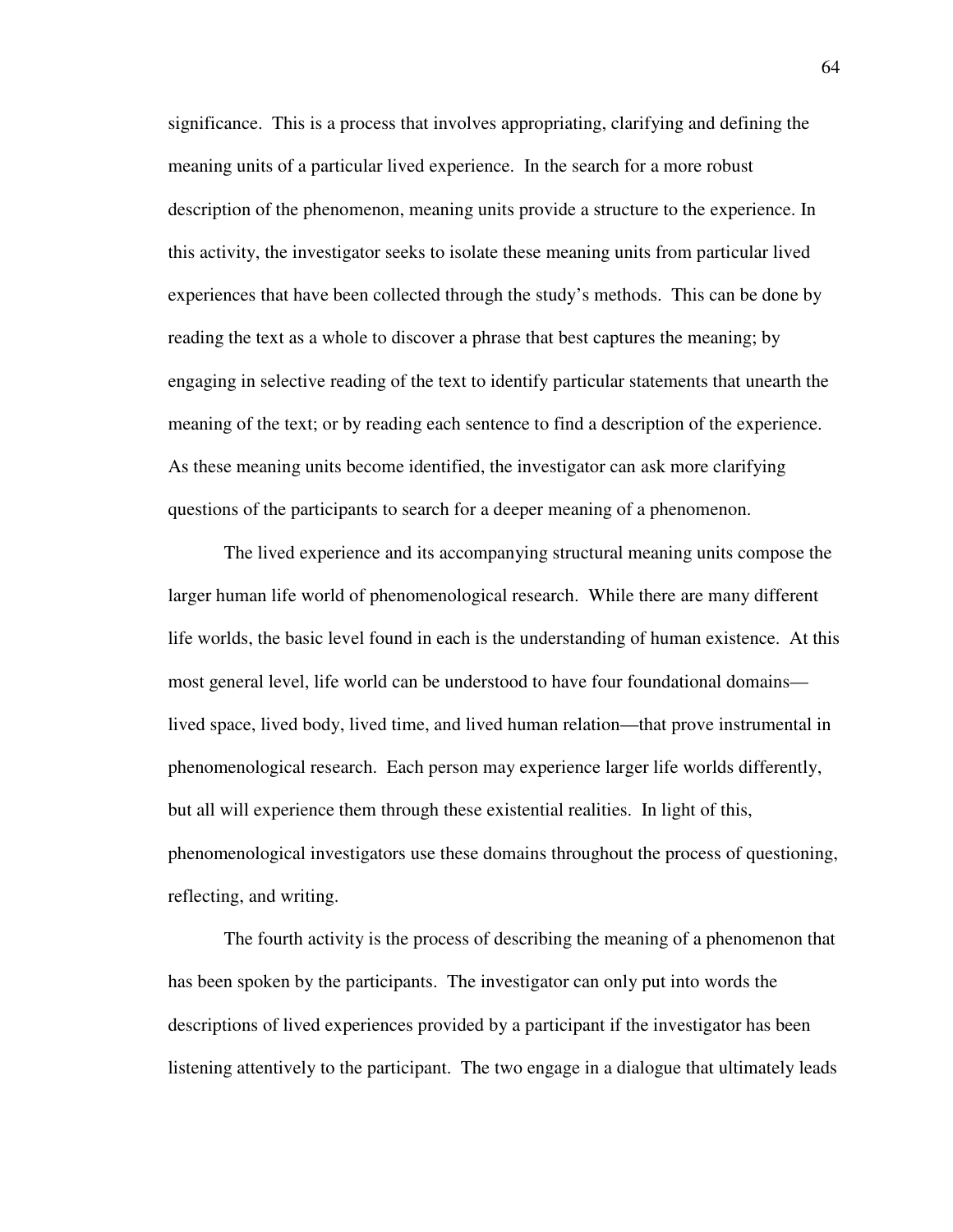to the mutually desired goal of a richer meaning of a lived experience. The investigator embraces the elucidations of the participant's experience of a phenomenon while at the same time welcoming the silences that weave their way into those conversations. Both allow the description of the lived experience to be written in a way that draws the reader into an awareness of their own personal experience of the phenomenon.

The research activity of the investigator is a putting into words the description of the phenomenon that is derived from that dialogue. In writing, the investigator takes a reflective stance, looking back at the content of the dialogue in a way that, when written, makes the phenomenon of interest intelligible to the reader. This is very much an iterative process that requires the investigator to write and then step back and evaluate if what has been written accurately describes what has been collected. Thus, the intelligible description can never be accomplished through one attempt, rather, this is best accomplished through writing, rewriting, and writing again.

 The fifth activity speaks to the necessity of remaining focused on the pursuit of discovering the meaning of a phenomenon of interest. This demands the investigator present texts that are oriented towards the phenomenon; strong in its interpretations to exclude other competing interests; rich in the descriptions of lived experience; and finally, filled with a depth that reveals the fuller meaning of the phenomenon that joins prior experiences with the present one to understand the phenomenon as it is intended to be. In meeting these requirements, the resulting text has the power and validity to stand in the field of human science.

 The sixth activity asks the investigator to see both the significance of each part that contributes to the meaning of the whole and recognize that it is the pursuit of rich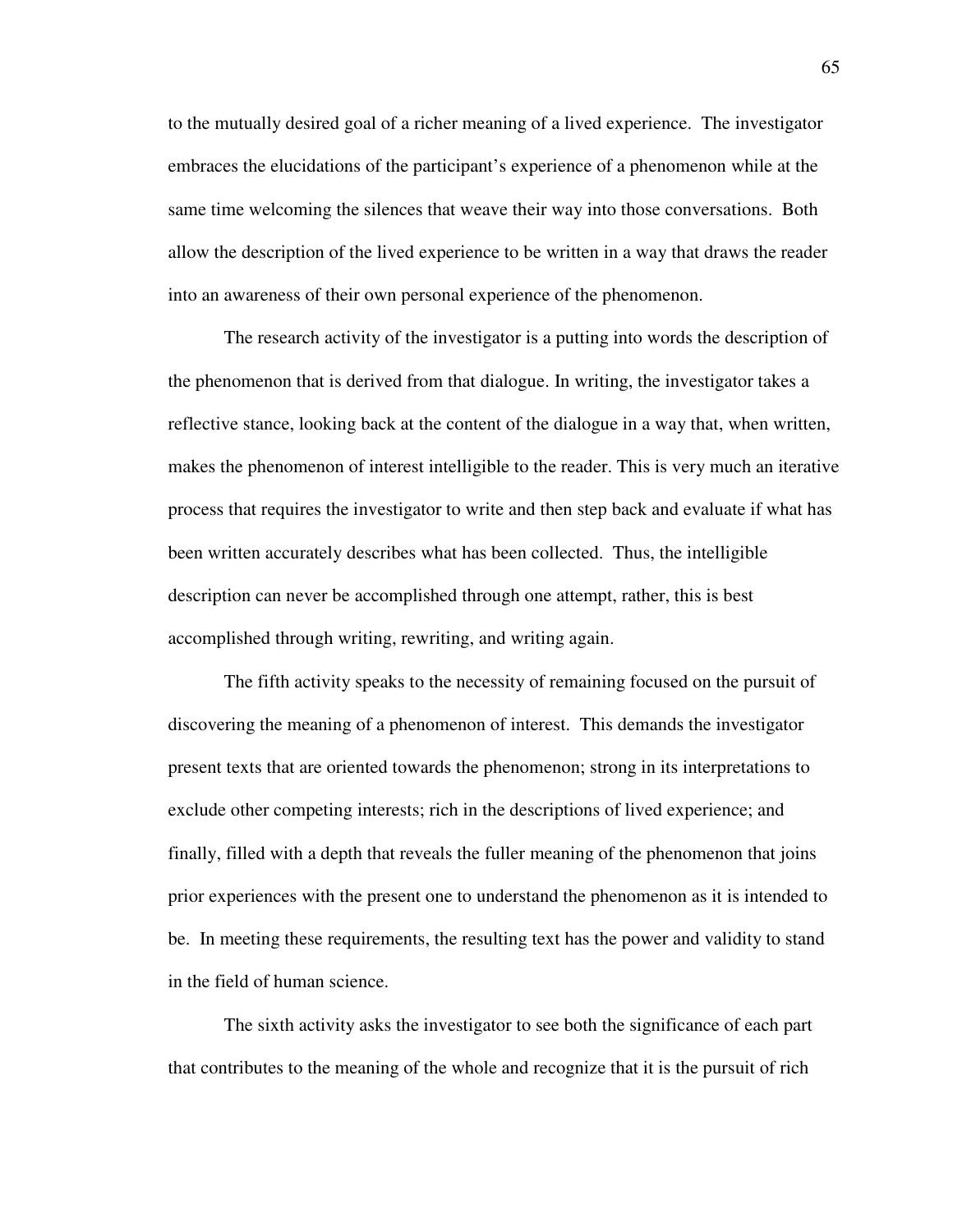descriptions of the whole that is the focus. This requires the investigator remain open from the onset of the study to see where the material gathered leads, which at times may demand a new approach that will guide the investigator to a deeper understanding of the phenomenon. While a new approach may become necessary, it is essential to remain focused on the specific research question while gathering material to avoid missing the significance of the lived experience.

In order to appreciate the importance of the individual meaning units of a phenomenon to the ultimate description of the whole phenomenon, there must be an iterative component to the research process. The investigator will need to decide how to organize the meaning units to be analyzed. This may be accomplished by looking for emerging meaning units; reconstructing the gathered material into one coherent story; present one structure of a phenomenon and then develop other related examples; approach an understanding of a phenomenon through a hypothetical dialogue with another known author; or finally, generate a description using the life world existentials of time, space, body, and relation. Regardless of the approach adopted, the investigator must remember that all hermeneutic phenomenological studies evolve through the writing process. We write, rewrite, and write again to interpret the gathered material from dialogues with participants to arrive at a text that presents the most robust description of the phenomenon as they have lived it.

#### **Bracketing of Previous Experiences**

 As mentioned in chapter one, this researcher's interest in conducting a phenomenological study on the lived experience of spiritual well-being of caregivers was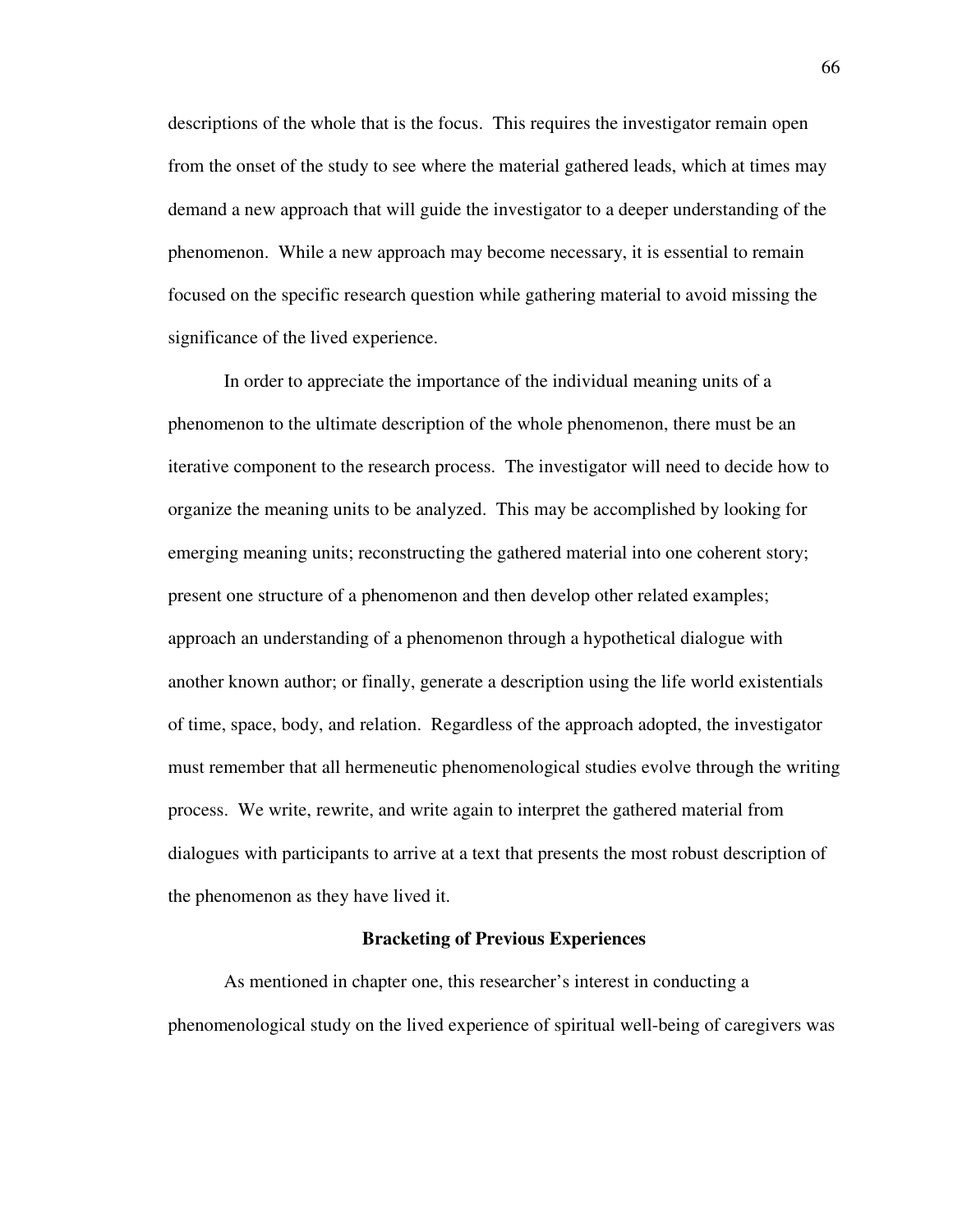influenced by both personal and professional experiences. Some of these experiences are discussed here briefly to illustrate the importance of caregiving to the researcher.

At an early age, I witnessed how family members were often thrust into the role of caring for a loved one with chronic illnesses. This was the case for both my maternal grandmother and my mother. I watched my grandmother struggle with the commitment to keep my grandfather at home through his long decline after having a stroke. Her caregiving role occurred long before I was of an age to inquire what that role meant. However, in reflecting on that experience, it appeared to be what she considered as a natural obligation of being married at that time. I also saw firsthand my mother take on the role of caregiver to her aunt during her aunt's decline from Alzheimer's disease. It was obvious that she had to balance the numerous hours of informal caregiving with the equally numerous hours of raising a family. Again, this took place before I could investigate the meaning for her of that experience. Much later in life she would share with me the frustration she felt in having to take on that role with little support from others in the family. Yet, the caregiving role was one that she felt an obligation to fulfill.

 As a Catholic priest, I was deeply moved by the witness that others provided in caring for a member in their nuclear family. There was one that powerfully influenced my understanding of being a caregiver. While introducing myself to an older couple in church before Mass, I asked the gentleman who he was with and he told me, "Oh, she just sits with me." The woman rolled her eyes as if to dismiss the comment. After Mass as I was greeting people, she embraced me and whispered into my ear, "I'm sorry about earlier Father, Matt has dementia." It became clear to me over time that Laura faithfully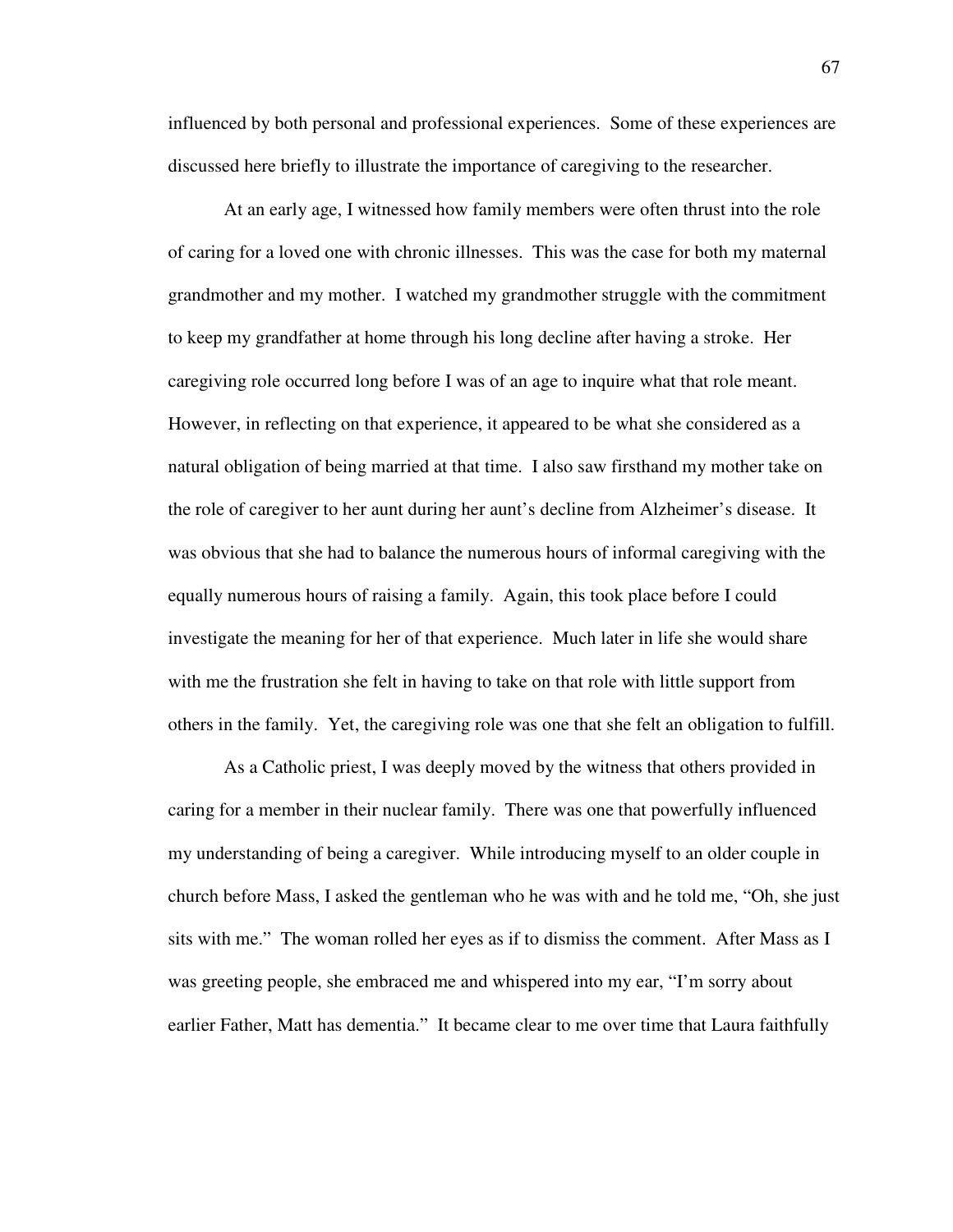brought Matt to church because it is what gave her strength to endure the challenges of being a caregiver.

 As a Registered Nurse, I saw how devoted individuals to a loved one afflicted with a chronic illness would struggle at different points along the road of caregiving. There was one patient/caregiver relationship that has stuck with me for some time. Margaret had been bed bound after suffering a stroke in addition to having dementia requiring care from Stacey her daughter. Stacey was overcome with guilt when her mother was hospitalized with an infection. The guilt turned into anger at anyone who would try to help care for her mother. Over time I was able to help her open up by asking her to teach me how she would help make her mother comfortable at home. She gradually trusted me enough to step away from the bedside and get the rest she needed so that she could continue her role as caregiver.

These examples illustrate the complexity of caregiving. There are moments of pain, frustration, and guilt associated with this role, but there are so many more moments of joy, satisfaction, and meaning that come from being an informal caregiver. In exploring the meaning of spiritual well-being from the context of a caregiver, I needed to put aside my previous experiences. In doing so, I was free to encounter this phenomenon within the situated context of the participant.

#### **Participants and Sampling**

 The setting of this study was in the homes of primary informal caregivers of persons with dementia in Southern California. The principle line of inquiry of this study was to explore the lived experience of informal caregiving within this context and subsequently to identify the meaning of spirituality in the participants who were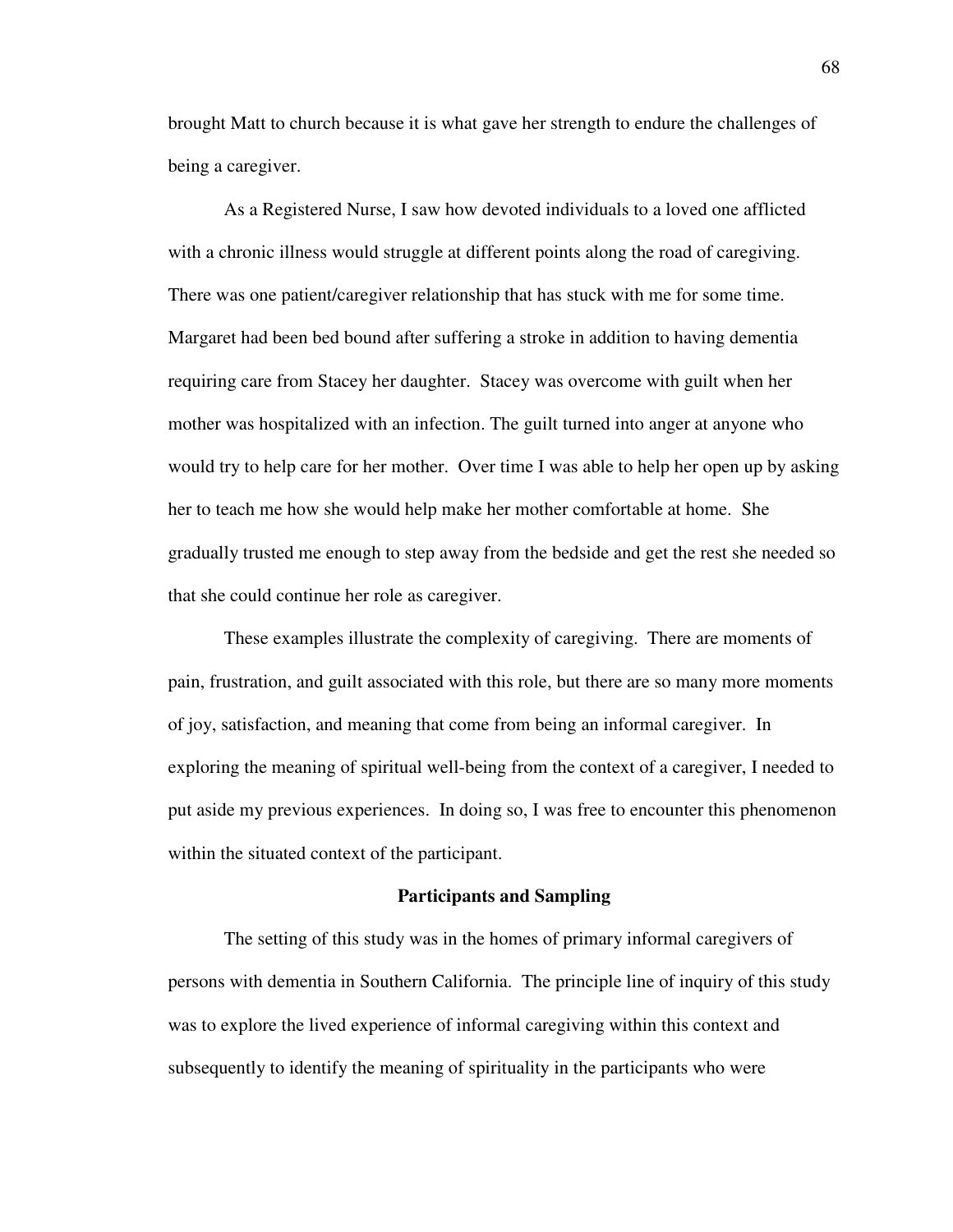immersed in the role of providing care to a person with dementia. As such, the research design called for a purposive sampling approach to obtain participants who were open to sharing how they have experienced this phenomenon.

 The research line of inquiry being addressed required that the sample be of informal caregivers of persons with dementia. The inclusion criteria for participating in the study included being the primary informal caregiver, providing care to a person with dementia who lives in the community, able to read and write in English or Spanish, be over the age of 18, and able to provide informed consent. If the person with dementia resided in a care facility, the caregiver was excluded from the study.

 The participants were invited to participate through collaboration with hospices and a large healthcare organization in Southern California. The process of inviting informal caregivers to participate began after permission to enter those sites was obtained through the Institutional Review Board. The posting of informational flyers, direct invitation, and referrals were the strategies used to include family caregivers into the study.

 The nature of a phenomenological research design suggests that sample size be determined by the analysis of the emerging phenomenon. It is recommended to continue to gather data until there is a saturation of content and no new meaning units surface during interviews. This process was assessed by constant review of data and in consultation with dissertation team. According to Dukes (1984), the purpose of a phenomenological study is to determine essential elements of a phenomenon. While this can be accomplished in an individual case, she recommends that the sample size be no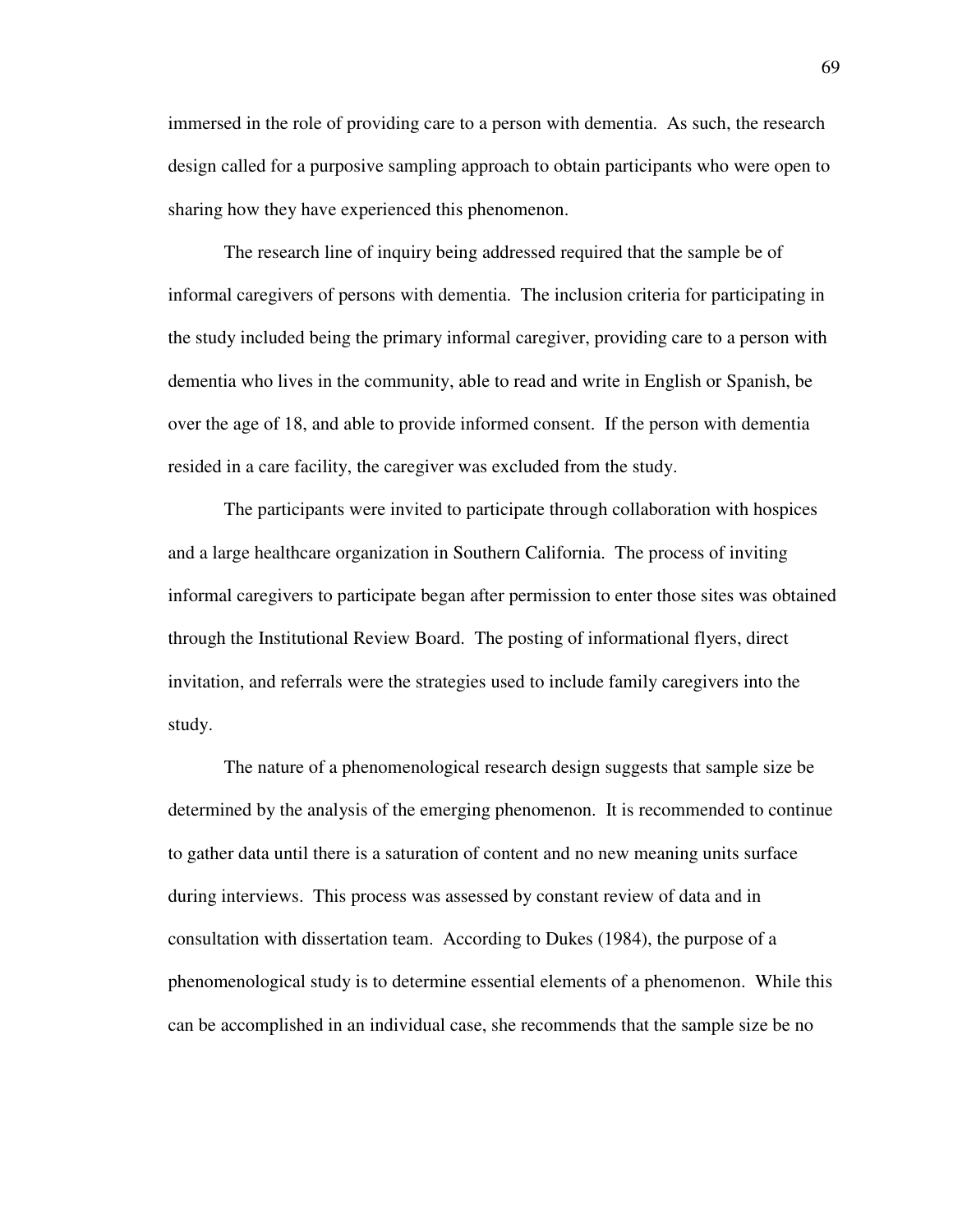fewer than three and no more than 10. This will prevent the researcher from avoiding the temptation to see specific elements that he or she may desire.

# **Data Collection**

 The consenting participants were given a brief survey to collect individual demographic data. The information (gender, age, ethnicity, relationship to the person with dementia, number of years knowing the person with dementia, number of years caregiving for the person with dementia, spiritual/religious affiliation, type of spiritual/religious practices, and frequency of spiritual/religious practices) obtained from the survey contributed to the richness of the study allowing the investigator to generally describe the participants with this aggregated data.

After completing the survey, the participants' understanding of the central phenomenon—spiritual well-being—was explored through the use of a semi-structured interview. This format allowed for the participants to speak openly about the lived experience of the central phenomenon and allowed for the researcher to collect specific data related to spiritual well-being within the context of informal caregiving.

 The investigator of this study was the sole interviewer of the participants. However, the investigator engaged in continual evaluation of the interviews with his dissertation team to assess if questions were gathering sufficient information. The study participant interviews all took place in the home of the informal caregiver to respect their confidentiality. While it was anticipated that the participant may have direct care of the person with dementia and be unable to leave their loved one unattended this was not found to be the case.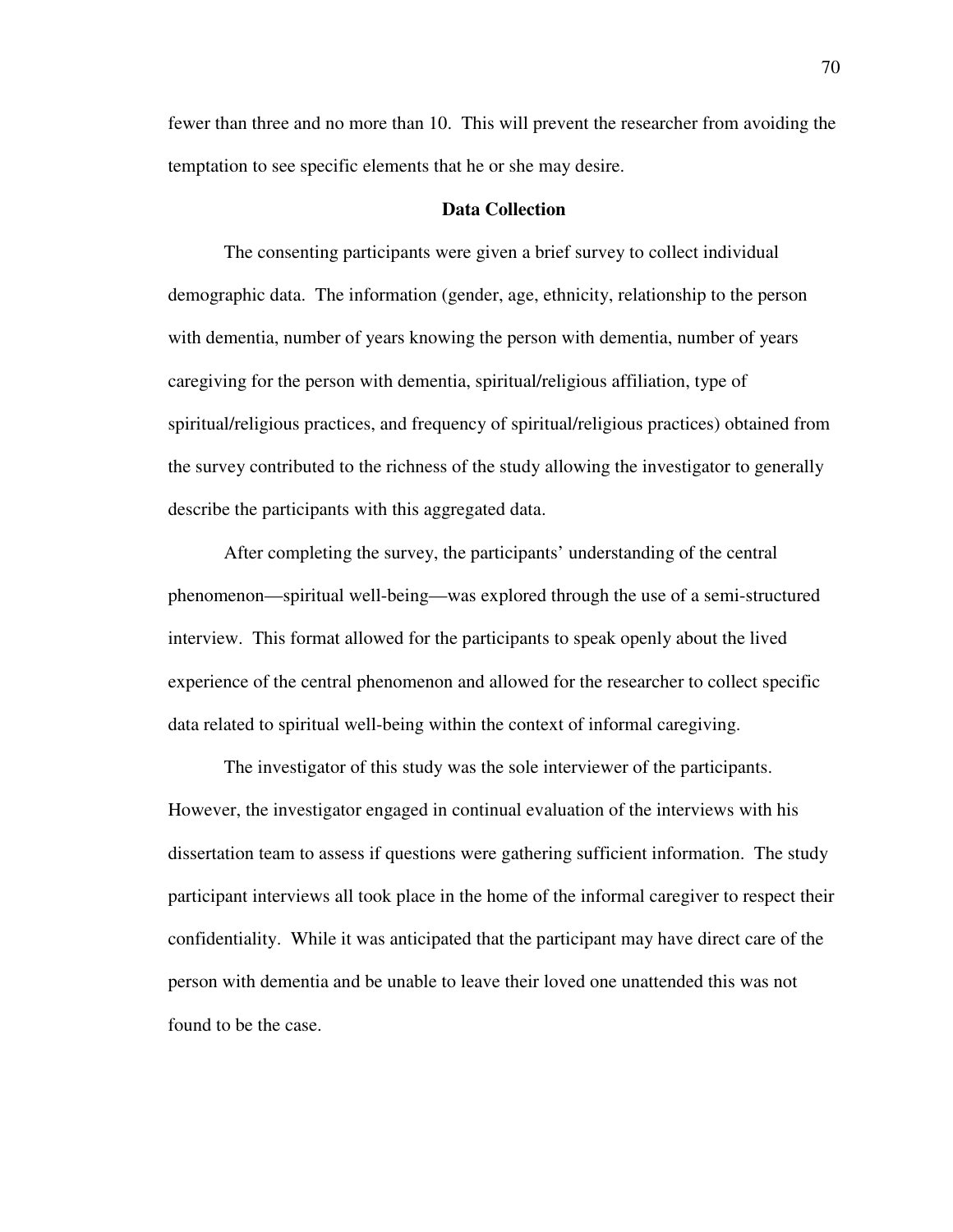The interviews focused on exploring the lived experience of informal caregivers of persons with dementia. The responses to the questions were digitally recorded with the consent of participants. This allowed the interviewer to be fully present with the participant and able to take short field notes. The following open-ended questions were used during the course of the 45 to 60-minute interview:

Question 1 What does being a caregiver to your loved one mean to you? Probe: While being a caregiver to "name" what has your sense of purpose in life been like? Probe: Do you feel that being "name's" caregiver has affected your inner

peace?

Probe: Where have you experienced support in being a caregiver?

Question 2 What does spirituality/spiritual well-being mean to you? Probe: Has your role as "name's" caregiver changed how you feel spiritually?

Probe: Have you discovered new ways to express your spirituality while being a caregiver?

Probe: Has being a caregiver to "name" made you aware of any spiritual needs?

Question 3 Would you like to share anything else about your experience as a caregiver?

In the event the researcher assessed the need for a follow-up question that would lead to richer data, he asked one of the following:

Can you tell me more about that?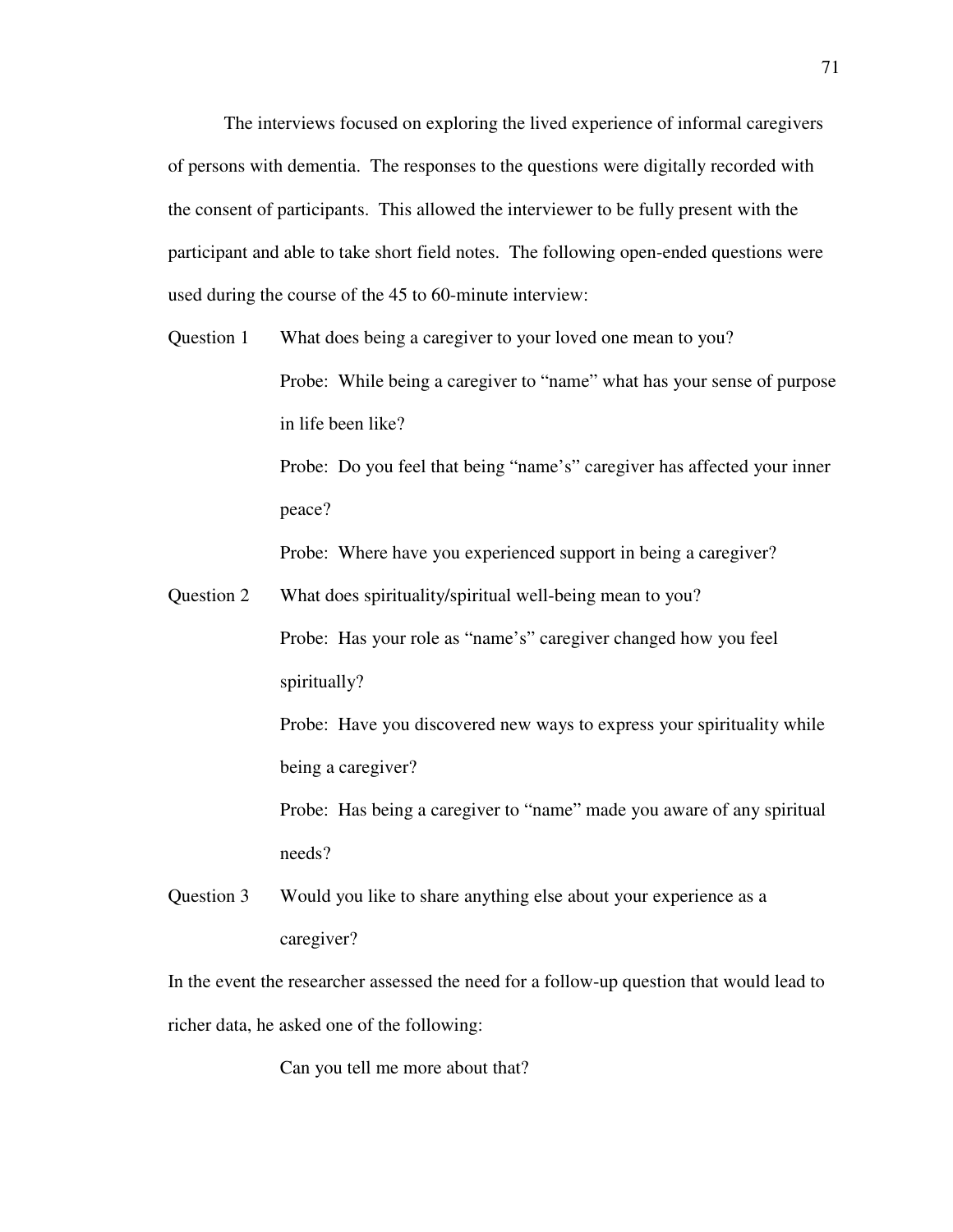How did that make you feel?

 After the interview had concluded the researcher downloaded the digital audio file of the interview to the investigator's password-protected computer that had a privacy lock to ensure security of content. This digital recording was sent via e-mail to a professional transcription service through a secure/encrypted source.

# **Data Analysis**

 Phenomenological research is a process of reflection that ultimately leads to a deeper understanding of the essential structures of a phenomenon. These structures, or meaning units, are discovered through textual analysis of semi-structured interviews with participants who describe their experience of the phenomenon. The identification of these meaning units will individually point towards an aspect of the phenomenon but not the whole phenomenon. They are best understood, then, as fasteners that will eventually hold together the description.

 These meaning units can be identified through thematic analysis of a transcribed interview. According to van Manen (1990), there are three main approaches to such an analysis. The first is to examine the text as a whole. After reading the text we attempt to capture the meaning of it through a phrase. The second approach involves reading the text multiple times. We reflect back on that reading and attempt to identify the phrase that was most revealing of the phenomenon. We return to the text to read it again but this time to highlight areas where those phrases are present. The final approach would be to read the text line by line. At the end of each sentence we would ask of it what it is telling us about the phenomenon. For the purposes of this study, the highlighting approach was the mode of analysis for discovering the particular meaning units of the phenomenon.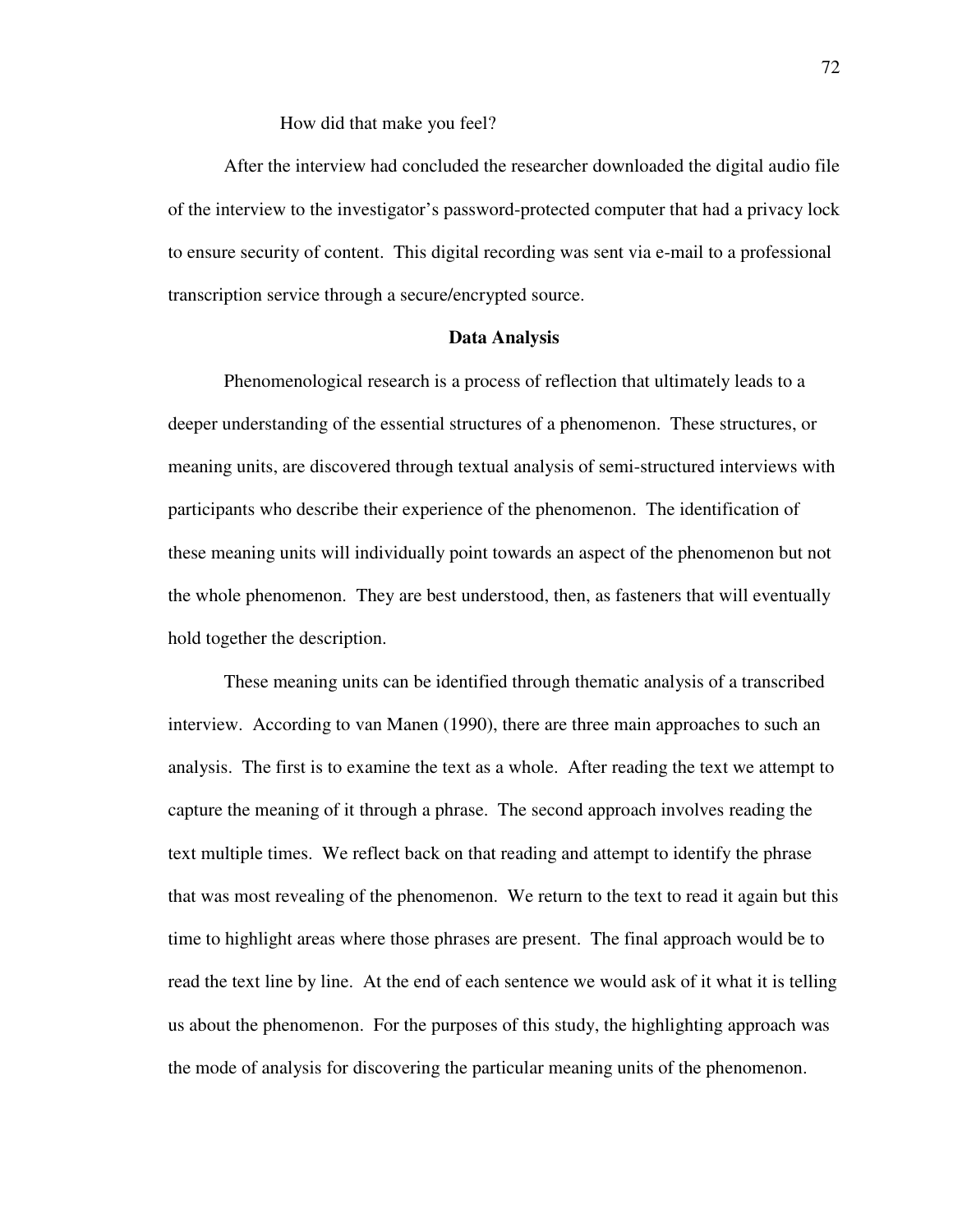The way that humans experience the world varies based on the context of their experience. However, there are four qualities that are understood within phenomenological research to be present in all human experiences and collectively comprise what is referred to as the lifeworld. These qualities, known as "existentials," are important ways to engage in the reflective practice of analysis. The first, lived space, helps answer questions about how we live our lives on a daily basis. The second, lived body, refers to how we experience ourselves, and others, in the world. The third, lived time, speaks less to time of day and more to how we experience time, for example, moving too slow or fast. The final quality, lived other, addresses how we relate to and maintain a relationship with others. The ability to differentiate these was important to the textual analysis that eventually arrived at deeper meaning of the phenomenon.

 Table 1 illustrates how semi-structured interviews were analyzed in terms of each study aim. The digital audio recordings of these interviews were transcribed to assist in analysis. Each lifeworld existential outlined above was reflected on individually before reading the transcribed interview texts. As noted earlier, the texts were read using the highlighting approach to become aware of any meaning units that were identified by participants. The investigator reviewed with the dissertation committee throughout textual analysis phase to validate these meaning units and how the understanding of the particular lifeworld existential helped surface the identified meaning unit. When reflecting on the lived experience through these steps was completed the process of phenomenological writing took place.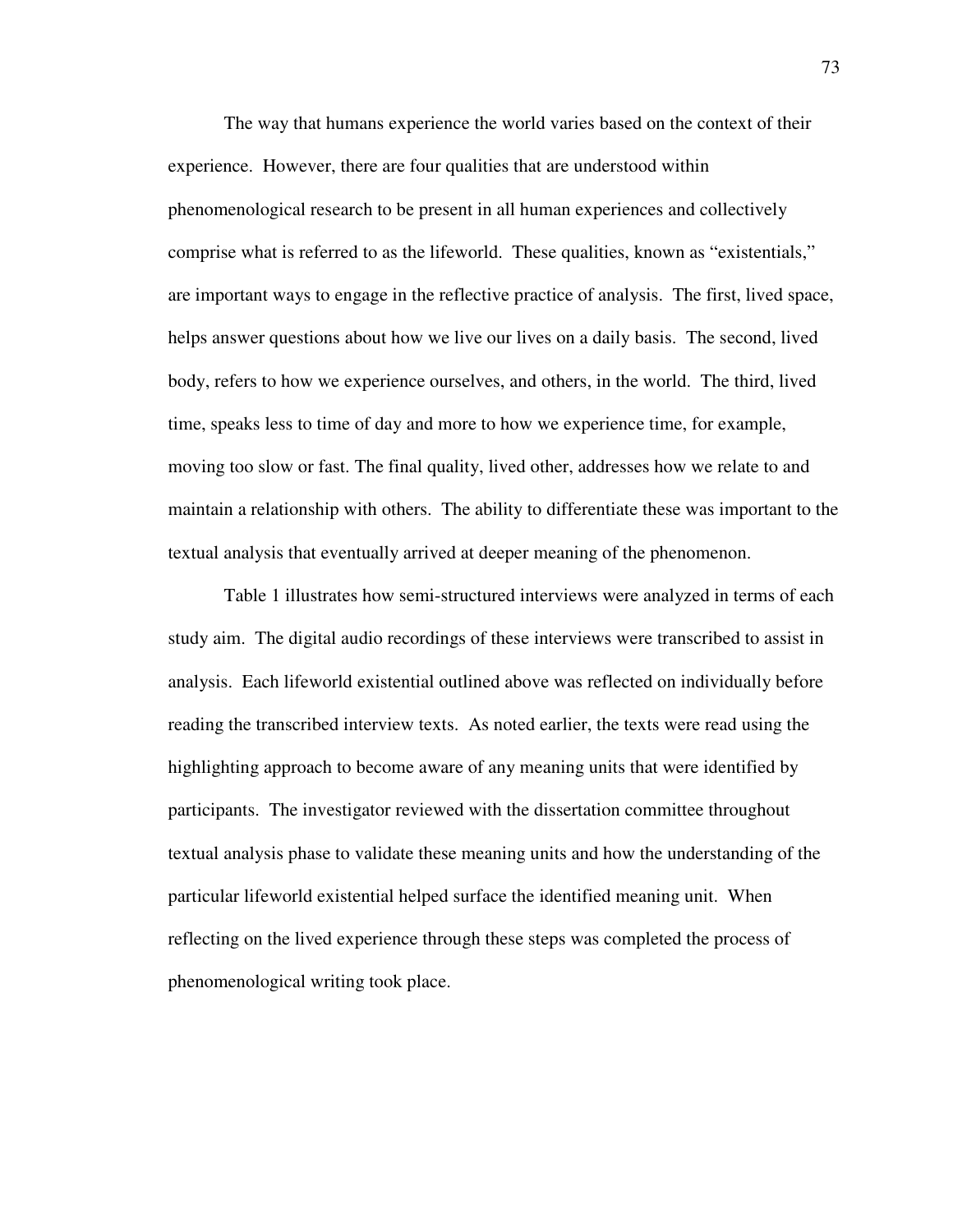# Table 1.

# *Interview Guide*

| Lines of Inquiry                                                                                                                  | <b>Interview Guide</b>                                                                                                                                                | Lifeworld Existentials |  |  |
|-----------------------------------------------------------------------------------------------------------------------------------|-----------------------------------------------------------------------------------------------------------------------------------------------------------------------|------------------------|--|--|
| Line of Inquiry $# 1$                                                                                                             |                                                                                                                                                                       |                        |  |  |
| Explore the lived experience of<br>informal caregivers of patients<br>with dementia enrolled in<br>palliative care                |                                                                                                                                                                       |                        |  |  |
| Describe the account of<br>caregiver's sense of<br>meaning/purpose<br>through the process of<br>caregiving                        | A.) What does being a<br>caregiver to your loved one<br>mean to you?<br>B.) While being a caregiver to<br>"name" what has your sense of<br>purpose in life been like? |                        |  |  |
| Describe the account of<br>caregiver's sense of<br>peace through the<br>process of caregiving                                     | Do you feel that being<br>٠<br>"name's" caregiver has<br>affected your inner peace?                                                                                   |                        |  |  |
| Describe the account of<br>caregiver's sense of<br>connectedness through<br>the process of<br>caregiving<br>Line of Inquiry $# 2$ | Where have you experienced<br>support in being a caregiver?                                                                                                           |                        |  |  |
| Identify spiritual feelings of<br>caregivers and explore meaning<br>of those feelings to the                                      | How would you describe<br>yourself spiritually before<br>becoming "name's" caregiver?                                                                                 |                        |  |  |
| experience of SWB as an<br>informal caregiver to a patient<br>with dementia                                                       | Now that you have taken on<br>this caregiving role, how<br>would you describe yourself<br>spiritually?                                                                |                        |  |  |
| Line of Inquiry $# 3$                                                                                                             |                                                                                                                                                                       |                        |  |  |
| Explore spiritual meaning of<br>providing care in home                                                                            | Can you tell me about the<br>decision to care for "name" in<br>your home?                                                                                             |                        |  |  |
|                                                                                                                                   | What do you feel the<br>experience has brought to you<br>and to your relationship with<br>"name"?                                                                     |                        |  |  |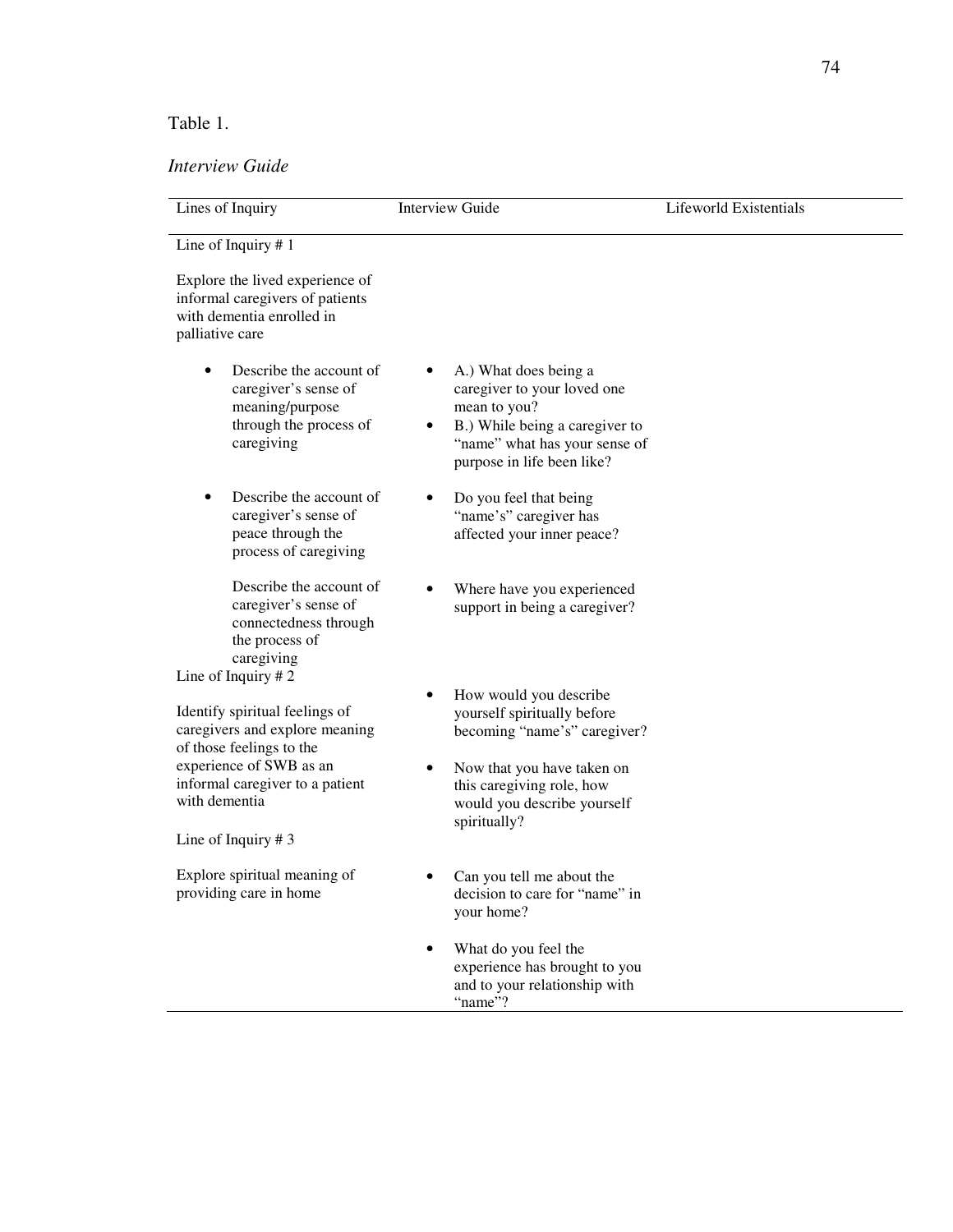#### **Writing as Analysis**

Phenomenological writing is best accomplished by remaining in conversation with the transcript from the semi-structured interviews through the rich practice of reading and writing. Such a practice demanded that this investigator be attentive not only to the spoken words but also to the story that can be told by the silence that lays around each word as well. The same process of reading and writing related to the elaborate field notes that were collected during the data collection period was necessary. The process of analysis, then, was reading, listening, writing, reflecting, and rewriting. As a result of this phenomenological writing process, the investigator was able to present a robust description of the phenomenon.

#### **Protection of Human Subjects**

 The Institutional Review Board of the University of San Diego provided study oversight. Participants signed an informed consent that reviewed the purpose of study and potential risks and benefits before being enrolled in the study.

The digital recordings of interviews will be stored for 5 years on an encrypted flash drive for purposes of responding to any queries related to resulting publications. Digital recordings, verbatim transcriptions of interviews, and de-identified demographic data will be kept in a locked cabinet at researcher's home. After 5 years, all data will be destroyed.

A potential risk of this study was the possibility of anxiety or stress from discussing care of a loved one. This was mediated by ensuring the participant could stop the interview at any time and if they chose, they could elect to be removed from the study. A potential benefit of this study was a renewed understanding of the relationship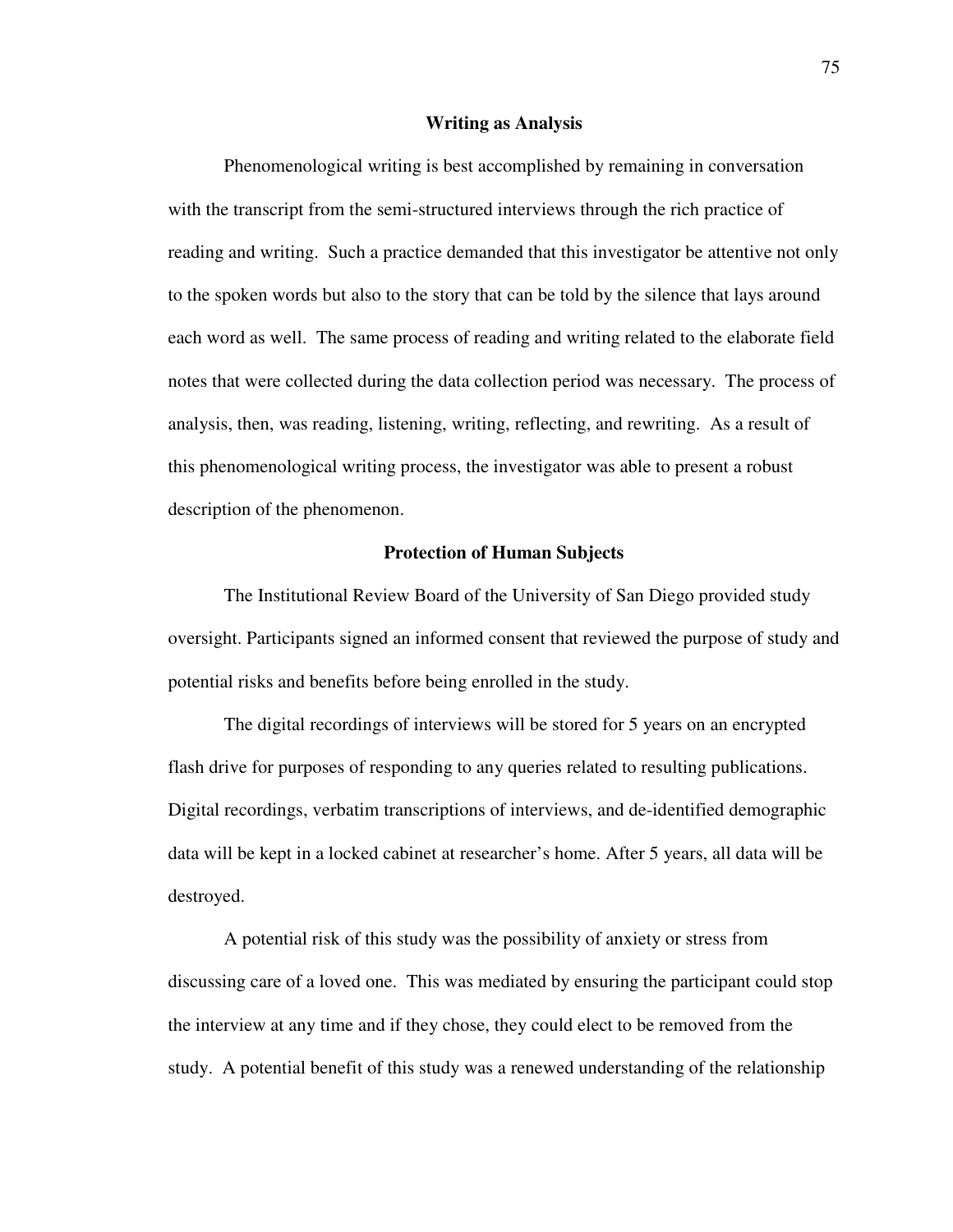that the participant shared with their loved one. This could have potentially resulted in further discussions between them that enhanced the quality of life. Additionally, there was the possibility that the interview process would enhance the participant's understanding of spirituality and develop a stronger commitment in their relationship with the Sacred.

# **Trustworthiness**

 The criteria used to assess the quality of a qualitative research are different from those used in quantitative research. The qualitative researcher interprets the data as it is collected so that probing questions can be asked of participants to obtain a clearer understanding of the lived experience. This researcher, though, was consistent in following a semi-structured interview format to demonstrate the validity of the research. The criteria commonly used in qualitative research to assess its quality is the concept trustworthiness. A study is said to be trustworthy when it is thorough (Holloway  $\&$ Wheeler, 2010). This researcher achieved this through meeting four criteria: dependability, credibility, transferability, and confirmability.

#### **Dependability**

In qualitative research the main instrument is the researcher himself. Thus, for a qualitative research study to be understood as dependable, its methodological approach must be consistent and its process for analysis must be clear (Holloway  $\&$  Wheeler, 2010). This proposed research met the criteria of dependability through both an audit trail that linked the collected data to the final conclusions and the use of thick descriptions that captured the intended meaning of the participant's lived experience and the researcher's personal understanding of the phenomenon.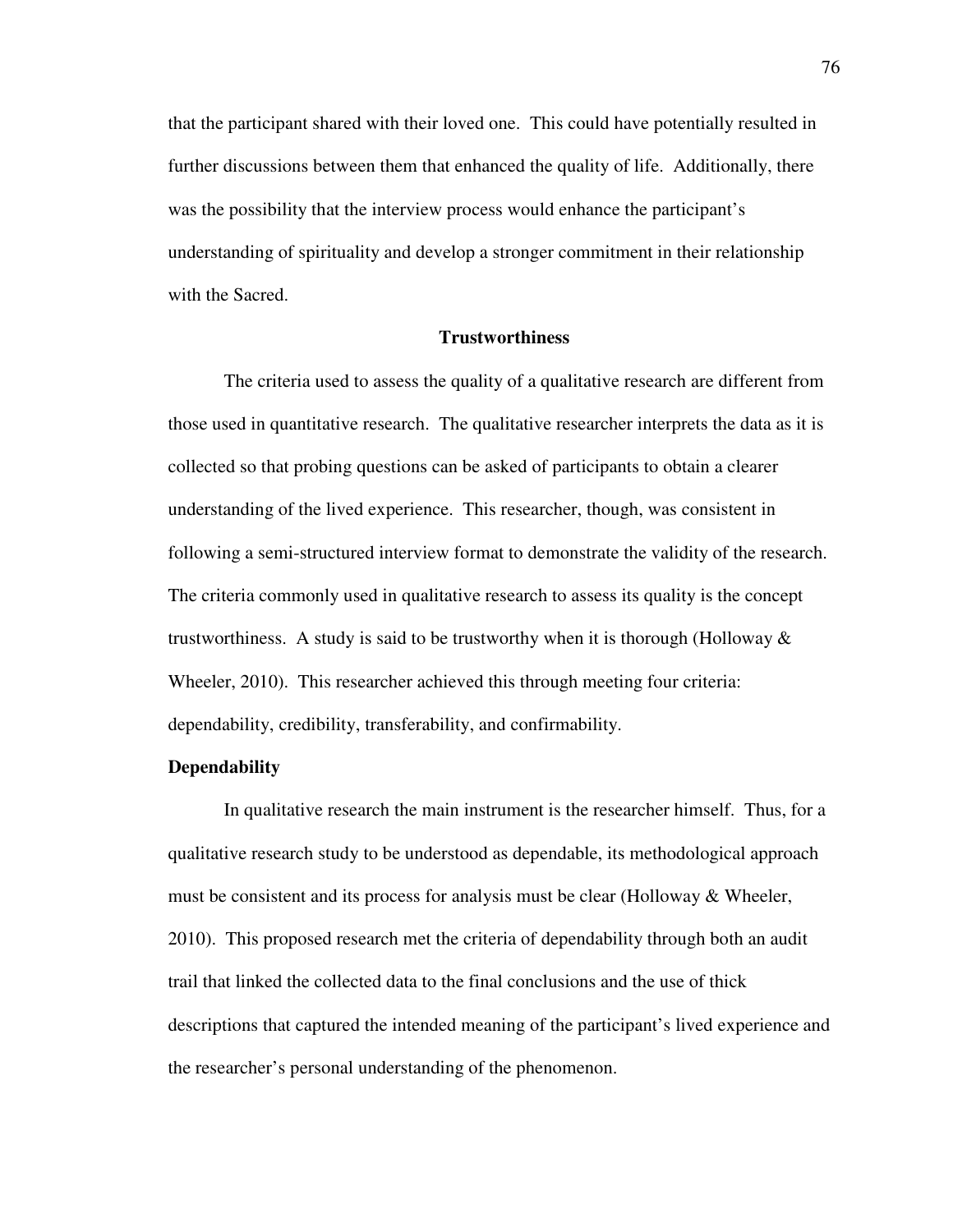# **Credibility**

The analysis of the participants' responses in qualitative research is meant to yield a rich description of the phenomenon under study. When this description resembles the meaning the participants attribute to the phenomenon in their responses, the findings are credible (Holloway  $\&$  Wheeler, 2010). In this study, both the constant review of the data with dissertation committee members and reflexivity by the researcher facilitated meeting the criteria of credibility.

#### **Transferability**

The focus of qualitative research is on a specific phenomenon in a particular setting. The findings, though, may have significance to other similar groups. When the information from one study is applicable in a subsequent study, it is understood as transferable (Holloway & Wheeler, 2010). The final description of the phenomenon based on interviews of participants in this study was reviewed with the researcher's dissertation committee to ensure the criteria of transferability applied to the findings.

# **Confirmability**

The qualitative researcher must be open about preconceived understandings and assumptions about the phenomenon to be studied. The disclosure of these and selfreflection on them by the researcher will ensure confirmability. This will demonstrate links between data and conclusions (Holloway & Wheeler, 2010). To meet the criteria of confirmability for this proposed research, an audit trail and review by dissertation committee members supported the findings and reduced bias.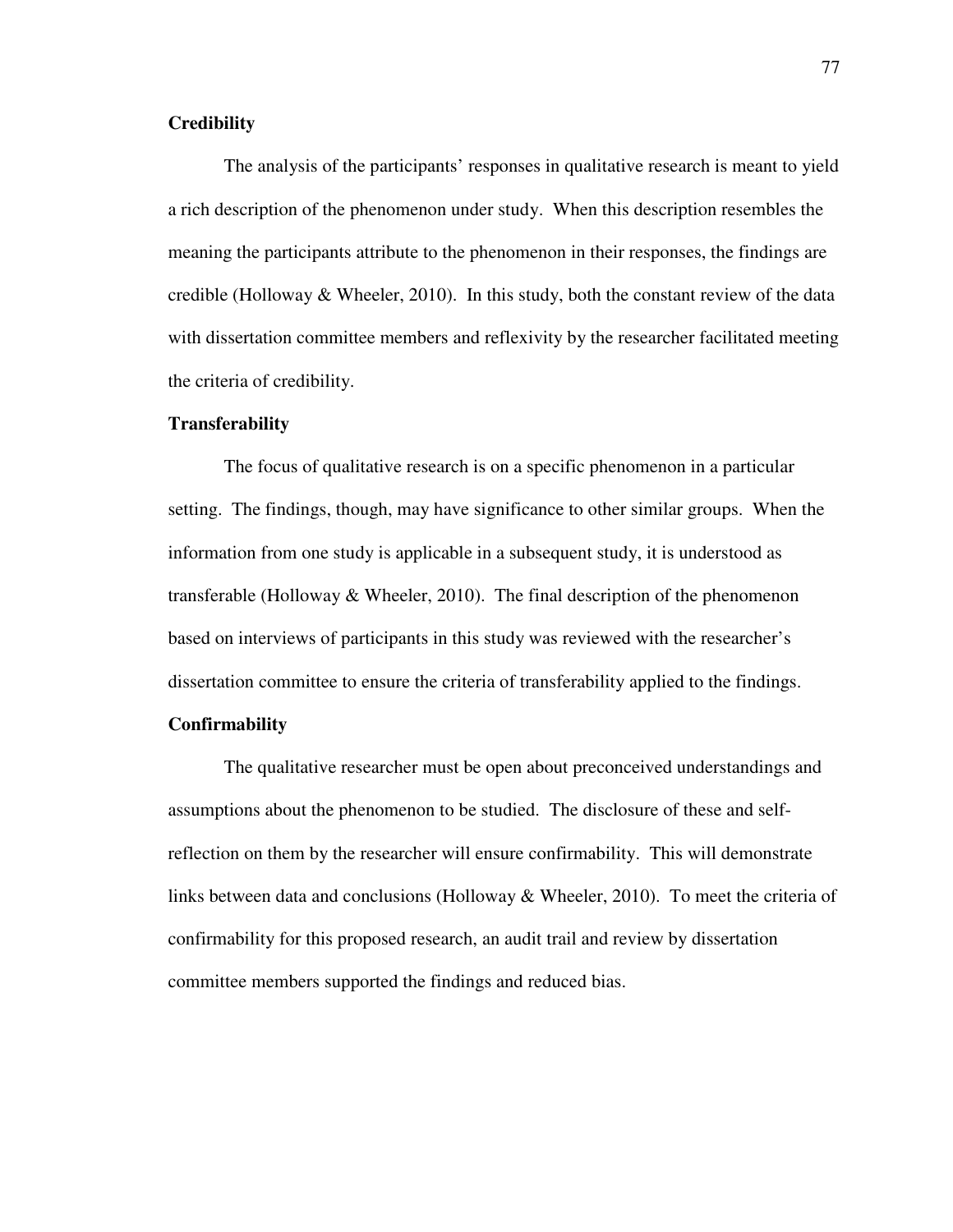#### **Limitations**

 The study findings are reflections of the participants alone. However, the documented experiences of being a caregiver to a person with dementia contained in the interviews may be reconfirming to some caregivers and may be helpful in expanding the view of how some healthcare professionals view caregivers.

 An additional limitation of this study was gender. It is well documented that most informal caregivers are women (Alzheimer's Association, 2018; Family Caregiver Alliance, 2018). While this study was able to recruit and analyze the lived experience of two men, the addition of more men may have enriched the findings.

 Nationally, recipients of palliative are overwhelmingly Caucasian (National Hospice and Palliative Care Organization, 2017). The focus of this study was on caregivers of persons with Alzheimer's Dementia enrolled in palliative care in Southern California. This region of the United States is heavily populated with persons of Hispanic heritage. While this study was able to recruit two caregivers who are immigrants from Mexico, the small number of participants limited the study's ability to make specific conclusions on the perspective of caregiving as it is experienced in the Latin culture.

#### **Summary**

 The understanding of spiritual well-being amongst informal caregivers of persons with dementia on palliative care living at home is very limited. This gap in knowledge made the selection of a qualitative study most appropriate. The hermeneutic phenomenological approach using van Manen's (1990) process of analysis was determined to be best suited for the study's lines of inquiry of exploring the meaning of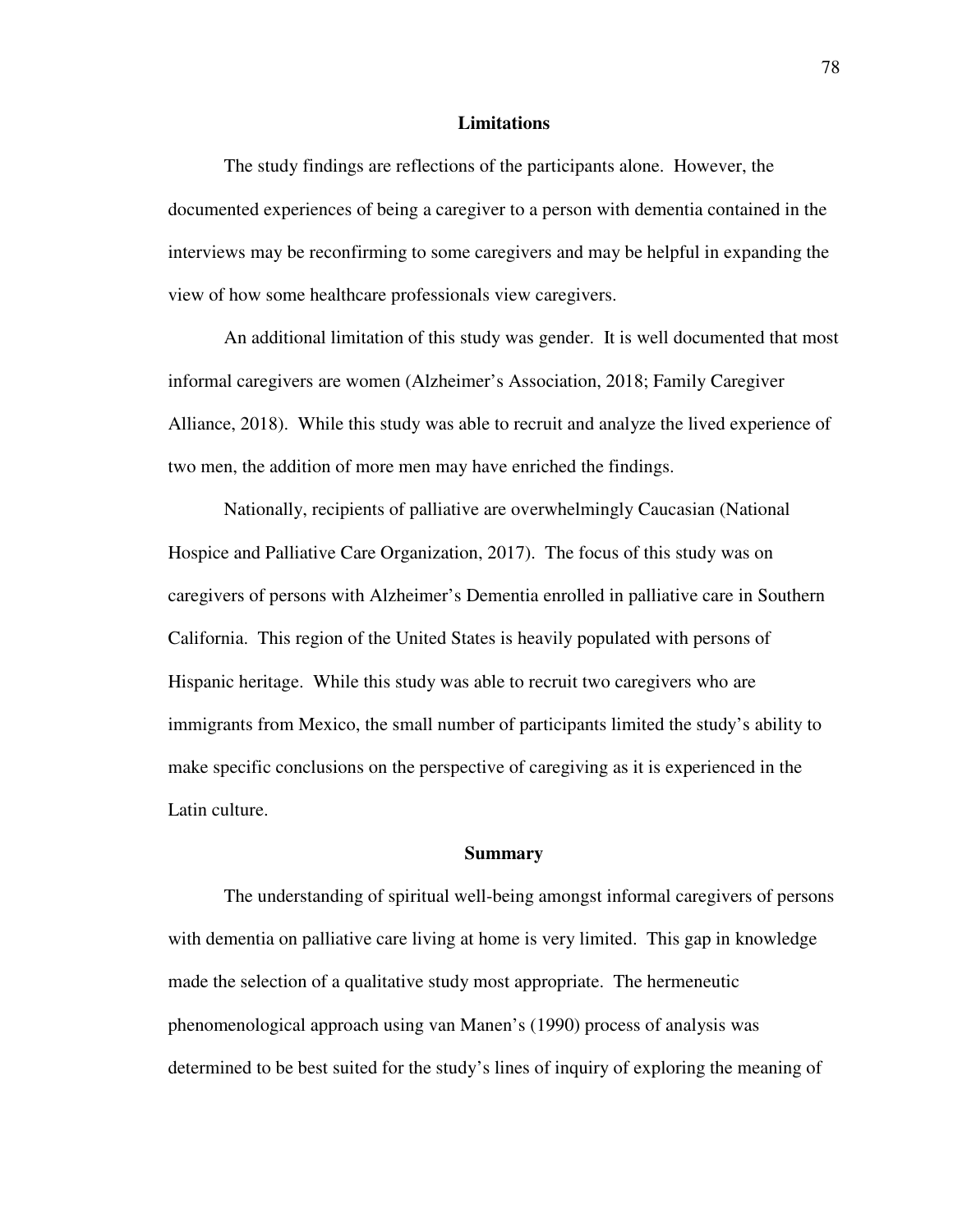this phenomenon. An interview guide was designed to assist the researcher in the pursuit of a deeper understanding of the caregivers' experiences of spiritual well-being. The interview guide, in combination with the transcription of digital audio recordings and extensive field notes, were used in the analysis process of the collected data. The following chapter will present the findings of this analysis.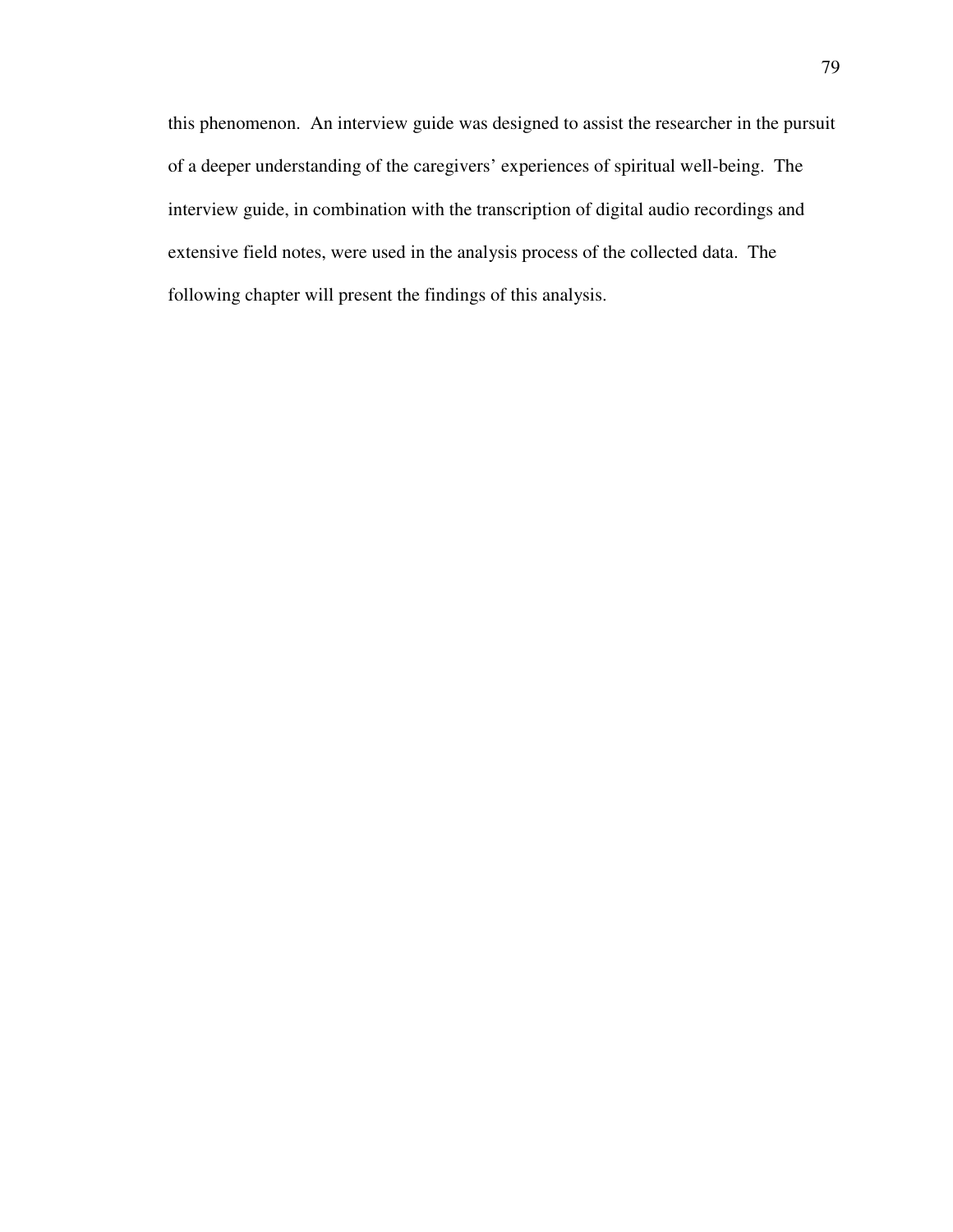# **Chapter 4**

## **Results**

 This chapter presents the findings from this study. It begins with a description of the study's participants obtained through the set of survey questions answered at the beginning of each interview. The remainder of the chapter presents the themes identified in the responses to the questions contained in the interview guide and are presented as they relate to each of the study's lines of inquiry. (See Table 1). It is the work of phenomenological writing in this study that ultimately allowed for a deeper reflection and analysis of the participants' experiences, eventually revealing a few key themes as substantially contributing to an essence of spiritual well-being in the context of informal caregiving to persons with dementia on palliative care living at home. When referring to participants and specific individuals they mention in their responses, either a number for the participants (e.g. Participant 1) or a pseudo name for individuals mentioned in the responses is used to maintain the anonymity of these persons.

#### **Purpose**

 This study examined the experience of spiritual well-being amongst family caregivers of persons with dementia on palliative care living at home. The primary line of this study's inquiry was to explore the lived experience of the family caregivers through focused questions on meaning, purpose, inner peace, and support. A second line of inquiry was to identify any spiritual feelings that may be present in these caregivers and explore the meaning of those feelings in the context of spiritual well-being. This was accomplished through focused questions on the caregiver's experience of spirituality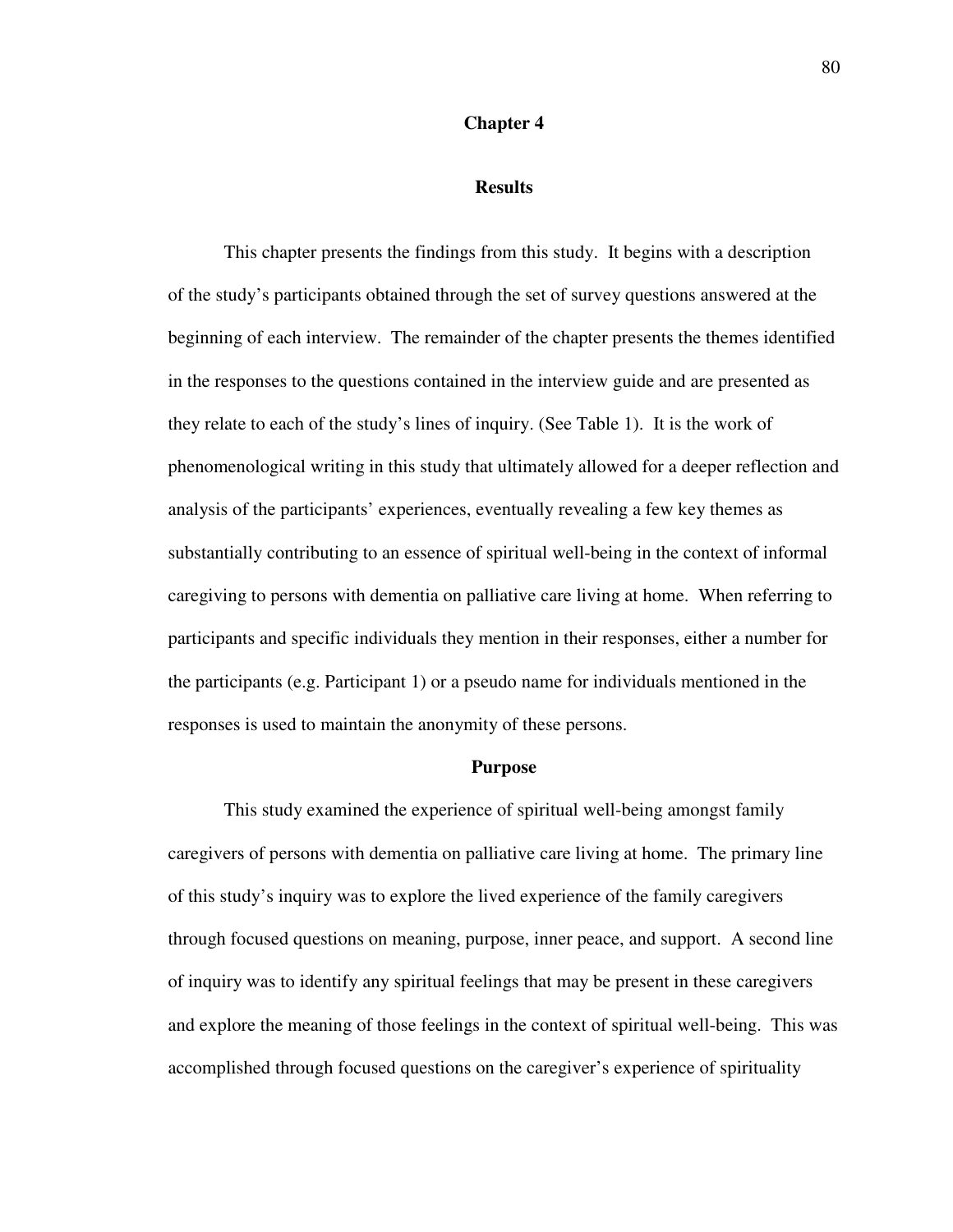before and after becoming the primary caregiver for the person with dementia. The final line of inquiry was to explore, when present, the spiritual meaning of providing care in the home by using focused questions on the decision-making process to care for the patient at home and the impact on their relationship. When appropriate, probing questions were used to obtain even more robust descriptions.

# **Study Participants**

# **Palliative Care**

 There were 10 caregiver participants who were interviewed in their homes between October 2017 and August 2018. All but one of these individuals was recruited from a large healthcare organization in Southern California. The one exception was from a community-based organization. In each case, the caregivers indicated that they had been originally referred to palliative care services by their family member's primary care physician. On review of their responses during the interview, the caregivers used the term "hospice care" exclusively. It is not known if they were aware of the distinction between receiving palliative care versus hospice care. The caregivers were all aware of the medical, psychological, and spiritual services offered by these two organizations. Only four caregivers denied spiritual services because they did not feel the family member was actively dying. Several of the caregivers commented that their "hospice care" team provided invaluable assistance. This included educating them on how to assist with different activity of daily living tasks for their loved one and offering them brief periods of respite to care for themselves. All of the caregivers indicated how important each of the services were to their ability to continue to care for their loved one at home.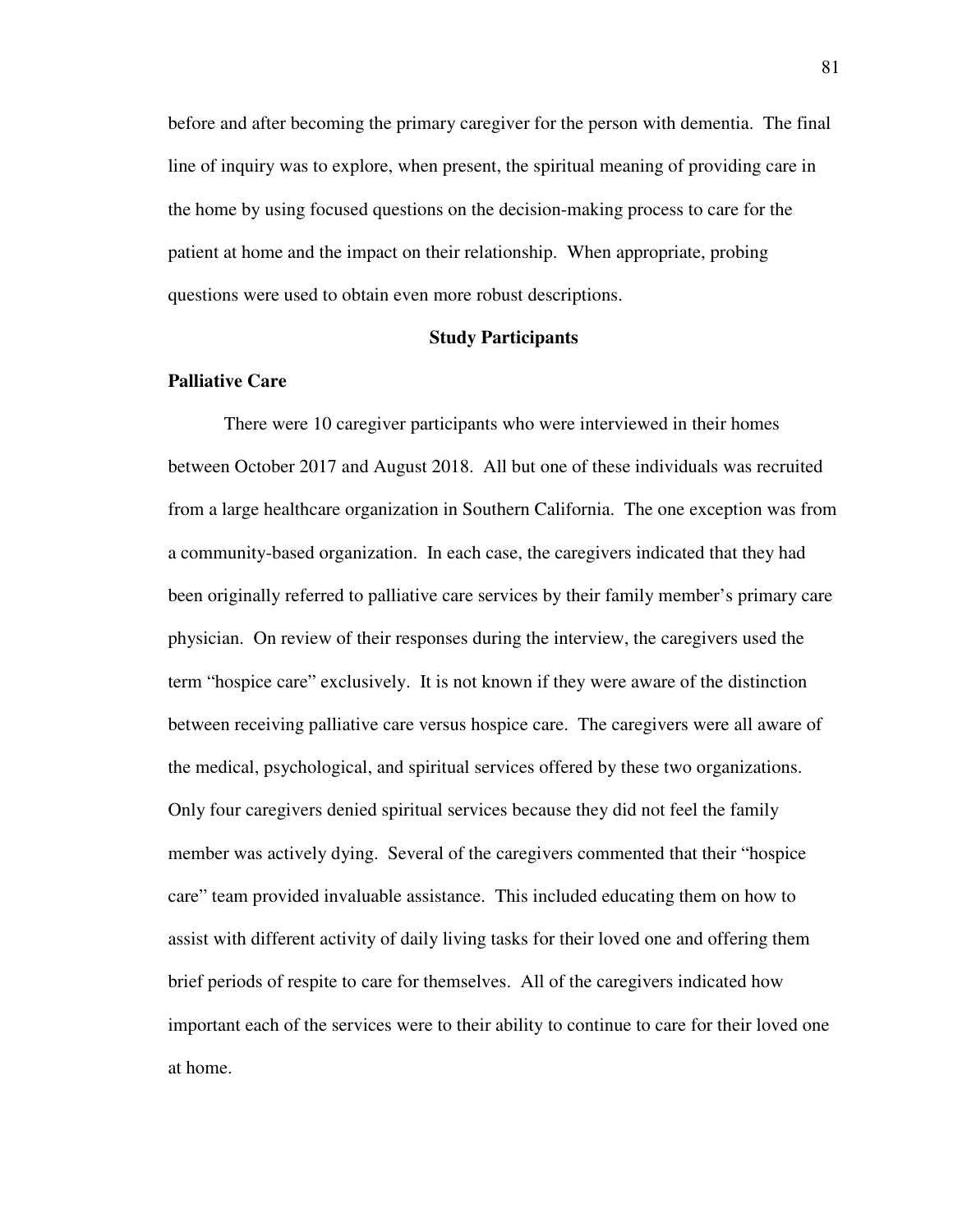# **Caregiver Characteristics**

A representation of the characteristics for each caregiver who participated in this study is in Table 2. The study included 8 females and 2 males whose ages ranged from 45 to 84 years. The participants identified their ethnicity as either White (*n*=5), Hispanic (*n*=4), or White/Latino (*n*=1).

Each participant's relationship to the patient, their caregiving experience, and employment status are summarized in Table 2. The caregivers identified their relationship to the patient as a child  $(n=6)$ , spouse  $(n=3)$ , or "other"  $(n=1)$ . Of those who identified themselves as a spouse, 2 were females and 1 was male. The employment status of the participants included 6 retired persons, 3 full-time inside the home and 1full-time outside the home. Of those who reported working full-time inside the home, 2 shared that the caregiving role was their full-time job. The amount of time the participants have been caregivers for the person with dementia ranged from 3 months to 10 years.

The participants were asked to respond to questions regarding how they identify themselves spiritually, to note any specific spiritual practices that they rely upon, and the frequency they engage in those practices. Those responses are also summarized in Table 2. The participants indicated that they were either spiritual (*n*=6), not spiritual (*n*=3) and 1 who did not respond but stated in the interview that she was Catholic. The affiliations were Protestant (*n*=3), Catholic (*n*=2), evangelical non-domination (*n*=1), other (*n*=1), and "none"  $(n=3)$ . The most frequently used rituals by the participants were prayer  $(n=4)$ , "strong beliefs"  $(n=1)$  and church attendance  $(n=2)$ . The use of these rituals was reported to be daily (*n*=4), weekly (*n*=1), or constantly (*n*=1).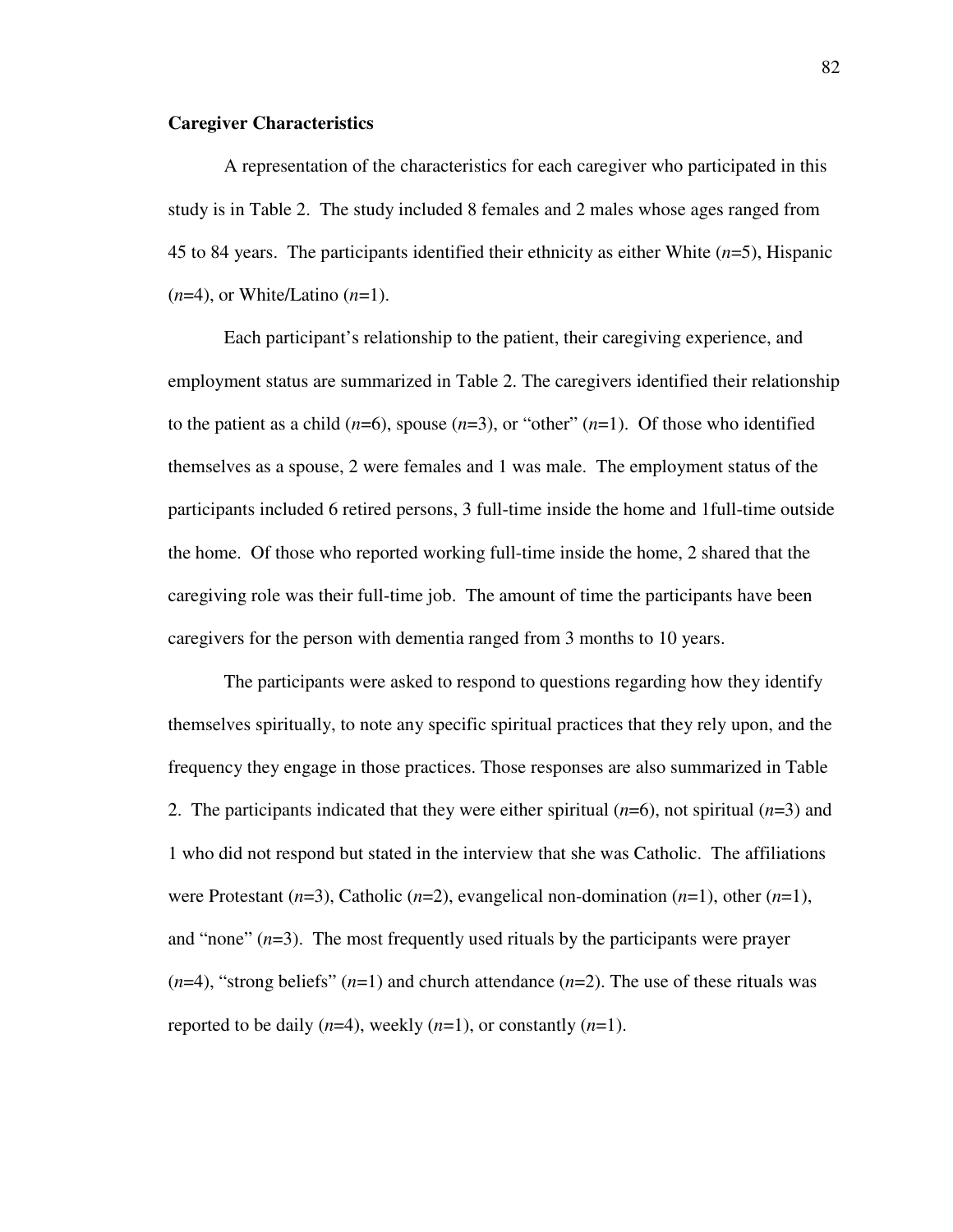# **Table 2.**

# Caregiver Characteristics

| ID#            | Age | $\alpha$ $\beta$ of $\alpha$ characteristics<br>Gender | <b>Ethnicity</b>    | Work<br><b>Status</b>         | Relationship | Time as<br>Caregiver | Time on<br><b>Palliative</b><br>Care | <b>Spiritual</b><br><b>Tradition</b> | <b>Types of</b><br><b>Practices</b> | Frequency |
|----------------|-----|--------------------------------------------------------|---------------------|-------------------------------|--------------|----------------------|--------------------------------------|--------------------------------------|-------------------------------------|-----------|
| $\mathbf{1}$   | 54  | ${\bf F}$                                              | White/<br>Latino    | FT Inside<br>Home             | Daughter     | 10 years             | 6 months                             | Spiritual                            | Prayer                              | Constant  |
| $\overline{2}$ | 45  | M                                                      | Hispanic/<br>Latino | FT Inside<br>Home             | Son          | 10 years             | 10 years                             | <b>NA</b>                            | N <sub>o</sub>                      | No        |
| 3              | 79  | F                                                      | White               | Retired                       | Spouse       | 7 years              | 2 years                              | NA                                   | $\overline{\phantom{a}}$            | $\sim$    |
| 4              | 57  | ${\bf F}$                                              | Hispanic/<br>Latino | FT Inside<br>Home             | Daughter     | 2 years              | 6 months                             | NA                                   | None                                | None      |
| 5              | 84  | $\mathbf M$                                            | White               | Retired                       | Spouse       | 2 years              | 6 months                             | Presbyterian                         | Church<br>Attendee<br>and Prayer    | Daily     |
| 6              | 75  | F                                                      | Hispanic/<br>Latino | Retired                       | Spouse       | 2 years              | 1 year                               | Catholic                             | Rosary and<br>Prayer                | Daily     |
| $\tau$         | 61  | ${\bf F}$                                              | White               | ${\rm FT}$<br>Outside<br>Home | Daughter     | 3 months             | 4 months                             | Methodist                            | Prayer                              | Daily     |
| $8\,$          | 73  | ${\bf F}$                                              | White               | Retired                       | Daughter     | 3 years              | 1 year                               | Lutheran                             | Strong<br><b>Beliefs</b>            | Daily     |
| 9              | 76  | ${\bf F}$                                              | White               | Retired                       | Girlfriend   | 4 years              | 11 months                            | Evangelical                          | Church<br>Attendance                | Weekly    |
| 10             | 67  | ${\bf F}$                                              | White               | Retired                       | Daughter     | 5 years              | 2-3 months                           | Christian/<br>Catholic               | NA                                  | <b>NA</b> |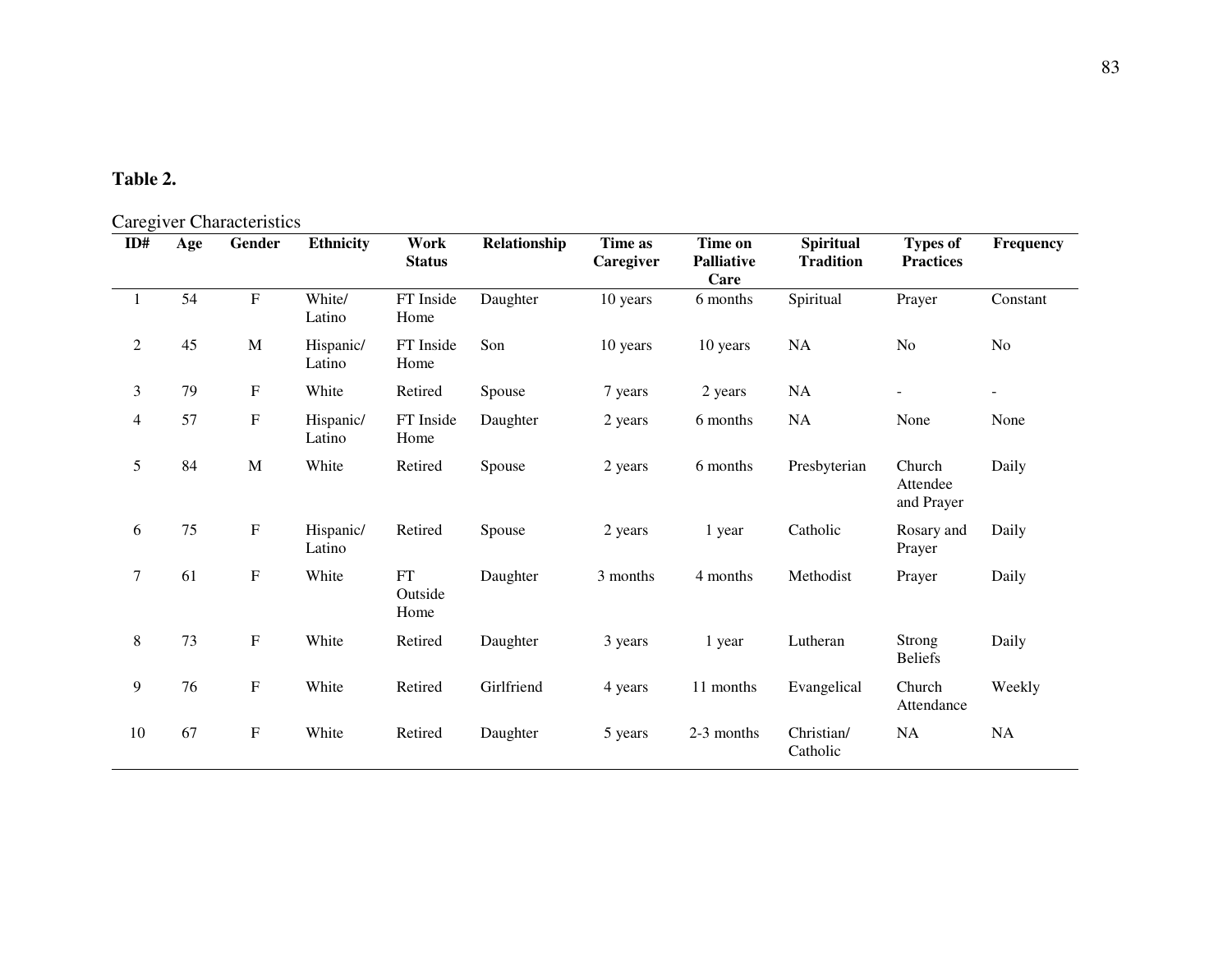#### **Thematic Analysis**

There was a total of 10 interviews conducted in this study that ranged in time from 38 minutes to 77 minutes. The digital audio recordings were professionally transcribed. Each transcript was reviewed by the researcher to ensure accuracy of content and de-identify all references to particular individuals and places. In the discussion that follows, the direct quotes from interviews reflect the names substituted through the process of de-identification. The analytic approach of Van Manen (1990) was selected for use in this study. This approach, described in Chapter 3, allowed the researcher to reflect carefully on the content of each interview as it related to the four different life worlds central to the meaning of the phenomenon of interest—spiritual well-being in the context of caregiving for a person with dementia enrolled in palliative care and living at home. The interviews followed the study interview guide to explore the experience of each caregiver as it related to the lines of inquiry of this study. (See Table 1.) Those three lines of inquiry and the respective themes are described in the presentation that follows.

# **Line of Inquiry # 1: Explore the lived experience of informal caregivers of a person with dementia enrolled in palliative care living at home.**

The caregivers in this study provided rich descriptions of their experience. While not overtly asking about spiritual well-being in this initial line of inquiry, the questions did probe the caregivers' understanding of meaning, purpose, inner peace, and support related to caregiving. The detailed accounts in their responses helped identify four predominant themes related to this line of inquiry. The first was "Isolation from others," which was described as limiting the caregiver's ability to interact with people outside of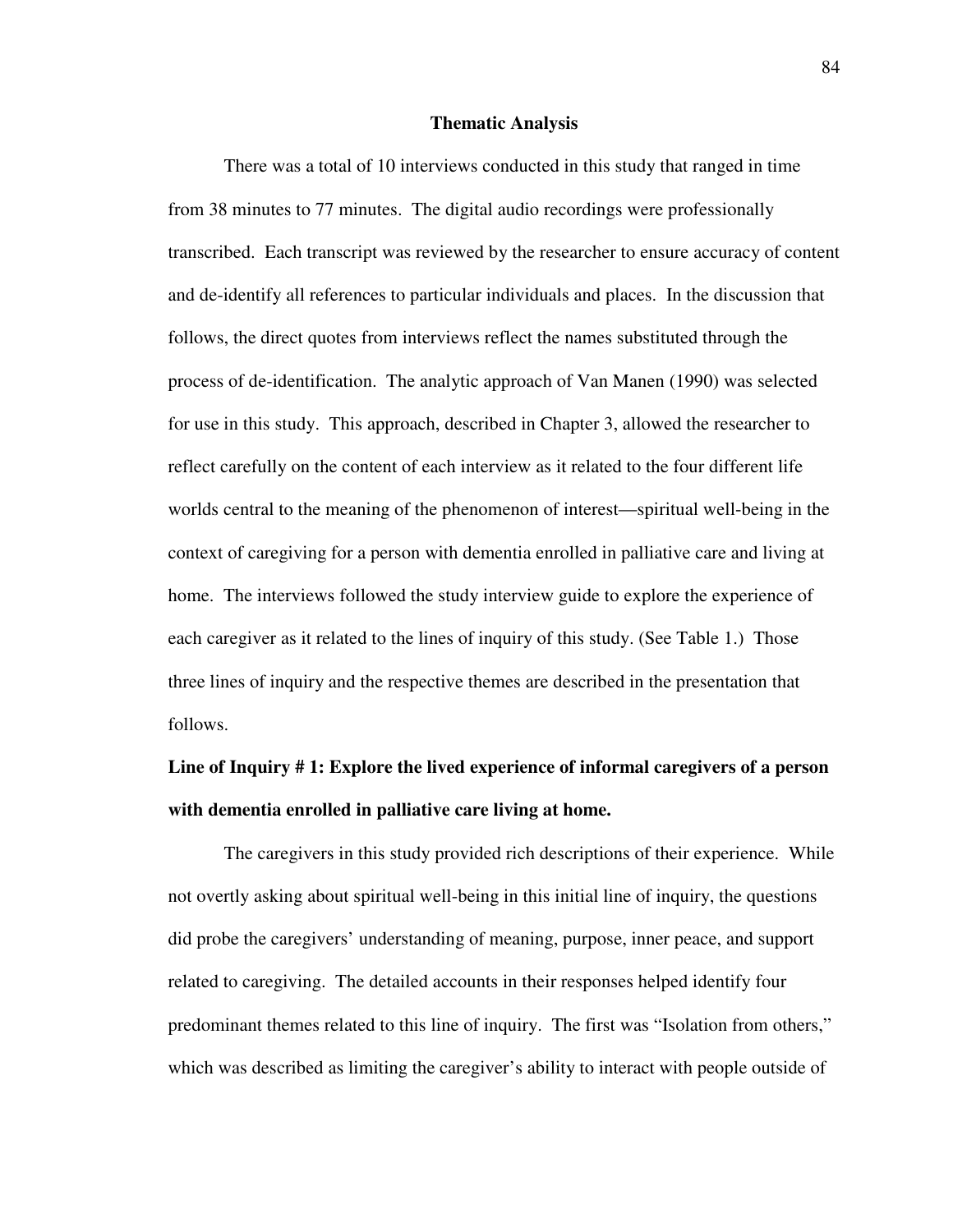the home. Second was "Hardships." Here, the daily demands of caregiving were described as taking a toll on the caregivers. The third theme was "Awareness," indicating the opportunity to self-reflect on the relationship with their loved ones heightened the caregiver's attention to the meaning of their role. The final theme was "Being connected to the patient." In contrast to the first theme, here, the caregivers conveyed a profound importance of being near their loved ones. These themes are examined below in more detail.

**Isolation from others.** The caregiving role clearly limited the abilities of the participants to interact with others outside of the home. This was both a physical and psychological experience of isolation. In some cases, it was the overwhelming demand to be with the person with dementia that led to the caregiver feeling isolated from others. In other cases, it was a self-imposed isolation from others. The caregiver's description of the experience as, "I also felt trapped," "confinement now that she is not able to get up and go out," "I am going to be locked here all weekend," "They were avoiding us," and "where do I set boundaries?" supported this theme.

Participant 9 described the caregiving experience in terms of being trapped. She longs for the opportunity to engage in many of the social activities that she and the person with dementia once did together as a couple. This caregiver experiences living in the home with her boyfriend as being all alone even when they are in the same room. This is frustrating and increases her perception of being isolated from others.

"I can't leave John and that's a big difference and, ah, since he, ah, of course, doesn't drive anymore and he, that was one of the first things that happened to John is that they took his license. So, he felt trapped, ah, but I also felt trapped. Well, now more so because I can't leave him. At first, I could leave him, you know, and that he was okay with that if I ran to the store, you know, but now I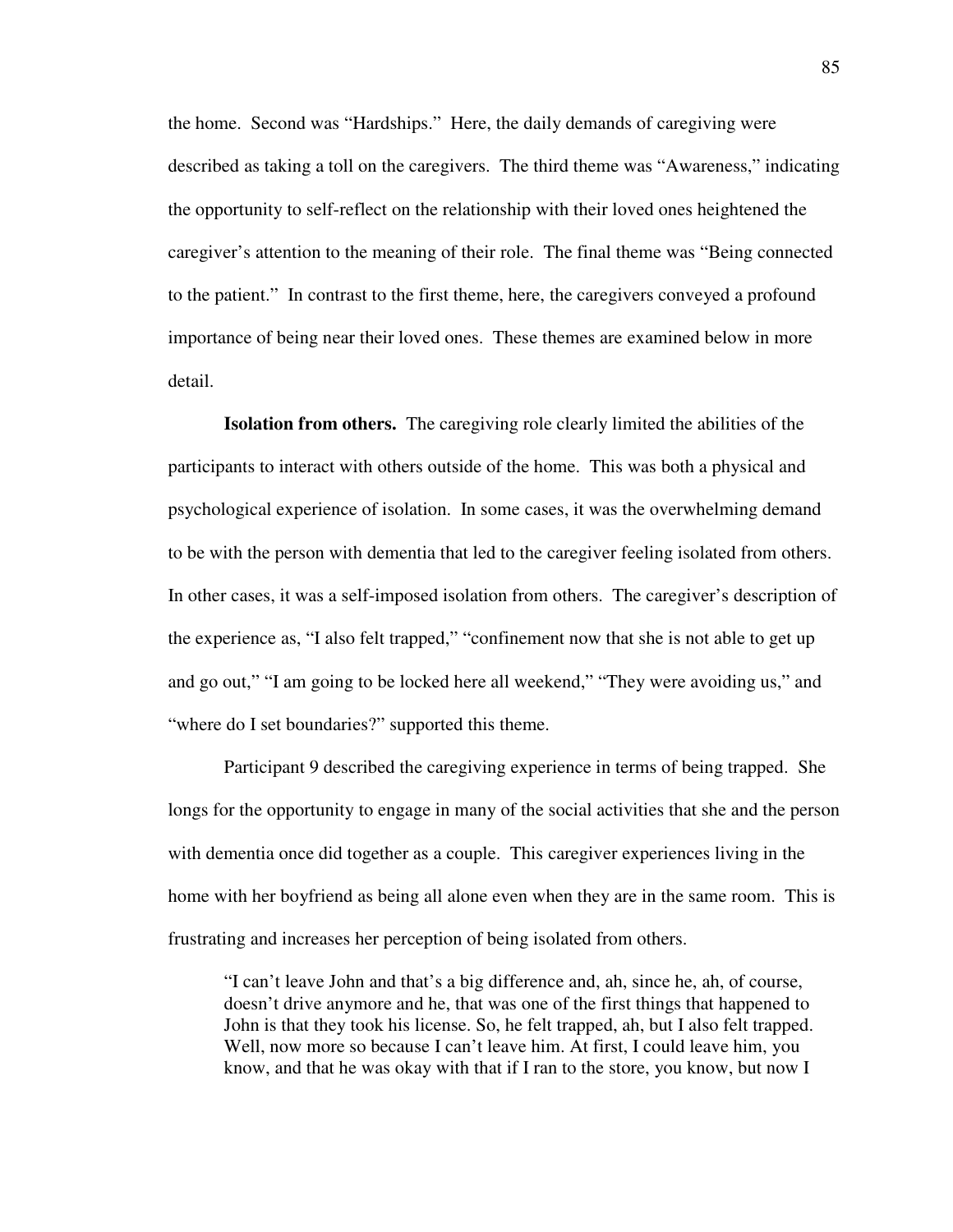can't even run to the store. If he's taking a nap, I can't leave." (page 7, lines 12- 17)

Participant 10 described her experience as being left all alone to care for her mother. She feels poorly prepared for this role and frightened by how it will progress.

With few friends and family to offer support, she has welcomed the brief respite she receives when her mother goes to daycare during the week. However, she is left to worry that when the weekend arrives, she will once again be isolated indoors alone with her mother.

"And I was kind of like thinking that Friday was coming. Oh, now I have the whole weekend. I'm going to be locked here all weekend and, um, the repetitious of when she gets agitated" (page 9, lines 10-11)

Participant 8 moved into her parents' home to help her father with caring for her mother who has dementia. She reflected on how the three of them were very active early on in the caregiving experience. They visited parks to swing on the playground equipment or walked laps in the shallow end of the neighborhood pool. The progression of her mother's dementia and the death of her father has changed this active lifestyle. She acknowledges the physical condition of her mother who is now bed-bound contributes to her experiencing caregiving as a confinement to home and isolation from others.

"Um, you know it's [*caregiving*] brought me a lot closer to my mother. Um, it's been rewarding and still is. Um, it (PAUSES) requires, um, a lot of time. I do have help in the morning. Ah, from 9 to 1, I have some, someone comes to help and then I'm here in the afternoon and evenings with my mom and so, um, it's limiting on that end of it because of the confinement that she's not able to get up now and go out. Um, so, um, two years ago, we were out and about. Ah, she was able to be in a wheelchair and we would go, we have a lovely park near here and every afternoon, we would go out to the dog park over there and, um, it was wonderful." (page 1, lines 13-19)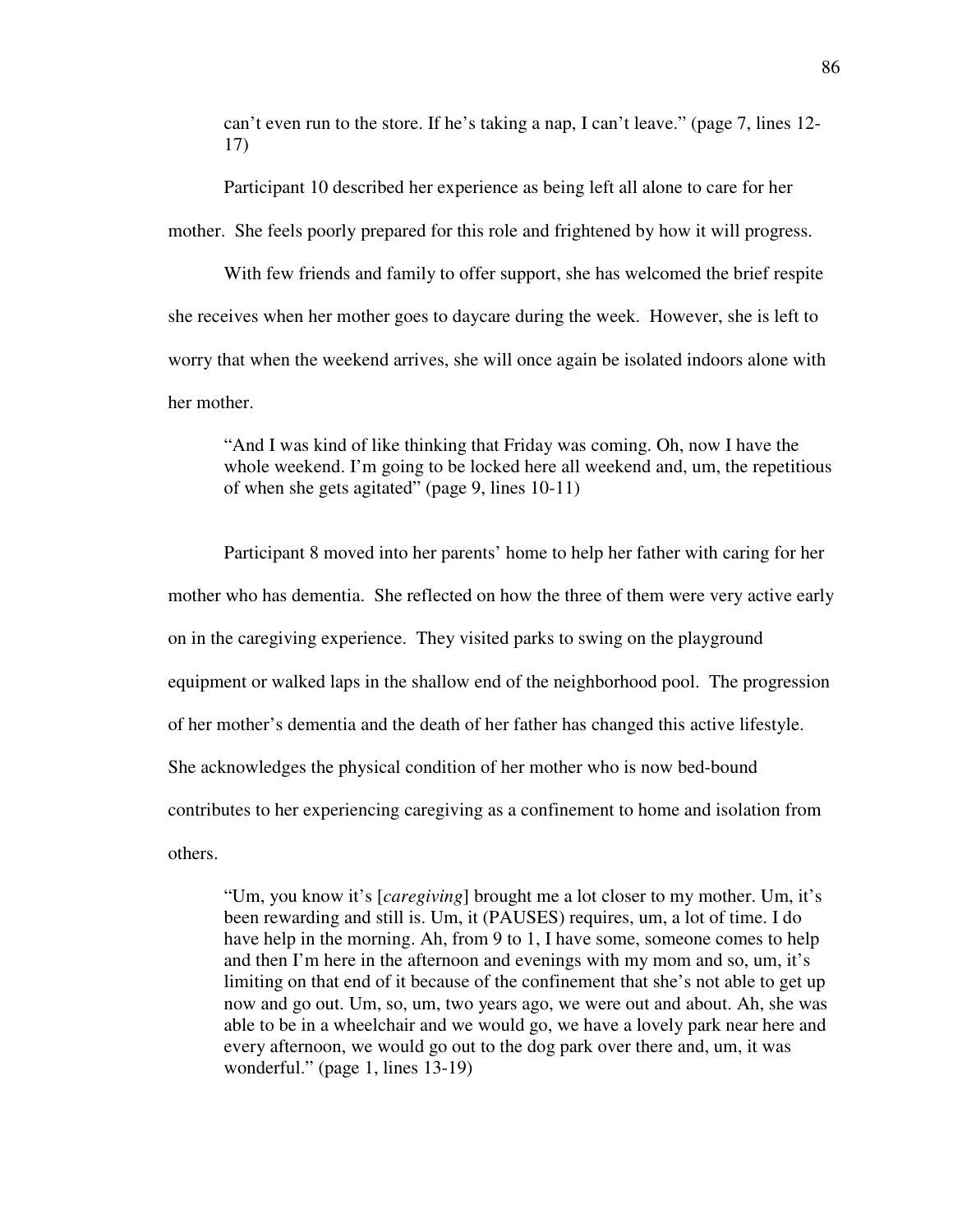In the case of participant 6, this isolation was experienced when her family found it to have become increasingly difficult to be around her husband (their father and grandfather) who had dementia. Her husband had always held an important place in their daughters' and grandchildren's lives. They respected him and relied on his advice when they needed to make important decisions, such as a granddaughter's choice of college to the grandson's decision to enter the military. When the family stopped coming to the home after her husband's diagnosis of dementia, participant 6 experienced a painful isolation from these people, whom she loved.

"They were not ready for that, for grandpa funeral, talking about a funeral. In the beginning, it was he and I alone. Just he and I and the nurses. Well before hospice, Dr. Connor, but it was he and I because the children didn't want to know any and I mean they love him and they love me, but they didn't want to, they, they were avoiding us. They were not coming. They left us alone for several months." (page 7, lines 22-26)

Both parents of participant 1 have required her assistance as a caregiver. Their dependence on her in relation to health care needs has created a division between herself and her siblings. She has gradually felt isolated from them because they had not shared in the caregiving experiences. This has forced her to establish boundaries to respect herself and limit her interactions with others.

"Where do I set boundaries, where do I come in. It [*caregiving*] is a great opportunity to learn to set boundaries. Healthy, and it's also a really great opportunity to see where in your own life you're not having healthy boundaries." (page 1, lines 23, 24, 26 and 27)

"[*healthy boundaries* are] where am I not honoring myself, my core values . . . is saying no to my brother or sister being disloyal to me." (page 2, lines 24 and 26)

It has been important for participant 3 to be the primary caregiver for her

husband. She recognized the challenges of this role and has not wanted to put others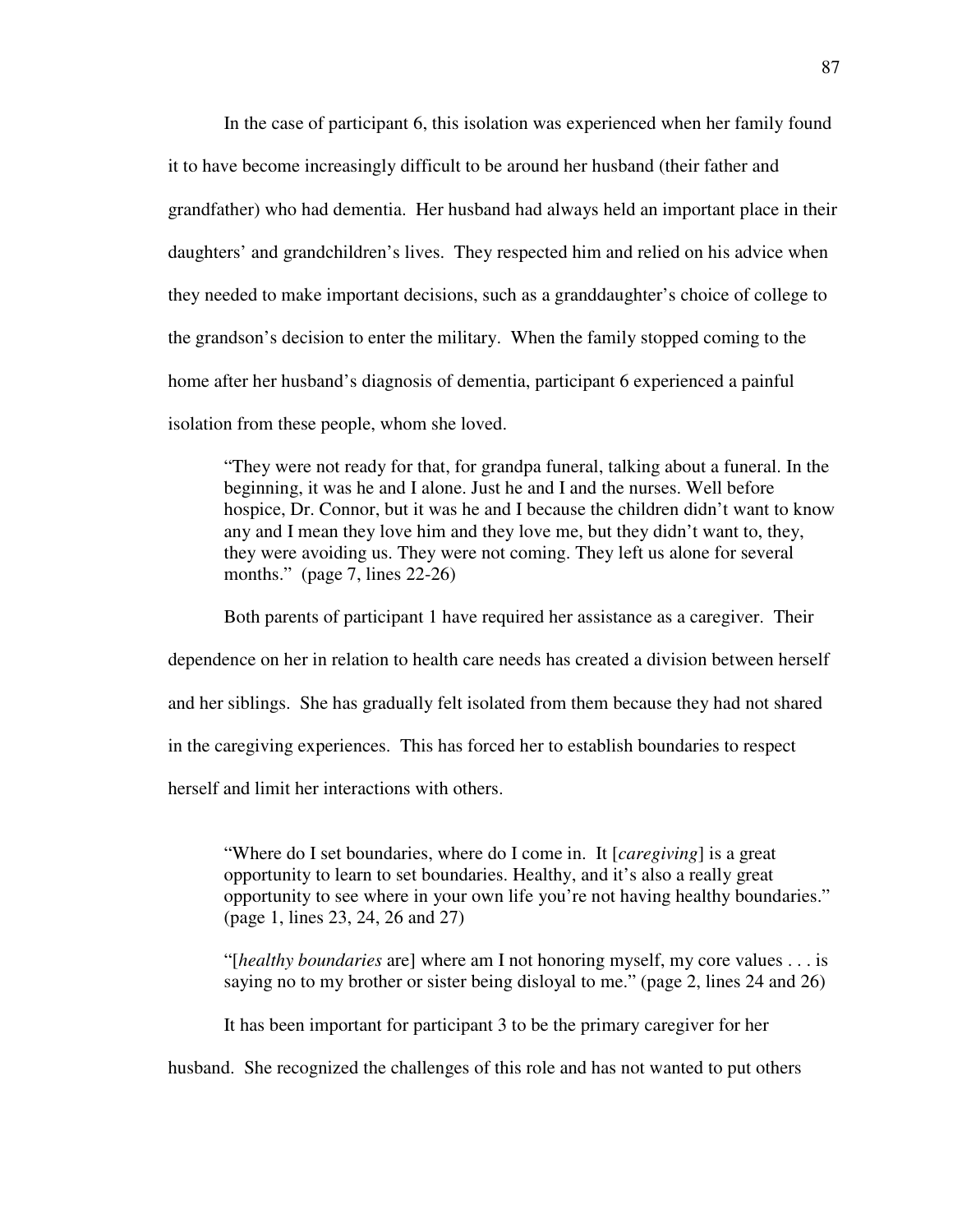through the demands of caregiving. She has accomplished this by keeping others,

particularly her daughter, at a distance from the experience.

". . .it also means for me to be his caregiver that I am sparing my daughter. She already is still raising her small, her youngest, ah, child. I'm sparing her the, um, the problem that would, she's a working woman you know. Ah, she could not do it like I can do it, um, because I have the time." (page 5, lines 40-43)

Several participants had a hopeful anticipation of no longer being isolated from

life outside of caregiving at some point in the future. Their description of that next stage

was a stark contrast to the isolation that being a caregiver had required of them.

"I just want, I just want to breathe, I think, and I think, oh my God, I'm 67 and I'm finally going to get to breathe maybe one day when my mom passes. So, I'm kind of looking forward to her passing in some ways for my selfish ways." Participant 10 (page 5, lines 30-32)

". . .not to appear cold or calculating or, um, (PAUSES), ah, I don't know how to put it, but I'll just be blunt. I am looking forward to the day when it's over. Yes, it's been a long haul. Um, (PAUSES) so then I will possibly have, um, a few years to reconnect with the me that has gotten lost in the caregiving. The, um, connecting with friends again. Meeting up with some of my groups that I belong to that I have not been able to, ah, attend their meetings for a couple of years now and they email me you know how are you doing, Judy, and so forth and, um, so it's wonderful to know they're just waiting for the day when I can come and join them again in, ah. So, that's what I'm looking forward to." Participant 3 (page 7, lines 23-30)

"I try to enjoy life you know out there and, ah, you know it's hard because I have to stop and, um, you know take care of my mom and, ah, it's very hard, but I know at, at the end you know I'm going to be blessed and, ah, and then life goes on." Participant 2 (page 2, lines 31-34)

"I'm just going to continue doing what I can for her but then I don't want to stay home anymore after that. I want to be out." Participant 4 (page 9, lines 26-27)

**Hardship.** There are numerous burdens associated with the responsibilities and

demands that caregivers experience in their role. Many of the participants spoke of how

these burdens had become a hardship for them to endure. Despite the challenges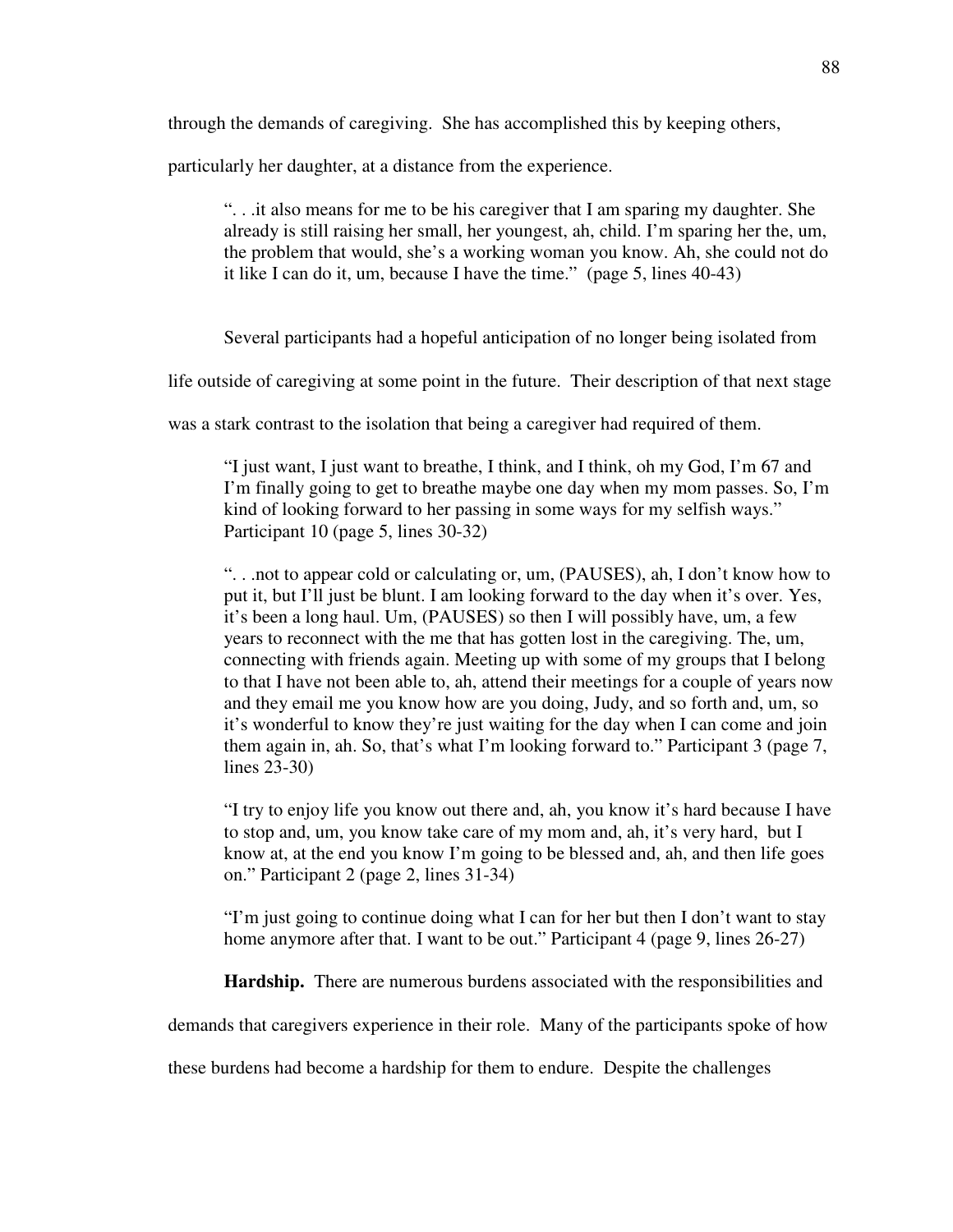presented by these hardships, the participants described a value of being connected through the caregiving role to their loved one. Their descriptions of the experience as, "It changed my life and you know everything is pretty much on hold," "our life is kind of at a standstill," "caregiving really takes a toll on a person," "wow, I really took on a big role," "being the sole person is just unbearable," and "We learn it [*dementia progression*] on raw meat," helped identify this theme.

Participant 2 has had to make many changes in his life to provide care for his mother in their home. He has gone from "living life to its fullest" to focusing exclusively on his mother. This "having to put life on hold" is something he shares in common with the experience of participant 9. Yet both of these participants discovered that the caregiving role connected them to their loved.

"And it's [*caregiving*] hard. You know I have a girlfriend, so it's really hard, but my main focus, you know, on is taking care of my mom to try to balance everything out. So, it really has changed my life and, you know everything is pretty much on hold." Participant 2 (page 2, lines 38-41)

"I can't just leave my mom like that and take off. So, it really changed a lot, and I see what people talk about on caregiving and taking care of a person. You know it really takes a toll on a person." Participant 2 (page 3, line 39 to page 4 line 6)

"Well, I care deeply for him. I love him, and we've had a good time. His wife died right around the same time my husband did, and we met through his daughter, who I worked with and we kind of hit it off and he I have traveled in the motor home and we've done a lot of things together, and now it's just, you know our life is kind of at a standstill." Participant 9 (page 2, lines 22-27)

"It is very challenging day in and day out and especially when he gets up sometimes in the middle of the night and wants to take a shower at midnight because somebody's picking him up the next morning. Well, what does that do to me? I don't get to sleep. I've never been one to sleep a lot anyway, but I do need three or four hours (LAUGHING). So, it's just the whole circumstance is very difficult." Participant 9 (page 9, lines 20-28)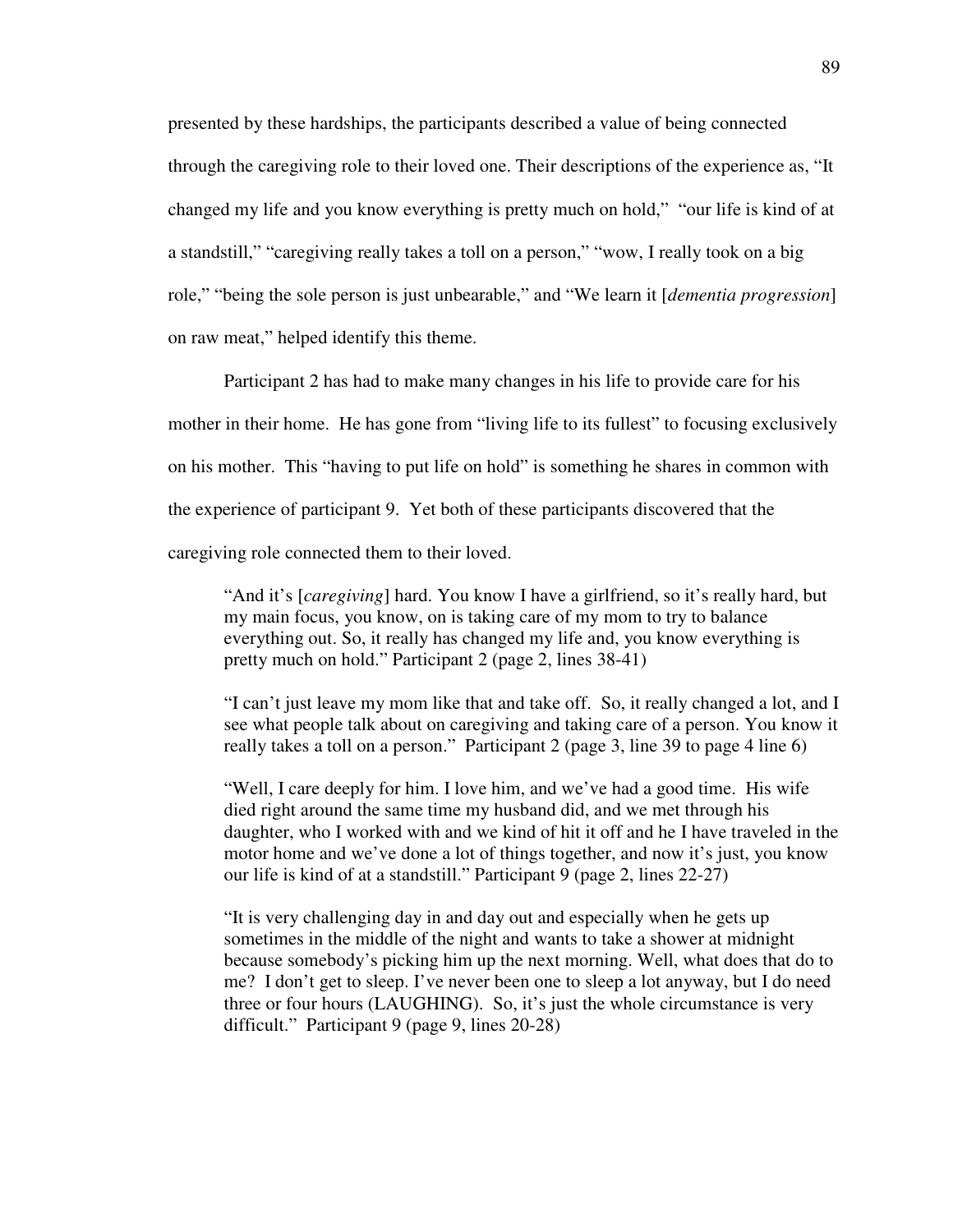Participant 1 had been the caregiver to both her father, who died previously, and now her mother. This decision required that she remove herself from other worries in life and become singularly focused on the caregiving role. She acknowledges that having to care for one parent so soon after losing another has made it difficult to articulate the meaning and purpose to caregiving. In addition, she has found that in taking on the caregiving role with little support from her family has been an overwhelming hardship.

"It was a conscious choice to put my life on pause and dedicate it to them. Losing my dad, I thought I was going to have a little bit of time to breathe. And kind of get my bearings again and I didn't and I feel like it was very drastic because my brother who was like my rock became the boss and took the reins, and he's very business, he manages thousands and thousands of people in a factory, and so he's like give me numbers and do this and so it's like I was just, wait a minute. I don't know what I'm doing." (page 8, lines 11-13, 15-19)

Participant 6 noted that the dementia diagnosis is something that caught her by

surprise. Her husband was very "sharp mentally" and devoted to details. The emotional

pain of a dementia diagnosis with no warning has been tremendous. She has had to

experience the hardship of watching her beloved husband gradually decline. While

supported by her hospice team, she has felt poorly prepared for what that diagnosis meant

and the hardship that she would have to endure.

"…why Dr. Connor didn't put things together and analyze the situation and warn me, tell me. Why he didn't tell me? I would think that he would suspect something. Somebody had told me I know there is nothing we can do, but at least I would have been ready." (page 2, lines 15-18)

"When we first started on hospice, I didn't know what hospice was. Didn't, absolutely nothing about hospice. Of course, my ignorance it has to do with that it has never been in my family . . . Now the children know what to look for, but we learn it on raw meat. We learn it with our tears. And the pain is still here. It's very deep and big pain. Very, very deep." (page 3, lines 1-15)

Participant 10 acknowledges that taking on the caregiving role for her mother has

been extremely difficult. It has been complicated by the strained relationship that they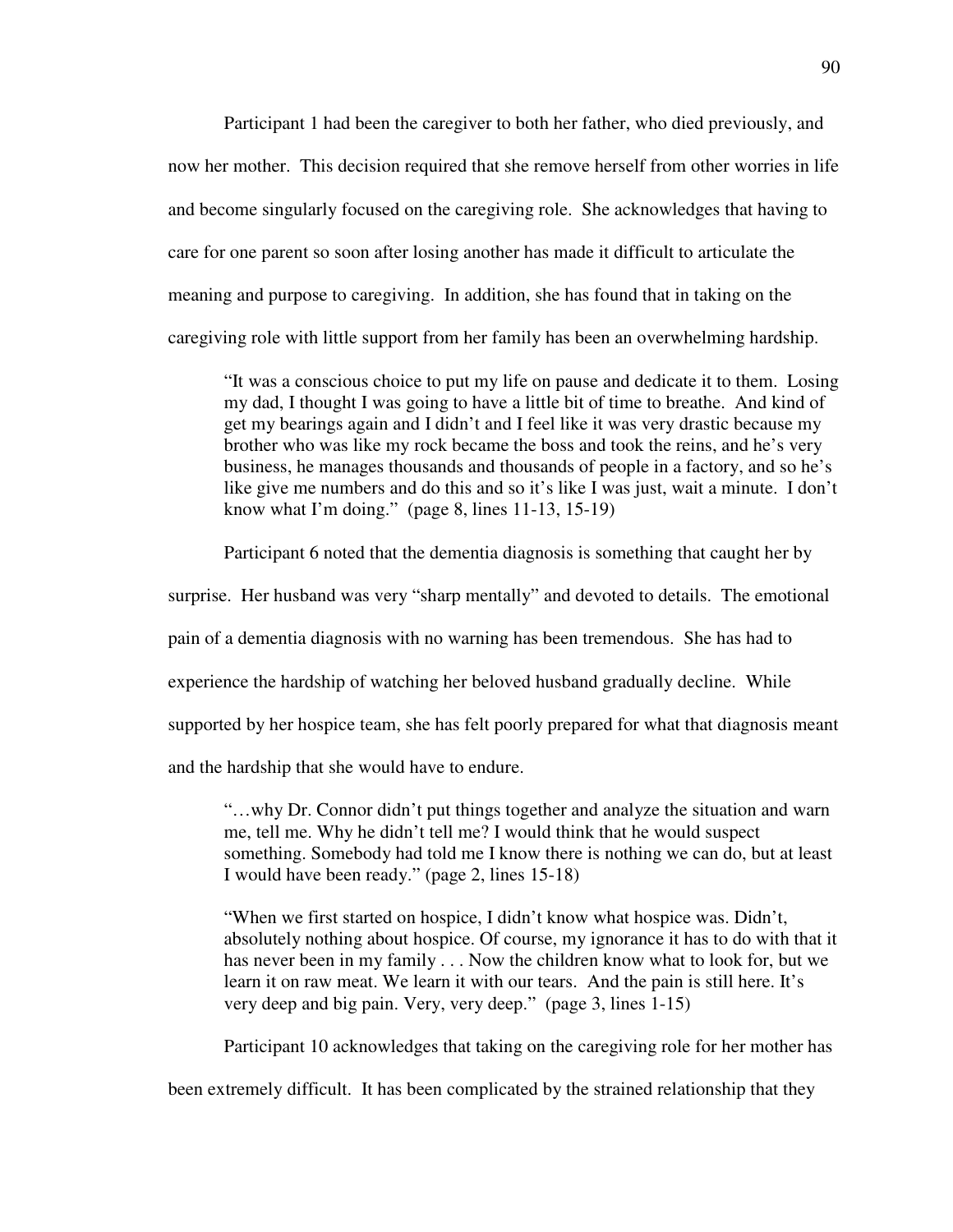have shared over the years. Now that she has had to take on this role, she is

overwhelmed by what is required of being a caregiver. She experiences the connection to

her mother through the caregiving role to be quite challenging.

"…the resentment comes up because she was never there for me, but I'm here for her and I'm the only one here" (page 5, lines 7-8)

"Because I see people that have families and spouses and brothers and sisters, and they take part of the burden off, but being the sole person, I just, it's unbearable. That's the hardest part." (page 6, lines 8-10)

The hardship that comes with the demands of the caregiving role can also leave

the caregiver in awe on what they have undertaken. Both participants 2 and 3

commented on wondering how they came to be, and remain, caregivers to this day. The

caregiving role, while challenging, has allowed them to remain connected in a significant

way to their loved one.

"…you know you sit there and think about everything and it makes me feel good inside that I'm taking care of my mom, but you know sometimes, I was like, wow, I really took on a big role and you know what did I get myself into?" Participant 2 (page 7, lines 1-3)

"…we had a situation where Matthew fell and cut the back of his head and I took him to urgent care for staples and so forth and so I said to Stacey [*the hospice nurse*], it's times like this when I question my resolve to care for Matthew at home." Participant 3 (page 2, lines 37-39)

**Awareness.** The caregivers described the importance of awareness to the overall

experience. This was, in some cases, an attention to past events they had shared with their loved one. However, in most instances it was an awareness of being present to their loved one in the moment. This awareness had a powerful contribution to their understanding of the meaning of caregiving. The caregivers' own words, "it makes me feel happy and aware of myself," "looked back on my life and realized the hardships of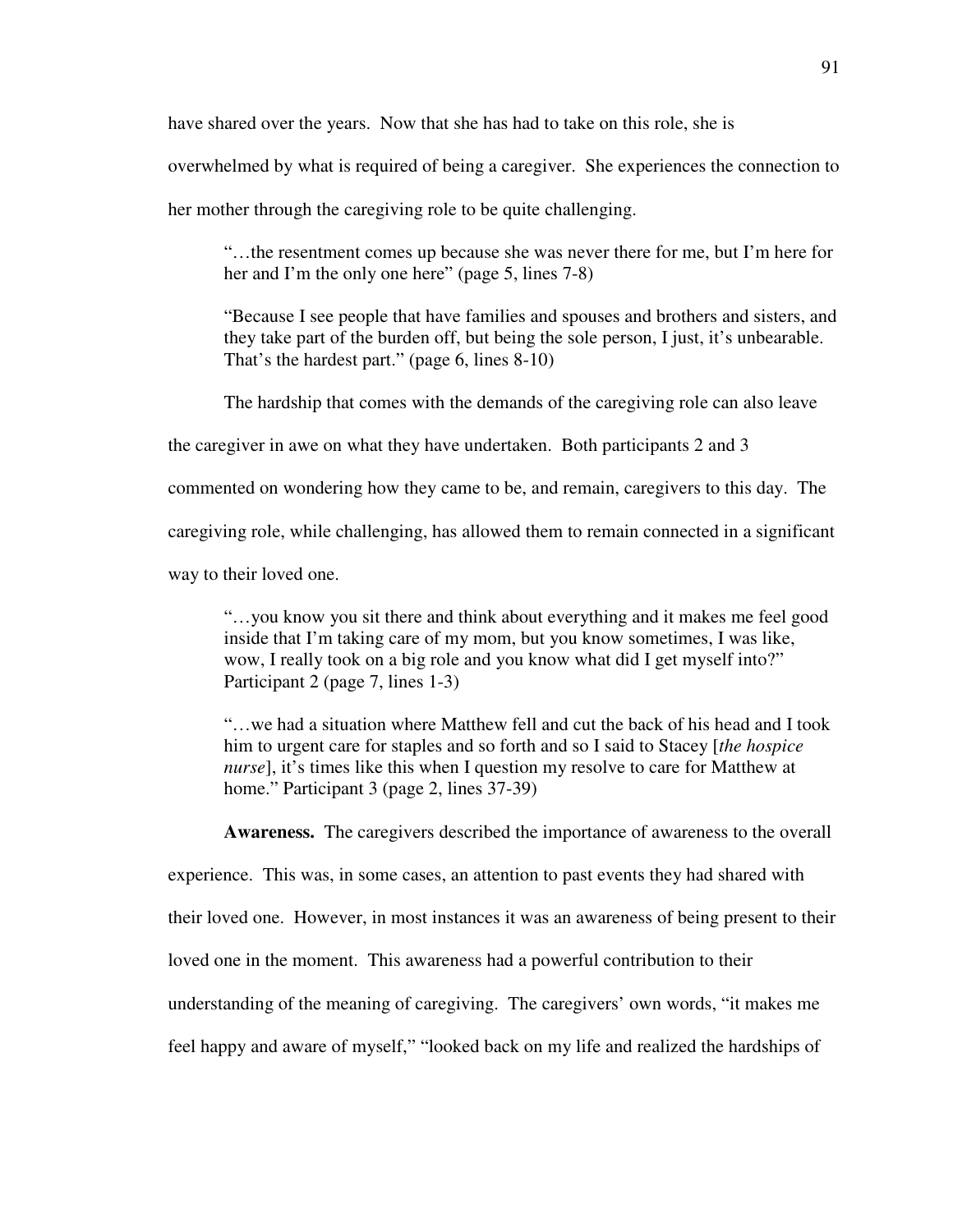my childhood," "it makes me sad to see this brilliant man wasting," and "I realized the depth of my feelings," support this theme.

Participant 4 shared how she had been separated from her mother for many years. She has rediscovered meaning in their relationship during this period of caring for her mother. By being aware of her internal reactions to her mother's emotions, she has been able to remain focused on caregiving.

"She responds to it [*my presence*]. I mean I could be there and not feel it [*her response*], but I could be with her and make her feel good and I can feel it and she can have that emotion and reflect back on me and it makes me change. It makes me feel happy and aware with myself and to carry on throughout the day or whatever I need to go on and still with the same level of the energy and the emotion that she gets me, because that's what makes me go." (page 11, lines 40- 44)

Participant 6 described her husband who has dementia as someone who was

devoted to her and her children. His dedication to them has encouraged her to be a fierce advocate for his best interests at the end of life. She had never known a person with dementia before her husband was diagnosed. This has required her to learn each day how

to be a caregiver. During this time, she has become acutely aware of both the wide

spectrum of emotions that go with caregiving and the impact those emotions have on her

approach to caregiving.

"It's a mix of emotions. It is despair, sadness, ah, (PAUSES), Why my husband? Why? And, ah, mostly sadness to see my companion, my loved one wasting. I'll give you an example. Um, a couple days ago was our wedding anniversary and I was shaving him in the bathroom and when we do that, I talk to him. I try to talk to him a lot and I told him, honey, today is our wedding anniversary and he just look at me. Nothing register in his face and I repeat it. I say, honey, we got married 46 years ago today and nothing. He didn't say nothing and it makes me very sad because everything is gone. He doesn't remember. He used to take me out for dinner. He used to bring me flowers. He used to get me the most beautiful cards, telling me how much he loved me, and when I told him, nothing registered in his face. So that make me very sad. Not about the anniversary. It makes me sad to see this brilliant man (PAUSES) wasting. Ah, despair because this is a horrible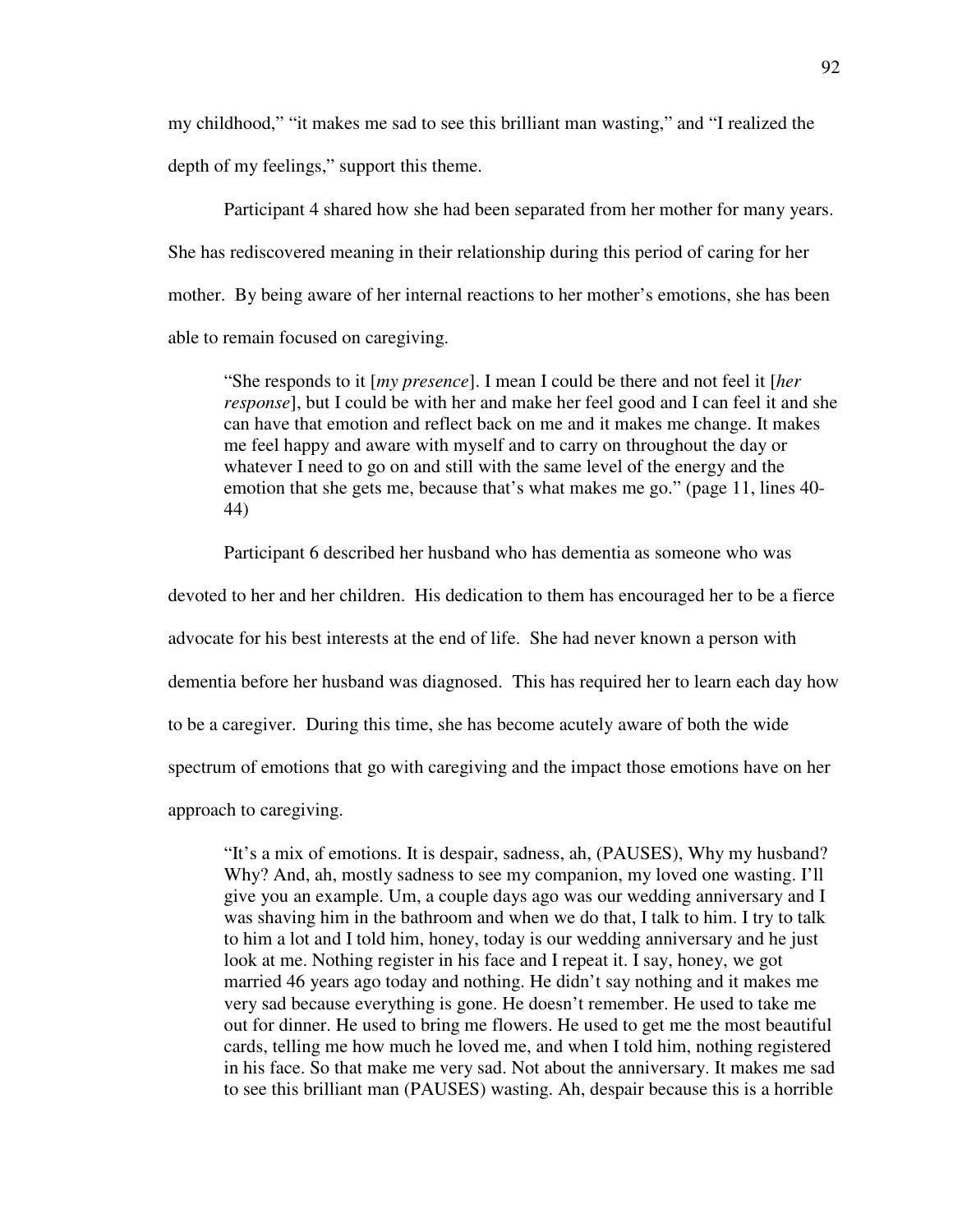disease that robs the human being of everything. They lose their memory. He doesn't know the children, the grandchildren. He knows me most of the time. Sometimes he doesn't remember his name. So, it robs the memory and it takes away your dignity (PAUSES) completely." (page 1, lines 14-30)

"It [*the times when he remembers me*] makes me so happy. It is, it's one of the brightest moments of my whole day. Nobody knows how sad it is to see your loved one going. It's very, very sad and I have my faith in God that sustains me. I don't know how other people can go through. It's devastating." (page 4, lines 26- 29)

Participant 3 described the caregiving role as something that could only be

possible for those who have a strong commitment to their loved one. She has been

married to her husband for over 60 years. While they have a daughter, she lives out of

town. The caregiver, her mother, is trying to protect her from the challenges associated

with this role. This caregiver's awareness of the difficulties she has experienced in life

has given her the fortitude to persevere in the caregiving role.

"I certainly can look back at my life and realize that the hardships of my childhood and, certainly the difficult periods of my married life developed within me a core of strength that allowed me to see the end of the journey or the culmination of that caring so that, in fact, there will be an end to it." (page 1, lines 39-46)

Participant 5 considered the time as his wife's caregiver to have been a blessing.

Their 58 years of marriage have been filled with many happy memories. He is aware

now how important it is to reflect back on the time they have shared together and

recognize how those memories sustain him in the caregiving role.

 "I guess I've grown, realized the depth of my feelings for my wife that I had sort of assumed during our long marriage and you don't think about them and then this has caused me to reflect back on, on all the good times and the positive things that have happened." (page 1, lines 29-31)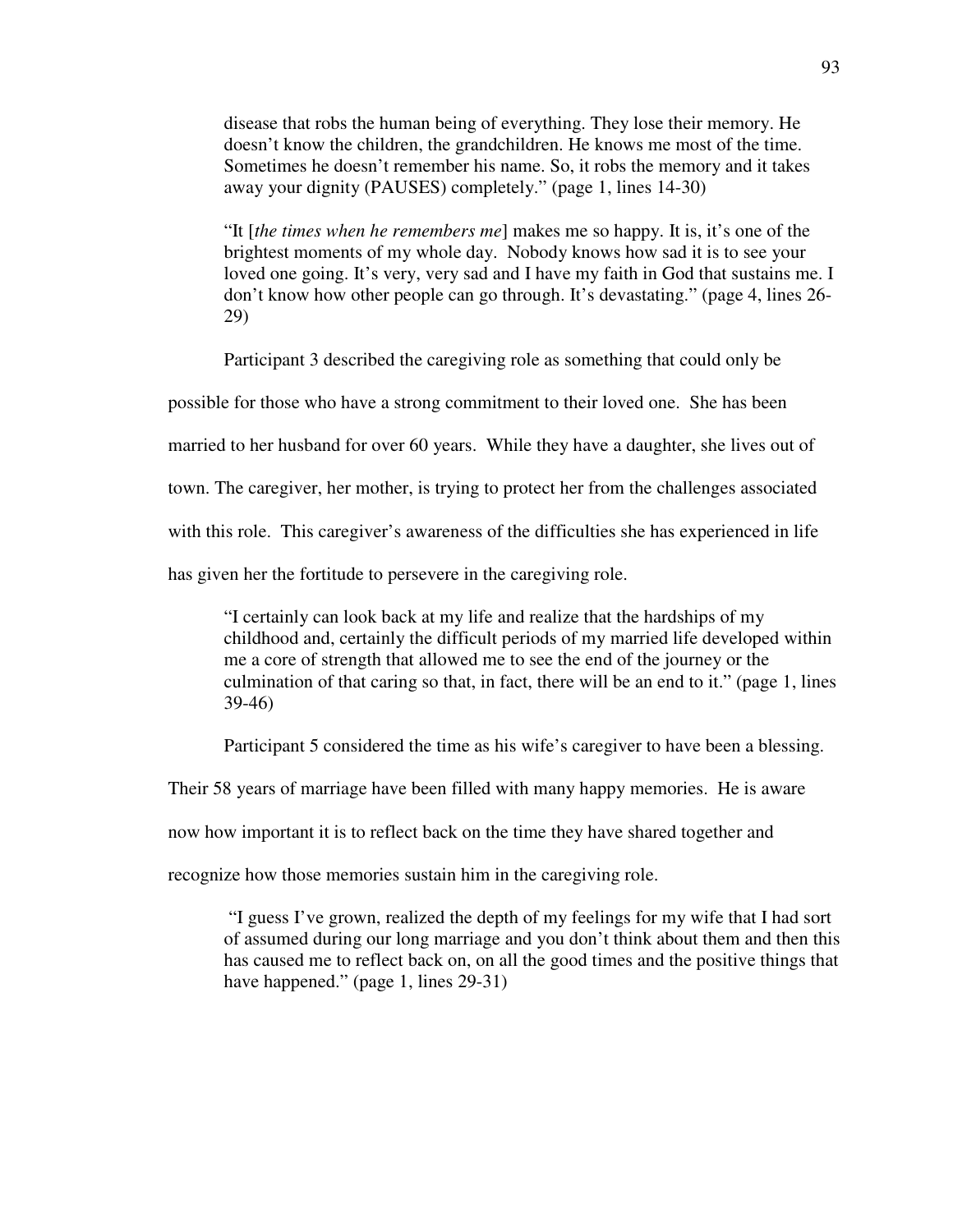Participant 10 has not experienced the caregiver role as being pleasant. She has become aware of how the challenges of caring for her mother is stealing many of the good memories that they have shared together.

"Yes, and I don't want these bad memories and I'm developing them and they're staying in my head now and the further it goes, I keep these sad memories better than the, the past memories that I would wish that I could keep." (page 2, lines 2- 4)

**Being Connected.** The importance of being connected to their loved one was a point consistently mentioned throughout the interviews. The caregivers described how that nearness to their loved one had created a connection between them. It was this enhanced understanding of being connected to their loved one that contributed to the caregiver's hopefulness in their sense of purpose and meaning in life. The in vivo quotes such as, "taking care of her and what her needs are. Inside it is really a bless you know," "telling her how much I love her and she'll say you do and then say I love you too," "This is my chance to be with her, to care for her and for me to know her" and "the Lord is letting me care for him," all support this theme.

Participant 8 commented on how the experience of being her mother's caregiver has been rewarding. She described her relationship with her mother during her life as extremely close. Now, as her mother's caregiver, she has had several opportunities to discover meaning in the role that maintains a powerful connection with her mother.

"…well physically holding her hand, talking to her, often in the afternoon I'll sit down and read I don't know how much of it she's listening, but just having me here. Yes. You know telling her how much I love her, and she'll say, 'you do?' and then she'll say, 'I love you too'." (page 3, lines 25-26, 34-35)

 Participant 4 had left her childhood home at a very early age. Those lost years have always left her with an emptiness. She understands the caregiving role has provided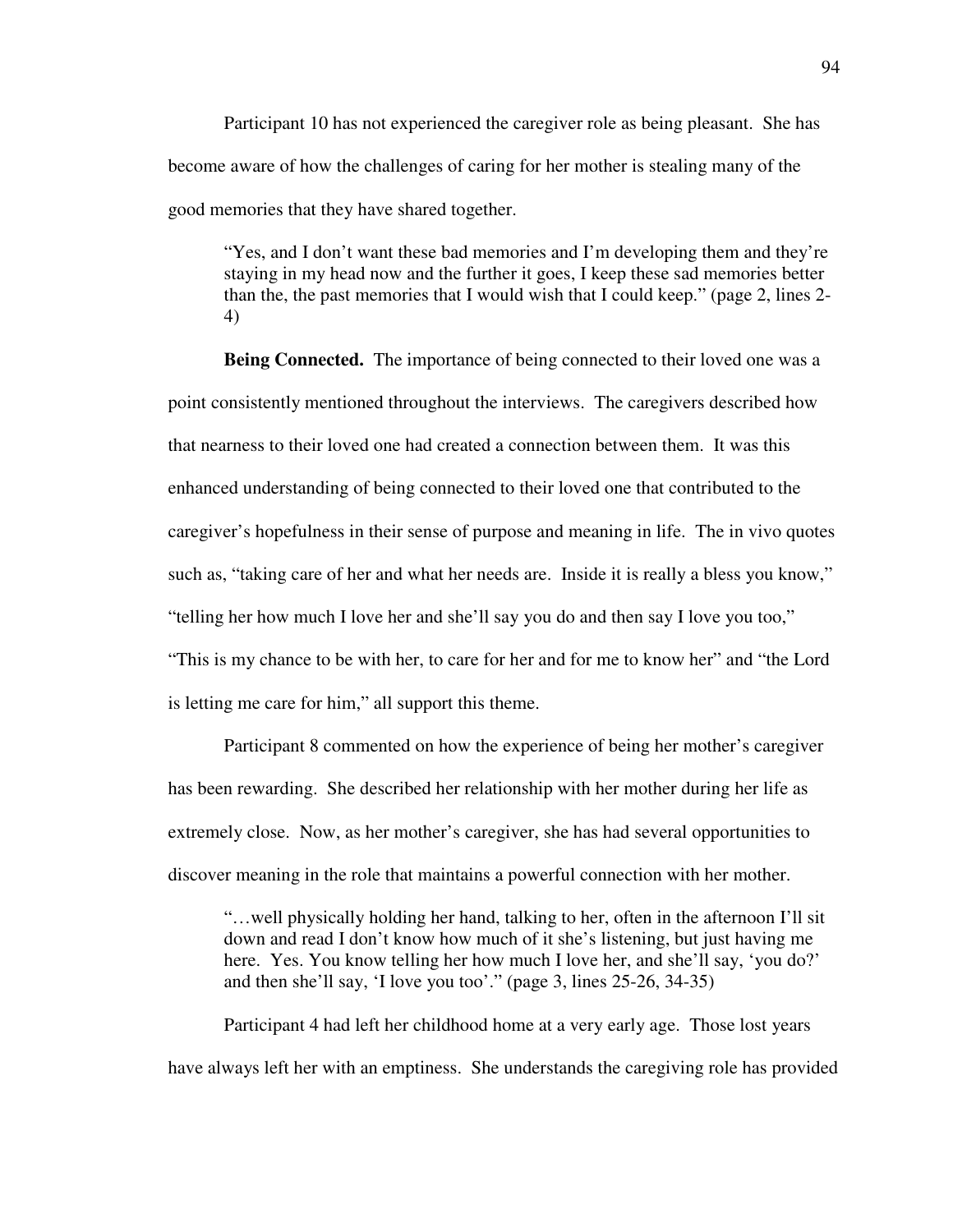a sense of purpose to both recover those lost years and connect once again with her

mother.

"I spent a lot of years away from her. I left the home when I was very young and I missed the years that I wasn't there and somehow I want to recover those years I spent out of the home not knowing her. I left at an age very young, 16, 17, and I think at that age, you're still learning a lot about you. It's a different stage in life and not being there with her, I missed those years and I want them back and I want them now. This is my chance to be with her, to care for her, and for me to know her and also for her to know me as a married person with a husband and a family." (page 6, lines 1-7)

Both participants 3 and 6 understand their purpose in life is now to be present to

their loved one with dementia. The caregiving role has allowed them to deepen the

connection they have with their family member.

"I've got, every day I wake up, I know that this is another day that I have an opportunity to take care of Matthew. So, that's my purpose. That's what's right in front of me right now." Participant 3 (page 7, lines 31-33)

"He gives us all his love and the Lord is being so good to me giving me the opportunity to take care of him and in a little way kind of not repay, kind of do something for my husband because he was so good for me with us. So that's the way I look at it. The Lord is giving me the opportunity to take care of him." Participant 6 (page 3, lines 24-27)

The experience of caregiving for participants 2 and 5 has allowed them to reflect

back on their loved ones fondly. This process of reflecting in their caregiving role has

brought a sense of meaning to see a deep blessing in their shared life together.

"Well, you know it's just the way I feel inside is, you wake up in the morning and you see my mom there and when I do take care of her you know it makes me happy. You know it makes me happy inside that I'm partaking in and taking care of her and her needs. Inside it's really a bless inside." Participant 2 (page 1, lines 22-25)

"…we've been married, 58 years and, I'm blessed with I think to have had a good solid marriage. I think, if anything, it's [*the caregiving role*] made me appreciate my marriage to her and appreciate the good times that we had." Participant 5 (page 1, lines 15-18)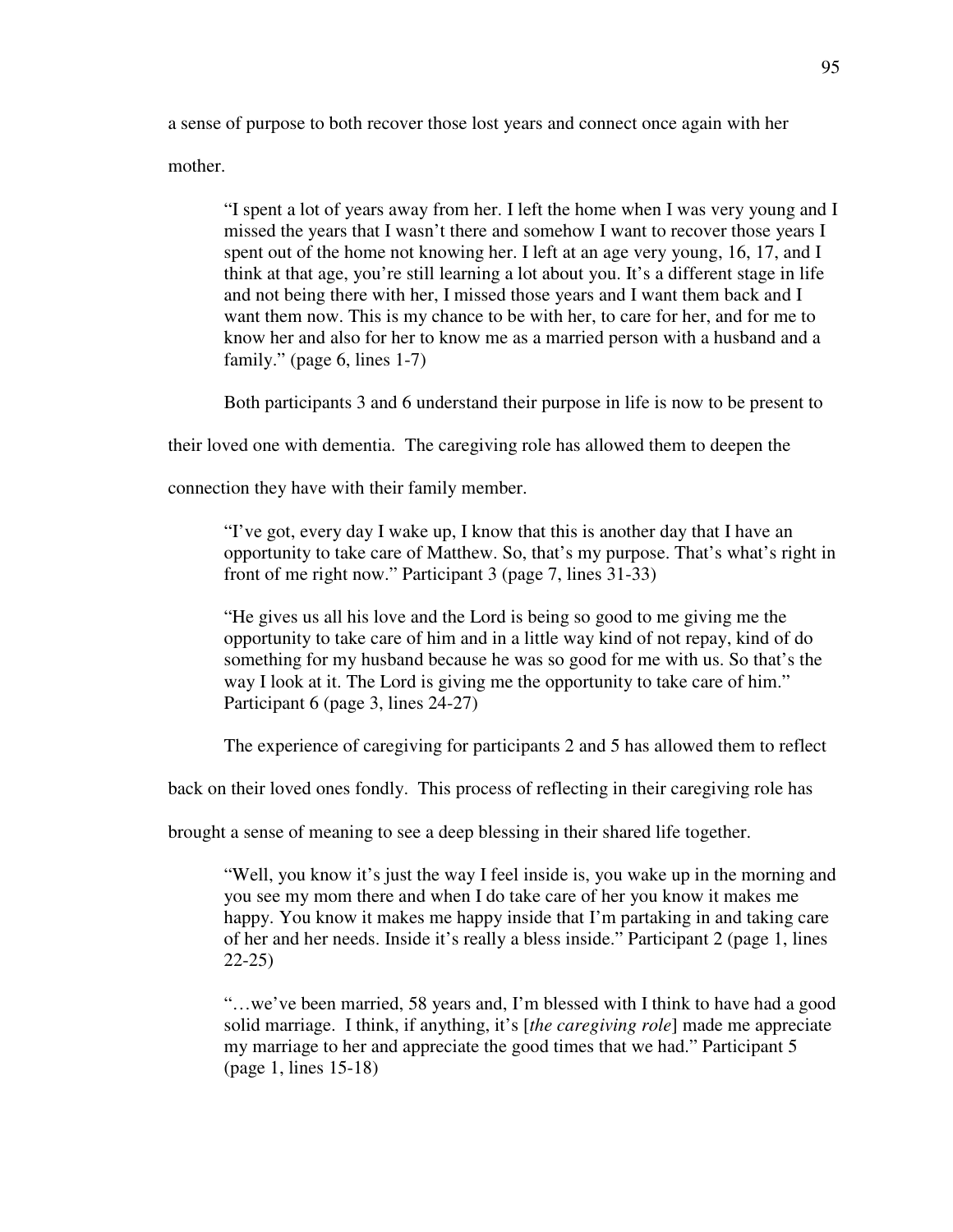In summary, the experience of caregiving for these participants has had a strong impact on them and their relationship with the person with dementia. The caregivers were engaged in the interviews through questions on their experience of meaning, purpose, inner peace, and support. These experiences are not known to have been included previously in research of caregivers of persons with dementia on palliative care living at home. In this group of caregivers, there was a general feeling that they were unprepared for this role. They experienced the mounting challenges and physical demands to be overwhelming at times. Yet, by creating a space of nearness between themselves and the person with dementia, they discovered an inner peace that supported them in this role.

The experiences shared by the participants provided rich data to analyze that ultimately supported the following themes: Isolation from others, Hardships, Awareness, and Being connected to the person with dementia. Upon deeper reflection and analysis over time with all of these themes, the specific themes of "hardships" and "being connected" were most salient and relevant to understanding an essence of the phenomenon of spiritual well-being amongst family caregivers of persons with dementia on palliative care living at home. The participants acknowledged that "hardships" in the caregiving role were full of challenges, yet it was the caregiving role that allowed them to have an important connection to their loved one. The theme "being connected" expressed the caregiver's feeling their role filled them with a meaning and purpose in life that created a sense of hopefulness.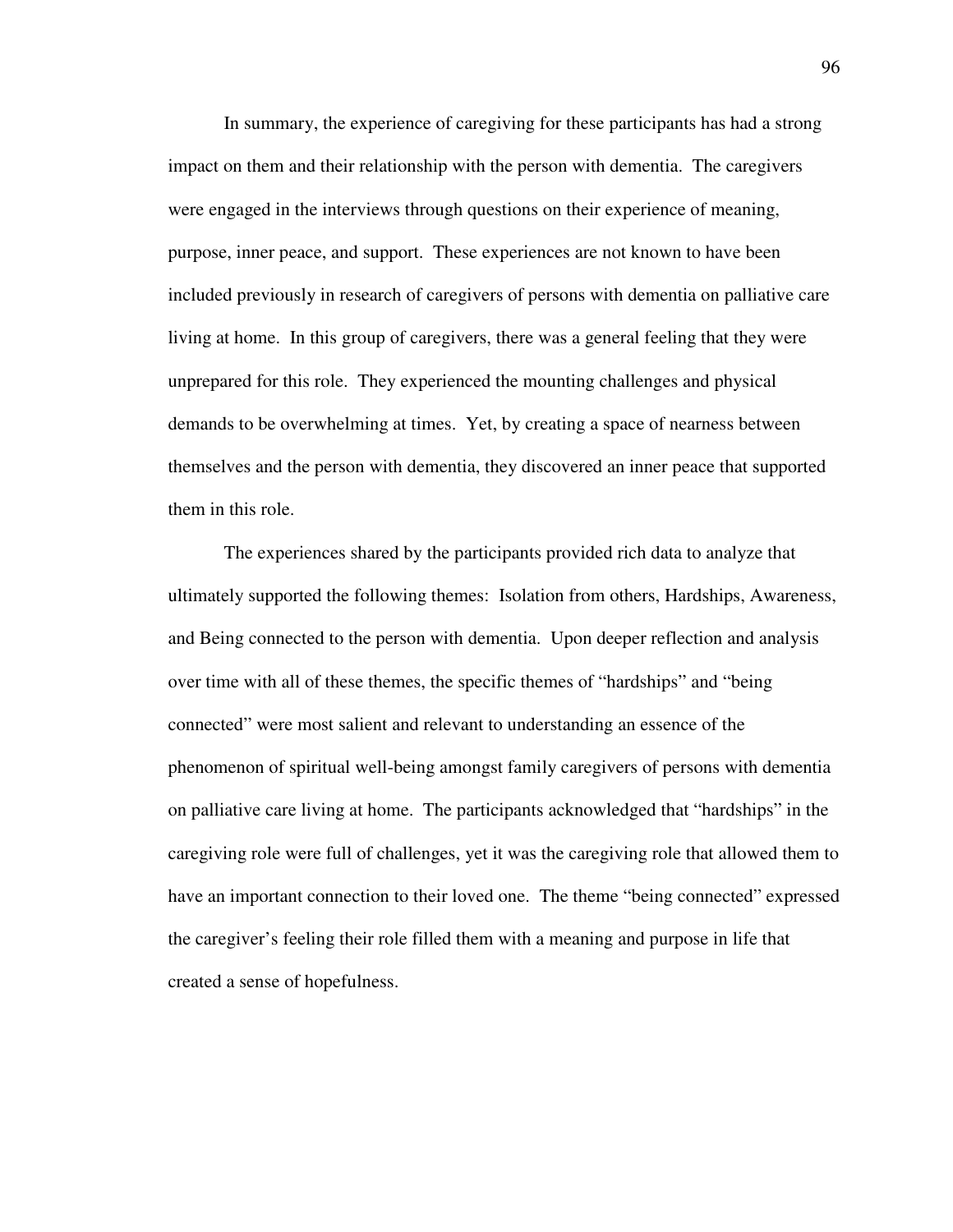**Line of inquiry # 2: Identify any spiritual feelings of these caregivers that may be present and explore the meaning of those feelings in the context of spiritual wellbeing.** 

The caregivers were more hesitant to opening up to a discussion on spirituality. The dialogue that did eventually develop, though, had several meaningful descriptions of their experience of spirituality. The caregivers were invited to respond to questions on their perception of spirituality in general and then in their personal journey. In the case of the latter, caregivers were asked to describe the meaning of spirituality both before being a caregiver and subsequently in that role.

There were four themes related to this second line of inquiry identified through textual analysis. The first was "Presence," an experience of sacredness, or the Divine. This was made possible for many caregivers by simply being with their loved one. A second theme was "Trust." It was important for these caregivers to have a belief in something, or someone, greater than themselves to persevere in the caregiving journey. The third theme was "Sacrifice," meaning the role of caregiver required they give up something of themselves to continue the daily care of their loved one. The final theme was "Belonging." This was the experience of being a part of a group, spiritual or secular, and its importance to these caregivers despite their inability to be physically present at those gatherings. In this section, each of these themes is explored in depth.

**Presence.** In several of the interviews it was evident that experiencing a closeness with others was important. There were two participants who spoke of their understanding that God is always present in our lives. Several other caregivers noted what made spirituality present was the ability to touch physically or just be near others.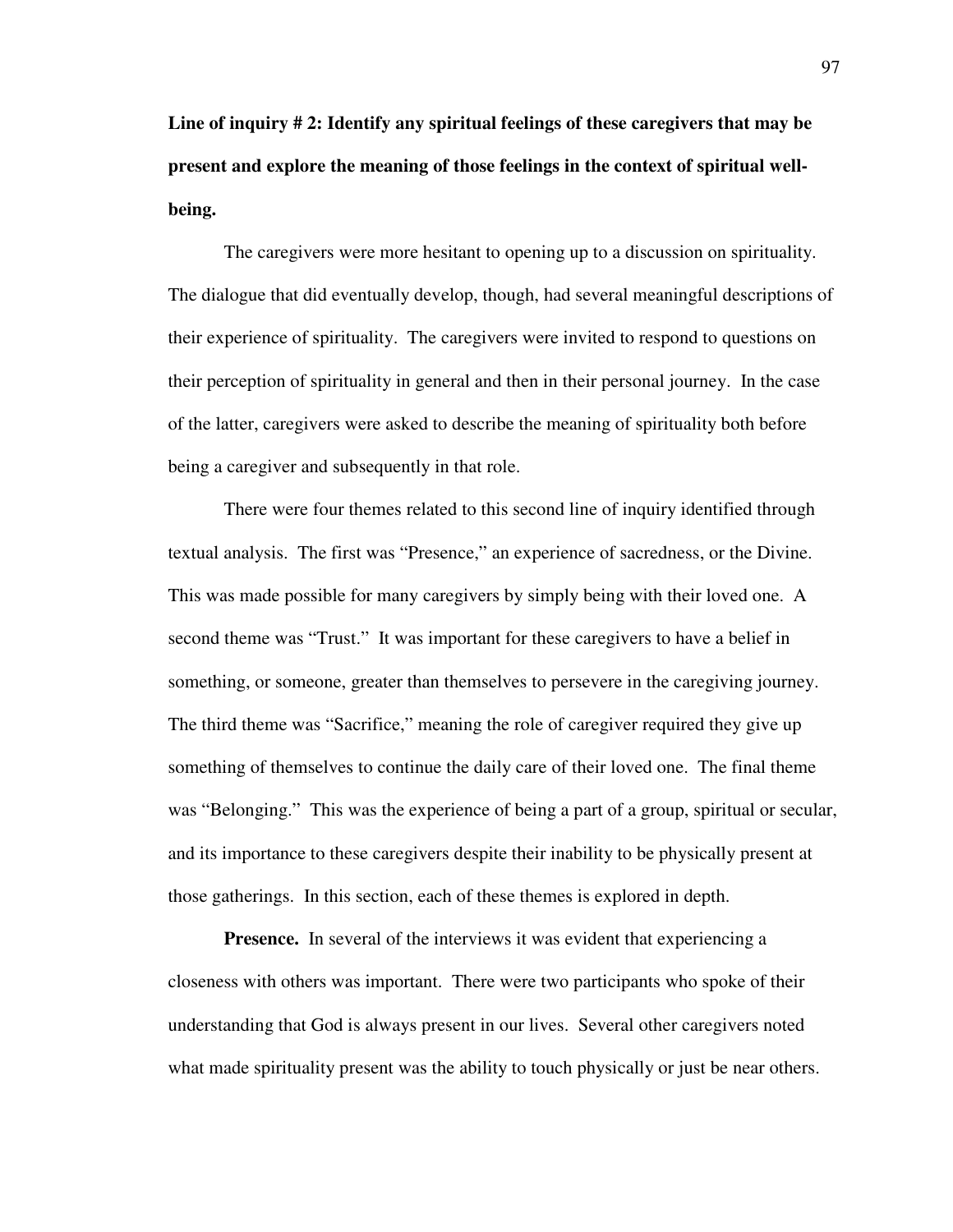In recognizing this presence, the caregivers discovered a sense of hopefulness that God/spirituality is listening to them, protecting them, and sharing in their experiences. The theme "presence" was supported through the participants own words, "I cannot see the Lord, but I know he's there," "I will find it [*spirituality*] in just being with her," "it [*spirituality/God*] is always there," and "really touch each other fills my heart."

The many different painful experiences in the life of participant 6 have helped confirm her faith that God is always present. She acknowledges this conviction has been true even when she may not have been receptive to Him. This understanding of God's enduring presence gives her the spiritual strength of hopefulness to face new challenges.

"Probably it's all my faith in God and I think to me, I have the support of friends and family and the nurses, the hospice and the support group, people like you, but I think my faith in God is what is helping me go through. If you can call that because this is spirituality to me. I cannot see the Lord, but I know he's here and he's listened to my prayers." (page 14, lines 9-14)

Participant 5 shared that his upbringing formed his belief in God. As he has grown, so too has his faith in God's presence all around us. While identifying himself as a person of faith, he has always remained hopeful to the idea that God is not someone that can be found only in a church but is readily available to listen to our needs.

"I think it's [*spirituality/*God] always there and you, it's not something that you have to go to church to get. It's something that you can [*find*] through your own prayers and your own makeup, it's available to you." (page 5, lines 42-45)

The profound relationship that participant 7 has shared with both her mother and

father is where she has experienced the presence of God. The physical closeness they

experienced now reassures her that God's presence will always be a part of the

experience of her journey.

"..you know lovers, they entwine their fingers, and my mom and I we would entwine our fingers together and just you know squeeze and just really, really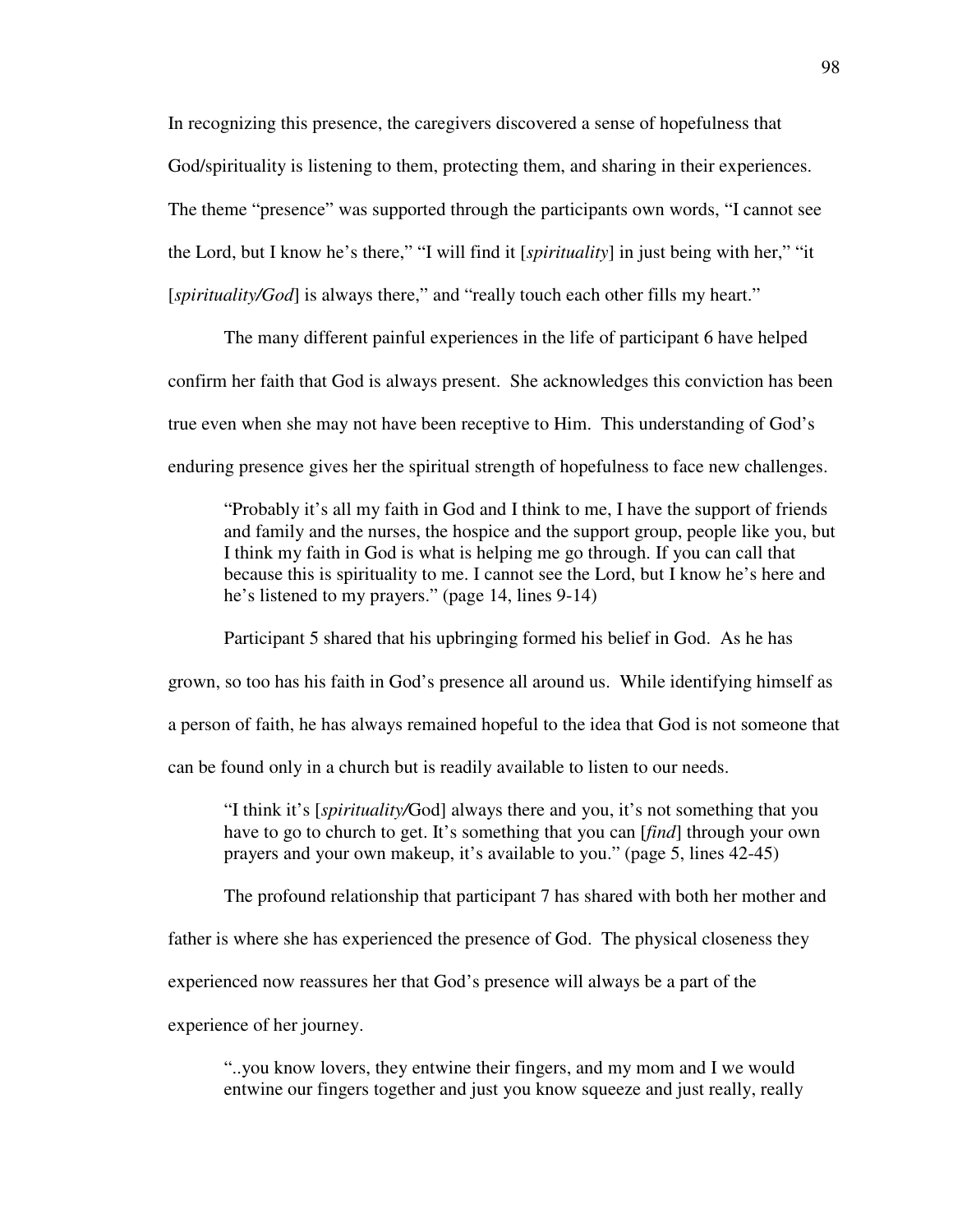touch each other and oh my gosh, I can't tell you how full my heart." (page 8, lines 16-19)

 In a similar way, Participant 4 has identified that closeness to another person is what makes spirituality present or known. This presence has had a more profound significance for her compared to the practice of a religion. Because of this experience, she remains hopeful that her caregiving role has meaning.

"I'll find it [*spirituality*] in just being with her. Just doing, caring for her in a way makes me feel happy. To me [*that*] is spiritual because it makes me feel good about it. I don't know if you're looking for something that's religion or religious, but I think it's spiritual to me, it's just seeing her happy, content up to a point that it makes me feel that I'm doing something good and that makes me feel happy, and I can carry on with my day just being happy in thinking about it." (page 11, lines 23-28)

**Trust.** Many of the participants noted the caregiving role was, in large part, made possible through trusting in the assistance of others. This outreach was experienced either through their lived spirituality or lived relationships. For some caregivers, there was a trust in what they perceived to be the promises of their faith in God that helped them in this role. In other caregivers, it was the ability to trust in themselves that guided them through the caregiving journey. The theme "trust" was identified through the comments of the participants, "I have my faith in God that sustains me," "God is in your soul, it is a belief and we've never really seen Him," "there is someone out there to take care of me," and "I didn't have a care in the world."

The act of having faith in God is something that has sustained participant 6 in the caregiving role. The pain associated with watching her husband deteriorate has been too overwhelming to continue without trusting that God has been with her on this journey. She acknowledges that she had not always been committed to that belief but has found that in times of need we "can turn to Him" and He will help.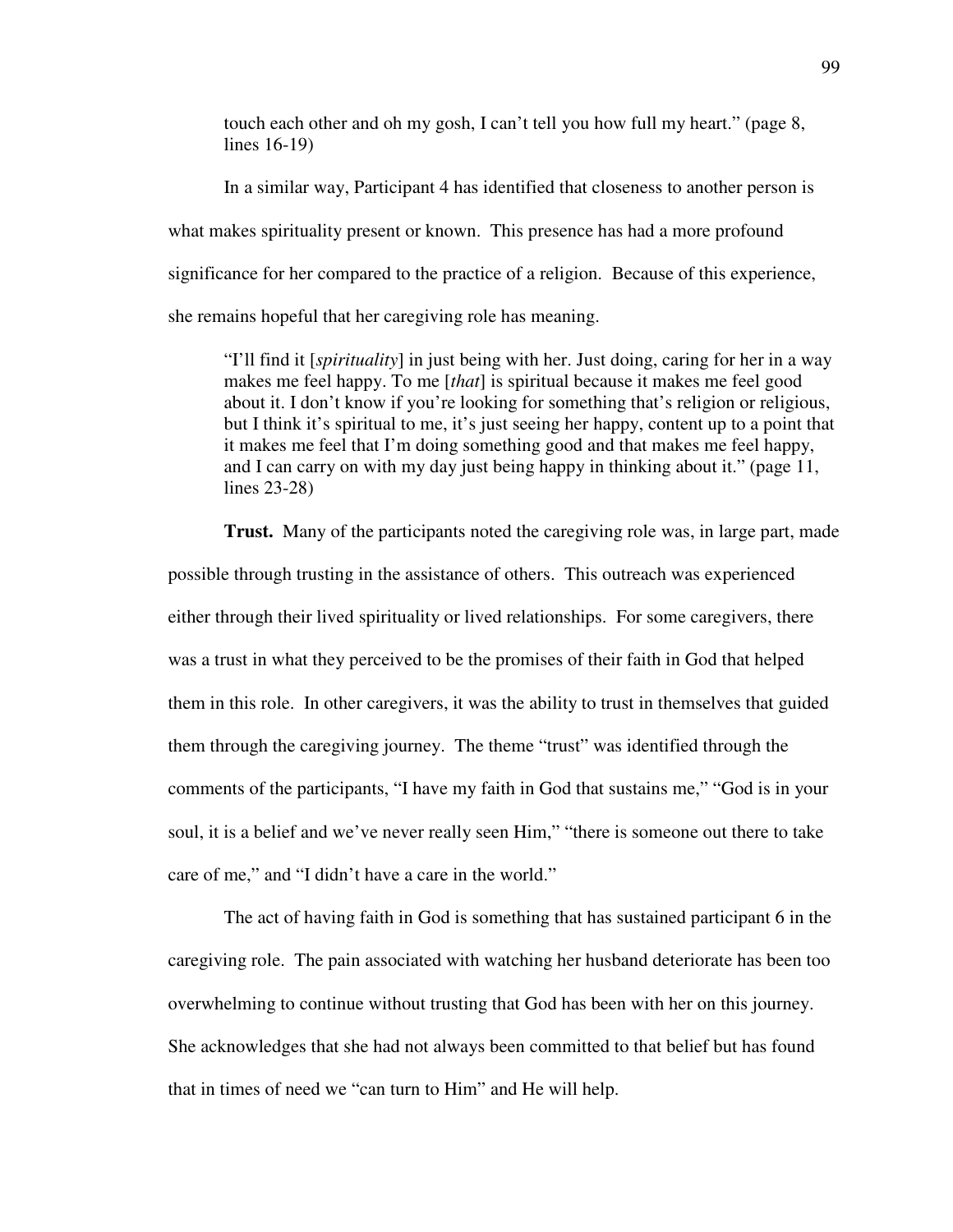"It was devastating for me and for the children because I saw the children suffering, the grandchildren. Ah, then I look, started looking, started talking to God again and I say, dear Lord, please forgive me. Please. I was busy having a good time and I've been talking with the Lord since then and the Lord was merciful." (page 16, lines 26-29)

The spiritual journey of participant 7 has taken her through a variety of spiritual

expressions. However, she admits that in the end, any spirituality is predominately about

trusting in something that cannot be seen physically but is present in each individual.

"I think that you know God is in your soul, right? It's a belief and we've never really seen him. So, it's a faith, a base of faith inside of you." (page 17, lines 34- 35)

The spirituality of participant 5 has helped him move through this caregiving

journey. It has taught him to trust that he is not alone as he strengthens his commitment

daily to care for his wife at home.

"I think it's [*spirituality/God*] probably strengthened my belief and know that there's someone out there that will take care of me when I really need it." (page 6, lines 3-4)

There were some participants, however, that acknowledged as not having a need

to trust in God or spirituality. Neither was there a desire to consider what this would

mean or contribute to their journey. Rather, they discovered the absence of an experience

of spirituality to free them to find an inner peace within themselves.

"I will always remember my father-in-law, um, saying that he believed that he was a non-believer himself and he said I, I'm like a tomato plant. I grow, I bear fruit and then I wither and die and go back to the soil. So, well of course I thought he was, as a Witness, a poor, ignorant man, but now I too believe I'm a tomato plant. I grow, I bore fruit, I now wither and die and go to the ground. It's very freeing and, ah, (PAUSES) freeing is the best word I can say. Yeah, I have no concerns." Participant 3 (page 15, lines 31-36)

"I didn't have a care in the world of taking care of somebody you know. Just we went out there and I went out there and didn't have to worry about anything. Um, that was I mean I don't know how else to describe it. Just didn't even think about this kind of stuff [*spirituality*]." Participant 2 (page 7, lines 39-42)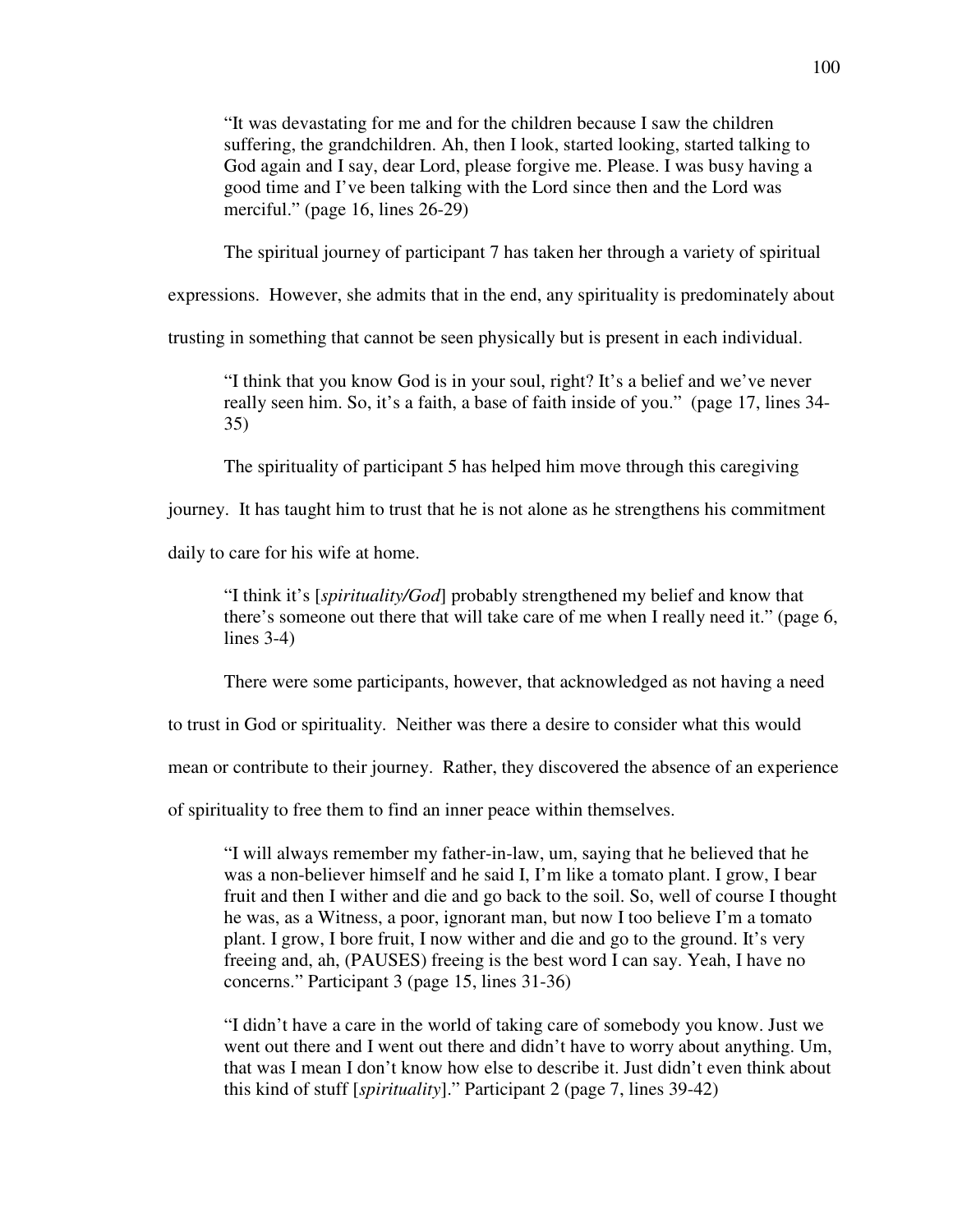**Sacrifice.** In many cases the caregiving role required the participants to give up something of themselves to focus on the care of their loved one. The act of making the sacrifice was not always done easily by the participants. Some caregivers experienced this as a positive attribute, while others felt the sacrifice brought extraordinary changes to their lives. As a result of their responses, "[*I* am] a giving person," "a strong spirituality is a kind and good and giving person," "your whole life changes . . . you have to care now," "I am sacrificing everything for her," and "we are at a standstill," the theme "sacrifice" was identified.

When her father needed assistance in caring for her mother, participant 8 moved back home from out of state. She commented that it had been both her professional experience and spiritual identity that allowed her to make this sacrifice.

"Um, well being a nurse, you know, ah, [*I am*] a giving person." (page 5, line 33)

The spiritual journey of participant 7 has been extremely influential at different key moments in her life. She recognized that sacrificing self-serving attitudes and instead looking for the good in others has enabled her to become a better person.

"I think a spiritual person is a good person. Someone who's kind and generous and thoughtful. I just don't judge nonbelievers and believers and so to me a strong spirituality is a kind and good and giving person and it's that simple." (page 18, lines 19-22)

Prior to becoming a caregiver, participant 2 was able to go about doing things in life that he wanted to do. Caregiving has changed his approach to life. Now he has had to sacrifice doing those things that brought him enjoyment and instead focus on his mother.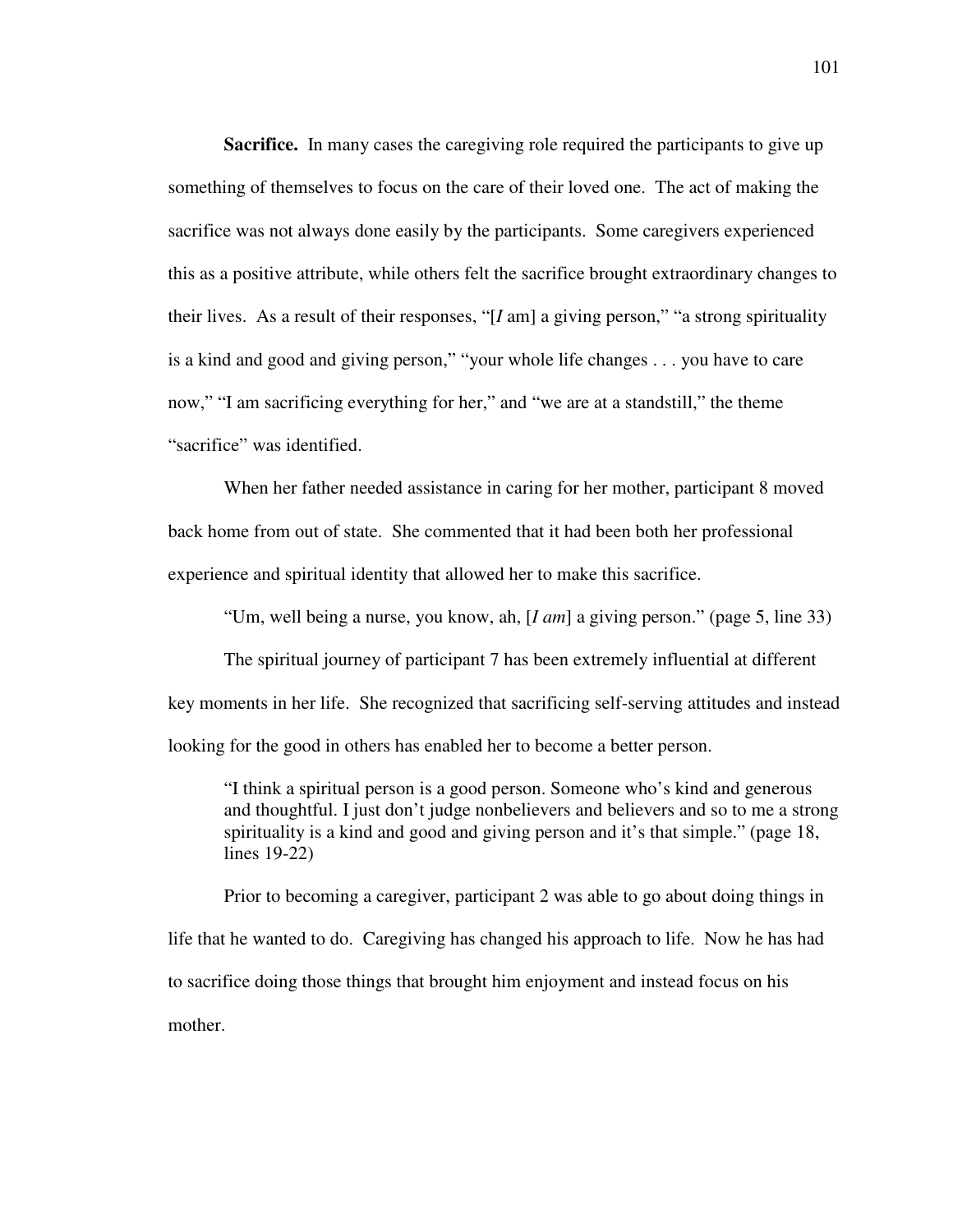"But now that you know you take care of a person your whole life changes because you really can't, like how do I say, like you really can't, ah (PAUSES), you have to care, you know. You have to care now." (page 8, lines 23-25)

There were two caregivers that had to sacrifice many things in their lives to attend

to the needs of their loved one. Both participants 9 and 10 shared how they have had to

make sudden changes in their lives when they became caregivers. They have discovered

that putting their lives on a pause has resulted in profound loses in their lives.

"[O]ur life is kind of at a standstill. Um, well, we're not socializing. We used to get together with friends and play games on the weekends. He's not able to do that anymore and since he can't carry on a conversation, I've noticed that people aren't coming over and we're not getting invitations." Participant 9 (page 2, lines 26, 31-33)

"Oh yeah. I'm sacrificing everything in my life for her. I've given up a lot and I'm sacrificing, and I know so many people that they [*tell*] stories of putting their parents in a home and they don't have that burden. They go, oh yeah I know what it's like and, but they just go on visits. They don't know what it's like being a 24/7 [*caregiver*] and the only person and, yeah. I just, my life's on hold." Participant 10 (page 12, lines 40-46 to page 13, lines 1-2)

**Belonging.** The significance that comes from being a member of a group was mentioned in many of the interviews. In some cases, these groups referred to a spiritual community. However, in other cases, participants found that it was a connection to a secular group that brought them increased meaning. The demands of caregiving, however, did not always allow the participants to remain active in those groups. The theme "belonging" was identified through their responses, "having a belief in a higher being," "it is good to go [*to church*] and socialize," "there is another place we go afterwards," and "being a non-believer is not a bad thing."

In being a caregiver for her friend, participant 9 noted the importance of

belonging to a church community in her journey. The connection with others that such a membership brought her was significant and now, it is sorely missed.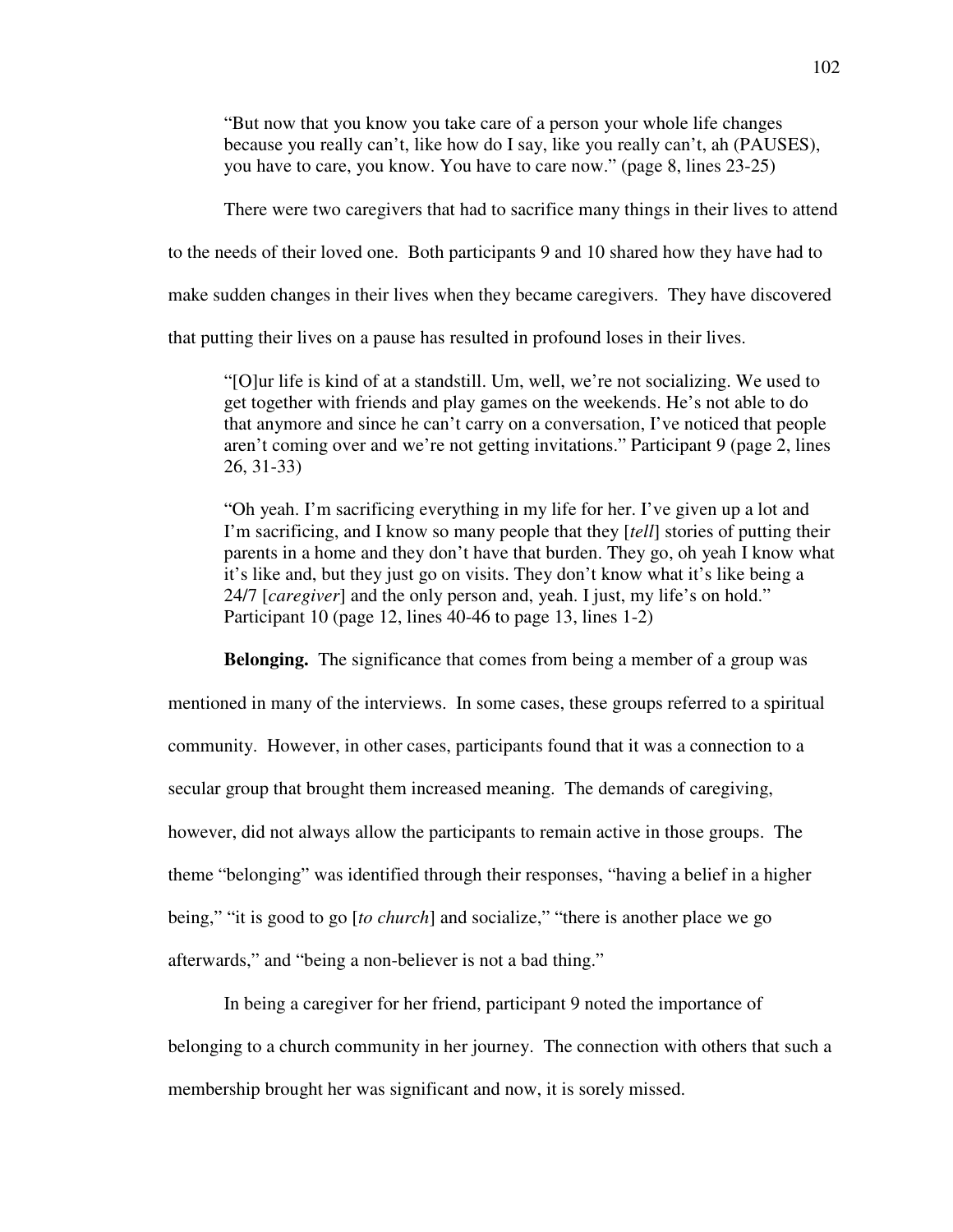"…it's [*church*] been important to me and, sometimes I feel a need [*to* go]. I always look forward to the Wednesday night because here we go to church, we sing a few songs and then we have a little bible study in the sanctuary, and it just helped break up the week and although, you know I pray on my own every day, but it's good just to go and socialize." (page 14, lines 17-22)

It was also important for participant 9 to express her spirituality in some manner

while remaining a caregiver to her friend. She was rarely able to attend important prayer

gatherings because she was unable to leave her friend alone. With the help of others, she

found a strength in the private expression of her faith that sustained her connection to her

church community.

"I don't know the bible as well I'd like to, but I have a friend who's urged me just to wake up in the morning and read on my own and so I have been doing that for about a month or so and it does kind of give you a peace for the day." (page 15, lines 6-9)

The caregiving role for participant 8 has been exhausting, both physically and

emotionally. She has found having support from different individuals and groups has

made this journey much easier to endure.

"We have a wonderful [*hospice*] nurse, Ruth, and the chaplain comes and the doctor. You know I think once a month she comes. I couldn't do it if I were here all day without a break. It would be very difficult." (page 4, lines 25-27)

"Well, um, to me because I am a, you know a religious person it's [*spirituality*], it's a belief in a higher being." (page 5, lines 23-24)

Participant 10 identified herself as being from the Catholic tradition. She has

grown away, however, from the ritual practice of that faith, although she has a deep

longing to belong to what God represents and offers.

"God and there's another place we go afterwards and, um, learning to accept death and I guess I'm looking that direction because that's what's happening now and (PAUSES), right now I'm just like, my chest is like breathing real hard right now. It's just hard to answer. Just thinking that spirituality. I want to be more spiritual, I guess, but I'm kind of lost because of all these things that have been going on." (Page 10, lines 34-36, 40-41)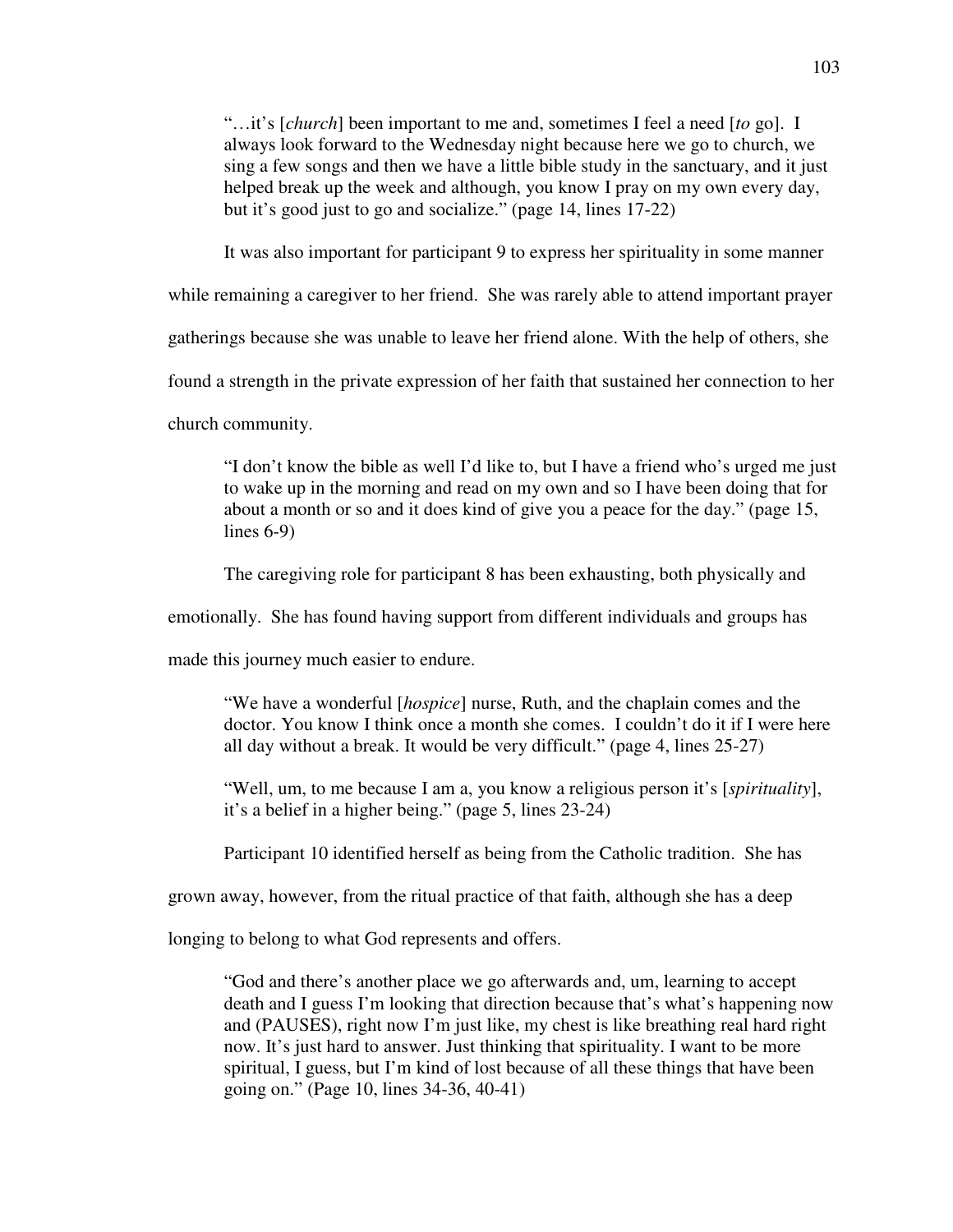"I was spiritual and believed in Christianity, but my beliefs were that you didn't have to go to church all the time to be a good person. I mean that is more than anything, being nice to everyone. Being caring. Being loving. Just compassionate in life didn't have to mean going to church." (page 11, lines 16-19)

Of the three participants who identified themselves as not being spiritual, only

participant 3 explained in detail how she came to become comfortable as a non-believer.

Her family had made several changes in the expression of their faith over the years. Yet,

her questioning attitude is what ultimately led her to this peaceful place of being a

member of the community of non-believers.

"I'm escaping towards the, um, realization that being a nonbeliever is not a bad thing. It just happens, as I've said to my daughter, um, (PAUSES) you know not to burden her with the thought that, oh my God, mom won't go to heaven, you know. (PAUSES) I would say to her if there is a God in heaven and he is a God of love, he'll look at me and say, Judy, you silly thing, come on up here and I'm going to have a, you know give you a hug. I'm going to be accepted by God if, as I said, if all those things are true because I haven't taken a, um, how should we put it, an angry or, um, I'm trying to think of the words. (PAUSES) I have come to my nonbelief through a sincere journey of investigation and for me the answers that I needed were in the realization that for me belief was not essential for me." (page 18, lines 11-20)

In summary, the participants of this study were initially reserved in their

comments on spiritual feelings. However, when approached first from a general understanding of spirituality they were more open to discuss their personal feelings on spirituality. The experiences shared by the caregivers suggested that spirituality was both important and distinct from religion. The majority of caregivers in this study conveyed a sense that God/spirituality dwelt within the individual. This understanding of God/spirituality created a feeling of hopefulness for the caregivers that they too would experience being cared for in their journey.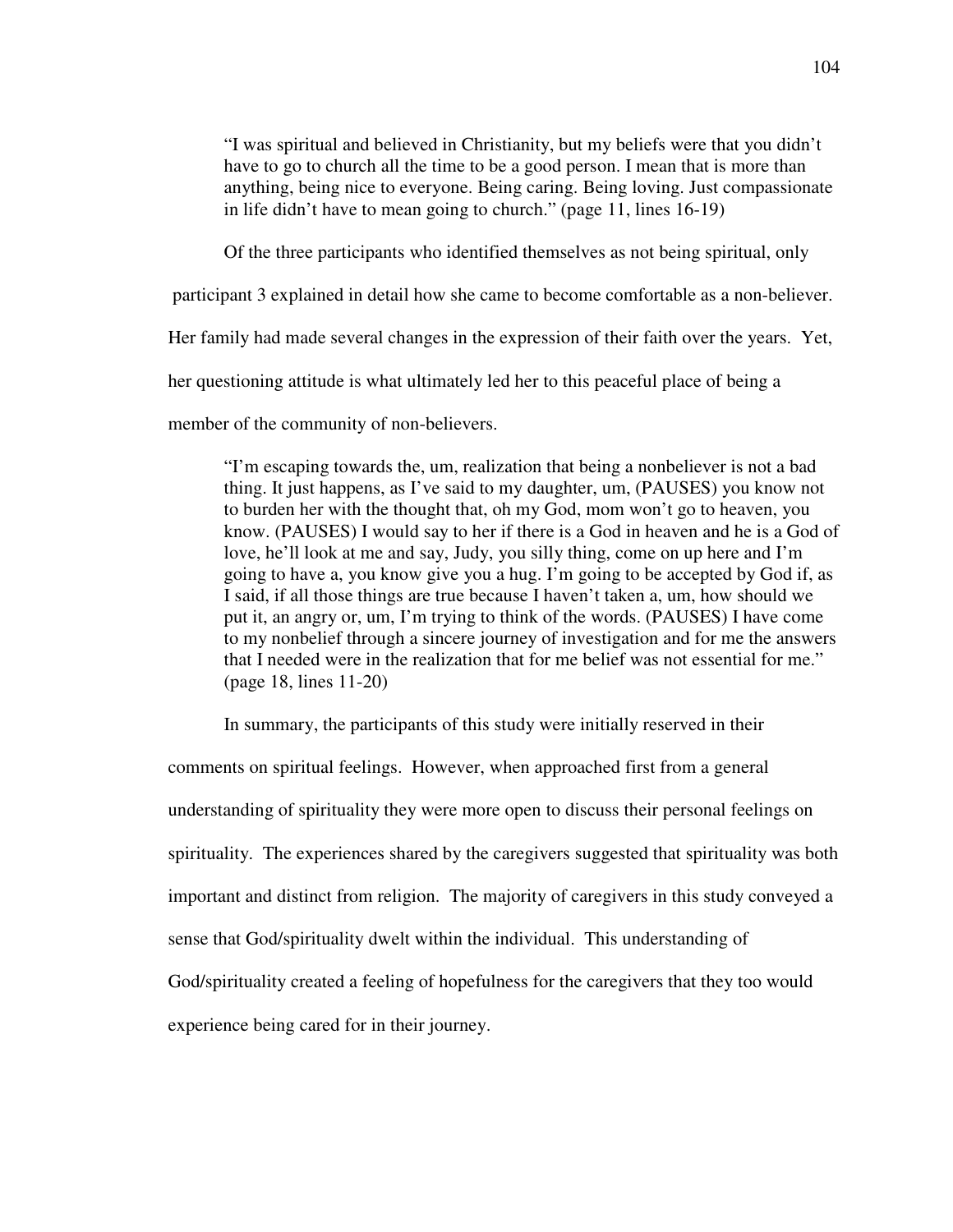The textual analysis of the participants' responses identified four themes of the experience of spirituality in the context of the study's setting: Presence, Trust, Sacrifice, and Belonging. Of note, an extended reflection and analysis of each of these themes identified "presence" to contribute to a deeper significance of the study phenomenon. This was because the participants described "presence" as enhancing their sense of hopefulness in their caregiving role. They expressed that the feeling of hopefulness was strengthened in their belief in God/spirituality listening to them, protecting them, and sharing in their experience of caregiving.

# **Line of inquiry # 3: Explore, if present, the spiritual meaning of providing care in home to a person with dementia.**

The caregivers highlighted the importance of the relationship they share with their loved one during this time of caring for them in the home. Many of the caregivers indicated that the responsibility to care for their family member brought value to their own purpose in life. The caregivers recognized this time as an opportunity to further enhance the meaning of their relationship both with their loved one and with God.

The textual analysis identified four themes related to this third line of inquiry. "Duty" was the first theme to emerge. This was the idea that the caregiver's relationship with their loved one, and in some cases with God, had created a sense of duty to care for this family member until the end. The second theme was "Freedom." Also relationshipbased, this meant the relationship between the caregiver and loved one was able to flourish without limitations as a result of providing care in the home. The third theme was "Strength," meaning the caregivers persevered in their role because of a determination that they were aware of in themselves or that others pointed out to them.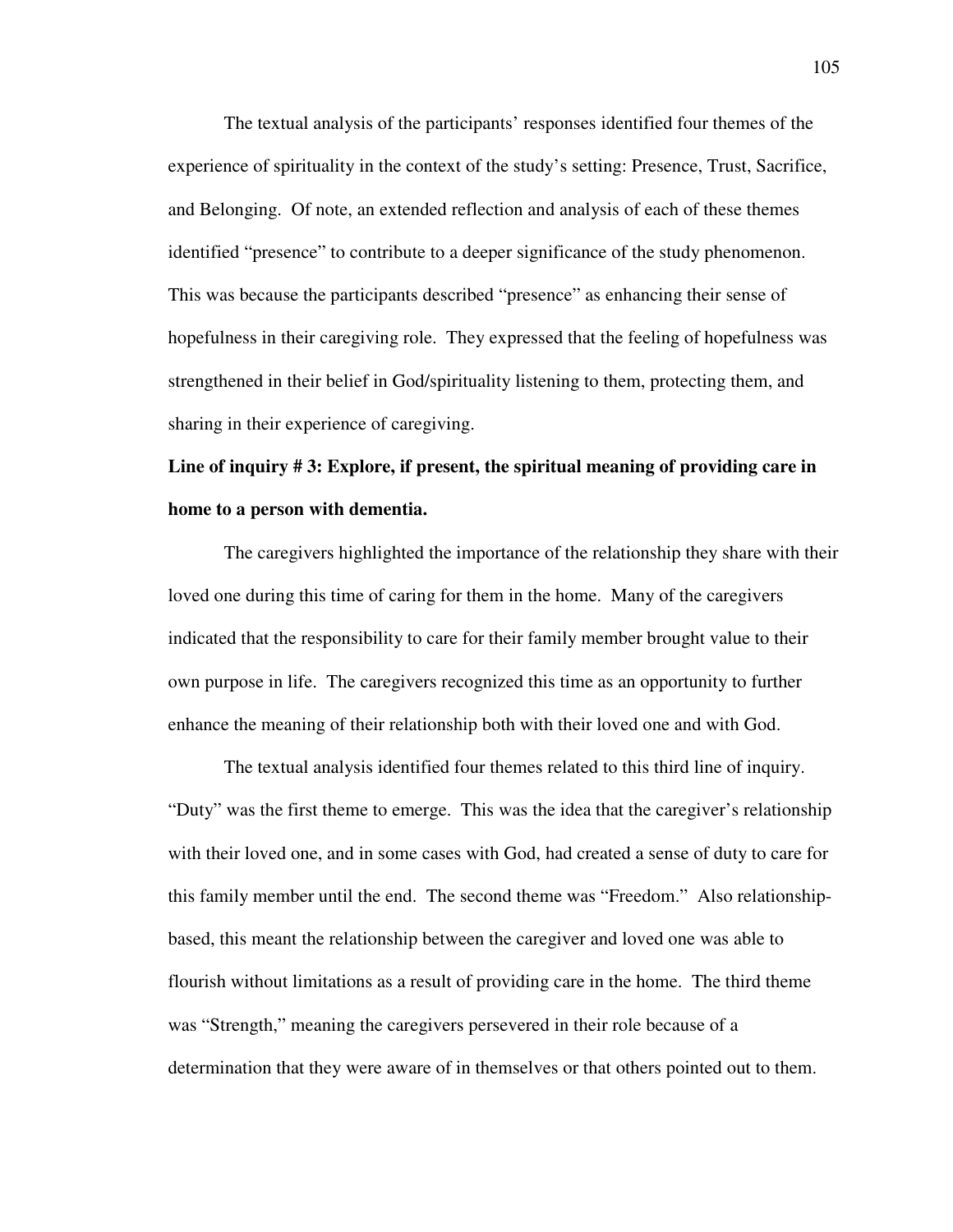Finally, there was the theme "Dedication," indicating the daily challenges of caring for their loved one did not diminish, but rather, emboldened the caregiver's resolve to provide loving care in the home through the dying process. These themes are discussed in the section below.

**Duty.** The caregiver's relationship with their loved one, and in a few cases their relationship with God, was important to their experience. Those relationships nurtured a feeling of duty within the caregivers to provide care in the home versus placing their family member in a skilled facility. This was also referenced as a moral obligation for a few of the caregivers. In some cases, there was advanced discussion about their loved one's wishes that made this decision easier. There were other examples, though, where the caregiver acted out of a sense of duty to care for their loved one in the home even when they would have chosen otherwise. In most descriptions, the caregivers expressed a feeling that the duty to care was one that allowed them to remain connected to their loved one in a meaningful way. The responses of the participants, "I always felt like it's my duty because I did get more," "I just can't see putting my wife in a situation like that," "never put me away," "we are honoring their request," and "I want to say maybe loyalty to not just shove him out," have contributed to the identification of "Duty" as a theme.

While growing up, participant 1 felt her experience was vastly different from her siblings. In part because of this difference, she felt an indebtedness to her parents to be there for them as they go through the end of life experience.

"I guess in a sense, it's kind of like a moral obligation because she did it for me. And just, it just feels like a moral commitment, a moral obligation as a daughter." (page 1, lines 11, 13)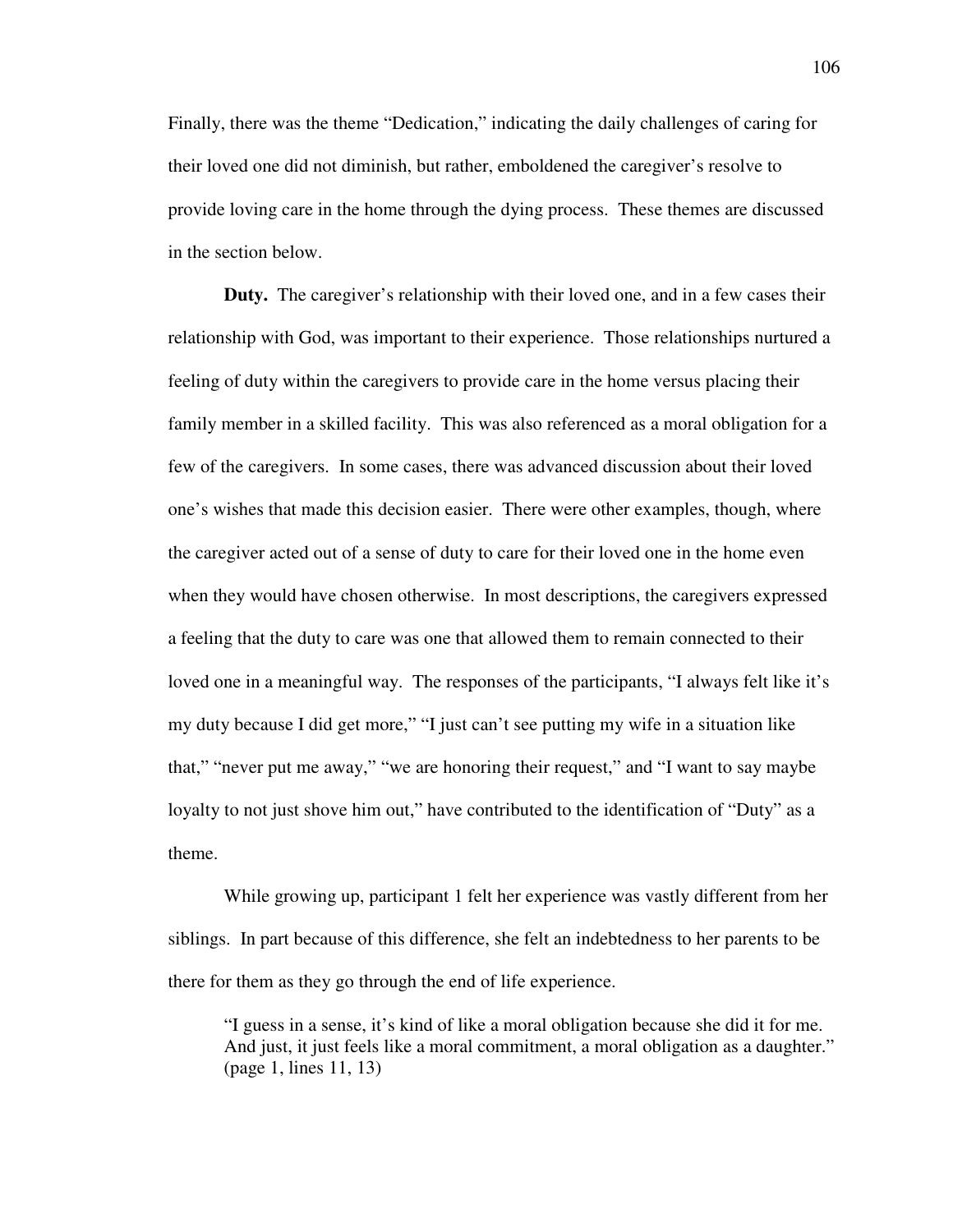"But I always felt like it's, it's been my, my duty because I did get more. To you know, to kind of pay it back in a sense." (page 7, lines 22, 24)

The parents of participant 7 shared with her their wishes for end of life care before they became ill. Because of this, she recognized that it was her duty to honor that request for both her father, who died previously, and currently, her mother, providing them with the love they desired at the end of life. The connection she experiences with her mother reassures her that she will be in a secure place of love.

"Yes, it was both of my parents' request not to be put in a home. They didn't want to be abused. They didn't want to be a, you know, crazy person sitting in a wheelchair with no love. They wanted their loved ones around them. That's what they wanted. So, we honored that request by having my dad live with me the last eight years of his life and we're honoring that request now by having my mom stay at home with caregivers and my brothers and I are there a lot." (page 22, lines 7, 11, 15-18)

The husband of participant 6 had a strong fear of being lost in a nursing home.

While she could never determine what caused that fear or what he meant by being lost,

she feels obligated to keep her promise to care for him at home. This participant

expressed an understanding that caring for her loved one in the home allowed her to

remain connected to him in a meaningful way. She also acknowledged a feeling of

honoring God's allowing her to care for her husband at home.

"I see that (PAUSES) the Lord's giving me, is allowing me to take care of him and I'm happy that I can take care of him. I am happy that I can do it and make him feel secure. I tell [*him*] I will take care of you always and because I think he knew or he suspected he asked me not only one time, he asked me oh I will say half a dozen times never to put him in a nursing place. Never put me away please and I promise him that I will never put him in one of those places." (page 17, lines 37-44)

The importance of family has had a strong influence on participant 2. He believes

the relationship between family members includes a duty to take care of a loved one in

the home until death. In doing so, he feels the caregiving experience allows him to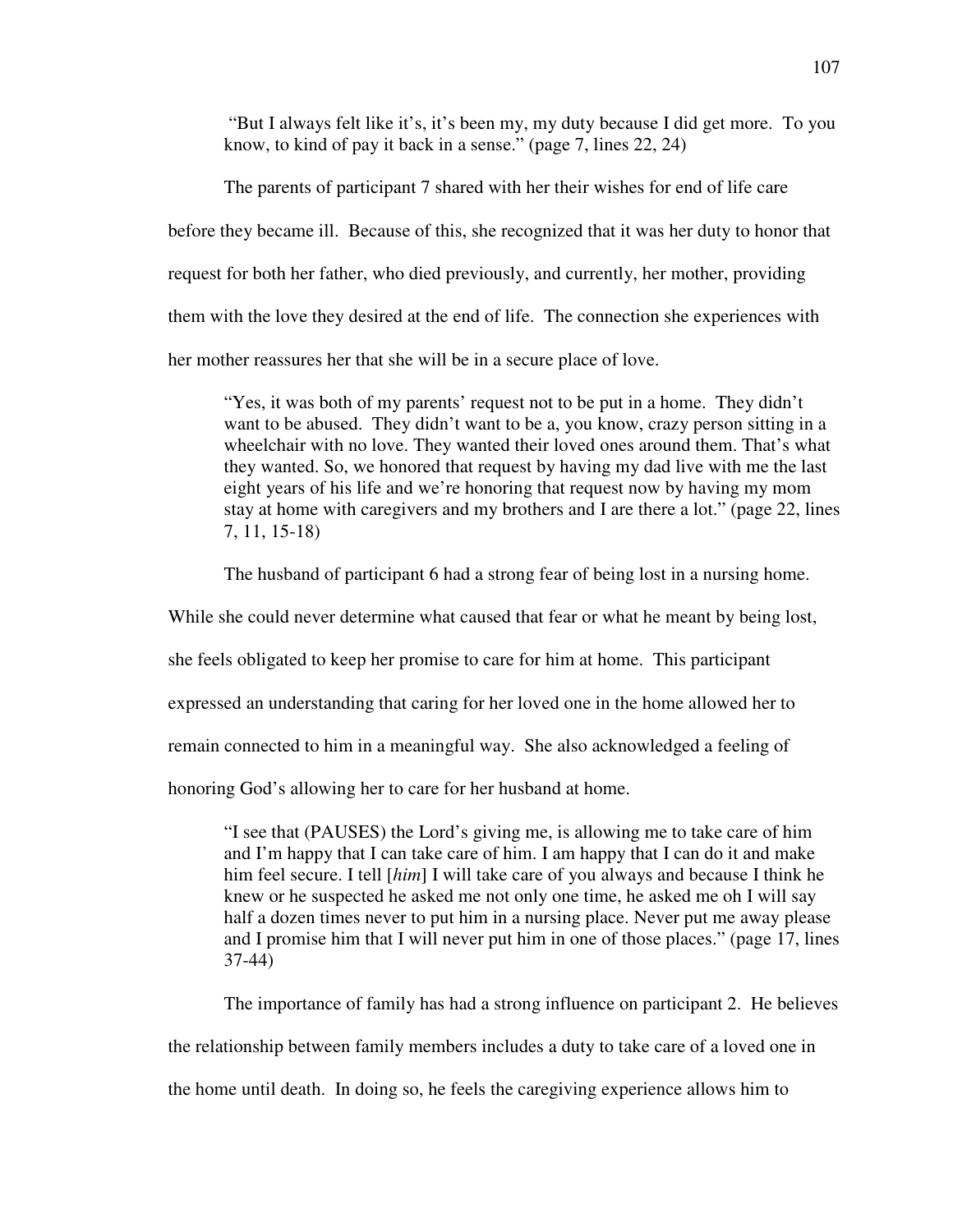remain connected to his mother in a way that he would not experience if she had been in a nursing home. This is what has motivated him to serve as his mother's caregiver.

"No, there was, you know, nobody going to take care of my mom. So that's when I stepped up to the plate and I did it. You know I didn't understand anything of it. I don't know I just did it. You know and I can't see my mom being thrown to a convalescent home and then nobody cares and you know my mom had kids and you would expect them to take care of their own mom, you know, but, I just took on the role and I just pushed everybody out of the way and then I took on the role." (page 9, lines 23-25, 29-33)

 In being long time live-in friends, participant 9 has encountered some unique challenges. The biological children of her friend have been reluctant to be involved in his care and consider him to be in a safe environment at her house. Despite her frustration and concerns about her own health, she recognizes a sense of obligation to her friend and a feeling of remaining connected to him, which has helped her continue to care for him in the home.

"I want to maybe say loyalty to not just shove him out. I mean we're not married but we act as man and wife and so I keep thinking, well, if we were married, I would be caring for a husband, you know, but on the other hand, my son is worried about my physical health and I worry about that too, the stress." (page 15, lines 28-31)

The experience of seeing others in a nursing home has had a powerful impact on participant 5. Reflecting back on those encounters and the meaning of his relationship with his wife has led this caregiver to conclude his wife deserved better than that level of care. He made a commitment, and one he is determined to keep, to care for his wife at home. This duty to care for her at home has allowed him to feel that he is providing a secure place of love until the end.

"Well, I guess I experienced two or three people that have been in nursing homes and visited with them and observed the level of care that they get and I mean they're fed and kept warm and bathed but other than that they're just sitting in a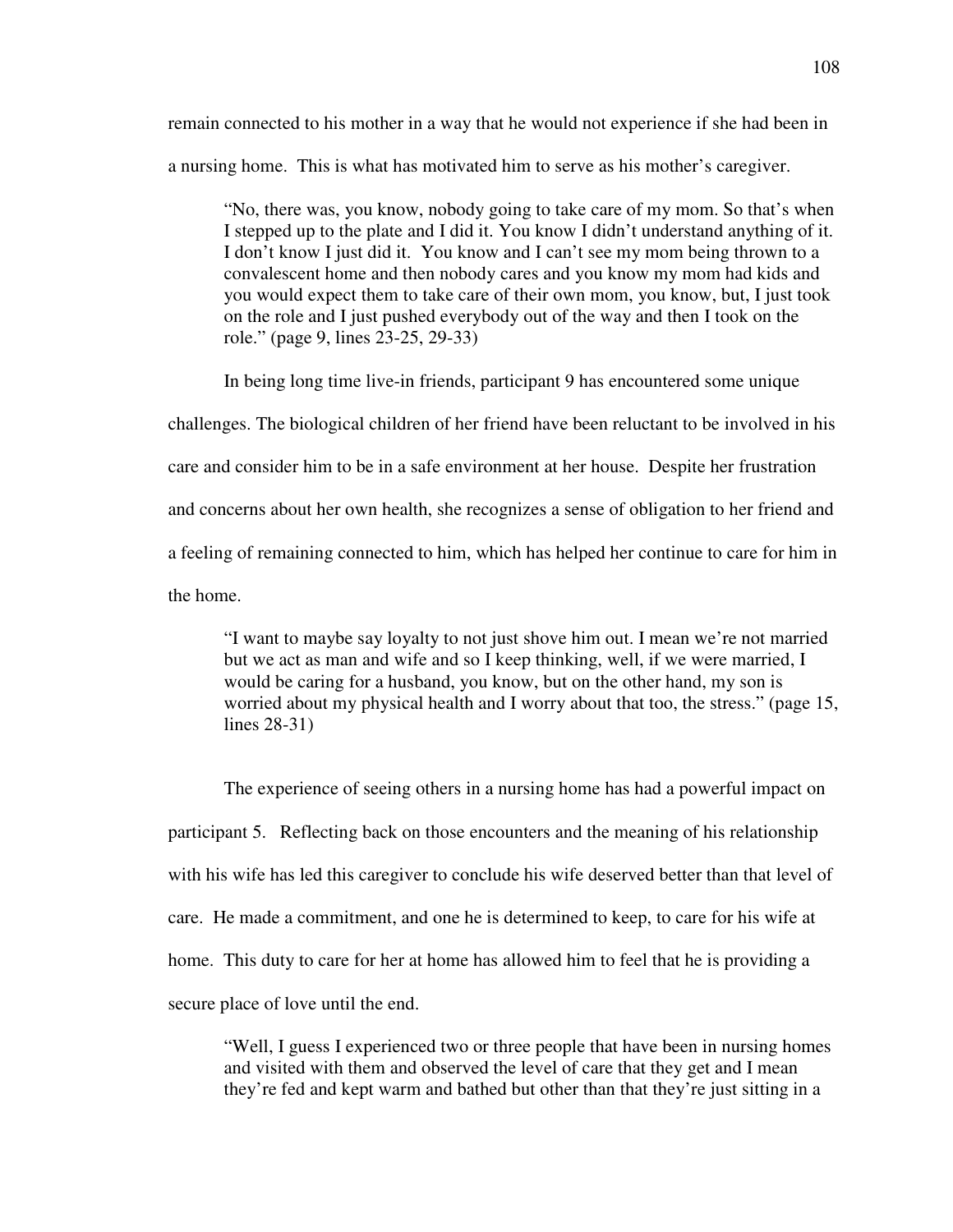wheel chair looking at a television set with no love or brain, mental stimulation at all and I just made a decision I was not going to put my wife through a facility that they're going to be sitting in a room with 10 or 15 other people and without really no one really caring about them other than taking care of their physical needs. And I visited several people that I've known had strokes or had to go to a facility like that and physically they're taken good care of, but they get no, very little real stimulation. No one really talks to them and no one plays cards with them. No one discusses with them. No one asks them questions. They're just sort of there and I just can't see putting my wife in a situation like that." (page 7, lines 23-29, 33-37)

The professional experience of participant 8 as a nurse is something that has

formed her opinion of nursing homes and the type of care a person receives in those

facilities. This assessment has prevented her from being able to place her mother in a

nursing facility.

"I would never have her go to an assisted living. She would not be alive now if she had. Sadly, assisted livings is, well, as a nurse you know, there's just never enough hands and, ah, yeah. No." (page 6, lines 25-27)

While many of the caregivers understood that providing care in the home was a

duty or obligation, this was not the case for participant 10. The decision to care for her

mother at home was not her first choice. She has pleaded with hospice staff to help her

find a more appropriate place for her mother.

"Financially, I can't afford it [*placing in a nursing home*] and she doesn't quite qualify for the hospice home care. So, Medi-Cal, there's a two-year waiting period. So that's out of the question. So, there is isn't a choice. That's why I begged them. I go I'm here alone. I'm not with any family. Can't you do something more for me to get her into some place?" (page 14, lines 2-4, 9-10)

**Freedom.** There was a clear indication the participants in this study did not want

to have their relationships with their loved one restricted in any fashion. They also

expressed a desire to nurture and heal, where necessary, the relationship they have shared

with their loved one. Most caregivers believed this would be best accomplished through

caring for their loved one in the home. The theme "Freedom" emerged through the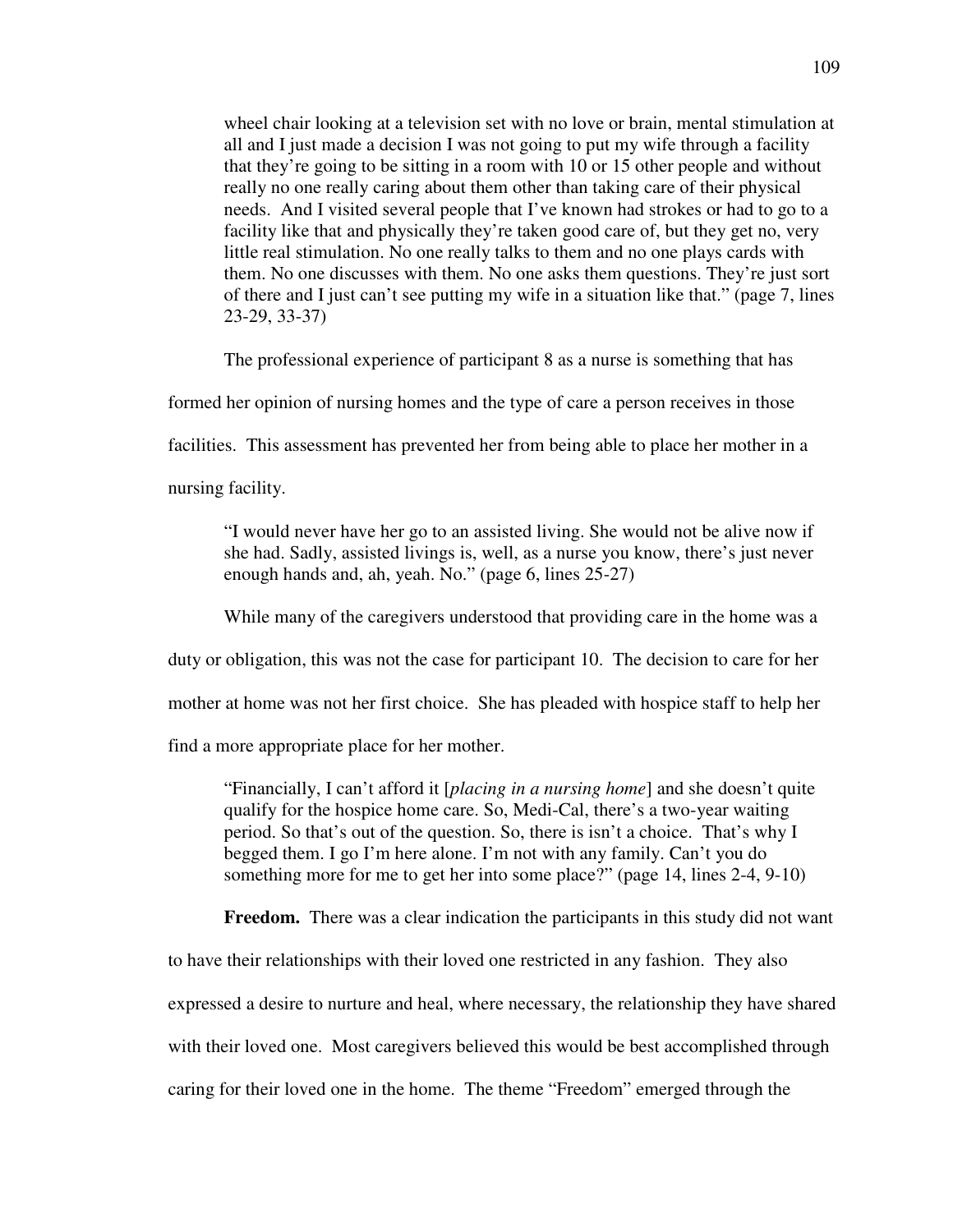participants' responses, "It makes me feel more comfortable. I can go anytime to see her," "I am better right here with him right now," "family members were not allowed to stay at night," "I would have no communication with him at all," and "you learn to just let it [*the resentments in life*] go."

There were several participants who expressed a strong desire to maintain a connectedness with their loved one. They wanted the ability to interact with them at any time of the day or night. This was something they feared would be taken away if their loved one was placed in a nursing facility. The caregivers did not want to have any limitations placed around their ability to interact with loved one.

"I think for me is that I want to be able to be with her as much as I can and knowing that I do have the possibility of doing that at home. It makes me feel more comfortable. I can go anytime see her. It's just in a facility, you would have your limits. You will have hours and I don't want limitations. I don't want a schedule and I just want to be, I just want her to be with me through the end and knowing that I did that for both of us and having her in a facility, it wouldn't be as possible to get away to be with her as it will be as convenient to have her at home." Participant 4 (page 16, lines 37-43)

"Because I'd be running up there every day anyway. You know it. Just to be sure that he's clean, cared for, fed, what have you. So, my life would actually be more stressed. Yeah, I'd be getting up, getting dressed, driving to some facility, sitting there for hours. He'd be sedated. He wouldn't even be able to, well not that he talks now, but I would have no communication at all with him because he would be out of it. Um, and we'd go on day after day. So, I'm better right here with him right now." Participant 3 (page 3, lines 29, 33, 37-42, 46-47 to page 4, lines 1-2)

"Well, she was in the hospital and then in that rehab. She was only in that rehab for three days. My brothers were going nuts, but I knew that if she came home, everything was going to come down on me and those two took over and brought her home and this was Saratoga Rehab, which you know Saratoga is supposed to be the best, but then we read their reviews and they weren't really the best and that's why my brothers wanted to bring her home, and none of us could stand the fact that she was there in that place by herself through the night because no visitors at night and no in the rehab, family members are not allowed to spend the night. You get kicked out. So, we couldn't stand that." Participant 7 (page 24, lines 21-28, 32)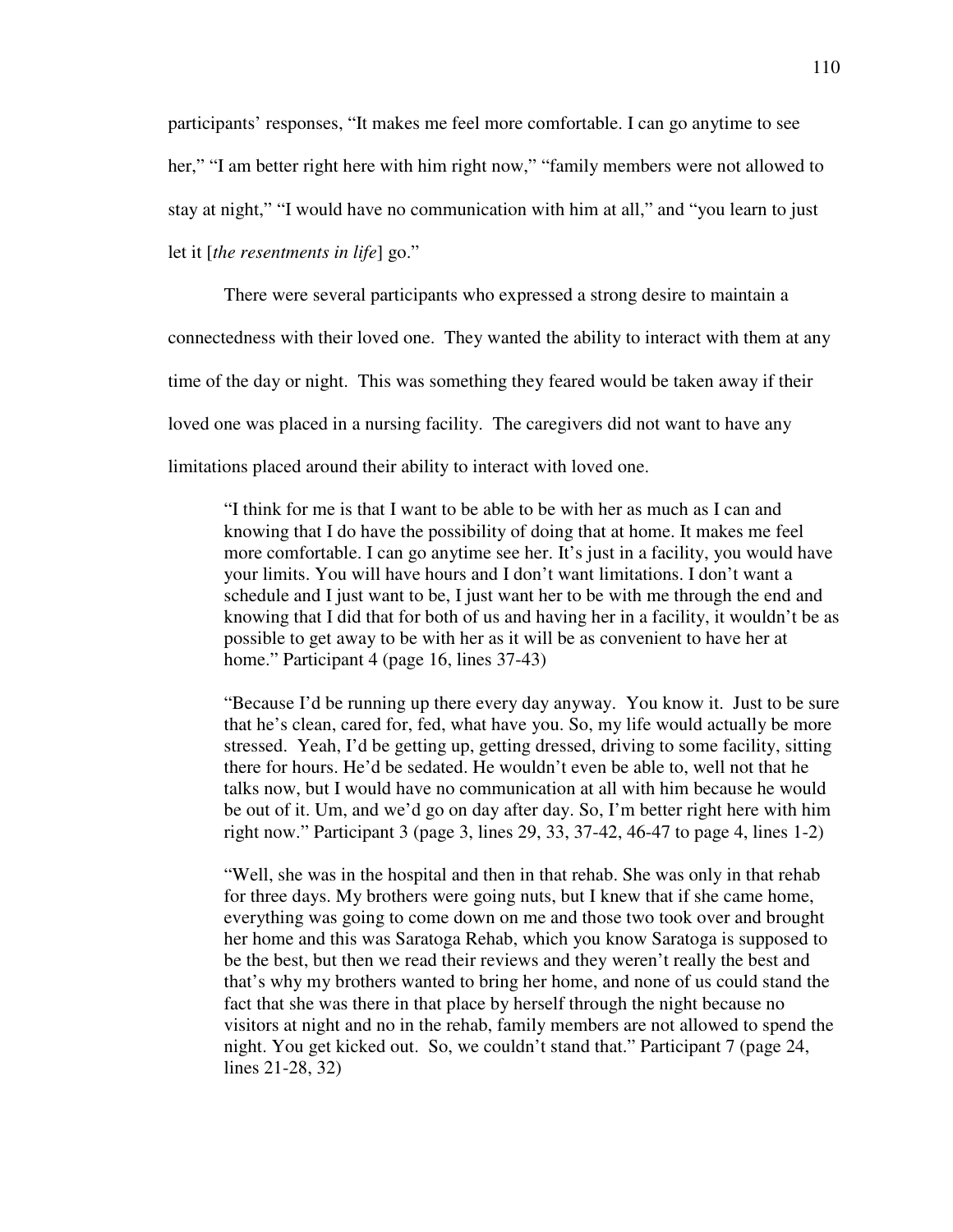The time providing care for her husband was for participant 3 a gift to work through any pains in their relationship. She acknowledged this was an experience of freedom that enabled her to be even more present to her husband.

"…so, I personally have been able to work through some of the difficult periods of our marriage. I can't talk to him about them (LAUGHS), but I never did when we were married. So, you learn to let it go. Just let it go, don't carry around any old resentments. I remember when you said that to me or when you did that and whatever and why did you say that and whatever. No, just let it go and the longer it goes the more time I will have to let it go. Just because in the end, it doesn't matter." (page 19, lines 18-24)

In a similar way, participant 1 has discovered through the process of caring for her mother at home that she has been able to work through past hurts. This reconciliation has provided an experience of freedom that allowed for a more positive relationship to be established between her and her mother.

"I feel that because I did have the opportunity to kind of work with all that stuff [*hurt feelings from the past*], right now I can have, it's kind of like I can start fresh. With that relationship now. . . [*I*] *think* it's a positive. Because I have more nurturing feelings toward her." (page 19, lines 2-9)

**Strength.** The participants in this study made reference to how caregiving was possible because of an inner strength they discovered through this process. Some were aware of this inner strength before they became a caregiver. Others discovered their inner strength during this time of caring for a family member. In many of the descriptions, the participants' responses supported the understanding of strength in building confidence in themselves while remaining hopeful in their ability to care appropriately for their loved one. The words that they shared during the interview such as "you really have to have that want in your heart," "caring for him has made me reach down for the best that is in me," "it [*hospice services*] makes me feel more secure and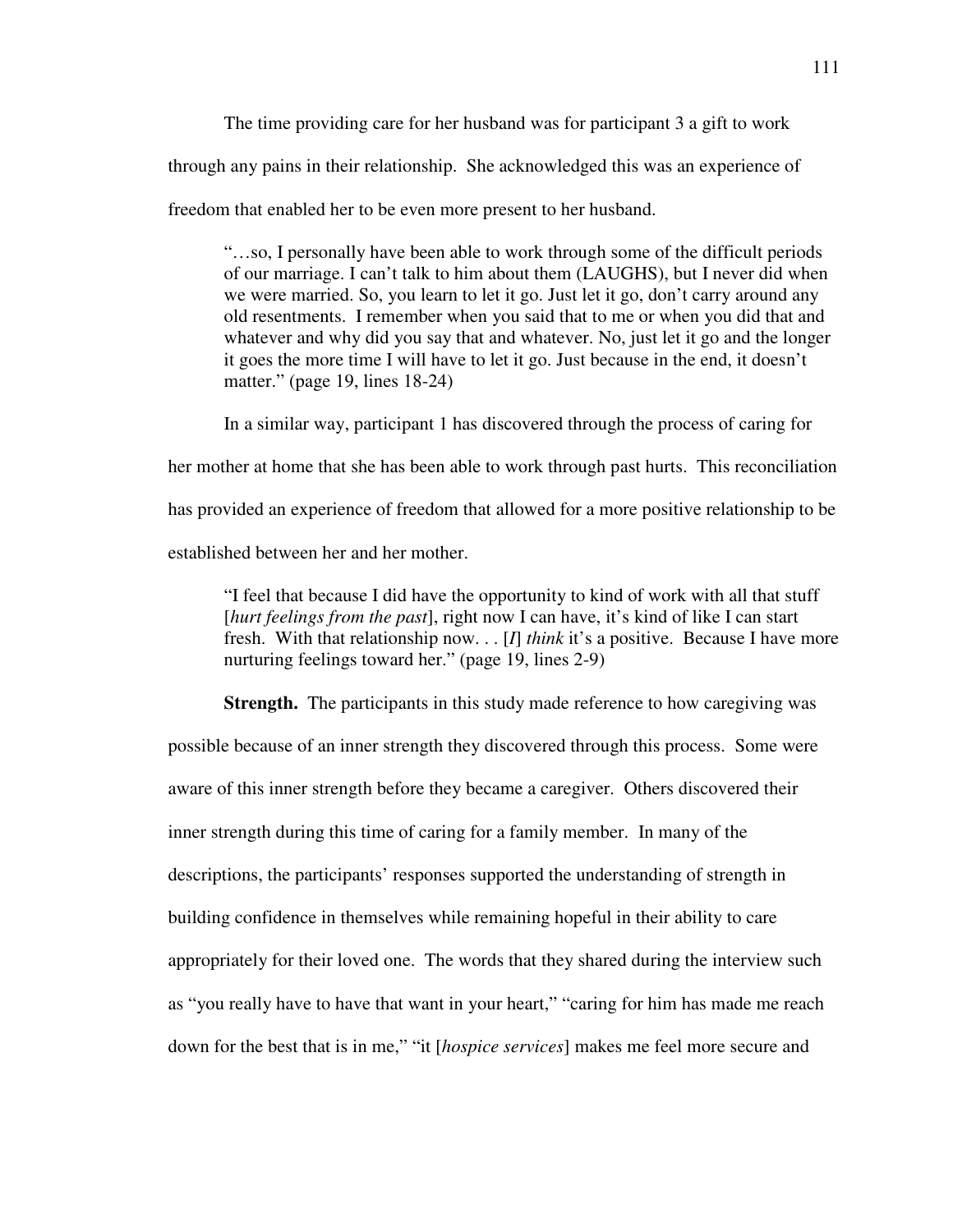confident to care for mom," and "they [*the hospice team*] always tell me I am doing a great job," contributed to the identification of "Strength" as a theme.

The work of being a caregiver is something that participant 2 has discovered requires a strong determination. To persevere as a caregiver, he has had to find that strength in the mind to learn and in the heart to care for his parents.

"No, you just have to be, you know you really have to be strong minded. You really have to have that want in your heart, you know. It's not only oh you have to because you know it's your mom or your dad or one of your siblings. It has to come from your heart that you want to do it and you really have to be strong" (page 13, lines 10-15, 19, 23-26)

The caregiving role has many day-to-day challenges. Participant 3 realized she

had to go deep within herself to find the inner strength to surmount these difficulties. It is

that inner strength that maintains her hopefulness to care for her husband to the end.

"I say, caring for him has made me reach down for the best that is in me because there are days, let me tell you when you think I can't go on and then you say to yourself, but you go on. Yes, because that moment will pass and you will go on and, hey, there will be an end. I don't know if I'm strong enough to do that. I've never actually cared for a dying person but I'll have Stacey, my hospice nurse, and she's a great lady. I love that girl. She said, Judy, I'm here for you. You need me, you call and I'll be here. So, with Stacey and I, we can do it. Yeah, we should be able to, hopefully." (page 19, lines 34-42)

The availability of the hospice staff to come into the home of many of the

participants has made caregiving possible. Many of the caregivers acknowledged the

gratitude they have for the hospice team's support. They are hopeful, because of this

strength, they will be able to keep their loved ones in the home during their final days. It

was the advice on what to expect, assistance on how to care, and the brief respite offered

during hospice visits that provided strength for these caregivers.

"We are very fortunate, and I am so grateful, and I tell them. Every time I see them, I tell them I am very grateful. Thank you very much because it's very important for the caregiver to see the nurses treating the loved one with, with a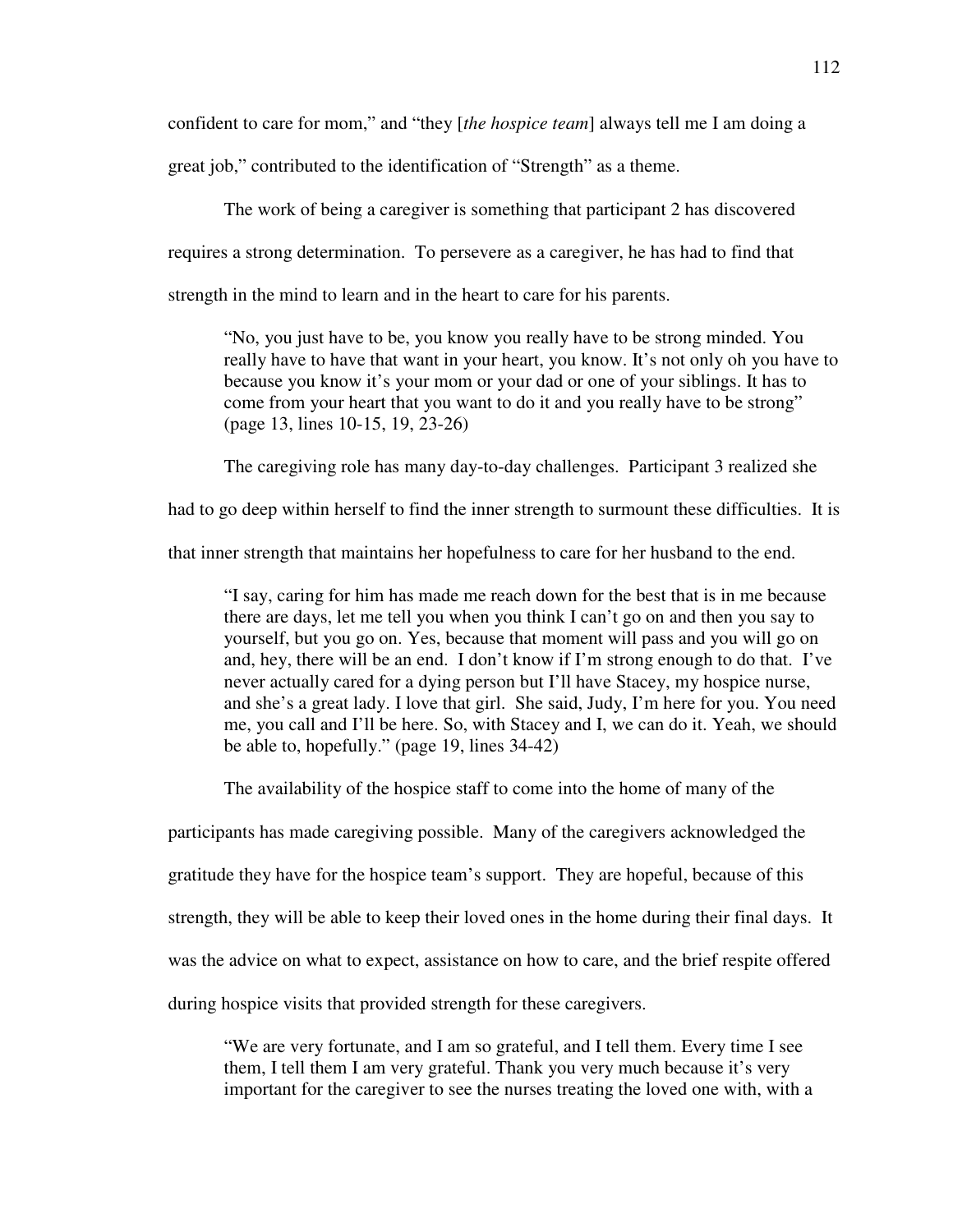professionalism and also with compassion and respect." Participant 6 (page 6, lines 19-22)

"I'm very grateful for the hospice nurse who comes and my little Friday hospice volunteer David. He comes for two and a half hours Friday mornings. Priceless. I just get that little opportunity to get out and do a little shopping or what have you. So, absolutely, wonderful to have that assistance in my life at this time you know." Participant 3 (page 2, lines 3-10)

"So, it's been good experience with the hospice employees. With all, Martha and Stacey have given me a great deal of information on how to handle a situation with my mom and that makes you feel good and it makes you feel more you can go in and do a good job. So, it has been a good experience. With hospice, yes, in the six or seven months that we're in it doesn't seem long, but it does help." Participant 4 (page 19, lines 15-30)

**Dedication.** The caregivers recognized this time as an opportunity to reflect back

on the relationship they had shared with their family member. This reminiscing has

helped them discover meaning and peace as caregivers. It was remembering the bonds

formed within their relationship through the years that now fortified their resolve to care

for their family member in the home. The theme "Dedication" was identified through the

examples provided in the responses of the participants such as "I have a sort of little

routine like that that I go through every day," "give him all the care he needs, all the love

that I can give him," "one cannot care for someone like this without compassion . . . I

think it was essential that we go this route," and "when it [*caregiving tasks*] is organized

the day goes easier."

In providing care at home, participant 5 has been able to be a part of his wife's daily care. He is dedicated to performing, amongst other care tasks, different mental exercises with his wife in the hope of slowing the progression of her dementia.

"I can daily quiz her on how long we've been married and who our children are and who are grandchildren and where she went to college and where she went to school and her first pets and, I have a sort of a little routine like that I go through every day and even though it gets smaller and smaller her memories, it's still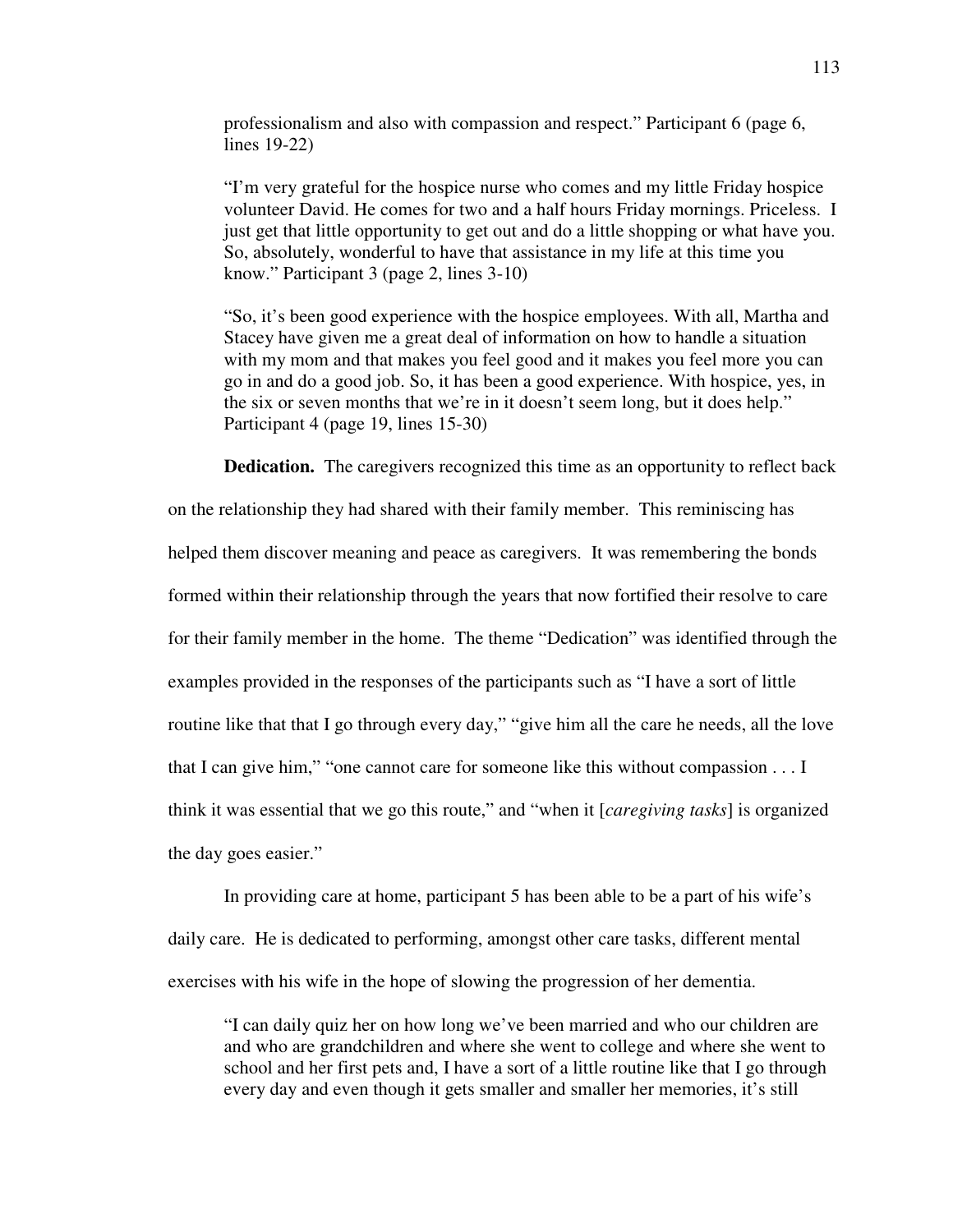good. I think it keeps, it delays the process of her memory loss. That makes me feel real good because some days she won't remember anything and other days it's almost like it comes back." (page 8, lines 2-6, 10-11)

This time of caring for her mother at home has reminded participant 7 about the

generosity of her parents. Because of this generosity, she is dedicated to maintain a

loving relationship with her mother through death. By caring for her in the family home,

participant 7 has found more opportunities to hold, touch, kiss, and be near her mother

that would not have been possible had she been in a nursing home.

"Oh, it's [*caring for her mom in the home*] really, it's really enhanced it [*their relationship*], you know, especially physically. You know we're physical together, loving each other physically. It's very beautiful." (page 24, lines 10-11, 15)

It has been the many small moments of doing a task for her husband that has kept

participant 6 dedicated to the role of caregiver. She understands these times to be

enriching experiences for their relationship that she cherishes.

"It is a lot of little things, if we can put it like that. When he wakes up and I see a smile on his face and I see that there is life in his eyes, he sit down and eat a good breakfast, a good meal, ah, (PAUSES) he's here. He's with me and, ah, (PAUSES) I give him the best care that is possible and all my love. The hospice team accuse me that he's here because of me because all the care and all the love and everything I give him. That's my purpose to give him all the care he needs, all the love that I can give him and tell him so. I tell him many times over and over and I love you, you're my love, I love you. I talk to him a lot. I don't know, and I don't care, if he doesn't understand, but I think he recognize my voice and I tell him oh we have a whole life together. So, we have lots of things to talk about." (page 9, lines 1-10)

The caregiving role for participant 3 has required her to search deep within herself

for inner strength. She has taken that core determination and combined it with

compassion to help her remain dedicated to the care of her husband.

"Oh, one cannot care for someone like this without having compassion. You have to have compassion for them. Um, you know they can be very difficult because often times they don't know what you're doing for them and they don't appreciate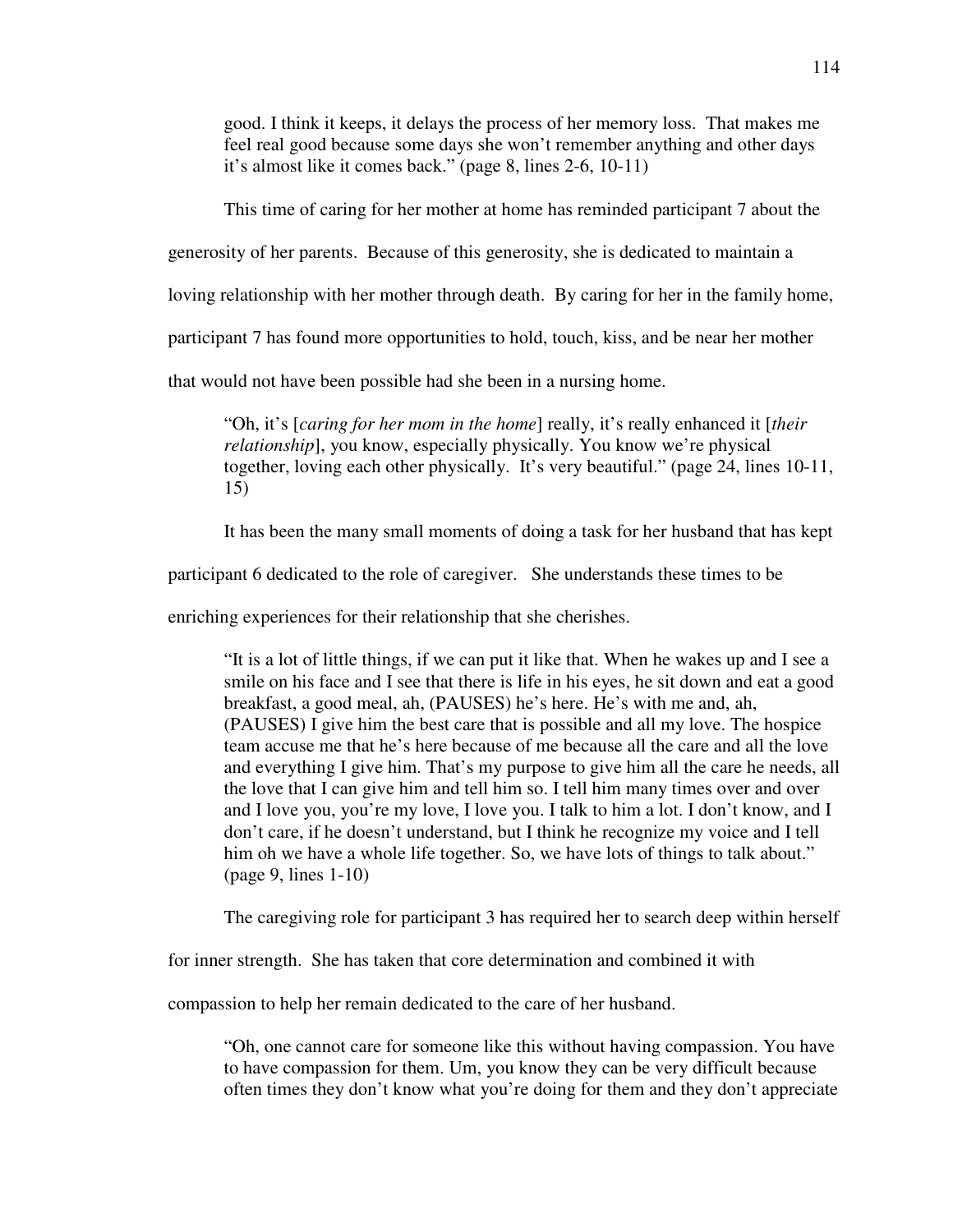it, but sometimes, occasionally a thank you comes through. Yes, so it goes without saying that he does understand that I am there for him, and (PAUSES) I think it was essential that we go this route." (page 19, lines 13-18)

 Early in the caregiving experience, participant 2 recognized there were many tasks associated with caregiving. He was dedicated to keeping his mother at home and looked to place structure around his caregiving experience that would help him meet this goal. In scheduling each day, he discovered that he was able to enjoy each moment with his mother.

"It is emotionally draining too, you know, and, physical. You know you get drained and, you know I think about everything, but you just rest up and you just do it again (LAUGHS). Yeah, to me I hit it straight on. You know I don't sit there and go oh well, you know you just do it. Let's get this rolling. Let's get it on. And that's why like here when I have a caregiver, you know I do have a game plan, you know and that's why it works seven days a week. And that's the way I want it like that. I don't want it disorganized. And when it's organized the, the days go easier." (page 11, lines 22-24, 28-29, 33, 37-38, 42, 46)

The caregivers described the experience of having the opportunity to provide care

at home as enriching the relationship they shared with their loved ones and, in some cases, with God. The experiences the participants shared were filled with descriptions of the importance of remaining close, physically and emotionally, during this journey. In being near their loved one as that person approached the end of life, the caregivers were able to focus on the significance of their relationship to their family member and with God. The participants' experiences of caring for their loved one at home conveyed a feeling of confident expectation for these relationships to remain vibrant and meaningful to the end.

The data contained within their responses supported the four themes that emerged: Duty, Freedom, Strength, and Dedication. While all four themes addressed the third line of inquiry of the study, a deeper reflection and analysis of each theme identified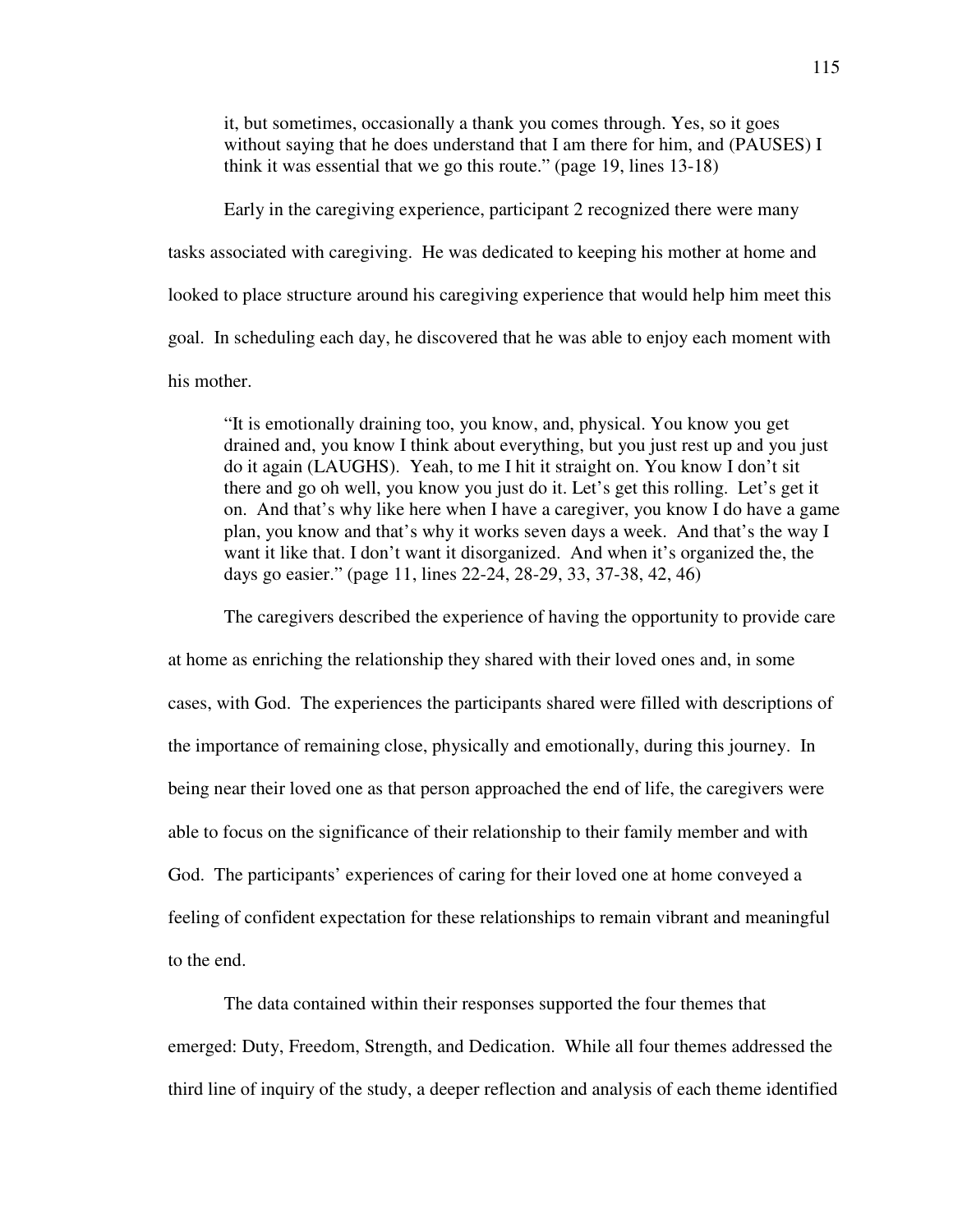"duty" and "strength" as contributing substantially to the understanding of the overall study phenomenon. The participants described "duty" as a feeling of remaining connected to their loved one while providing a more secure place of love during the final days. The theme "strength" was the understanding that the participants had an interior quality that promoted self-confidence and hopefulness in being able to provide end of life care to their loved ones.

## **Essence of the Lived Experience**

According to van Manen (1990), the purpose of a phenomenological study is to arrive at a "deeper understanding of the meaning of our everyday experiences" (p.9). This requires the researcher explore a particular phenomenon of interest with individuals who have already experienced that phenomenon. Their reflection of the lived experience contributes to the understanding of its essence, or that which makes a phenomenon what it is. The essence, then, of an experience is unveiled when the descriptions of individuals show the "significance of the experience in a deeper manner" (p.10).

The work of phenomenological writing in this study allowed for a deeper reflection and analysis of the participants experiences. According to van Manen (1990), an extended analysis of study themes will eventually "reawaken the lived quality and significance in a deeper manner" (p.10) of spiritual well-being in family caregivers of persons with dementia on palliative care living at home. Underpinning the essence of the lived experience was uncovering the structures of the phenomenon by examining more deeply the particular experiences of the participants. The analytic process of writing and rewriting, then, "adequately described in language the significance of the lived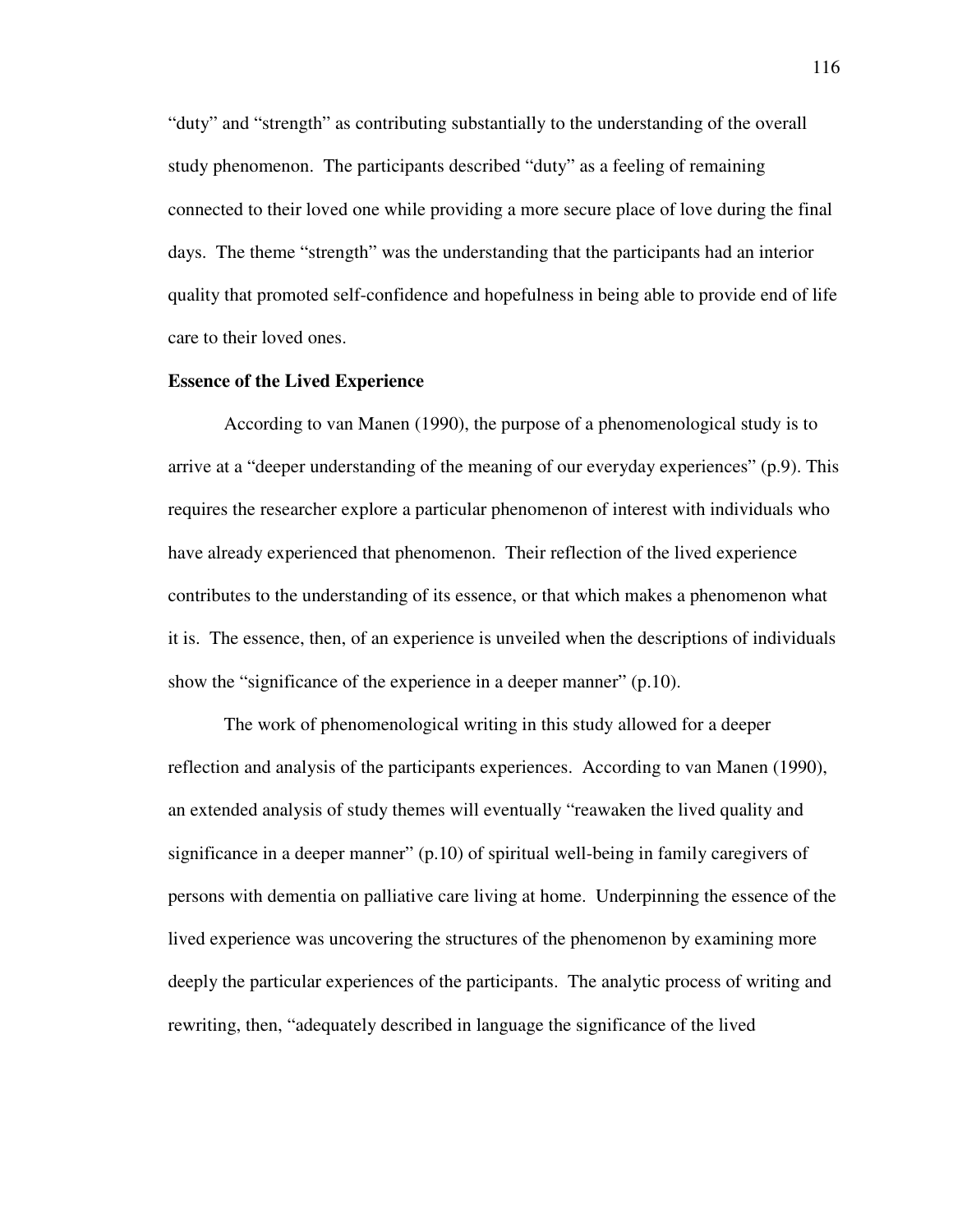experience"  $(p.10)$  through the following: (a) being connected; (b) duty; (c) hardships; (d) strength; and (e) presence.

According to van Manen (1990), any object "real or imagined, empirically measurable or subjectively felt" that we are aware of in our human consciousness is a part of our lived experiences (p.9). Furthermore, the essence of a lived experience can only be "grasped through a study of the particulars encountered in lived experience" (p.10). The five themes from this study mentioned in the preceding paragraph have contributed to the most adequate grasping of this phenomenon discovered in the experiences of the participants.

The themes "being connected," "strength," and "presence" each express a feeling of hopefulness in the caregivers' understanding of their role. The participants shared how these themes enhanced their understanding of meaning and purpose as caregivers to their loved ones. All themes identified the importance of the relationship between the caregiver, the person with dementia, and God/spirituality. The themes "hardship" and "duty" acknowledged the challenges of the caregiving role, while at the same time recognizing the importance of being connected to their loved one in a way that ensured they could care for them in a safe place of love until the end. The themes "being connected" and "presence" identified the significance of the relationship between caregiver and loved one and included the importance of the relationship to God/spirituality. Finally, the theme "strength" uncovered the understanding of the caregivers' relationship with self and with other support systems, most notably with the hospice care team. As a result of this deeper reflection and analysis, the essence of this phenomenon was revealed.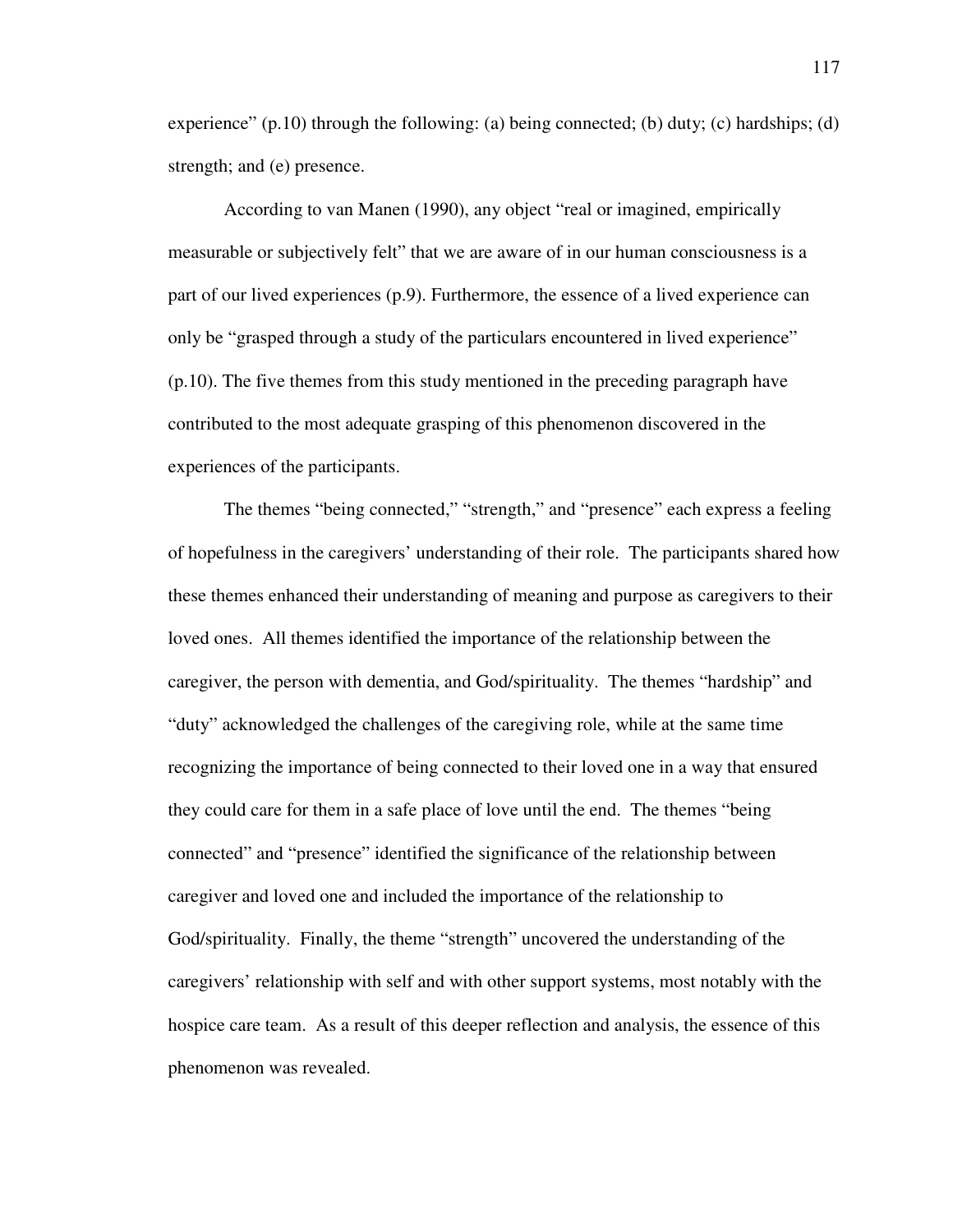Spiritual well-being for caregivers in the context of this study, therefore, is the feeling of hopefulness that is the result of being connected through meaningful relationships with the caregiver's own self, the person with dementia, and God.

#### **Summary**

 This chapter has presented the findings of the study that examined the lived experience of spiritual well-being amongst informal caregivers of persons with dementia on palliative care living at home. It presented both the description of the participants' characteristics and the thematic analysis of participant responses related to each line of inquiry. There were 10 family caregivers who agreed to participate in this study. Each encounter began with the participants completing a brief demographic survey. This was followed with their providing responses to interview questions. All interviews took place in the caregivers' homes. The thematic analysis identified four themes in each of the study's lines of inquiry. The participants' own words were included as direct quotes to provide a robust description of how these themes emerged. The themes identified in the first line of inquiry were isolation, hardships, awareness, and being connected. In the second line of inquiry the identified themes were presence, trust, sacrifice, and belonging. The themes identified in the third line of inquiry were duty, freedom, strength, and dedication. Finally, an essence of the experience was presented. The following chapter will discuss these findings and how they contribute to body of literature.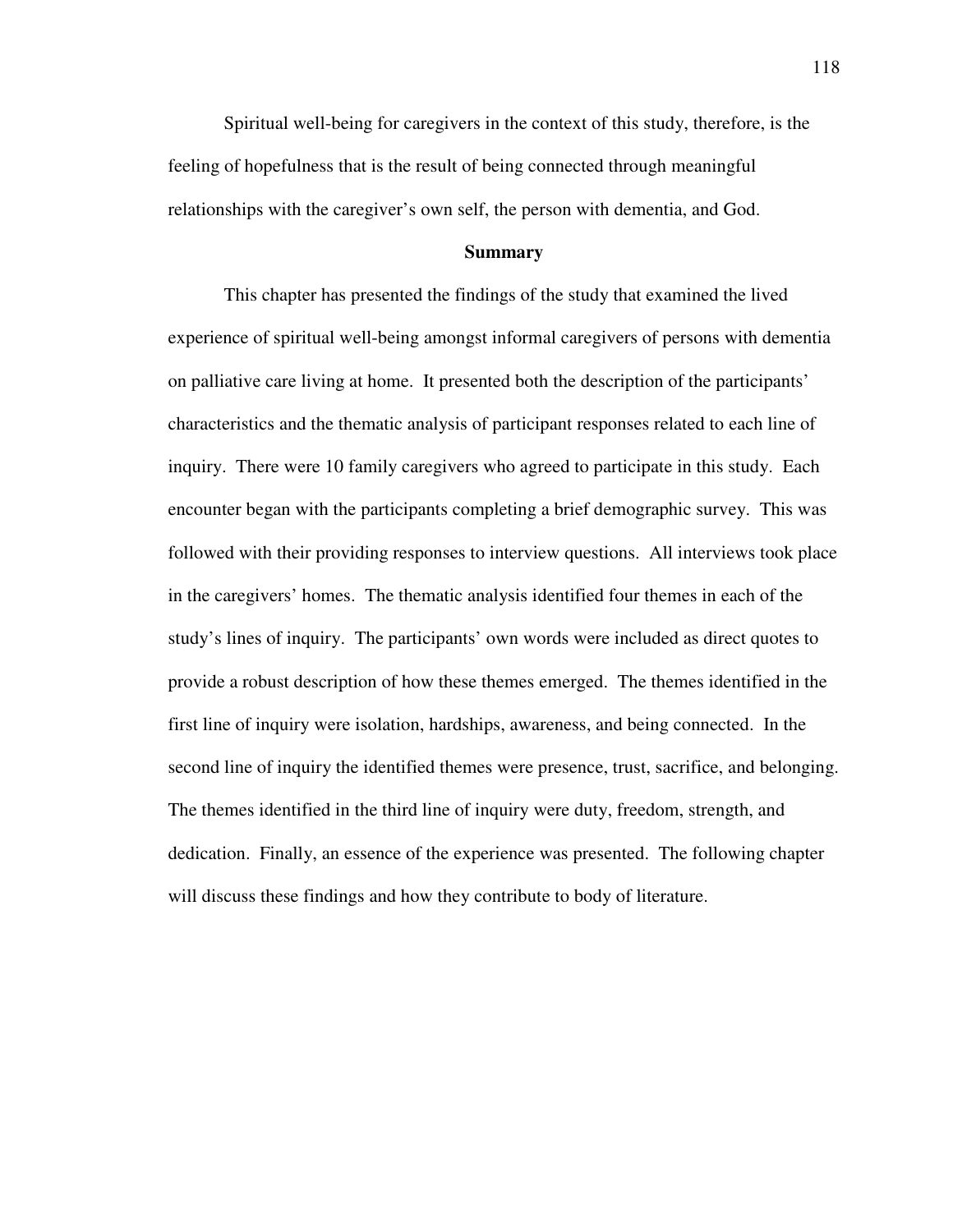# **Chapter 5**

# **Discussion**

 This phenomenological study explored the lived experience of spiritual wellbeing amongst informal caregivers of persons with dementia on palliative care living at home. This chapter will begin with a summary of the study's findings followed by a discussion of those findings and their contributions to the body of literature. The study's limitations and strengths will then be reviewed. The chapter will conclude with a presentation of the significance of the study to further research.

#### **Summary of Findings**

 In the review of literature in chapter two, it was noted there has been a growing interest on how spiritual well-being affects health outcomes. The focus has been, and continues to be, predominately on the relationship between spiritual well-being and the overall health in patients (Bai et al., 2015; Salmoirago-Blotcher et al., 2012). However, with the rapidly expanding need of patients to receive caregiving assistance at home, researchers have begun to examine the effect of spiritual well-being on the health of informal caregivers (McClain et al., 2003; Sun et al., 2016; Yeh & Bull, 2009).

While there has been a developing body of literature on spiritual well-being and its relationship in populations of caregivers to persons with chronic illnesses, there is a paucity of research in the population of caregivers to persons with dementia who are on palliative care. This absence included no known attempt to interpret the meaning of spiritual well-being in informal caregivers of persons with dementia on palliative care living at home. In recognizing this gap in knowledge, a qualitative study using a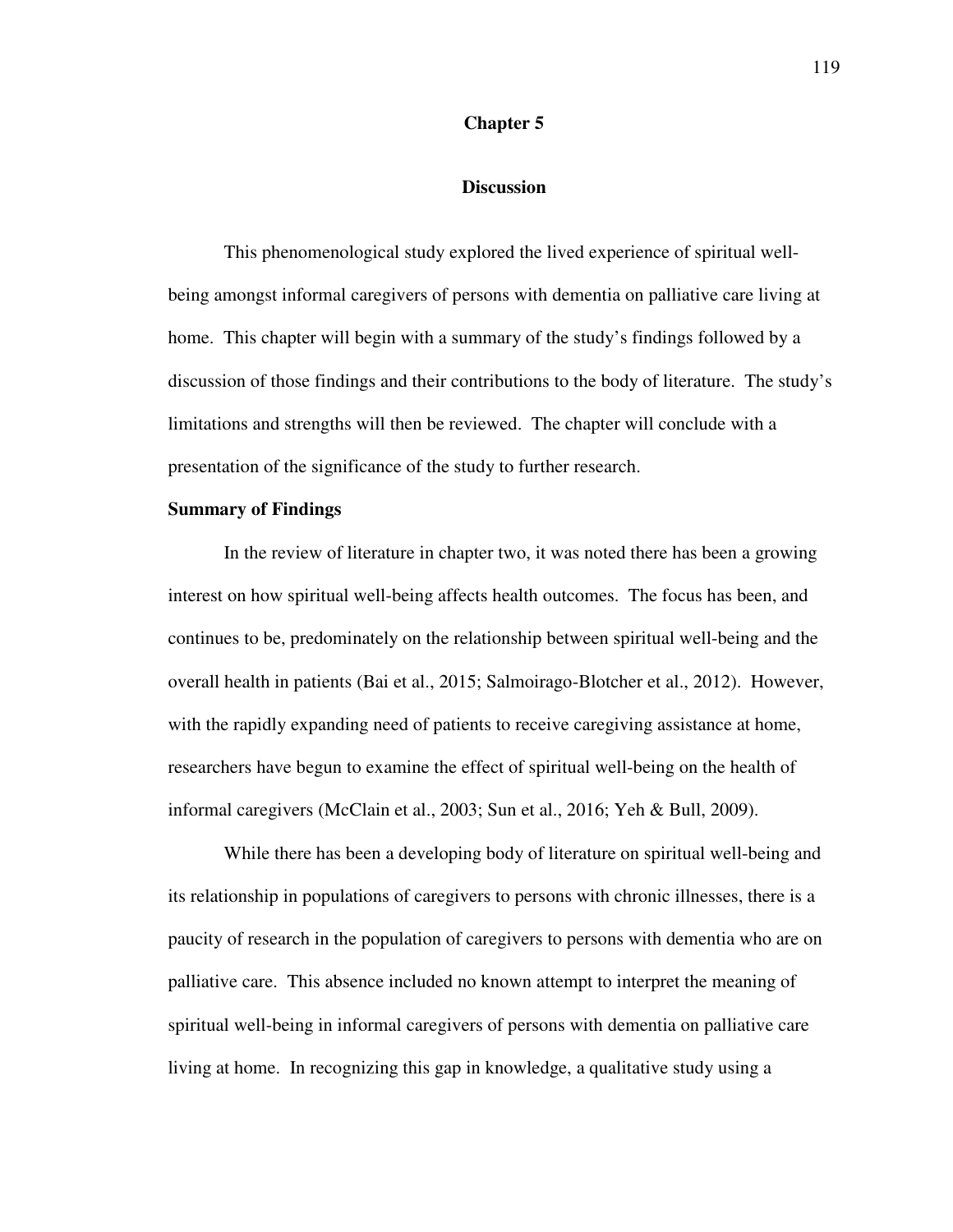phenomenological approach was most appropriate for this study's purpose of exploring the lived experience of spiritual well-being in this caregiving population.

 To understand the meaning of the phenomenon of interest (spiritual well-being), this study was designed with three lines of inquiry. First, it examined the lived experience of individuals who provide care to a family member with dementia on palliative care and living at home. The unique experience to each participant was explored through specific questions on meaning, purpose, inner peace, and support. The description of their experiences included a general perception of not understanding the impact the caregiving role would have on them. In some instances, the caregivers revealed that trusted health care professionals had not prepared them for this role. The data from participants' responses supported the themes isolation from others, hardships, awareness, and being connected to the patient.

A second line of inquiry was to identify any spiritual feelings experienced by these family caregivers and explored what these meant within the context of spiritual well-being in this setting. The caregivers were asked to describe how they experienced spirituality before taking on this role and then how it has been experienced in the time since becoming a caregiver. Their description of spirituality conveyed a sense of hopefulness that the relationship they had with a higher power would sustain them through the caregiving experience. The themes that emerged from the data were presence, trust, sacrifice, and belonging.

The final line of inquiry explored any spiritual meaning that caregivers may have attributed to caring for a family member with dementia at home while on palliative care. This was discovered by asking the caregivers to describe both the decision-making

120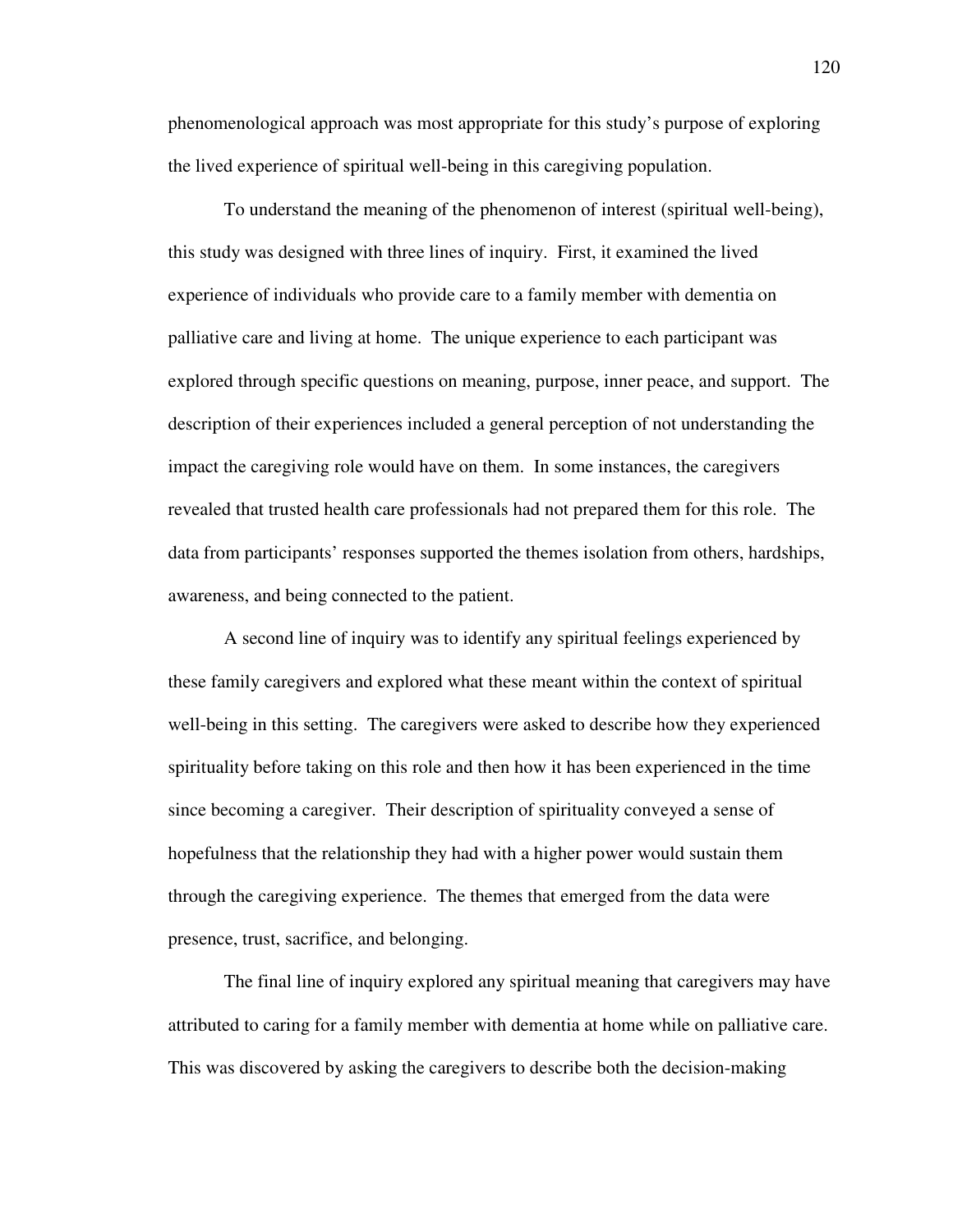process that led to caring for their loved at home and how that choice may have subsequently affected their relationship to the family member with dementia. For most of the caregivers, there was little understanding of what palliative care meant when they began receiving these services. However, over time they were able to recognize it as having a profound importance in the overall experience of caregiving. The responses of the caregivers supported the following themes: duty, freedom, strength, and dedication. In the case of each line of inquiry, if necessary, follow-up questions were posed to the participant to arrive at an even richer description of their experience of the phenomenon.

The purpose of phenomenological research is to provide a description, when possible, of the phenomenon of interest. According to van Manen (1990), "Writing gives appearance and body to thought" (p.127). The phenomenological method of reading, writing, listening, and rewriting was essential to arriving at a description of spiritual wellbeing in the context of this study's setting. This process supported the understanding of spiritual well-being as a multi-dimensional phenomenon described in the previous chapter (Chapter 4, p118):

"Spiritual well-being for caregivers in the context of this study, therefore, is the feeling of hopefulness that is the result of being connected through meaningful relationships with the caregiver's own self, the person with dementia, and God."

# **Reflection on Findings**

 As noted in chapter one, dementia is a disease that ultimately requires the person with dementia to receive caregiving assistance. In many cases, this assistance is provided in the home by a family member. Currently, there are approximately 16 million Americans who have taken on the role of caring for a loved one with dementia (Caregiver Action Network, 2014). This section of the chapter will examine the characteristics of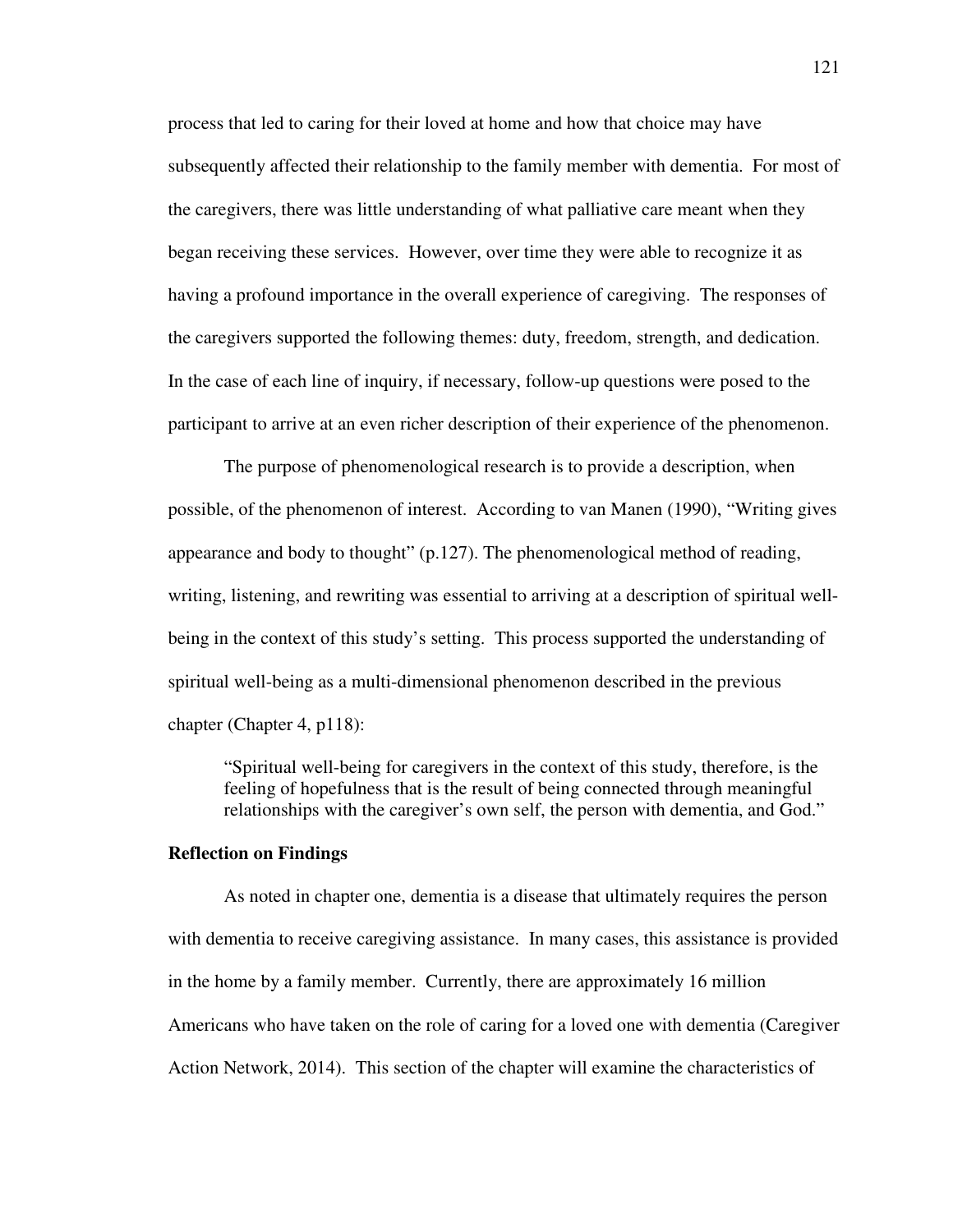the caregivers in this study and compare those findings with findings found in the literature. A reflection will follow that places the participants' lived experience of spiritual well-being in the context of the caregiving literature.

## **Caregiver Characteristics**

The characteristics of the participants in this study were consistent with what is reported in the literature. Peacock, Duggleby, & Koop (2014) enrolled a sample of family caregivers to persons with dementia at the end of life who ranged in age from 49 to 89. Of the sample, 64% were female. These characteristics are also supported by the Alzheimer's Association annual report "Facts and Figures." In its 2018 report, the Alzheimer's Association noted that 83% of dementia caregiving is provided by informal caregivers (a family member or friend), 34% are 65 years or older, and 67% are females.

The National Center on Caregiving (2018) reports that 85% of caregivers are a family member and of those, 42% are adult children. While the report shows no distinction in patient diagnosis, this percentage is notably lower than the 60% of adult children providing care in this current study. However, in one 2012 study, 71% of the family caregivers of persons with dementia who participated were adult children (Navab, Negarandeh, & Peyrovi, 2012). The absence of a spouse to the person with dementia in their study, though, may have contributed to the higher than average number of adult children taking on the role of caregiver. Additionally, the length of time on palliative care was higher in the current study than what was reported by the National Hospice and Palliative Care Organization. The extant study utilized participants whose loved one with dementia received early referral to palliative care. This may be one reason the current study's data in "length of time on palliative care" exceeds what was reported by the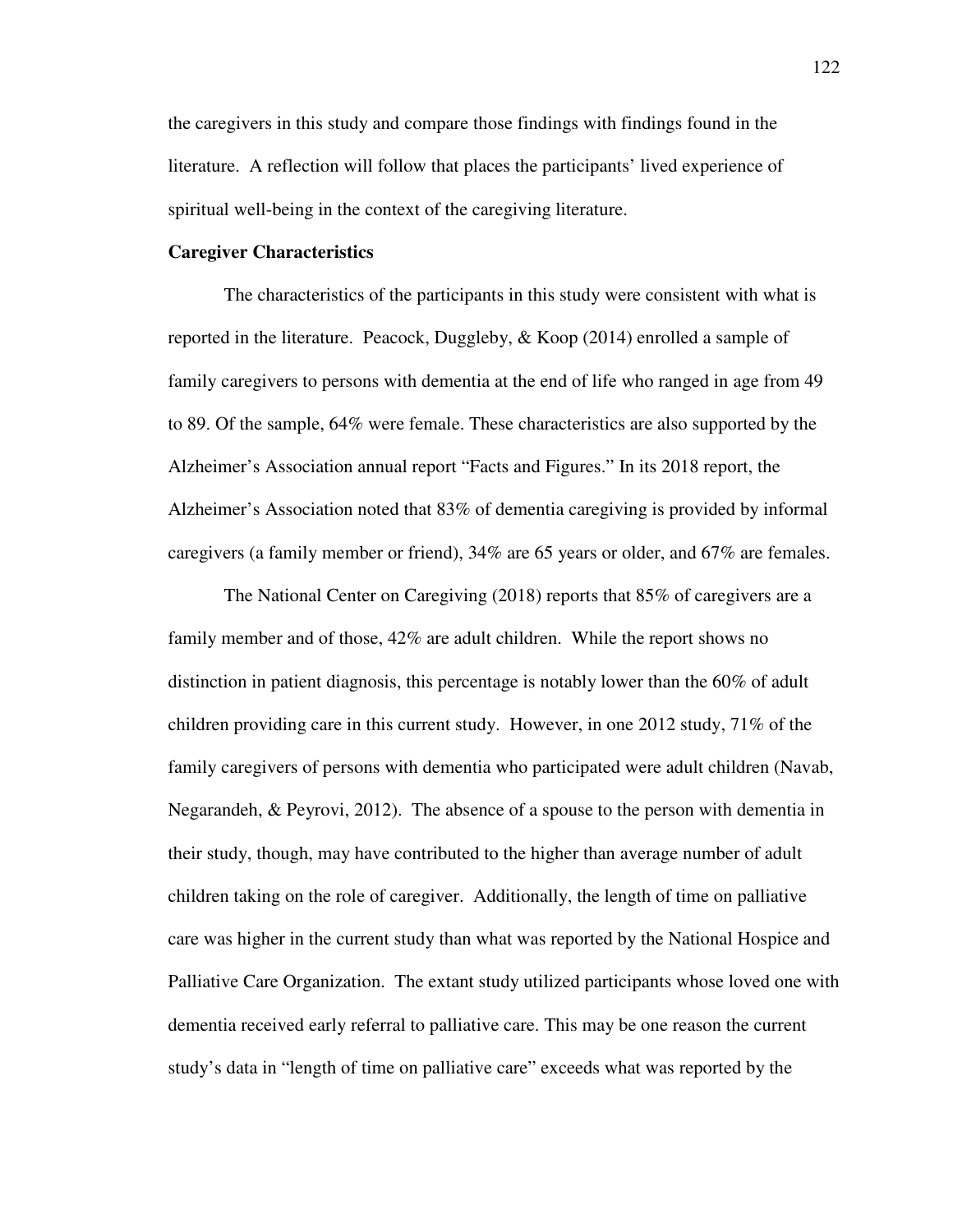National Hospice and Palliative Care Organization to be the mean length of stay on hospice services: 104 days (National Hospice and Palliative Care Organization, 2017).

The Pew Research Center conducts an annual "Religious Landscape Study" that assesses the size and demographics of the different religions practiced in the United States. The results can be viewed nationally, regionally, and locally. For the purposes of this reflection, the San Diego Metro Area demographics from the 2018 Religious Landscape Study were viewed. According to that study, the three most identified religious affiliation for adults in San Diego are Catholic (32%), Mainline Protestant (16%), Evangelical Protestants (14%), and "none" (27%) (Pew Forum, 2018). These are consistent with the findings from the current research other than the 30% of participants identifying as Protestant (Mainline and Evangelical). The same study identifies daily prayer (56%) as a frequent activity for these adults, while weekly attendance at church is much lower (31%). This is slightly higher than the findings of the current study that reported 50% of the participants engaging in some form of daily prayer, and 20% attending church weekly.

#### **Caregivers' Lived Experience of Spiritual Well-Being**

 The caregivers in this current study were unwavering in their identification of the importance of relationships to their overall caregiving experience. They described this relatedness as belonging to church and community groups, being connected to their loved one, and having the opportunity, through the assistance of palliative care services, to spend unlimited time with the person with dementia. The significance of relationships for these caregivers is consistent with what is found in the literature related to spirituality. The relationships with self, others, and the Sacred are all attributed to the meaning of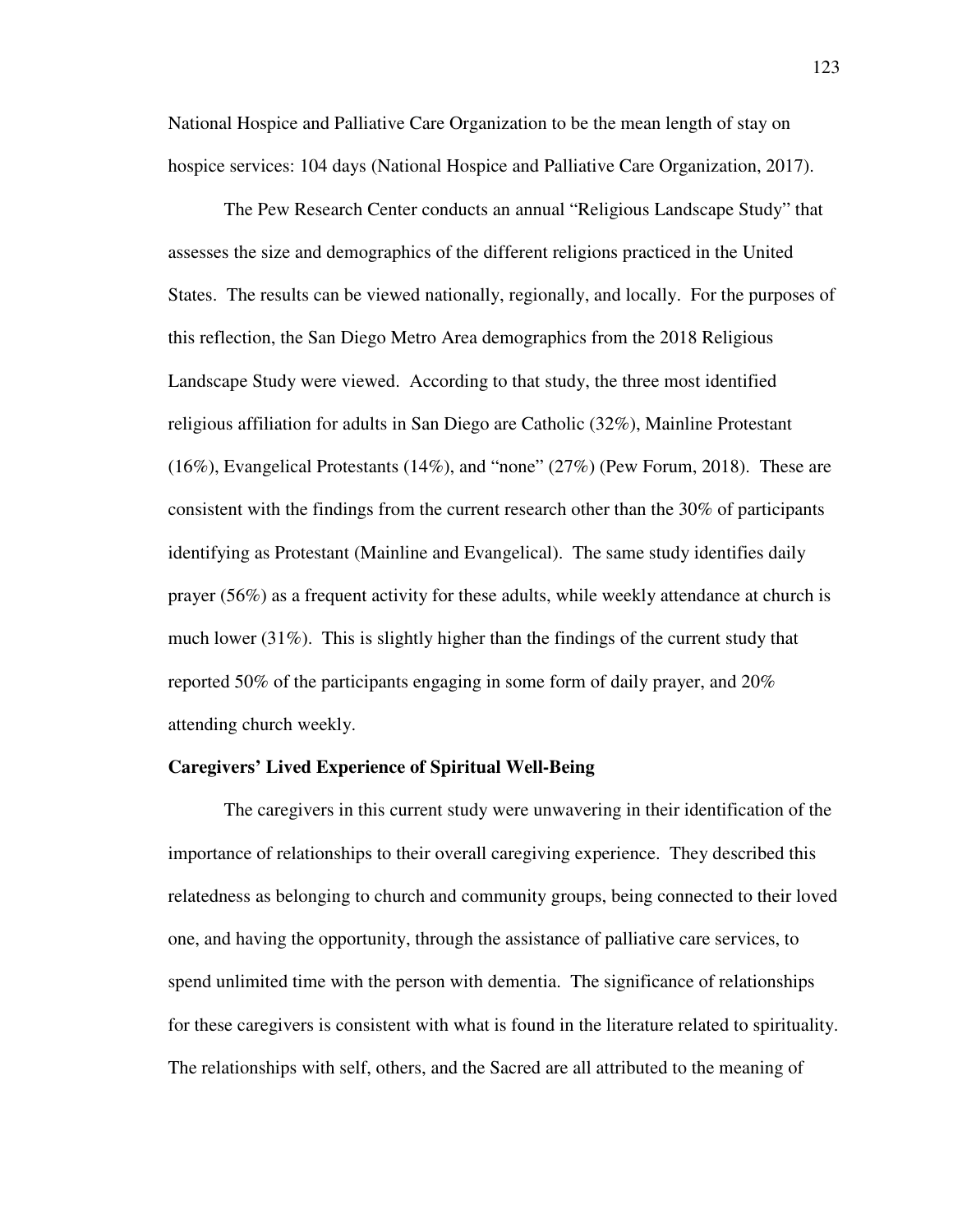spirituality (Acton & Miller, 2003; Burkardt, 1989; Penman et a.,, 2009; Tanyi, 2002). In a study by Day, Anderson, and Davis (2014), a major theme that emerged was "attachment" to the person with dementia. This theme conveyed the caregivers' understanding of the role as providing the opportunity to share positive experiences with their loved one. This is consistent with the description of "being connected to the patient" "belonging," and "freedom" in the current study.

 As mentioned previously, there has been, for over 30 years, a strong interest in the effects of spirituality on a person's health. The research on spirituality has reported that caregivers who have strong social support systems or high levels of spiritual well-being are less likely to experience depression (Kaye & Robinson, 1994; Yeh & Bull, 2009). Conversely, a study by Papastavrou et al. (2007) has shown that when caring for a person with dementia in the home, the caregiver experiences increased relational deprivation. The results in this current study suggest those findings are accurate. Several of the participants described how caring for a person with dementia has left them often feeling isolated from others and unable to participate in many of the social activities that were meaningful to them. However, the participants did not describe this feeling of isolation as contributing to experiences of depression.

 In some studies, caregiving has been documented as a cultural expectation of family members to care for another (Benedetti, Cohen, & Taylor, 2013; Lee Casado, Lee, Hong & Hong, 2015). This was not found to be the case with the participants in this current study. However, as noted in a study by Mars et al. (2017), the emergence of the theme "obligation" was consistent with caregivers in this research who understood their role to be a necessary response to a family need. Some referred to this as an obligation or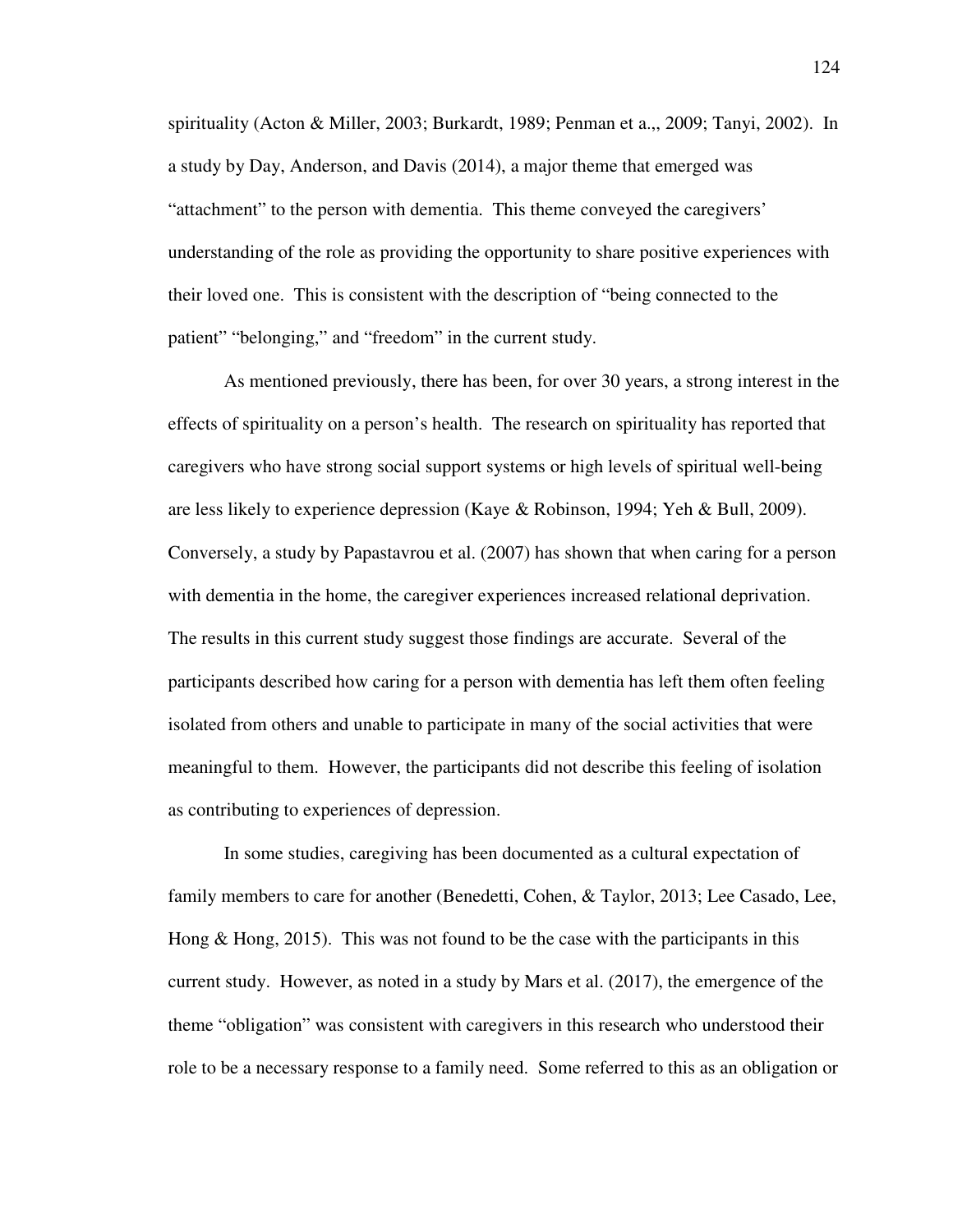duty, while others conveyed that it was the right and only thing to do in the moment. In all but one case, the caregivers believed their dedication to this role enabled them to grow closer to their loved one. Similar to previous research, these caregivers described their commitment to the caregiving role to include maintaining a closeness to their loved one and having the opportunity to share important moments (Acton & Miller, 2003; Kristanti et al., 2018; Penman et al., 2009).

 The family member caring for a person with a progressively debilitating illness like dementia is often confronted by different challenges. In a study by Mars et al. (2017), a theme that emerged from participants' experiences of caring for a loved one with Alzheimer's disease was "an arduous journey." The researchers described this as the amount of hard work that was required of them. This responsibility was overwhelming at times and often very stressful. In Day et al. (2014), the theme "strain" was identified by their participants. This theme expressed the tremendous amount of stress that caregivers experienced resulting from the caregiving duties placed upon them. The findings of this current study are consistent with these previous studies, particularly the identification of the themes "hardships" and "sacrifices."

Many of the participants in this current research commented that initially there was little change in the relationship with their loved one. However, in time everything abruptly was put on hold. The person with dementia could no longer engage with the caregiver as they once did, leaving the caregiver to make several sacrifices in their daily routine. In most cases, the caregivers in this study were not prepared for the struggles they were to face in their role. These struggles were either physical or emotional and have been referred to as "burdens" in the literature (Gallagher et al., 2011; Spurlock,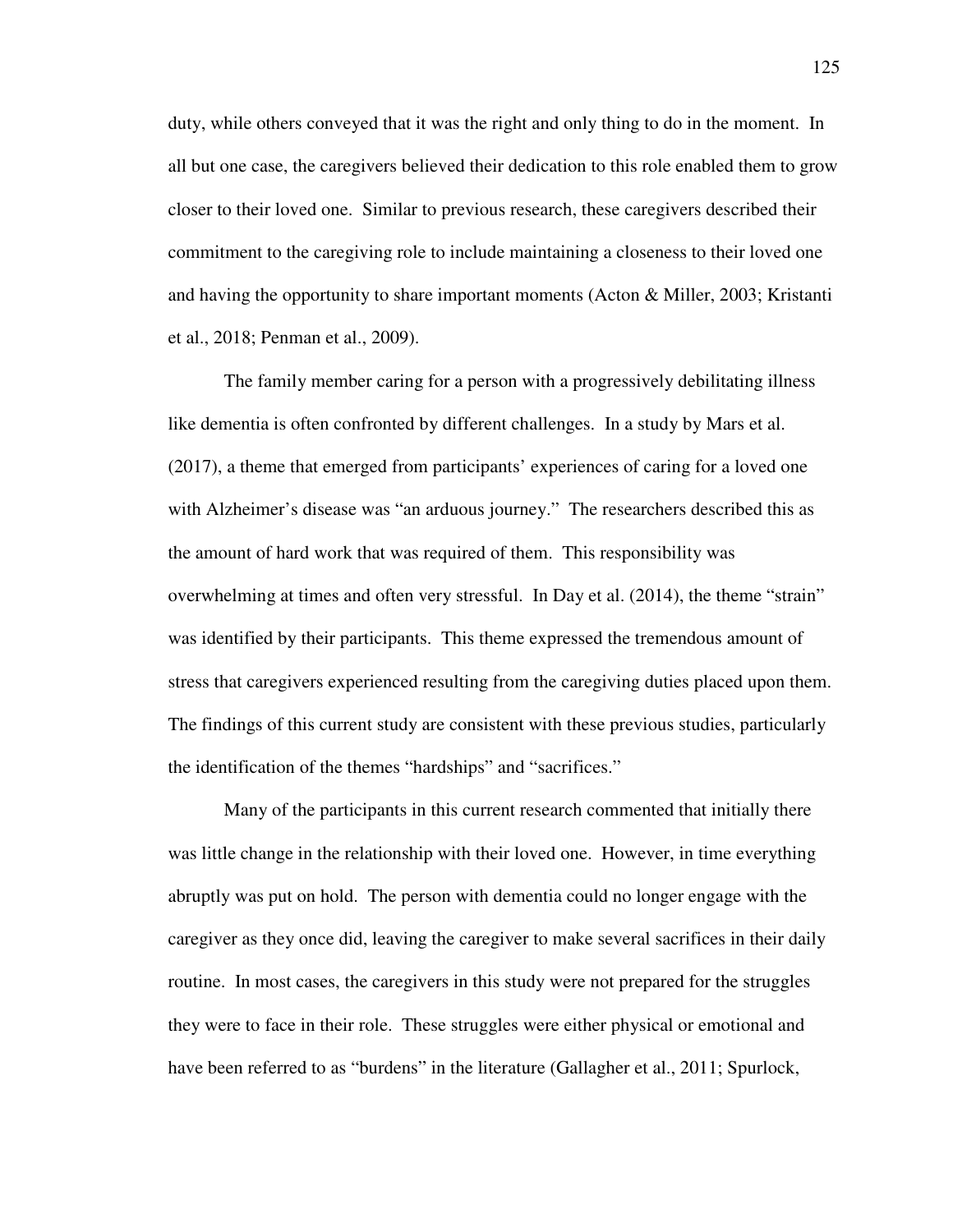2005). The data from this current study, though, supports a deeper understanding of these struggles as "hardships."

While not explored specifically here, there is literature that suggests that spirituality includes an inner energy that allows a person to address life's hardships and eventually arrive at an inner peace (Hodge & Sun, 2012; Lepherd, 2015; Reed, 1992). Some participants in this current study made reference to a conscious awareness of something inside that sustained them in the caregiving role. While not directly referring to that conscious awareness as an inner energy, a few of the caregivers were quite demonstrative when speaking of this awareness. They used their hands to point towards their chest indicating there is something inside of themselves that gives significance to the caregiving role. Yet for some of the caregivers, this conscious awareness did not appear in their descriptions of the experience attributable to an inner energy that is a part of spirituality. Likewise, most participants in this study found the focused attention on their loved one that was required as a caregiver to be stressful. Because of that experience it was challenging at times for the caregivers to be aware of inner peace.

For many participants in this study, each day brought something new about caregiving they had to learn how to handle. In some situations, the caregivers were unsure of their ability to perform one particular caregiving task or another. They were dependent upon the guidance of their hospice care teams to learn what to anticipate as the disease progressed. This is consistent with the findings of Day et al. (2014) that identified the themes of "uncertainty" and "doubt." The participants in their study were fearful of an adverse outcome as a result of something they did or did not do for their loved one. In another qualitative study by Kristanti et al. (2018), the theme "problems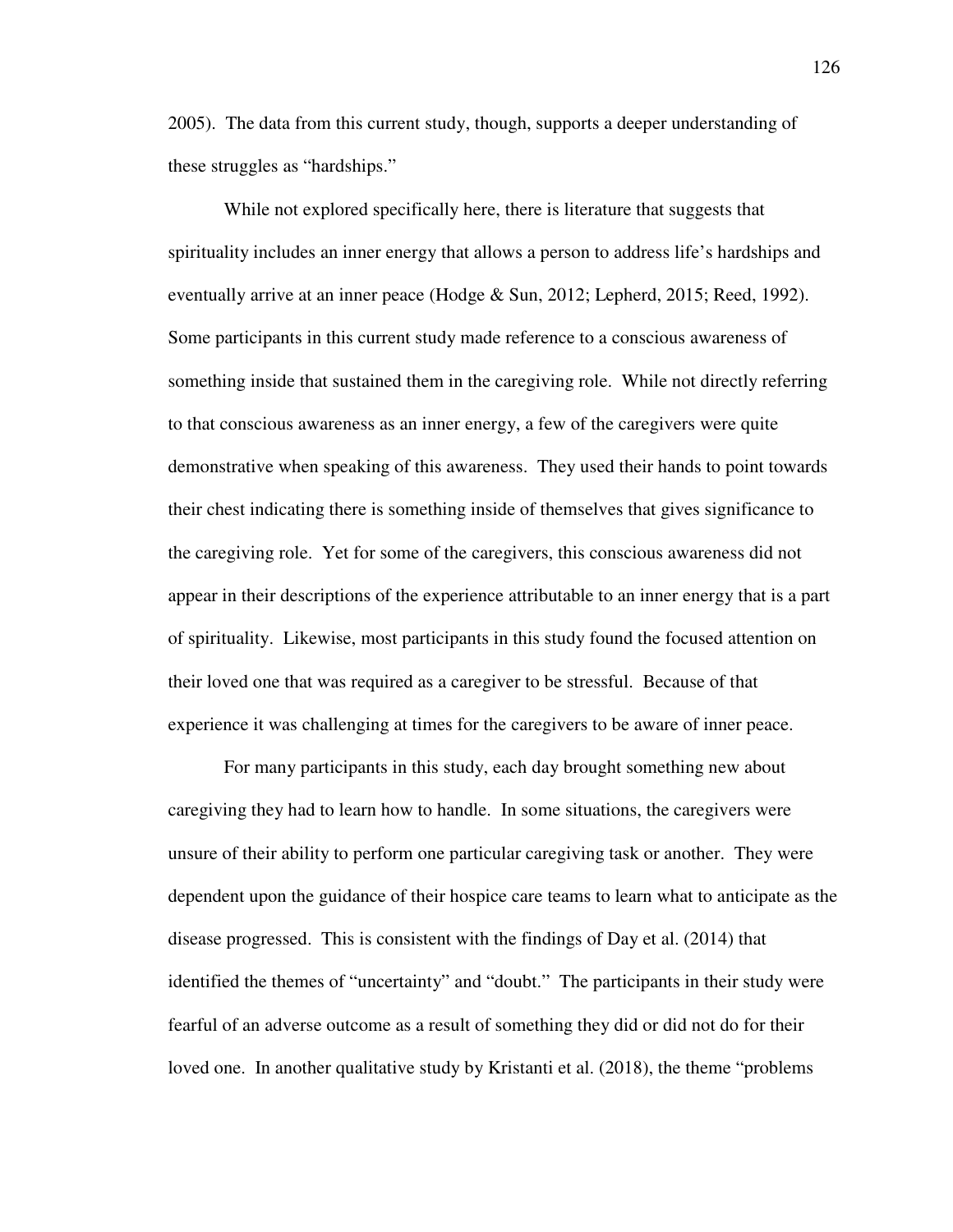with caregiving" emerged. One category of that theme was "challenges," which they described as concerns by the caregivers of their ability to provide quality care. The challenges these caregivers faced reflected their worry about changes in their loved one and whether they would be able to cope as those changes appeared.

The caregivers who participated in this study revealed a belief in an ever-present higher power. This belief is what provided a sense of hope that sustained them in the caregiving role. They most often experienced this hopefulness through the act of being present with their loved one. For those who expressed a specific faith, it was through that belief that God was revealed to them in their caregiving role. In the case of those who did not follow a particular faith tradition it was the caregiving role that revealed an inner belief in themselves. In Mars et al. (2017), the theme "faith in God" emerged from their participants' descriptions. This theme conveyed the belief that a higher power would enable them to cope with their caregiving duties. The category "faith" under the theme "beliefs related to caregiving" in Kristanti et al. (2018) described the caregivers' values as they related to religion. It was these values that strengthened their motivation to continue as a caregiver and in some instances, even helped them grow closer to God.

In summary, this reflection has situated the findings of this study in the context of the body of literature on caregivers related to spiritual well-being. The 10 caregivers who participated in this study provided descriptions of their own experience that, while they are not generalizable, were largely consistent with what has been noted in literature previously. The most notable missing characteristic in this current study was the absence of African American caregivers. This is an interesting finding given reports by the Alzheimer's Association that the incidence of Alzheimer's Dementia is twice as high in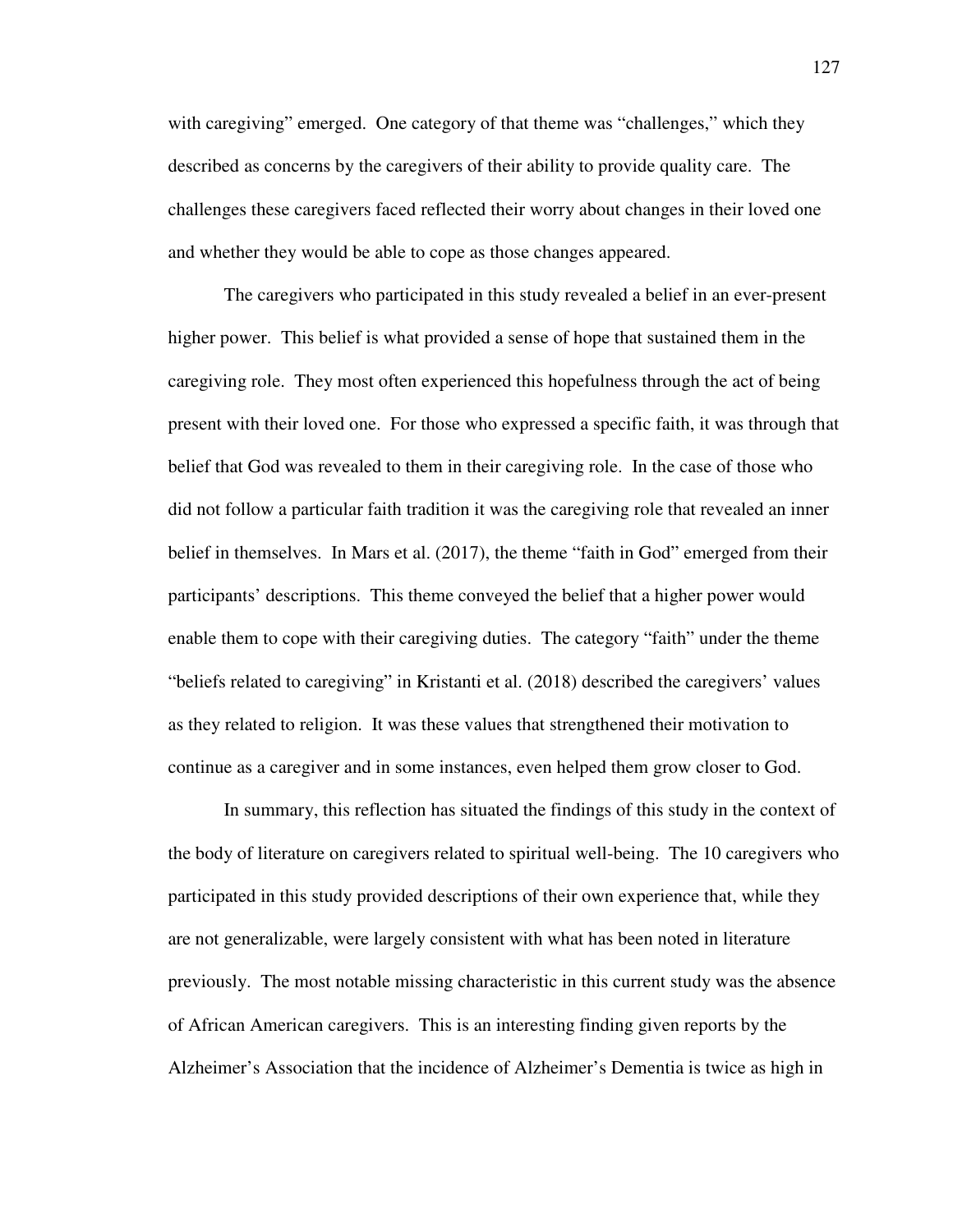African Americans compared to White Americans in California (Alzheimer's Association, 2018). However, only slightly more than 8% of all palliative care recipients are African American (National Hospice and Palliative Care Organization, 2017). The access to informal caregivers in this study was predominately from one health care organization. The ethnic composition of the population in that palliative care program is not known.

The lived experience of the caregivers in this study were congruent with the known literature on caregiving and spirituality. The importance of relationship and being connected noted in the participants' descriptions is similar to what has been written in the literature previously. These relationships promoted the feeling of hopefulness expressed by the caregivers in this study in their ability to continue in the caregiving journey. The belief in a higher power is what sustained their hopefulness. An important contribution of this study to the body of literature was identifying the theme "hardships" and differentiating it from "burdens." In making this distinction, this study is consistent with recent qualitative studies on the lived experience of Alzheimer's Dementia caregivers that identified similar themes. In reflecting on the findings of this study, it is clear that the lived experiences of these caregivers have made a valuable contribution to the literature.

#### **Limitations and Strengths of Study**

 This study's pursuit of understanding the meaning of the phenomenon, spiritual well-being in the context of informal caregiving of persons with dementia on palliative care living at home, had certain limitations. The extensive experience of the researcher with both spirituality and palliative care was a potential bias during the interview process.

128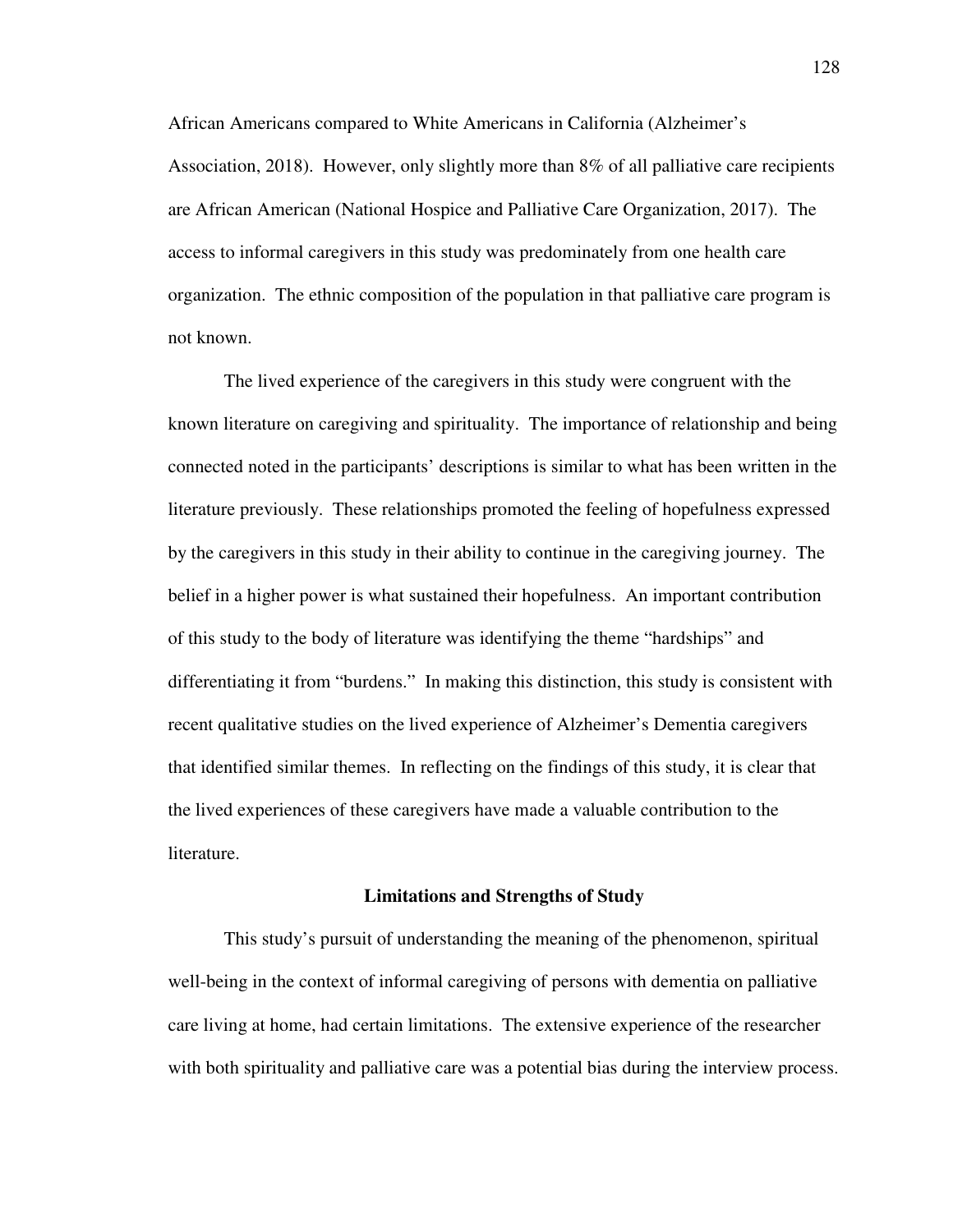This was addressed through journaling pre- and post-interview notes to recognize what may have influenced the researcher during a particular encounter with a participant. By doing this, the researcher was able to be more fully present to the experience of the phenomenon being described by the participants.

 Another limitation was the group of participants that were invited to participate in this study. The qualitative design of the study employed a purposeful recruitment of participants. The intent was to ask informal caregivers from a variety of hospice organizations in Southern California to participate in the study. However, in the end all but one participant was from the same hospice organization. The inability to gain access to multiple hospice organizations may have limited the number of experiences that could have been expressed by other caregivers and descriptions of the phenomenon to this specific cohort of participants.

 A strength of this study was that it was the first known study to explore the lived experience of spiritual well-being of family caregivers of persons with dementia on palliative care living at home. As discussed in chapter two, spiritual well-being is one component of a person's health-related quality of life*.* Prior to this study, it was unknown what meaning caregivers of persons with dementia on palliative care living at home would attribute to spiritual well-being. The only publication of the meaning of spiritual well-being has been a conceptual analysis published in Chinese. Therefore, this study's incorporation of concepts of spiritual well-being into the interview questions has supported the first robust description in English of the phenomenon.

 Another strength of this study was the qualitative design. A value of qualitative research is the data is always being analyzed throughout the period of data gathering.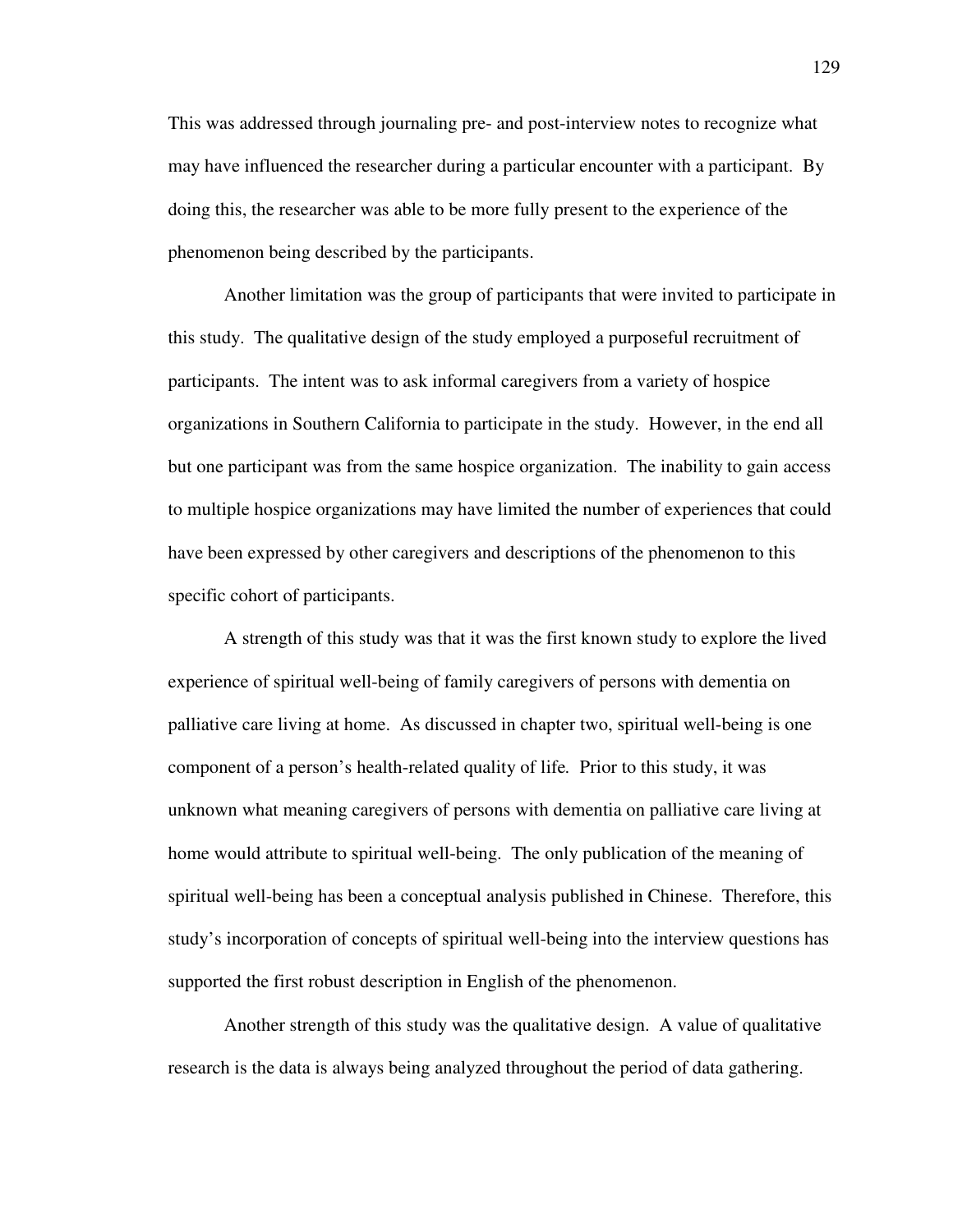This allows for the researcher to reflect on the participants' responses to interview questions throughout the research process. When necessary, additional probing questions were asked to help participants provide richer explanations of their experience of the phenomenon. For example, in this study, asking a participant to describe their personal spirituality was initially met with reservation. However, when the participants were asked to describe their general understanding of the concept of spirituality, they were subsequently found to be more willing to discuss their own spirituality.

 Finally, the researcher's passion for spiritual well-being and palliative care was an additional strength of the study. The passion the researcher has for this lived experience was also obvious to the participants of this study. It created a connected space between researcher and participant that was safe and open to a dialogue about the lived experience of the phenomenon.

#### **Implications for Research**

 The participants in this study were generous in sharing the story of their caregiving experience for a loved one with dementia. They described this experience as having enriched their relationships with themselves, the person with dementia, and in some cases, God. There were seven caregivers who had previously embraced that role for other family members. However, for all 10 caregivers, this was the first experience of having palliative care support.

The value of palliative care services in the caregiving experience was evident in the participants' stories. There was a perception, though, by all caregivers as not initially understanding the meaning of palliative care. Despite this, all caregivers explained how the support provided by their palliative care teams was instrumental in their ability to care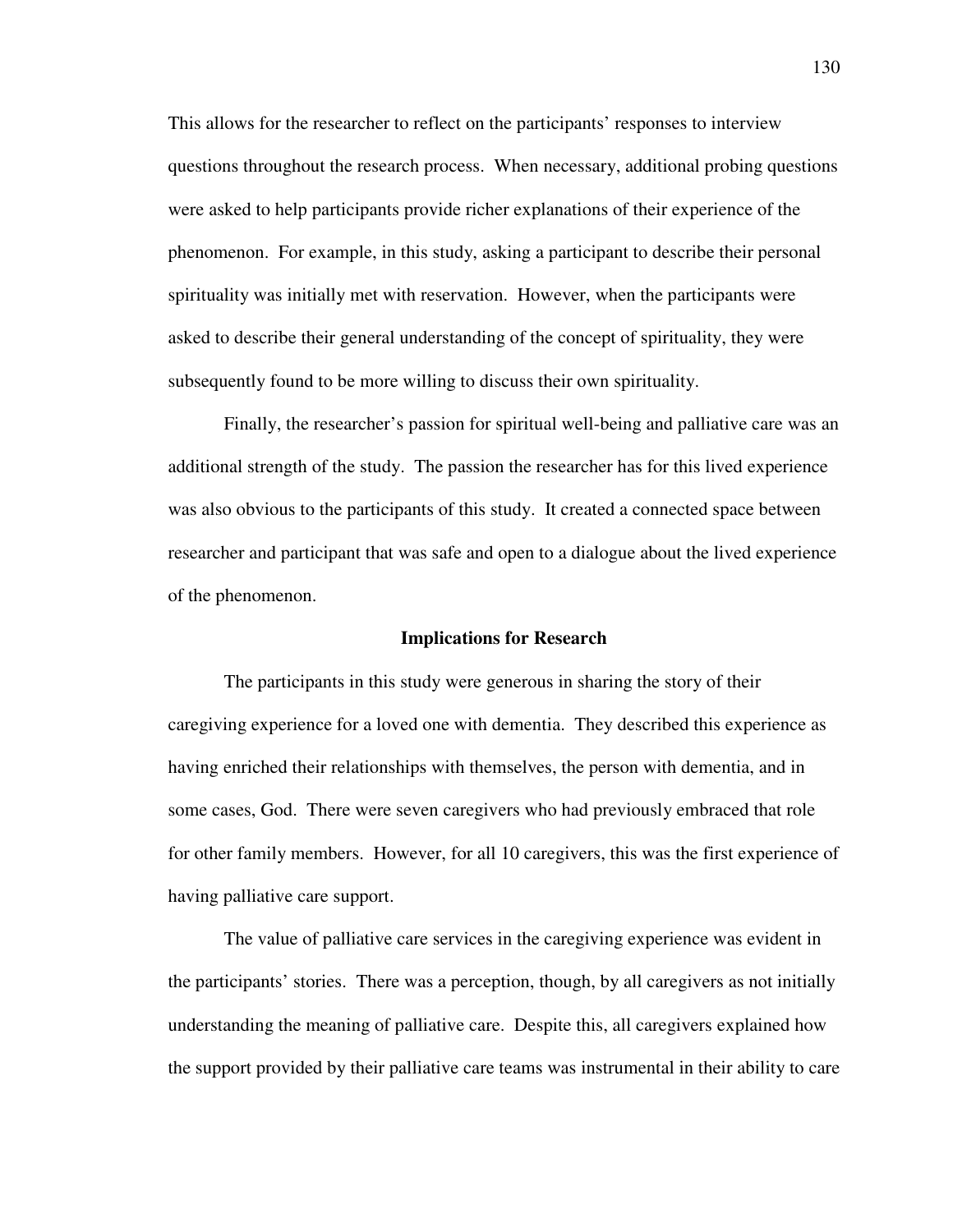for their loved one in their home. They shared that it was everything from educating them on managing the physical care of their loved one to the simple act of giving them time to step away for brief periods of respite that proved to be so significant.

The stories shared by this specific group of caregivers conveyed an anticipation of what is to come for them after the caregiving experience concludes. This anticipation gave meaning and purpose to their role. As well, it filled them with a hope to be strong in the moment and to remain connected to their loved one through the end of life. In arriving at a description of the essence of spiritual well-being through the exercise of phenomenological writing on the stories of their experiences, this study has provided a foundation for future research in palliative care.

#### **Nursing Research and Palliative Care**

Palliative care is a growing area of research interest. Much of that research to date, though, has been conducted by physicians. Nurse scientists can, and should, contribute important research findings related to the field of palliative care. This qualitative study has provided a phenomenological description of spiritual well-being amongst informal caregivers of persons with dementia on palliative care living at home. However, as noted earlier, this study was limited by the majority of its participants being from one palliative care organization. Future studies, therefore, should look to gain access to other palliative care organizations to further explore the caregivers' lived experiences of this phenomenon amongst different cultural backgrounds and at different points along the trajectory of the progression of dementia.

The results of this study demonstrated the distinction between palliative care and hospice care services was not well understood among these participants. This reality

131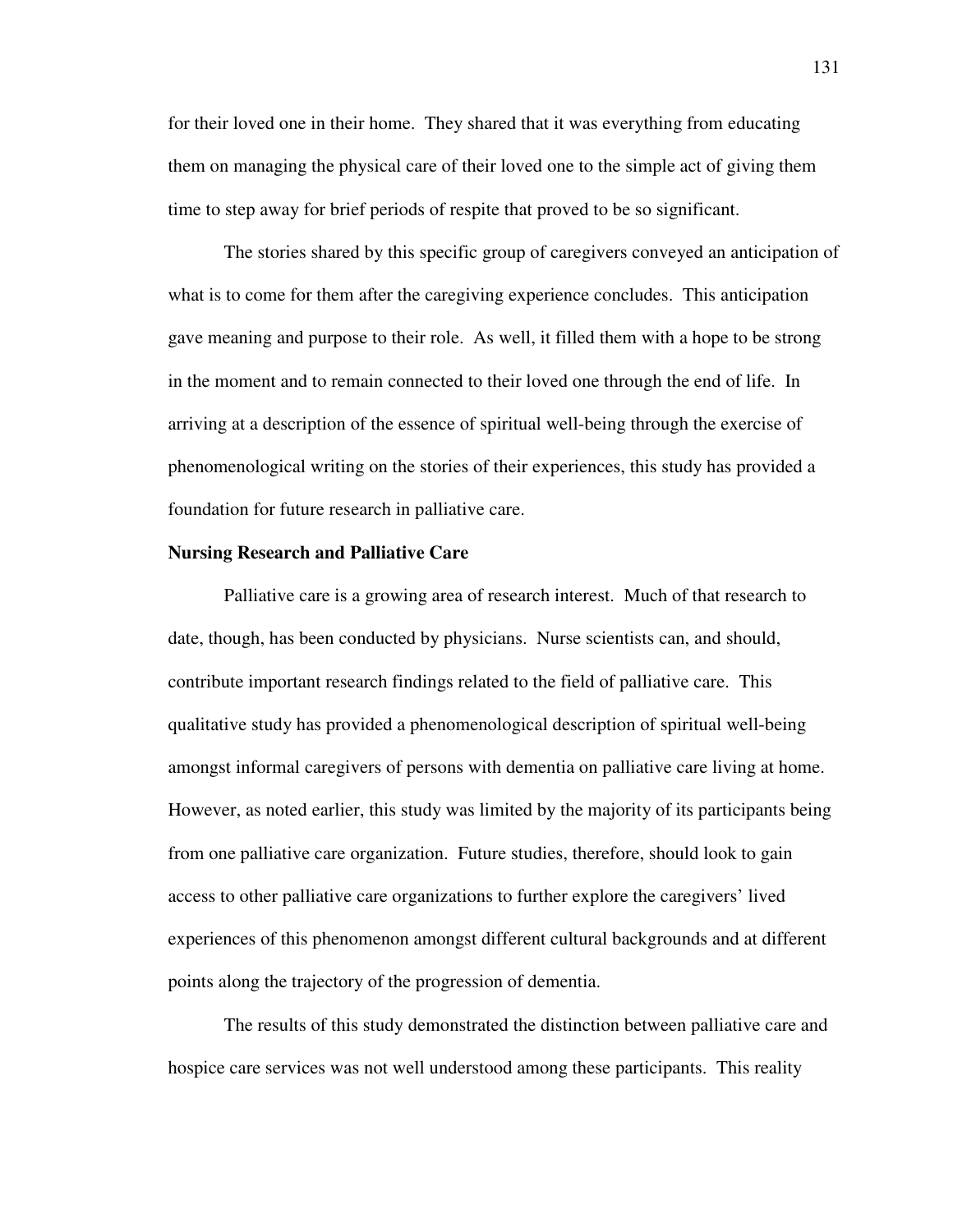provides multiple opportunities for additional research. First, a study that explores potential barriers to how people understand these terms is warranted. Second, research is needed to examine the effect of early palliative care consults on health outcomes of both the patient and the caregiver. Finally, as noted in this study, the awareness of spirituality was more palpable as the person with dementia declined. Therefore, future research that compares the understanding of spirituality in the periods of palliative and hospice care is warranted.

#### **Nursing Research and Spiritual Well-Being**

The participants in this study predominately self-identified as being White. This is not surprising when more than 86% of palliative care recipients are White (National Hospice and Palliative Care Organization, 2017). However, a study that explores the lived experience of caregivers of other races and ethnicities is warranted. For example, the spiritual perspectives of African American and Hispanic caregivers would contribute to a more robust description of spiritual well-being.

It has already been mentioned that family caregivers identified belonging to a group as important to their understanding of spiritual well-being. They also revealed that the caregiving experience prevented them from leaving the person with dementia to attend those group gatherings. The use of mantram and other alternative medicine modalities in the home to reduce caregiver stress and improve spiritual well-being has been noted in other caregiving populations (Bormann et al., 2009). Future study in the caregiving population of palliative care patients with dementia using such interventions is warranted.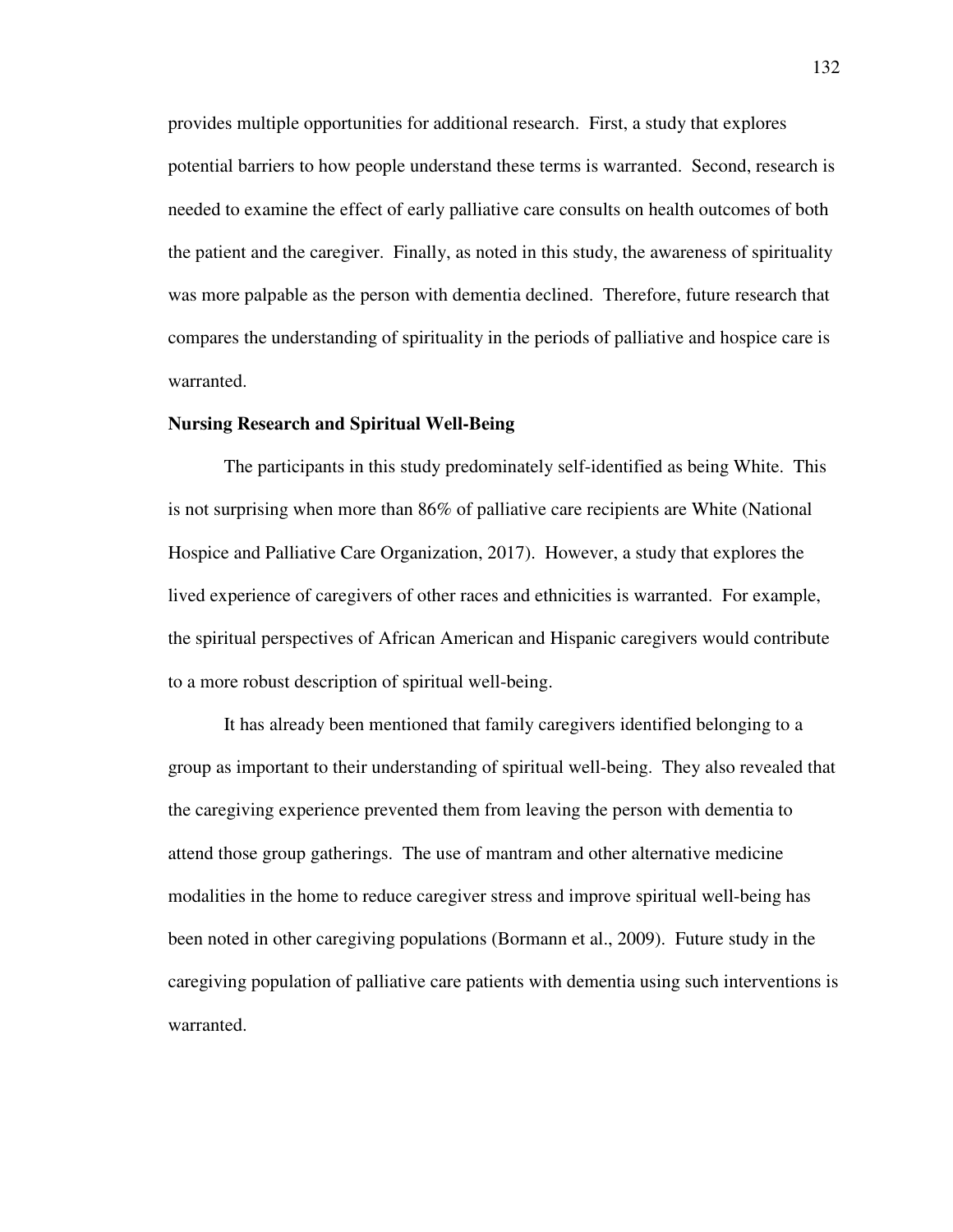The participants in this study described how being able to touch their loved one helped address the importance of being connected to them. There are a variety of alternative and complementary medicine modalities that have been used with success in reducing stress in some populations (Wardell & Engebretson, 2001; Wilkinson et al., 2002). An interventional study using such modalities, for example healing touch, in caregivers of palliative care patients with dementia is recommended.

#### **Summary**

 This study examined the lived experience of spiritual well-being in family caregivers of persons with dementia on palliative care living at home. Despite dementia being the third most common primary diagnosis of palliative care recipients, there has been limited research on the experience of family caregivers to persons with dementia. Furthermore, while spiritual well-being has been explored in other caregiving populations, little is known about the experience of this phenomenon by informal caregivers of persons with dementia in the palliative care field. This gap in knowledge made the qualitative design of this study ideal for arriving at a description of the phenomenon.

The family caregivers who participated in this study provided rich data to analyze as it related to the study's lines of inquiry and ultimate goal of arriving at a description of spiritual well-being in the context of this study. The analytic approach of van Manen (1990) helped identify themes for each of the study's lines of inquiry. Then, through process of phenomenological writing, a robust description representing the lived experiences of the participants emerged. This is a significant contribution to literature as it is the first known description of spiritual well-being amongst informal caregivers of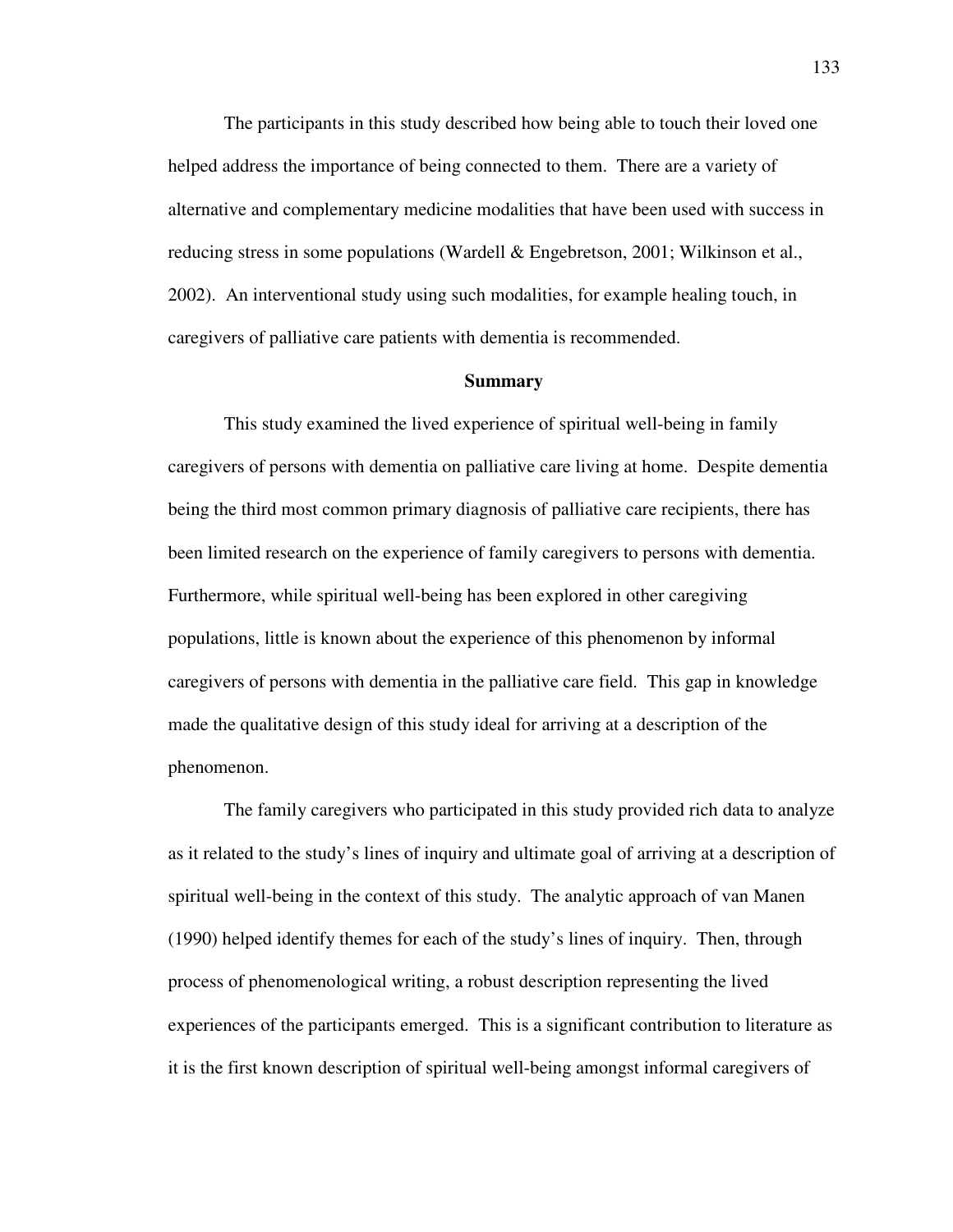persons with dementia on palliative care living at home. It acknowledges the value of their experiences in a deeper manner, enhancing their understanding of life's meaning and purpose, and bringing them a hopefulness through remaining connected to those they love, thereby, allowing their loved one to live fully until they die.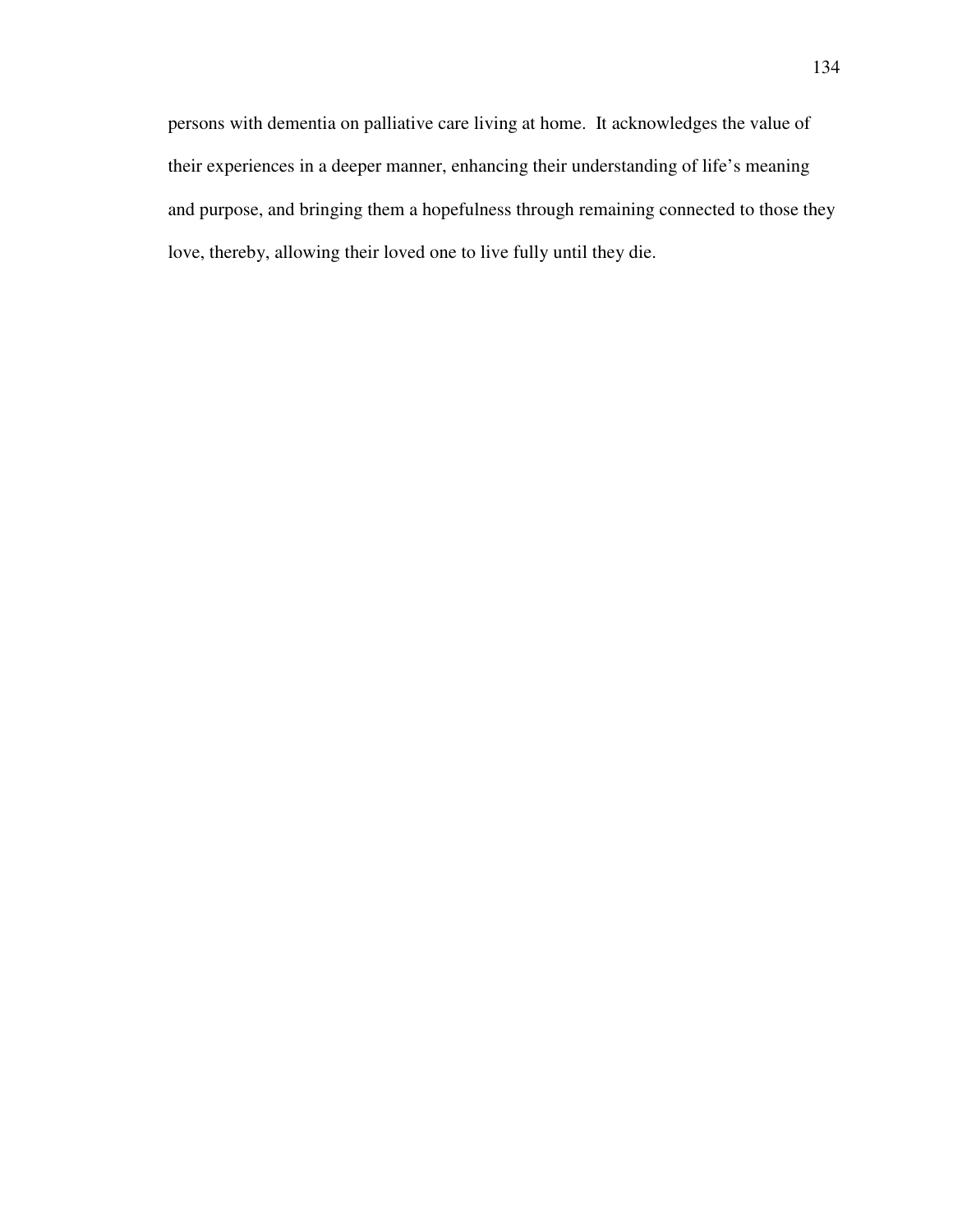#### **References**

- Acton, G.J. & Miller, E.W. (2003). Spirituality in caregivers of family members with dementia. *Journal of Holistic Nursing*, *21*(2), 117-130.
- Adams, R.N., Mosher, C.E., Cannady, R.S., Lucette, A., & Kim, Y. (2014). Caregiving experiences predict changes in spiritual well-being among family caregivers of cancer patients. *Psycho-Oncology*, *23*(10), 1178-1184.
- Afzal, N., Buhagiar, K., Flood, J., & Cosgrave, M. (2010). Quality of end-of-life care for dementia patients during acute hospital admission: A retrospective study in Ireland. *General Hospital Psychiatry*, *32*(2), 141-146.
- Alzheimer's Association. (2018). *2018 Alzheimer's disease facts and figures*. Retrieved from http://www.alz.org
- Bai, M., Lazenby, M., Jeon, S., Dixon, J., & McCorkle, R. (2015). Exploring the relationship between spiritual well-being and quality of life among patients newly diagnosed with advanced cancer. *Palliative & Supportive Care*, *13*(4), 927-935.
- Benedetti, R., Cohen, L., & Taylor, M. (2013). "There's really no other option": Italian Australian's experiences of caring for a family member with dementia. *Journal of Women & Aging*, *25*(2), 138-164.
- Bormann, J., Warren, K.A., Regalbuto, L., Glaser, D., Kelly, A., Schnack, J., & Hinton, L. (2009). A spiritually based caregiver intervention with telephone delivery for family caregivers of veterans with dementia. *Family & Community Health*, *32*(4), 345-353.
- Burkhardt, M.A. (1989). Spirituality: An analysis of the concept. *Holistic Nursing Practice*, *3*(3), 69-77.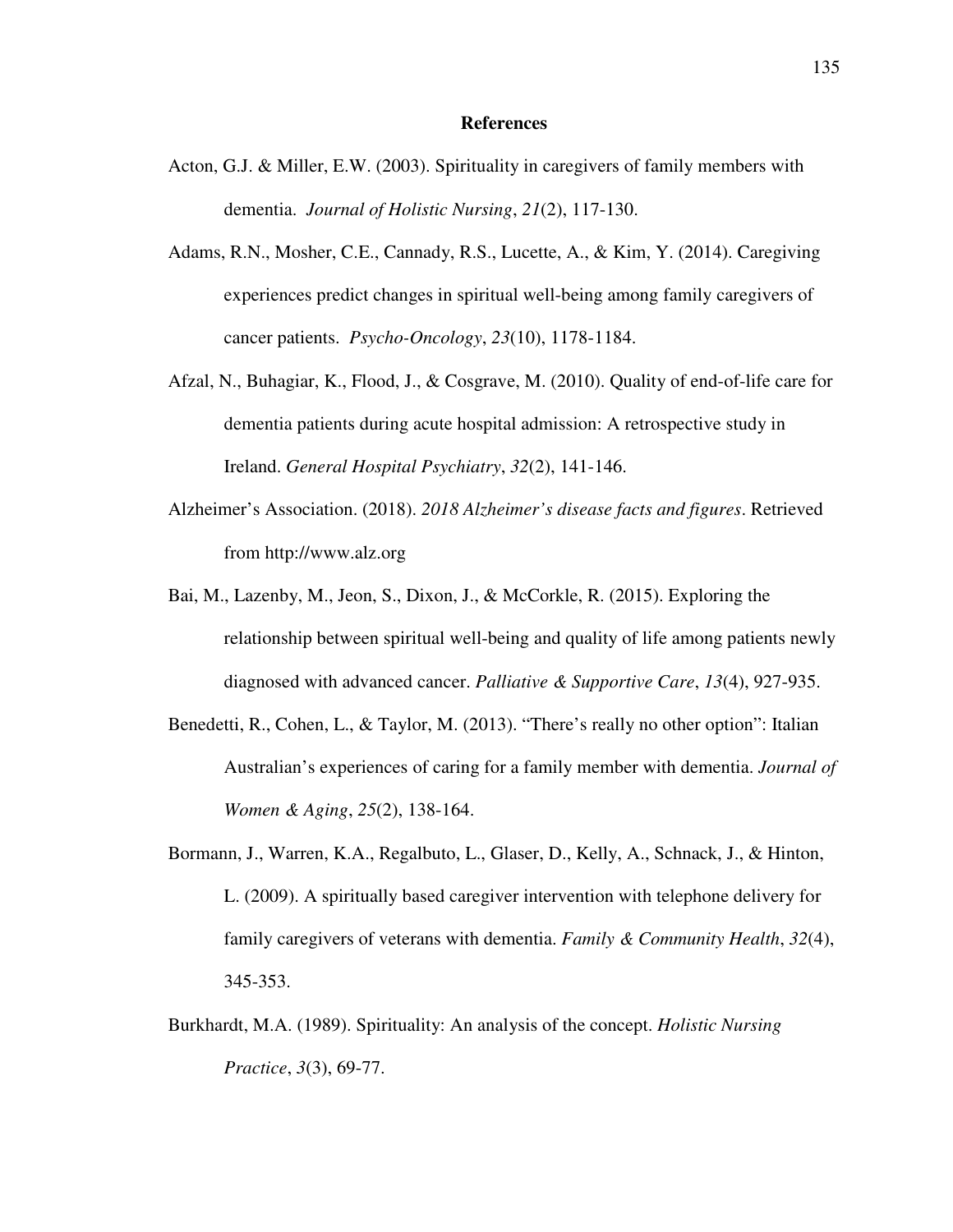- Burton, A.M., Sautter, J.M., Tulsky, J.A., Lindquist, J.H., Hays, J.C., Olsen, M.K., … Steinhauser, K.E. (2012). Burden and well-being among a diverse sample of cancer, congestive heart failure, and chronic obstructive pulmonary disease caregivers. *Journal of Pain and Symptom Management*, *44*(3), 410-420.
- Canada, A.L., Fitchett, G., Murphy, P.E., Stein, K., Portier, K., Crammer, C., & Peterman, A.H. (2013). Racial/ethnic differences in spiritual well-being among cancer survivors. *Journal of Behavioral Medicine*, *36*(5), 441-453.
- Caregiver Action Network. (2014). *2014 Caregiver Statistics*. Retrieved from http://www.caregiveraction.org
- Day, J.R., Anderson, R.A., & Davis, L.L. (2014). Compassion fatigue in adult daughter caregivers of a parent with dementia. *Issues in Mental Health Nursing*, *35*(10), 796-804.
- del-Pino-Casado, R., Frias-Osuna, A., & Palomino-Moral, P.A. (2011). Subjective burden and cultural motives for caregiving in informal caregivers of older people. *Journal of Nursing Scholarship*, *43*(3), 282-291.
- Dowling, M. (2007). From Husserl to van Manen. A review of different phenomenological approaches. *International Journal of Nursing Studies*, *44*(1), 131-142.
- Dukes, S. (1984). Phenomenological methodology in the human sciences*. Journal of Religion and Health*, *23*(3), 197-203.
- Edmondson, D., Park, C.L., Blank, T.O., Fenster, J.R., & Mills, M.A. (2008). Deconstructing spiritual well-being: Existential well-being and HRQOL in cancer survivors. *Psycho-Oncology*, *17*(2), 161-169.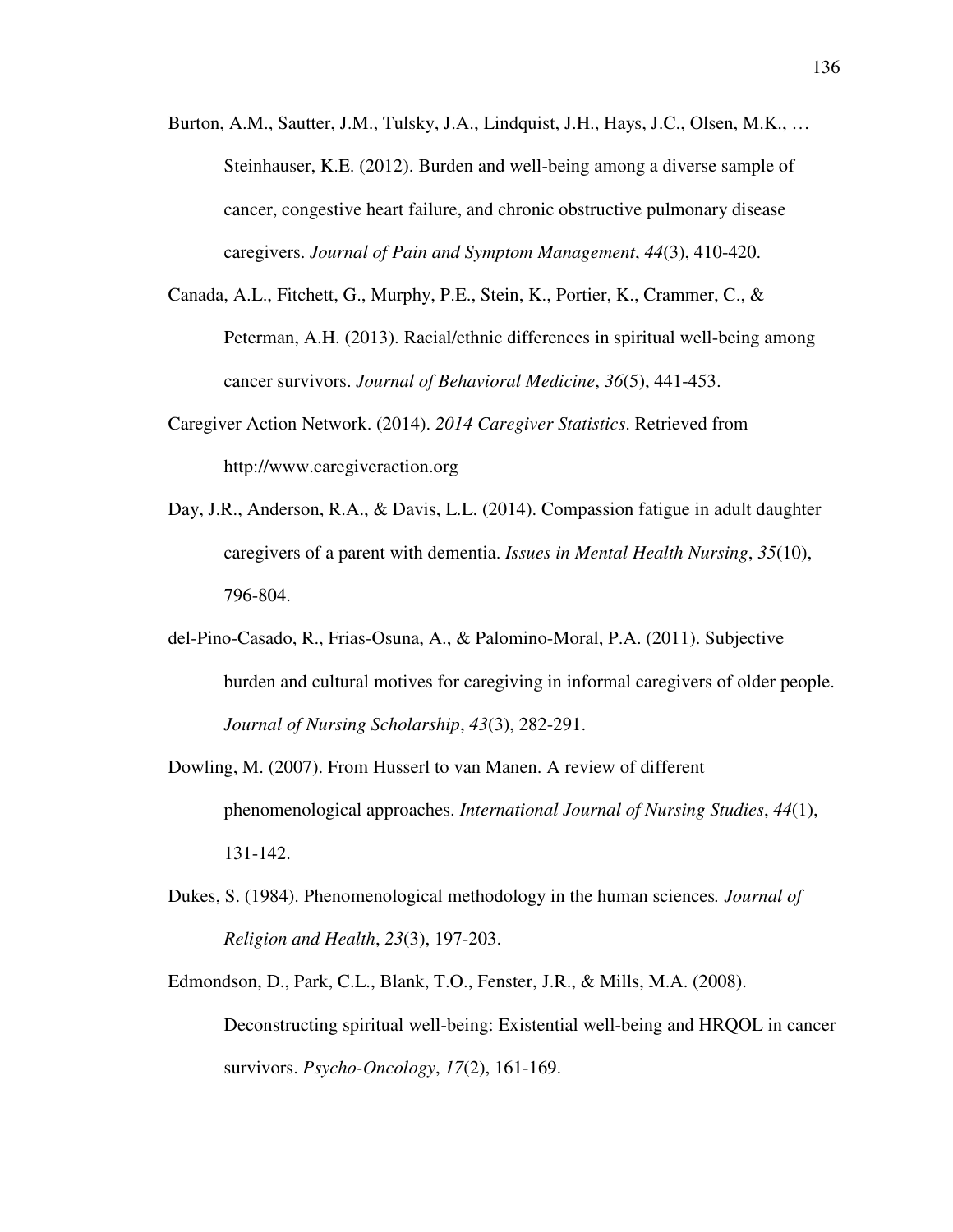- Family Caregiver Alliance. (2018). *Caregiver statistics: Demographics*. Retrieved from http://www.caregiver.org
- Ferrell, B., Coyle, N., & Paice, J.A. (2015). *Textbook of palliative nursing* (4th ed.). New York, NY: Oxford University Press.

Gallagher, D., Ni Mhaolain, A., Crosby, L., Ryan, D., Lacey, L., Coen, R.F., … Lawlor, B.A. (2011). Dependence and caregiver burden in Alzheimer's disease and mild cognitive impairment. *American Journal of Alzheimer's Disease & Other Dementias, 26*(2), 110-114.

- Gallart, A., Cruz, F., & Zabalegui, A. (2013). Factors influencing burden among nonprofessional immigrant caregivers: A case-control study. *Journal of Advanced Nursing*, *69*(3), 642-654.
- Harrison-Dening, K. (2013). Dementia: Diagnosis and early interventions. *British Journal of Neuroscience Nursing*, *9*(3), 131-137.
- Hodge, D.R., & Sun, F. (2012). Positive feelings of caregiving among Latino Alzheimer's family caregivers: Understanding the role of spirituality. *Aging & Mental Health*, *16*(6), 689-698.
- Holloway, I., & Wheeler, S. (2010). *Qualitative research in nursing and healthcare* (3rd ed.). West Sussex, United Kingdom: John Wiley & Sons Ltd.
- Kaye, J. & Robinson, K.M. (1994). Spirituality among caregivers. *Image: Journal of Nursing Scholarship*, *26*(3), 218-221.
- Kristanti, M.S., Engels, Y., Effendy, C., Astuti Utarini, A., Vernooij-Dassen, M., … Jeon, Y.H. (2018). Comparison of the lived experiences of family caregivers of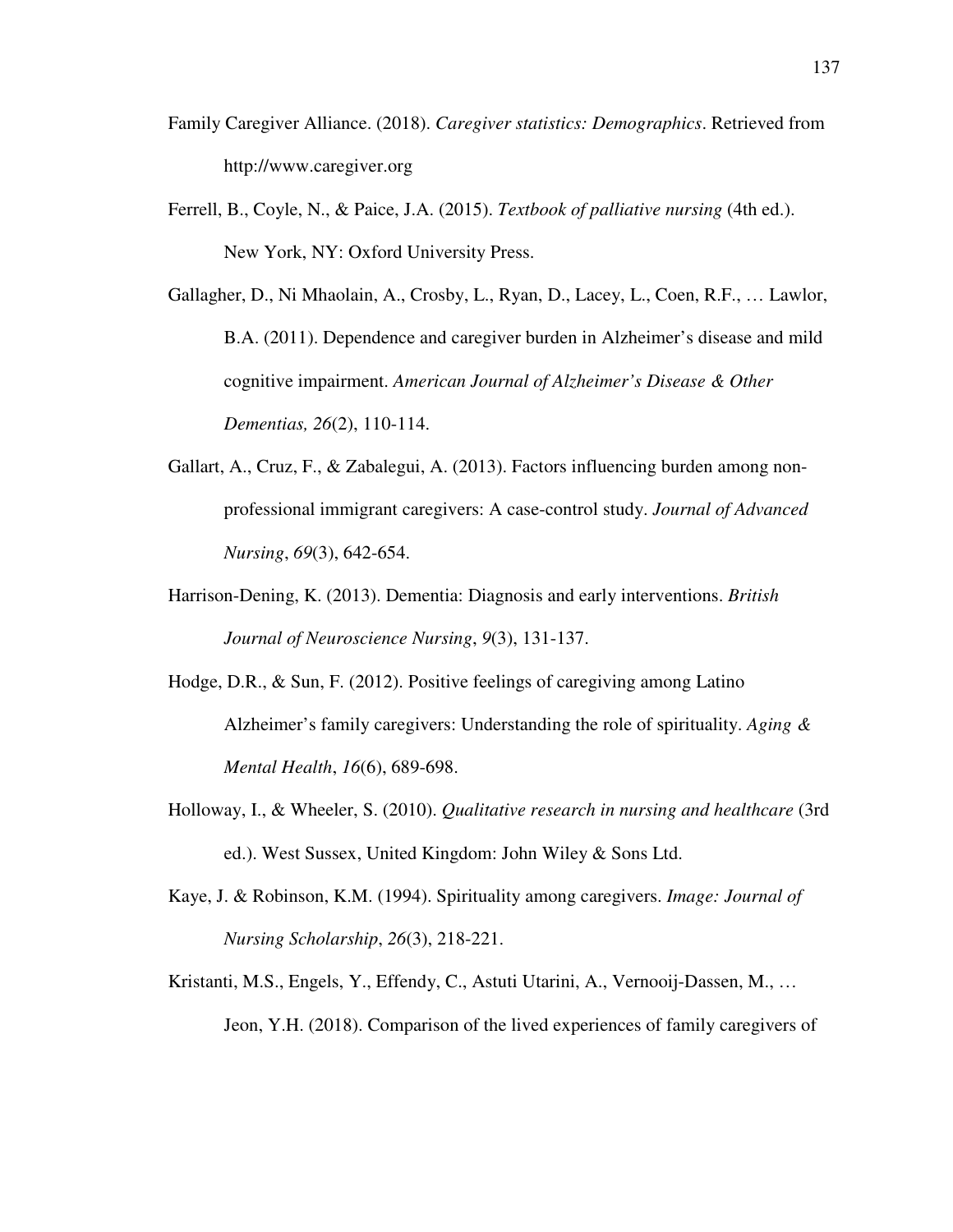patients with dementia and of patients with cancer in Indonesia. *International Psychogeriatrics*, *30*(6), 903-914.

- Lee, V. (2008). The existential plight of cancer: Meaning making as a concrete approach to the intangible search for meaning. *Supportive Care in Cancer*, *16*(7), 779-785.
- Lee Casado, B., Lee, S.E., Hong, M., & Hong, S. (2015). The experience of family caregivers of older Korean Americans with dementia symptoms. *Clinical Gerontologist*, *38*(1), 32-48.
- Lepherd, L. (2015). Spirituality: Everyone has it, but what is it? *International Journal of Nursing Practice, 21*(5), 566-574.
- Mars, D., Davis, B.L., Montgomery, A.J., Burns, D.P., Baker, S.R., & Coffey, D. (2017). The lived experience of African-American informal caregivers of family members with Alzheimer's disease and related dementias. *Journal of National Black Nurses Association*, *28*(2), 19-25.
- McClain, C.S., Rosenfeld, B., & Breitbart, W. (2003). Effect of spiritual well-being on end-of-life despair in terminally-ill cancer patients. *Lancet*, *361*(9369), 1603- 1607.
- Meghani, S.H. (2004). A concept analysis of palliative care in the United States. *Journal of Advanced Nursing*, *46*(2), 152-161.
- Munhall, P. (1994). *Revisioning phenomenology: Nursing and health science research*. New York, NY: National League for Nursing Press.
- National Hospice and Palliative Care Organization. (2017). *NHPCO's facts and figures: Hospice care in America*. Retrieved from http://www.nhpco.org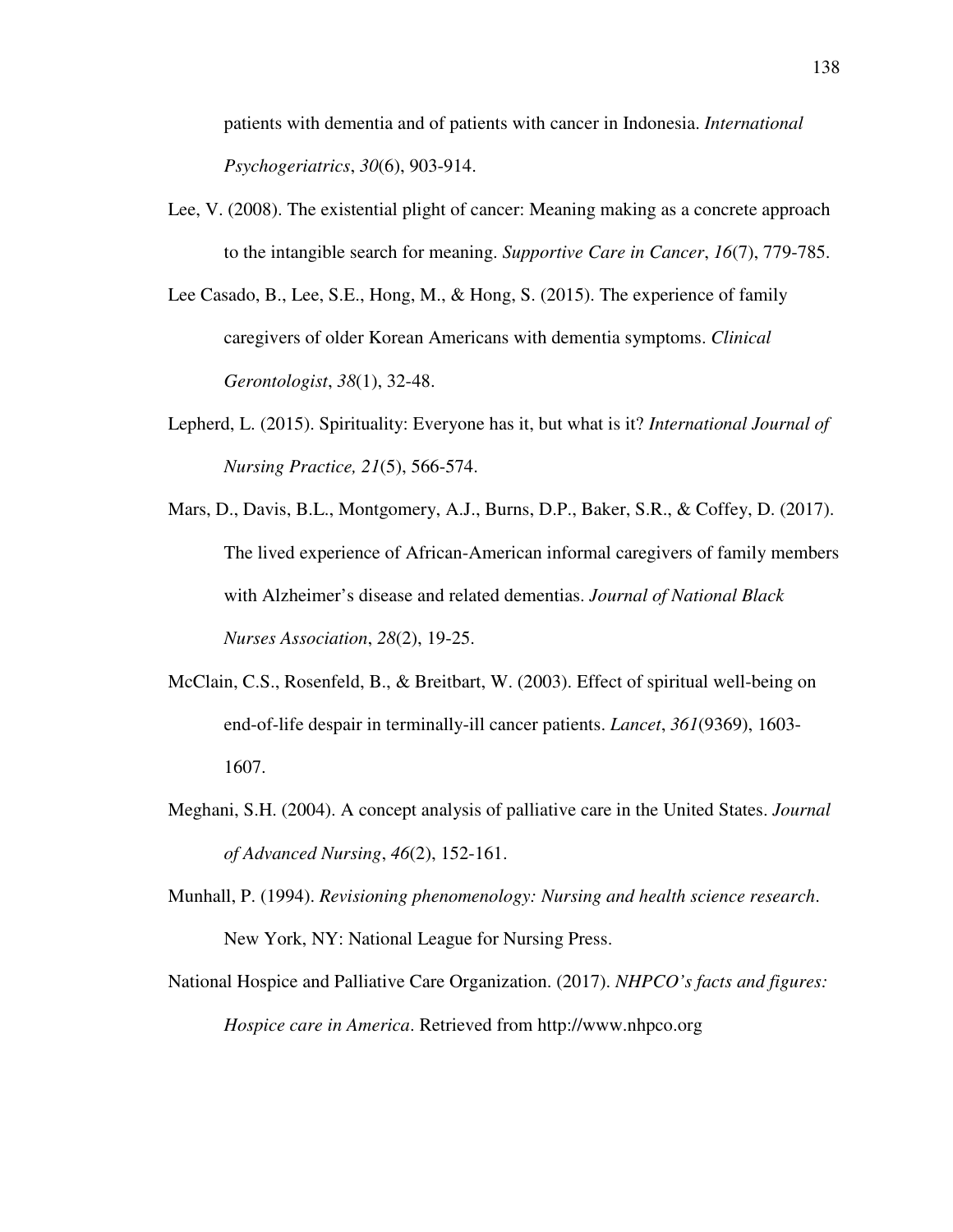- Navab, E., Negarandeh, R., & Peyrovi, H. (2012). Lived experiences of Iranian family member caregivers of persons with Alzheimer's disease: Caring as 'captured in the whirlpool of time'. *Journal of Clinical Nursing*, *21*(7/8), 1078-1086.
- Papastavrou, E., Kalokerinou, A., Papacostas, S.S., Tsangari, H., & Sourtzi, P. (2007). Caring for a relative with dementia: Family caregiver burden. *Journal of Advanced Nursing*, *58*(5), 446-457.
- Peacock, S., Dubbleby, W., & Koop, P. (2014). The lived experience of family caregivers who provided end-of-life care to persons with advanced dementia. *Palliative & Supportive Care*, *12*(2), 117-126.
- Penman, J., Oliver, M., & Harrington, A. (2009). Spirituality and spiritual engagement as perceived by palliative care clients and caregivers. *Australian Journal of Advanced Nursing*, *26*(4), 29-35.
- Perren, S., Schmid, R., & Wettstein, A. (2006). Caregivers' adaptation to change: The impact of increasing impairment of persons suffering from dementia on their caregivers' subjective well-being. *Aging & Mental Health*, *10*(5), 539-548.
- Peterman, A.H., Fitchett, G., Brady, M.J., Hernandez, L., & Cella, D. (2002). Measuring spiritual well-being in people with cancer: The Functional Assessment of Chronic Illness Therapy-Spiritual Well-Being Scale (FACIT-Sp). *Annals of Behavioral Medicine*, *24*(1), 49-58.
- Peterman, A.H., Reeve, C.L., Winford, E.C., Cotton, S., Salsman, J.M., McQuellon, R.,… Campbell, C. (2014). Measuring meaning and peace with the FACIT-Spiritual Well-Being Scale: Distinction without a difference? *Psychological Assessment*, *26*(1), 127-137.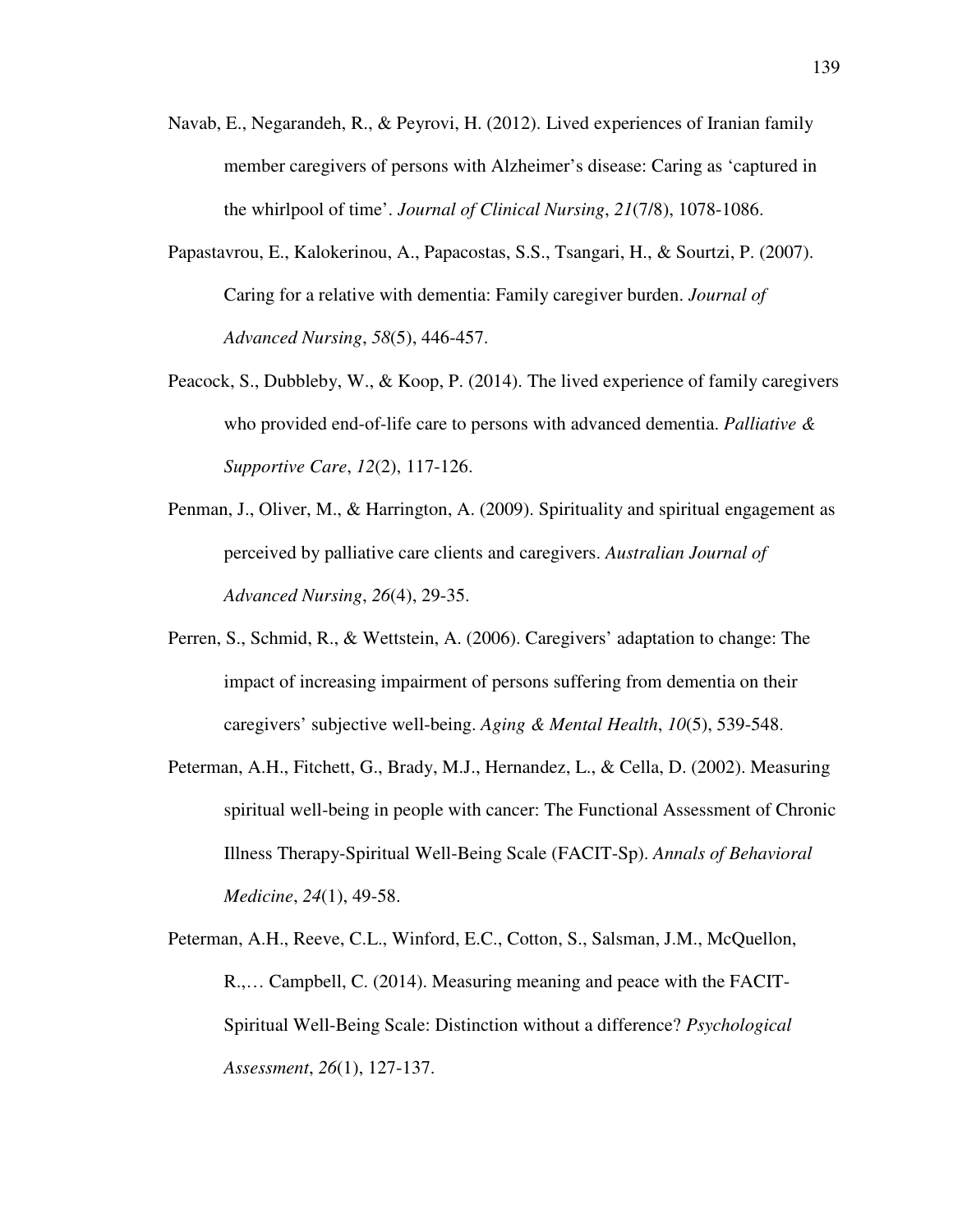- Pew Forum. (2018). *Religion in America: U.S. religious data, demographics and statistics*. Retrieved from http://www.pewforum.org
- Rabow, M.W., Hauser, J.M., & Adams, J. (2004). Supporting family caregivers at the end of life: "They Don't Know What They Don't Know". *JAMA*, *291*(4), 483-491.
- Razani, J., Corona, R., Quilici, J., Matevosyan, A., Funes, C., Larco, A., . . .Lu, P. (2014). The effects of declining functional abilities in dementia patients and increases in psychological distress on caregiver burden over a one-year period. *Clinical Gerontologist*, *37*(3), 235-252.
- Reed, P.G. (1992). An emerging paradigm for the investigation of spirituality in nursing. *Research in Nursing & Health*, *15*(5), 349-357.
- Reinart, K.G., & Koenig, H.G. (2013). Re-examining definitions of spirituality in nursing research. *Journal of Advanced Nursing*, *69*(12), 2622-2634.
- Salmoirago-Blotcher, E., Crawford, S., Tran, C., Goldberg, R., Rosenthal, L., & Ockene, I. (2012). Spiritual well-being may buffer psychological distress in patients with implantable cardioverter defibrillators. *Journal of Evidenced-Based Complementary & Alternative Medicine*, *17*(3), 148-154.
- Shah, A.A., Snow, A.L., & Kunik, M.E. (2002). Spiritual and religious coping in caregivers of patients with Alzheimer's disease. *Clinical Gerontologist*, *24*(3/4), 127-136.
- Smith, A.L. & Harkness, J. (2002). Spirituality and meaning: A qualitative inquiry with caregivers of Alzheimer's disease. *Journal of Family Psychotherapy*, *13*(1-2), 87- 108.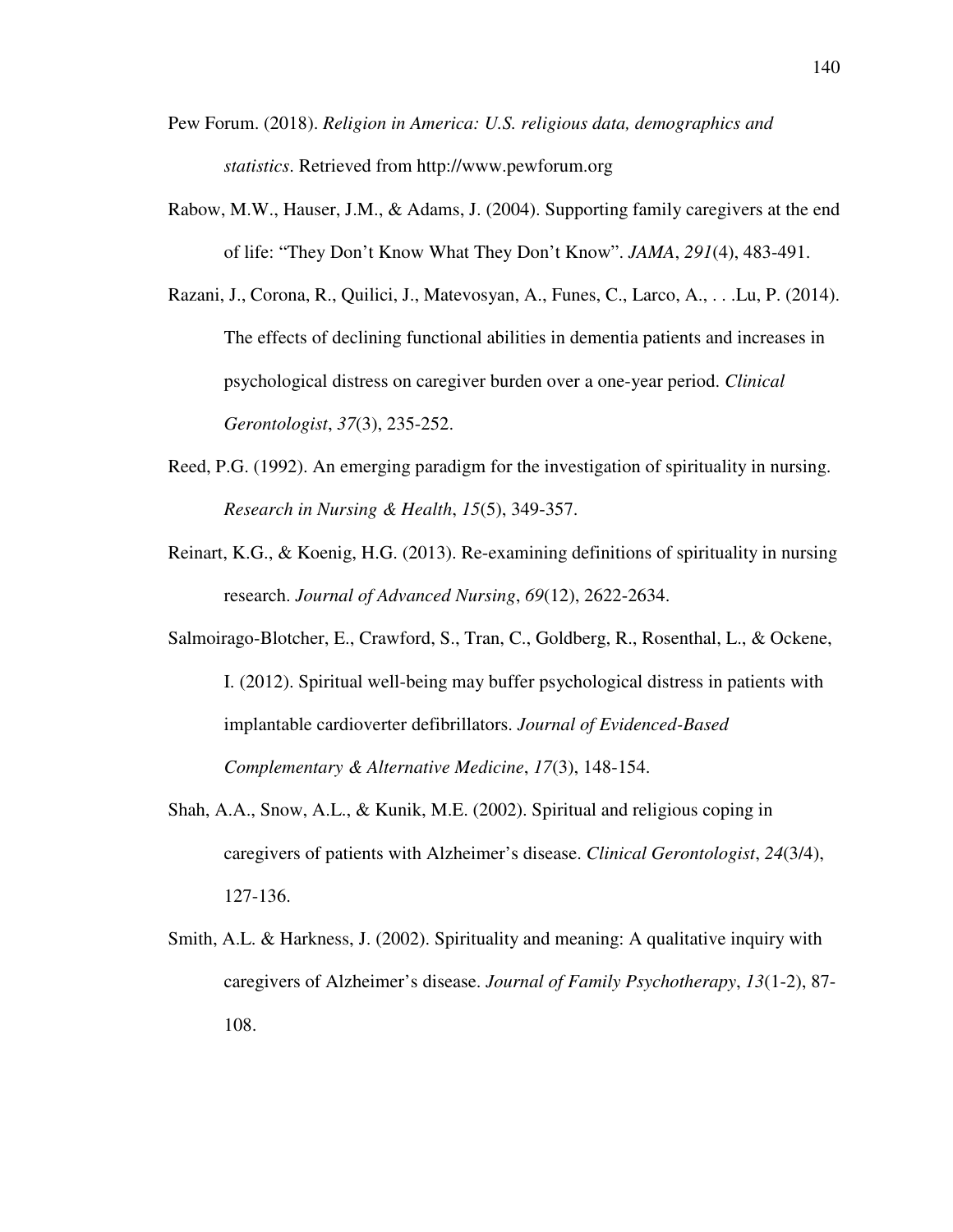- Spurlock, W.R. (2005). Spiritual well-being and caregiver burden in Alzheimer's Caregivers. *Geriatric Nursing*, *26*(3), 154-161.
- Sun, F., & Hodge, D.R. (2014). Latino Alzheimer's disease caregivers and depression: Using the stress coping model to examine the effects of spirituality and religion. *Journal of Applied Gerontology*, *33*(3), 291-315.
- Sun, V., Kim, J.Y., Irish, T.L., Borneman, T., Sidhu, R.K., Klein, L., & Ferrell, B. (2016). Palliative care and spiritual well-being in lung cancer patients and family caregivers. *Psycho-Oncology*, *25*(12), 1448-1455.
- Tanyi, R.A. (2002). Towards clarification of the meaning of spirituality. *Journal of Advanced Nursing*, *39*(5), 500-509.
- Taylor, E.J. (2003). Spiritual needs of patients with cancer and family caregivers. *Cancer Nursing*, *26*(4), 260-266.
- Tuohy, D., Cooney, A., Dowling, M., Murphy, K., & Sixsmith, J. (2013). An overview of interpretive phenomenology as a research methodology. *Nurse Researcher*, *20*(6), 17-20.
- van Manen, M. (1990). *Researching lived experience: Human science for an action sensitive pedagogy*. London, Ontario, Canada: The University of Western Ontario.
- Walker, L.O., & Avant, K.C. (2011). *Strategies for theory construction in nursing* (5th ed.). Upper Saddle River, NJ: Prentice Hall.
- Wardell, D.W., & Engebretson, J. (2001). Biological correlates of Reiki touch healing. *Journal of Advanced Nursing*, *33*(4), 439-445.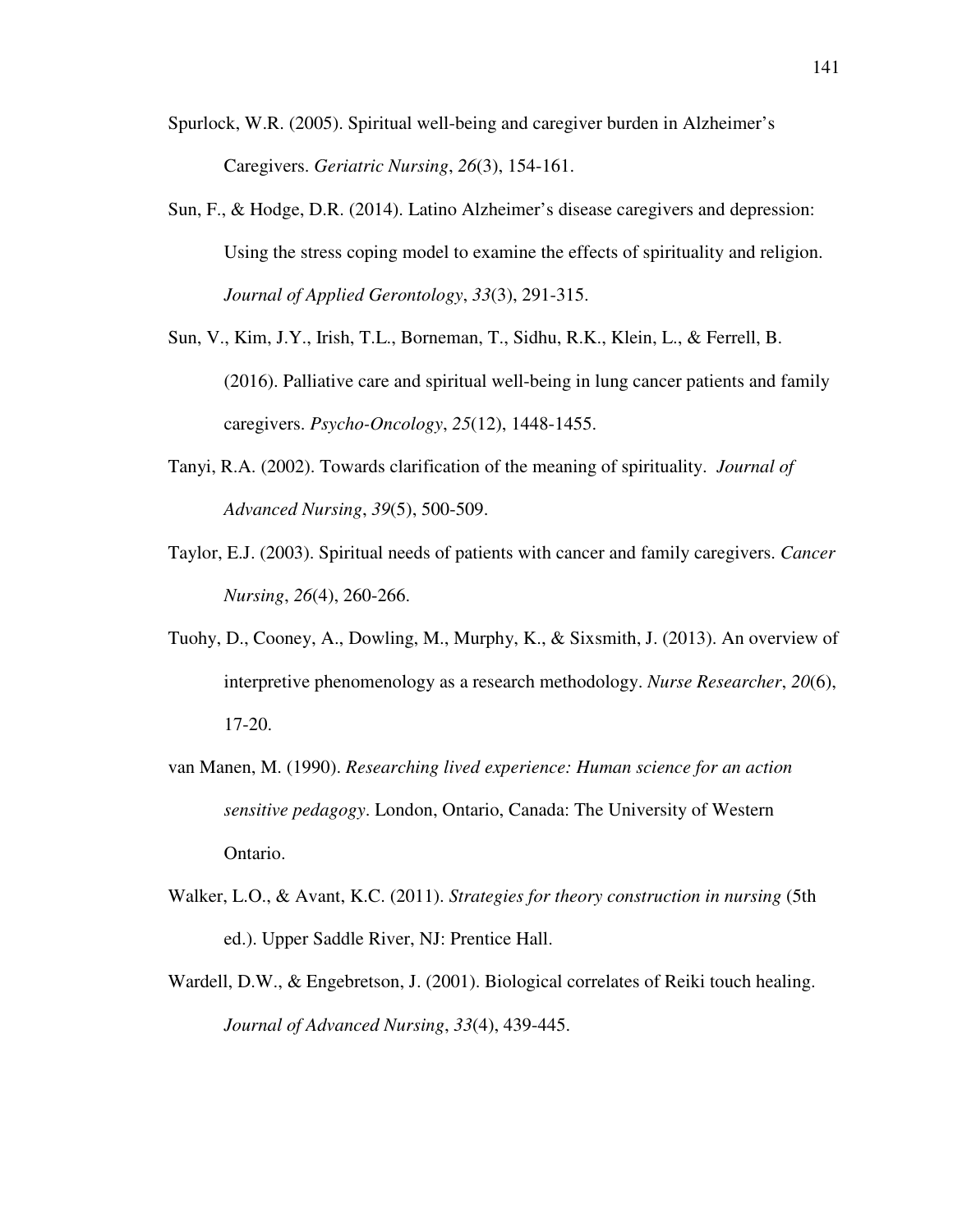- Wilkinson, A.M., & Lynn, J. (2005). Caregiving for advanced chronic illness patients. *Techniques in Regional Anesthesia and Pain Management*, *9*(3), 122-132.
- Wilkinson, D.S., Knox, P.L., Chatman, J.E., Johnson, T.L., Barbour, N., Myles, Y., & Reel, A. (2002). The clinical effectiveness of healing touch. *Journal of Alternative & Complementary Medicine*, *8*(1), 33-47.
- Winterling, J., Wasteson, E., Glimelius, B., Sjoden, P., & Nordin, K. (2004). Substantial changes in life: Perceptions in patients with newly diagnosed advanced cancer and their spouses. *Cancer Nursing*, *27*(5), 381-388.
- Yeh, P., & Bull, M. (2009). Influences of spiritual well-being and coping on mental health of family caregivers for elders. *Research in Gerontological Nursing*, *2*(3), 173-181.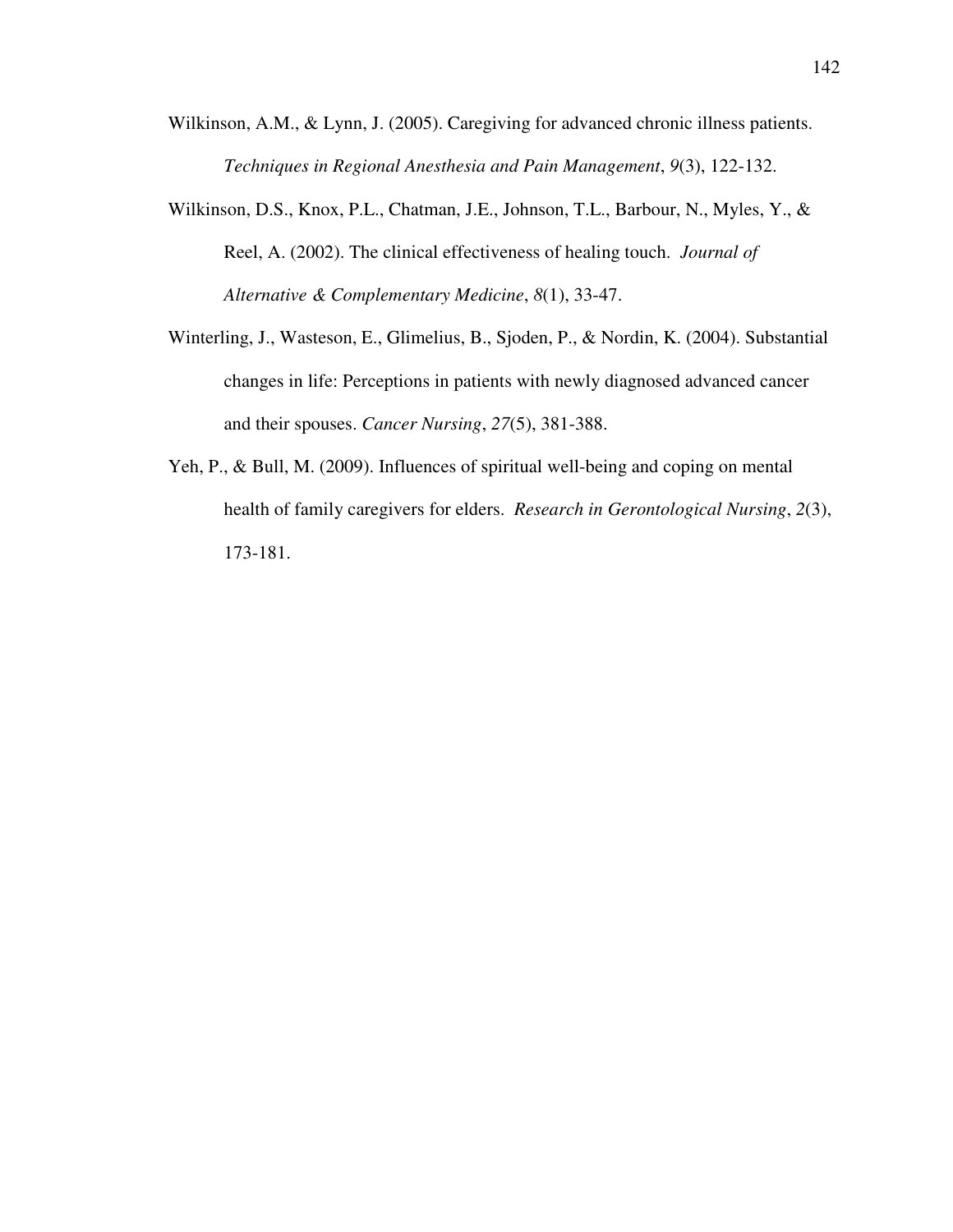**Appendix A University of San Diego Committee on Protection of Human Subjects** 



Jun 8, 2017 1:17 PM PDT

Michael Baumgardner Hahn School of Nursing & Health Science

Re: Expedited - Initial - IRB-2017-155, The Lived Experience of Spiritual Well-Being Amongst Informal Caregivers of Individuals with Dementia in Palliative Care

Dear Michael Baumgardner:

The Institutional Review Board has rendered the decision below for IRB-2017- 155, The Lived Experience of Spiritual Well-Being Amongst Informal Caregivers of Individuals with Dementia in Palliative Care.

Decision: Approved

Selected Category: 7. Research on individual or group characteristics or behavior (including, but not limited to, research on perception, cognition, motivation, identity, language, communication, cultural beliefs or practices, and social behavior) or research employing survey, interview, oral history, focus group, program evaluation, human factors evaluation, or quality assurance methodologies.

## Findings:

*Note: We send IRB correspondence regarding student research to the faculty advisor, who bears the ultimate responsibility for the conduct of the research. We request that the faculty advisor share this correspondence with the student researcher.* 

*The next deadline for submitting project proposals to the Provost's Office for*  full review is N/A. You may submit a project proposal for expedited or exempt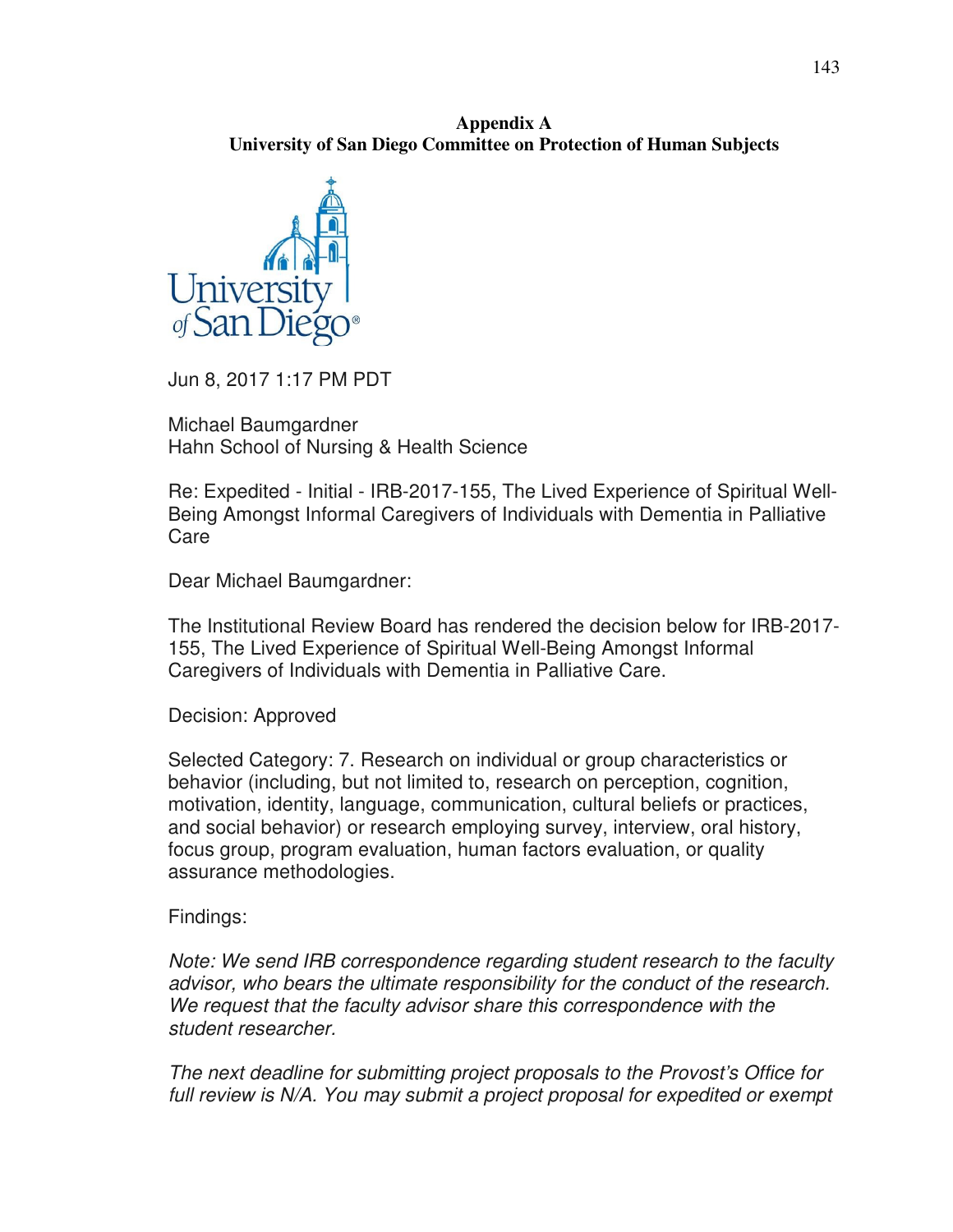*review at any time.* 

*Sincerely,* 

Da Thomas R Herinton

*Dr. Thomas R. Herrinton Administrator, Institutional Review Board* 

**Office of the Vice President and Provost Hughes Administration Center, Room 214 5998 Alcalá Park, San Diego, CA 92110-2492 Phone (619) 260-4553 • Fax (619) 260-2210 • www.sandiego.edu**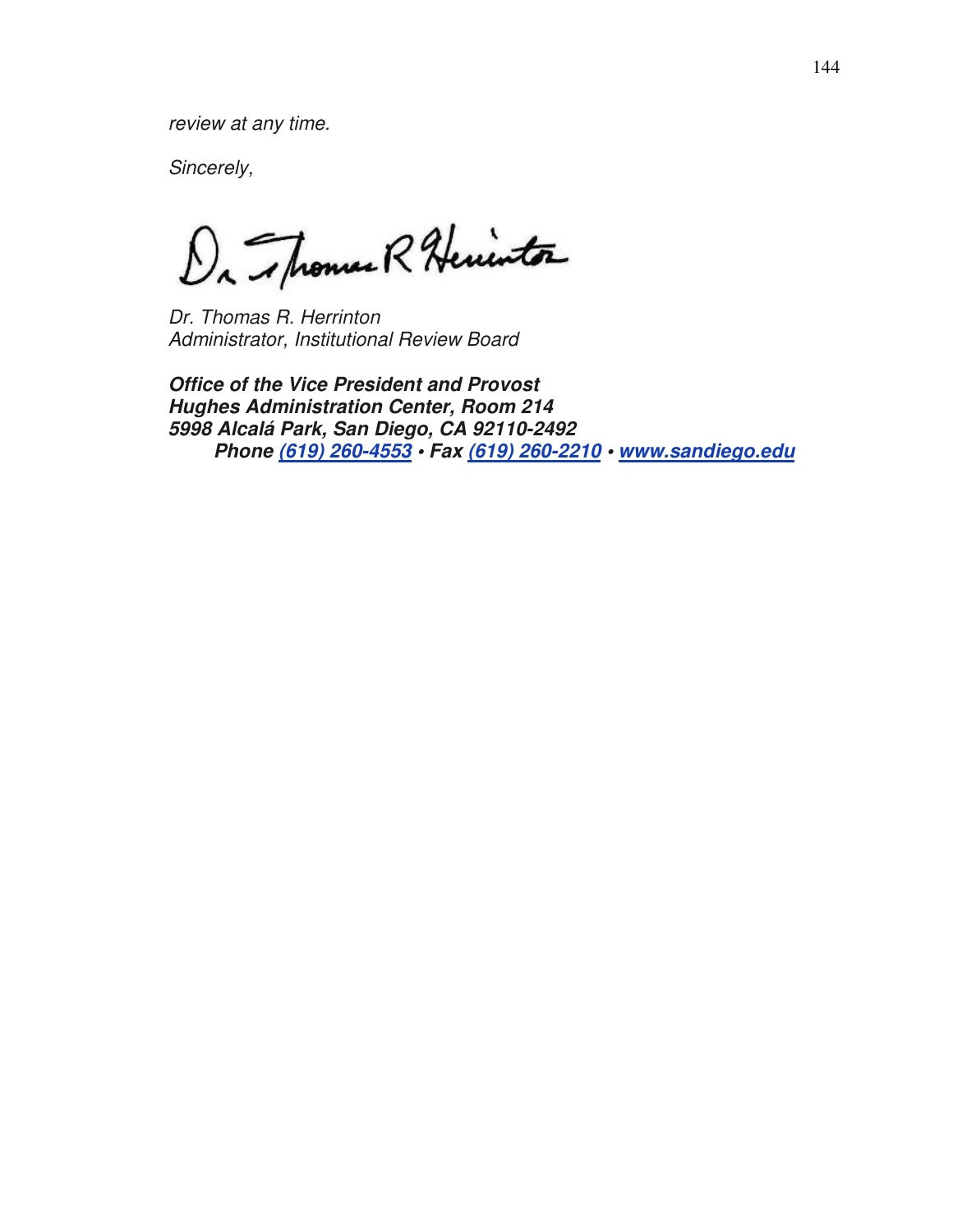**Appendix B Recruitment Flyer** 



# **Participants are needed in a Research Study:**

# *The Lived Experience of Spiritual Well-Being amongst Informal Caregivers of an Individual with Dementia in Palliative Care*

I am seeking people who are providing care to an individual with dementia in palliative care. I am a doctoral nursing student at the University of San Diego conducting a study to learn more about caregiving and if caregivers may experience spiritual well-being. Participation involves a 90-minute interview. Participants will receive a \$25 Visa Gift Card. Please contact Michael Baumgardner for more information at (619)200-0609 or email michaelb-11@sandiego.edu

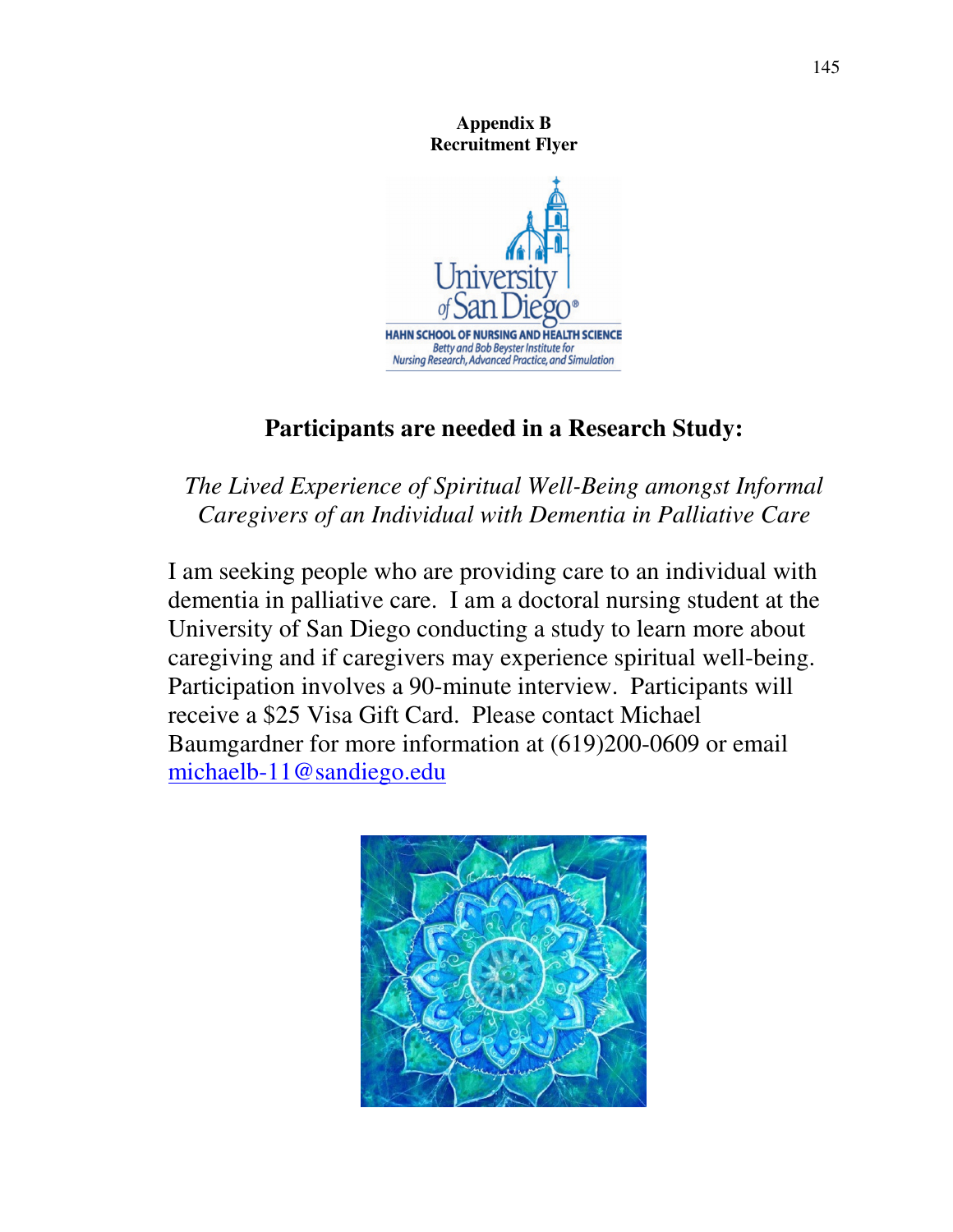### **Appendix C Informed Consent**

## **University of San Diego Institutional Review Board**

# **Research Participant Consent Form**

For the research study entitled:

The Lived Experience of Spiritual Well-Being Amongst Informal Caregivers of

Persons with Alzheimer's and Dementia enrolled in Palliative Care.

# I. Purpose of the research study

Michael Baumgardner is a doctoral student in the Hahn School of Nursing at the University of San Diego. You are invited to participate in a research study he is conducting. The purpose of this research study is to explore the experience of family caregivers of a person with Alzheimer's receiving palliative care and the meaning of spiritual well-being for the caregivers.

# II. What you will be asked to do

If you decide to be in this study, you will be asked to:

Complete a brief questionnaire about yourself, your relationship to the individual with dementia, and any spiritual/religious traditions that are important to you.

Participate in a private interview about your experience as a caregiver to someone with dementia.

You will be audiotaped during the interview.

Your participation in this study will take a total of 90 minutes.

# III. Foreseeable risks or discomforts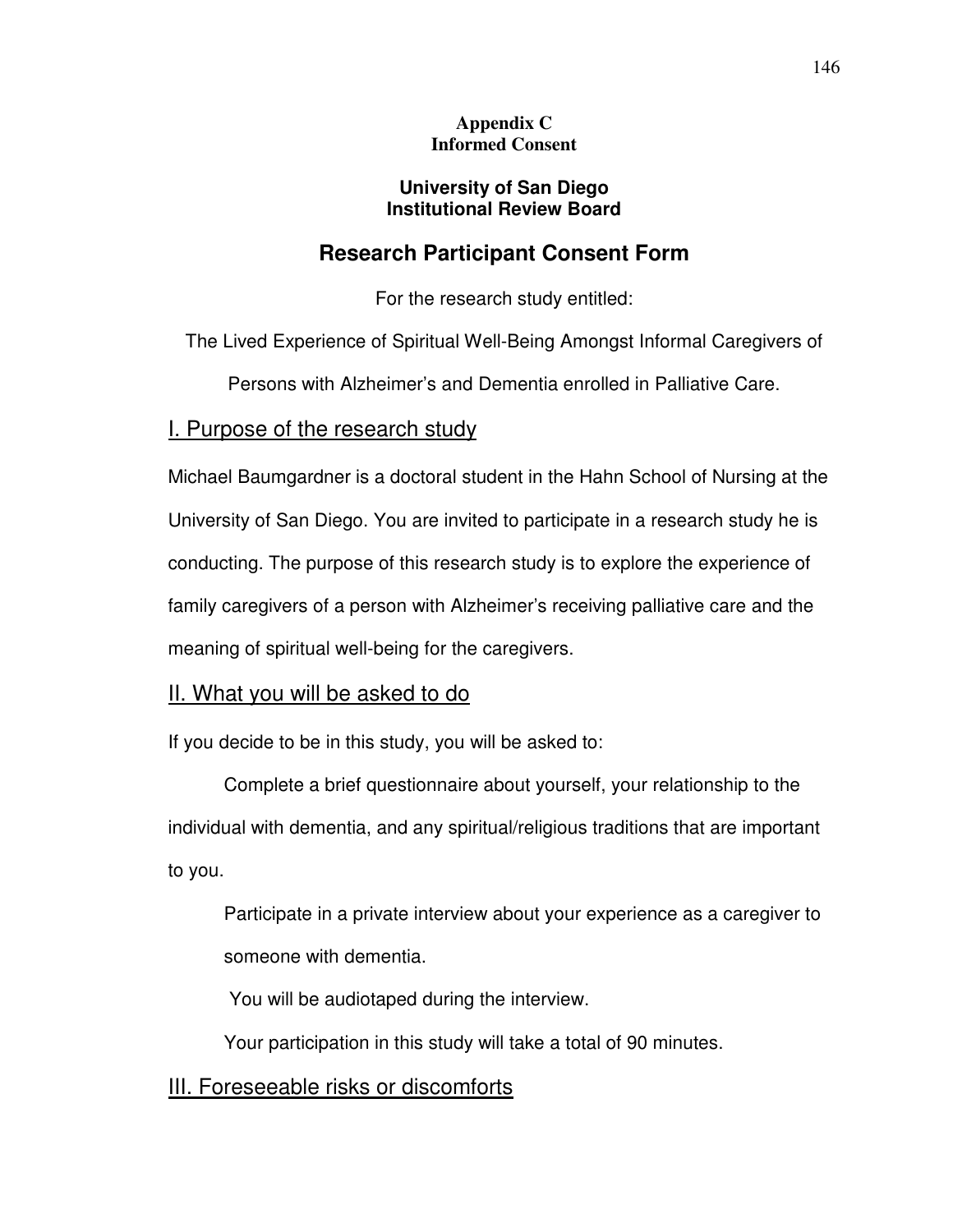Sometimes when people are asked to think about their feelings, they feel sad or anxious. If you would like to talk to someone about your feelings at any time, you can call toll-free, 24 hours a day: San Diego Mental Health Hotline at 1-800-479- 3339

## IV. Benefits

While there may be no direct benefit to you from participating in this study, the indirect benefit of participating will be knowing that you helped researchers better understand the experience of caring for a loved one with dementia and the meaning of spiritual well-being as a caregiver.

### V. Confidentiality

Any information provided and/or identifying records will remain confidential and kept in a locked file and/or password-protected computer file in the researcher's office for a minimum of five years. All data collected from you will be coded with a number or pseudonym (fake name). Your real name will not be used. The results of this research project may be made public and information quoted in professional journals and meetings, but information from this study will only be reported as a group, and not individually.

### VI. Compensation

If you participate in the study, the researcher will give you a \$25 Visa Gift Card in the following way: personally at the time of the interview. You will receive this compensation even if you decide not to complete the entire interview session.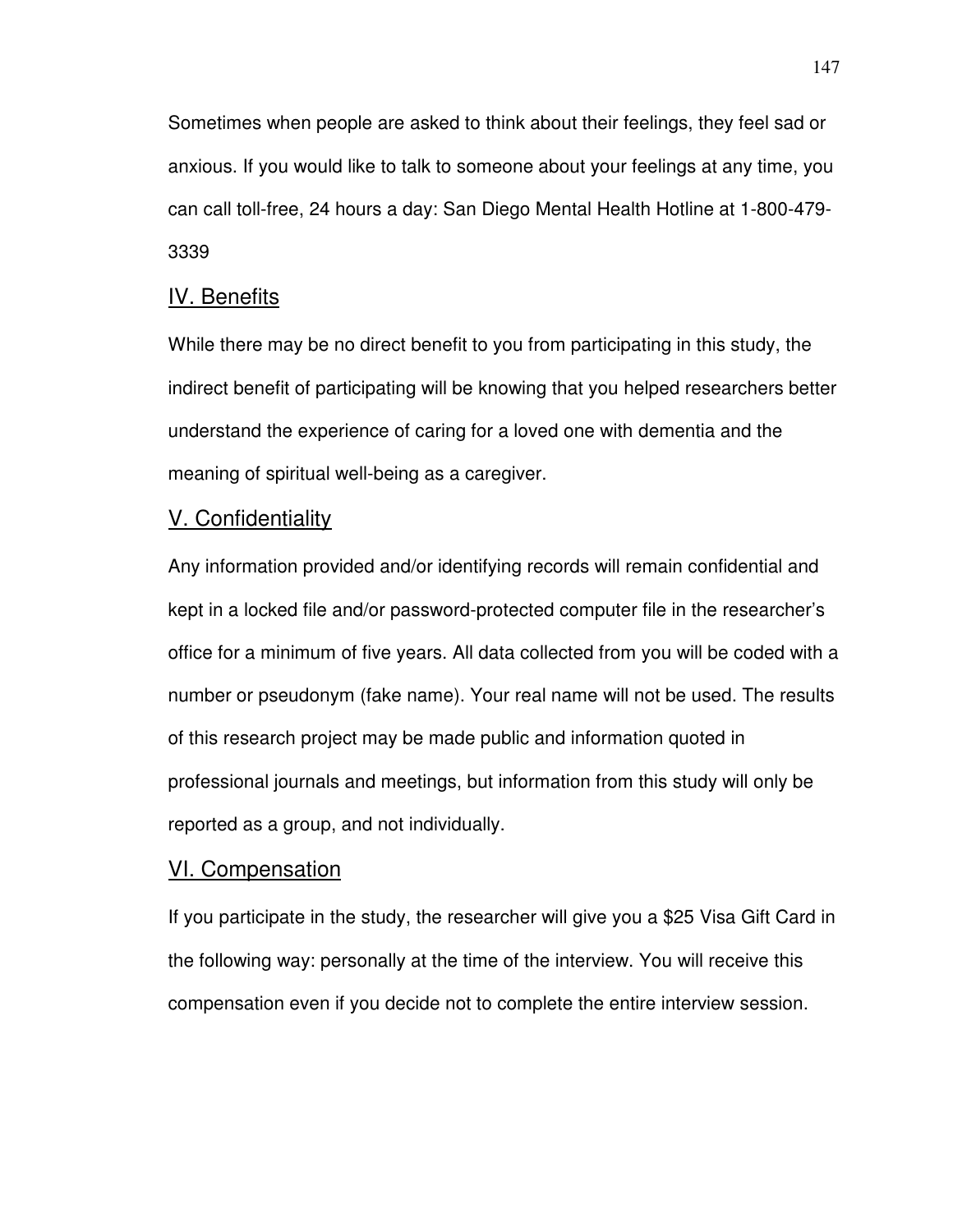# VII. Voluntary Nature of this Research

Participation in this study is entirely voluntary. You do not have to do this, and

you can refuse to answer any question or quit at any time. Deciding not to

participate or not answering any of the questions will have no effect on any

benefits you're entitled to, like your health care, or your employment or grades.

You can withdraw from this study at any time without penalty.

# VIII. Contact Information

If you have any questions about this research, you may contact either:

1) Michael Baumgardner, PhD(c), Principal Investigator

Email: michaelb-11@sandiego.edu

Phone: (619) 200-0609

2) Dr. Ann Mayo, DNSc

Email: Amayo@sandiego.edu

Phone: (619) 260-7481

I have read and understand this form, and consent to the research it describes to me. I have received a copy of this consent form for my records.

Signature of Participant **Date** Date

Name of Participant (Printed)

Signature of Investigator **Date**